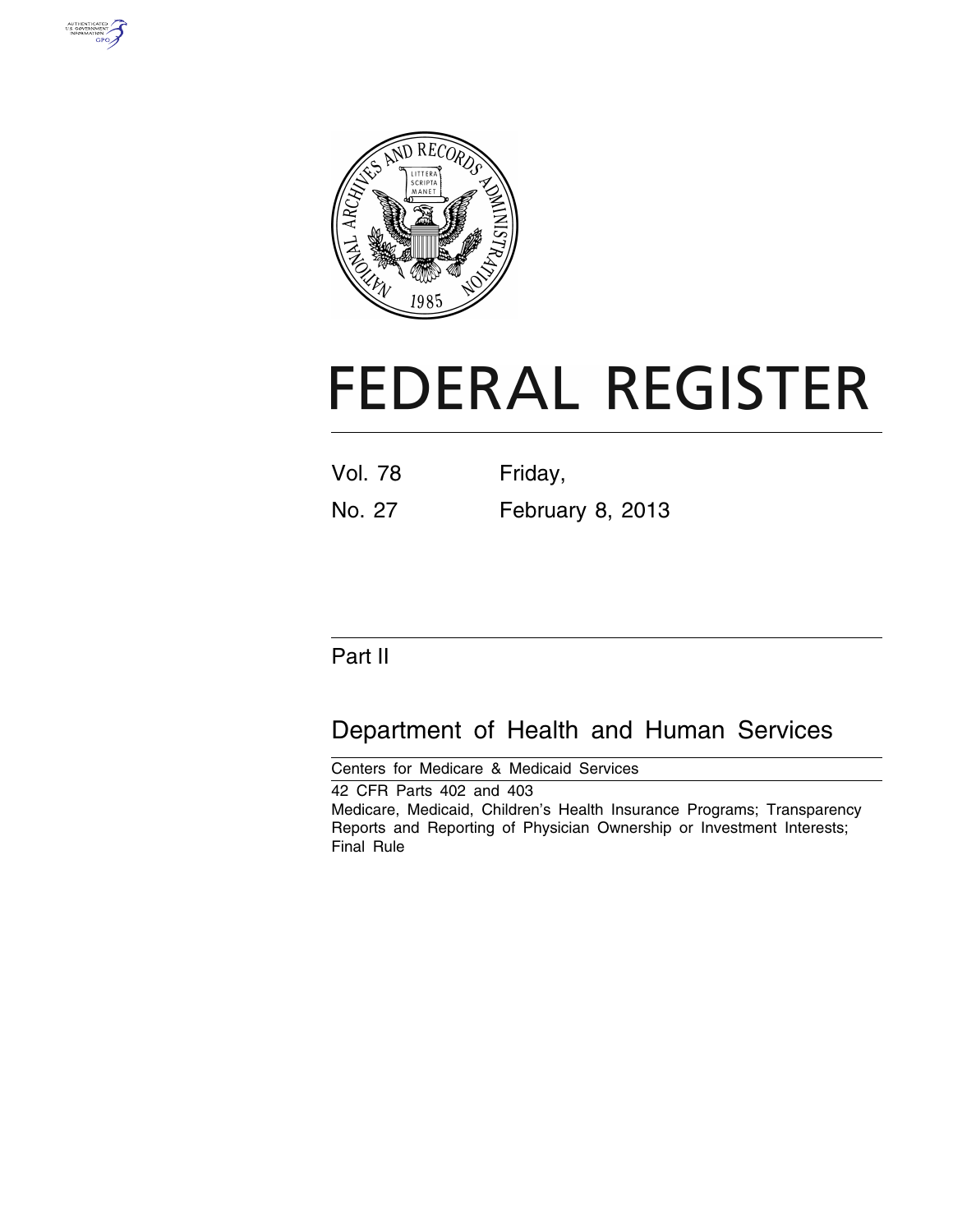# **DEPARTMENT OF HEALTH AND HUMAN SERVICES**

**Centers for Medicare & Medicaid Services** 

# **42 CFR Parts 402 and 403**

**[CMS–5060–F]** 

#### **RIN 0938–AR33**

# **Medicare, Medicaid, Children's Health Insurance Programs; Transparency Reports and Reporting of Physician Ownership or Investment Interests**

**AGENCY:** Centers for Medicare & Medicaid Services (CMS), HHS. **ACTION:** Final rule.

**SUMMARY:** This final rule will require applicable manufacturers of drugs, devices, biologicals, or medical supplies covered by Medicare, Medicaid or the Children's Health Insurance Program (CHIP) to report annually to the Secretary certain payments or transfers of value provided to physicians or teaching hospitals (''covered recipients''). In addition, applicable manufacturers and applicable group purchasing organizations (GPOs) are required to report annually certain physician ownership or investment interests. The Secretary is required to publish applicable manufacturers' and applicable GPOs' submitted payment and ownership information on a public Web site.

**DATES:** *Effective date:* These regulations are effective on April 9, 2013.

*Compliance date:* Applicable manufacturers and applicable group purchasing organizations must begin to collect the required data on August 1, 2013 and report the data to CMS by March 31, 2014.

**FOR FURTHER INFORMATION CONTACT:**  Erica Breese, (202) 260–6079. **SUPPLEMENTARY INFORMATION:** 

# **I. Executive Summary and Background**

*A. Executive Summary for This Final Rule* 

#### 1. Purpose

This final rule is necessary to implement the requirements in section 6002 of the Affordable Care Act, which added section 1128G to the Social Security Act (the Act). That provision requires applicable manufacturers of drugs, devices, biologicals, or medical supplies covered under title XVIII of the Act (Medicare) or a State plan under title XIX (Medicaid) or XXI of the Act (the Children's Health Insurance Program, or CHIP) to report annually to the Secretary certain payments or other

transfers of value to physicians and teaching hospitals. Section 1128G of the Act also requires applicable manufacturers and applicable group purchasing organizations (GPOs) to report certain information regarding the ownership or investment interests held by physicians or the immediate family members of physicians in such entities.

We believe that these provisions of the Act were modeled largely on the recommendations of the Medicare Payment Advisory Commission (MedPAC), which voted in 2009 to recommend Congressional enactment of a new regulatory program. In addition, the Institute of Medicine (IOM) recommended implementing a national disclosure program for payments to health care providers and prescribers in the 2009 report titled, ''Conflict of Interest in Medical Research, Education and Practice.'' Given these recommendations and other information on conflicts of interest that could affect treatment decisions, Congress enacted legislation establishing a national disclosure program with section 6002 of the Affordable Care Act. This final rule provides the implementing requirements for this program.

2. Summary of the Major Provisions

a. Transparency Reports

This rule finalizes requirements for applicable manufacturers to annually report certain payments or other transfers of value to covered recipients. The rule provides definitions of numerous terms, such as applicable manufacturer, and covered drug, device, biological, and medical supply. In addition, the rule also clarifies how applicable manufacturers should report and characterize payments or other transfers of value, including rules for research payments, and indirect payments provided to a covered recipient through a third party. The rule also finalizes which payments or other transfers of value are excluded from the reporting requirements.

In addition, the rule finalizes the requirements for applicable manufacturers and applicable GPOs to annually report information about certain ownership or investment interests held by physicians and the immediate family members of physicians in such entities, as well as payments and other transfers of value to such physicians. The rule details what constitutes an ownership or investment interest for purposes of the reporting requirements, and defines for whom they must be reported. The rule also clarifies the content for the ownership or investment interest report.

b. Report Submission, Correction, and Publication

The rule finalizes the processes and requirements for applicable manufacturers and applicable GPOs to submit their reports to CMS, including the specific data elements required to be included in the reports and the report format. The rule also details the processes for the review, dispute, and correction period when applicable manufacturers, applicable GPOs, covered recipients, and physician owners or investors are provided the opportunity to review, dispute, and propose corrections to reported payments or other transfers of value, or ownership or investment interests, attributed to them. In addition, the rule clarifies the information to be included on the publicly available Web site, as well as the usability of the public Web site. Finally, the rule includes details on the processes for reporting and publishing payments or other transfers of value which are eligible for delayed publication.

#### c. Penalties

The rule includes details regarding the statutorily authorized civil monetary penalties for failure to report payments or other transfers of value, or physician ownership or investment interests, including clarification of the instances when the penalties will be imposed.

# d. Annual Report

The rule finalizes the details of the annual reports to Congress and the **States** 

e. Relation to State Laws

The rule clarifies the statutory requirements for the pre-emption of State laws.

#### 3. Summary of Costs and Benefits

Based on the comments submitted, we anticipate that much of the total estimated burden of this final rule will fall on applicable manufacturers and applicable GPOs. We have estimated that the total cost of these provisions will be approximately \$269 million in the first year and \$180 million annually thereafter. We have no empirical ability to estimate the monetary benefits of this provision; however, there are nonmonetary benefits, which are difficult to quantify. Increased transparency regarding the extent and nature of relationships between physicians, teaching hospitals, and industry manufacturers will permit patients to make better informed decisions when choosing health care professionals and making treatment decisions, and deter inappropriate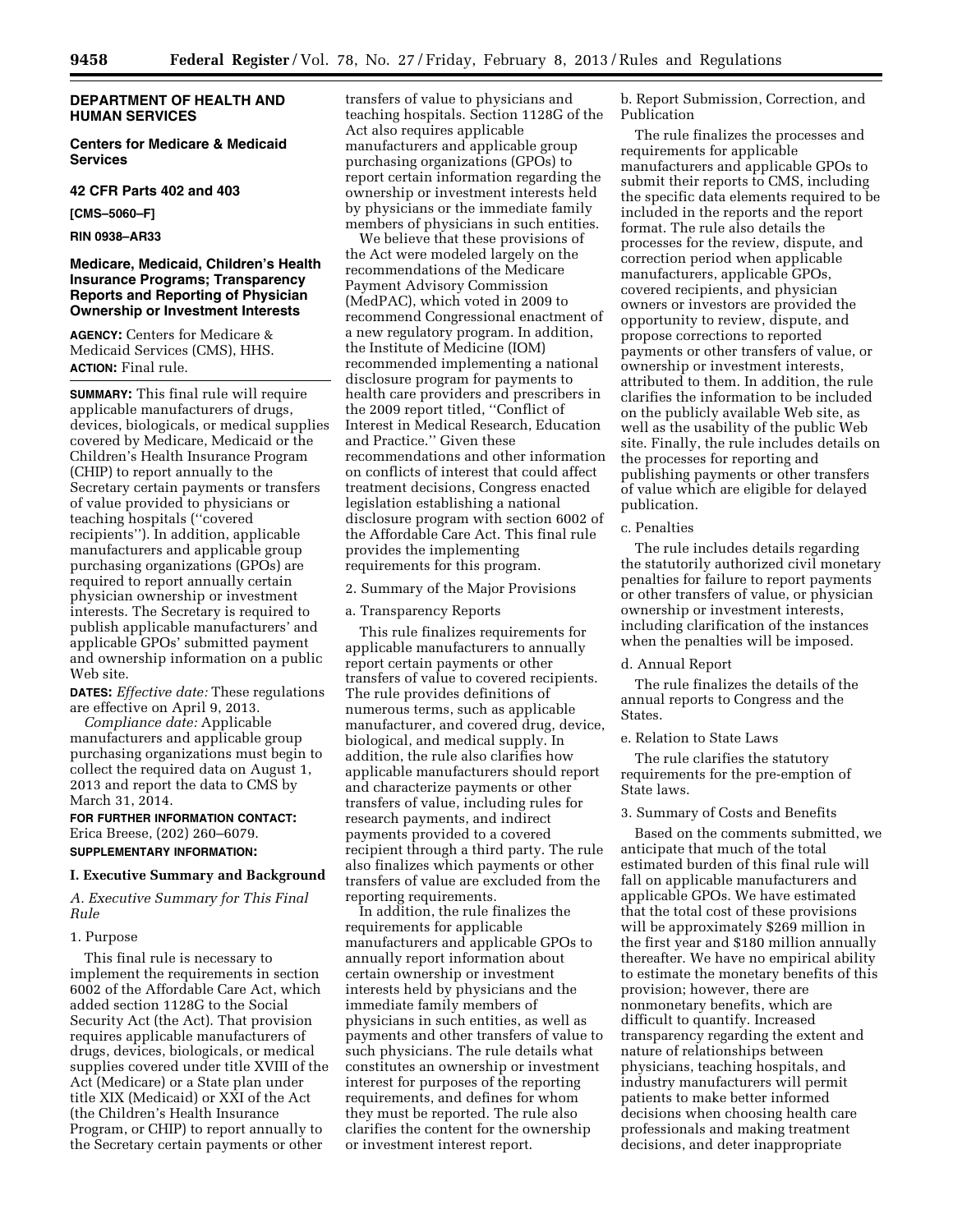financial relationships which can sometimes lead to increased health care costs. Additionally, increased transparency about the owners and investors in GPOs will allow purchasers to make better informed decisions and identify potential conflicts of interest with ordering physicians.

#### *B. Background*

1. Legislative Overview (Statutory Background)

Section 6002 of the Affordable Care Act added section 1128G to the Act, which requires applicable manufacturers of drugs, devices, biologicals, or medical supplies covered under Medicare or a State plan under Medicaid or CHIP to report annually to the Secretary certain payments or other transfers of value to physicians and teaching hospitals. Section 1128G of the Act also requires applicable manufacturers and applicable GPOs to report certain information regarding the ownership or investment interests held by physicians or the immediate family members of physicians in such entities.

Specifically, manufacturers of covered drugs, devices, biologicals, and medical supplies (applicable manufacturers) are required to submit on an annual basis the information required in section 1128G(a)(1) of the Act about certain payments or other transfers of value made to physicians and teaching hospitals (collectively called covered recipients) during the course of the preceding calendar year. Similarly, section 1128G(a)(2) of the Act requires applicable manufacturers and applicable GPOs to disclose any ownership or investment interests in such entities held by physicians or their immediate family members, as well as information on any payments or other transfers of value provided to such physician owners or investors. Applicable manufacturers must report the required payment and other transfer of value information annually to the Secretary of the Department of Health and Human Services (HHS) (the Secretary) in an electronic format. The statute also provides that applicable manufacturers and applicable GPOs must report annually to the Secretary the required information about physician ownership and investment interests, including information on any payments or other transfers of value provided to physician owners or investors, in an electronic format by the same date. Applicable manufacturers and applicable GPOs are subject to civil monetary penalties (CMPs) for failing to comply with the reporting requirements of the statute. The Secretary is required

by statute to publish the reported data on a public Web site. The data must be downloadable, easily searchable, and aggregated. In addition, we must submit annual reports to the Congress and each State summarizing the data reported. Finally, section 1128G of the Act generally preempts State laws that require disclosure of the same type of information by manufacturers.

#### 2. Transparency Overview

We recognize that collaboration among physicians, teaching hospitals, and industry manufacturers contributes to the design and delivery of life-saving drugs and devices and we received many comments supporting this statement. However, as discussed in the proposed rule and in the public comments submitted, payments from manufacturers to physicians and teaching hospitals can also introduce conflicts of interest that may influence research, education, and clinical decision-making in ways that compromise clinical integrity and patient care, and may lead to increased health care costs.

We recognize that disclosure alone is not sufficient to differentiate beneficial financial relationships from those that create conflict of interests or are otherwise improper. Moreover, financial ties alone do not signify an inappropriate relationship. However, transparency will shed light on the nature and extent of relationships, and will hopefully discourage the development of inappropriate relationships and help prevent the increased and potentially unnecessary health care costs that can arise from such conflicts. Given the intricacies of disclosure and the importance of discouraging inappropriate relationships without harming beneficial ones, we have worked closely with stakeholders to better understand the current scope of the interactions among physicians, teaching hospitals, and industry manufacturers. In addition to this feedback, we consulted with the HHS Inspector General, as required by the statute. Our conclusions and interpretations in the preamble are solely for purposes of this regulation and do not apply in other contexts.

# **II. Provisions of the Proposed Rule and Analysis of and Responses to Public Comments**

In the December 19, 2011 proposed rule (76 FR 78742), we solicited public comment on a number of proposals regarding transparency reports and the reporting of physician ownership or investment interests. In response to our solicitation, we received approximately

373 timely public comments. Most of the public comments addressed provisions included in the proposed rule. We received some comments that were outside the scope of the proposed rule and, therefore, will not be addressed in this final rule. Summaries of the public comments that are within the scope of the proposals and our responses to those comments are set forth in the various sections of this final rule under the appropriate headings. In this final rule, we have organized the document by presenting our proposals, summarizing and responding to the public comments for the proposal(s), and describing our final policy.

The following sections outline the agency's directives concerning implementation of section 1128G of the Act, including clarification of the terms and definitions used in the statute, as well as procedures for the submission, review, and publication of the reported data. For terms undefined by the statute, we have provided definitions where appropriate to provide additional clarity, as well as explanations of how we interpret such terms. During the public comment period, we received numerous comments on how to approach and structure the final rule, such as providing additional examples and memorializing intentions in the regulatory text. We appreciate the comments and have endeavored to develop a final rule that allows for reporting flexibility while also providing sufficient detail, clarity, and standardized processes, in order to better ensure the accuracy of the published data. Throughout the final rule, time periods referenced in days are considered to be calendar days, unless otherwise noted.

#### *A. Timing*

This final rule has not been published in time for applicable manufacturers and applicable GPOs to begin collecting the information required in section 1128G of the Act on January 1, 2012, as provided in the statute. In the proposed rule, we indicated that we would not require applicable manufacturers and applicable GPOs to begin collecting the required information until after the publication of this final rule. We proposed a preparation period of 90 days. Additionally, we considered requiring the collection of data for part of 2012, to be reported to CMS by the statutory date of March 31, 2013. We also stated that we were considering requiring the collection of data for part of 2012, to be reported to CMS by the statutory date of March 31, 2013, and requested comments on the feasibility of a partial year collection.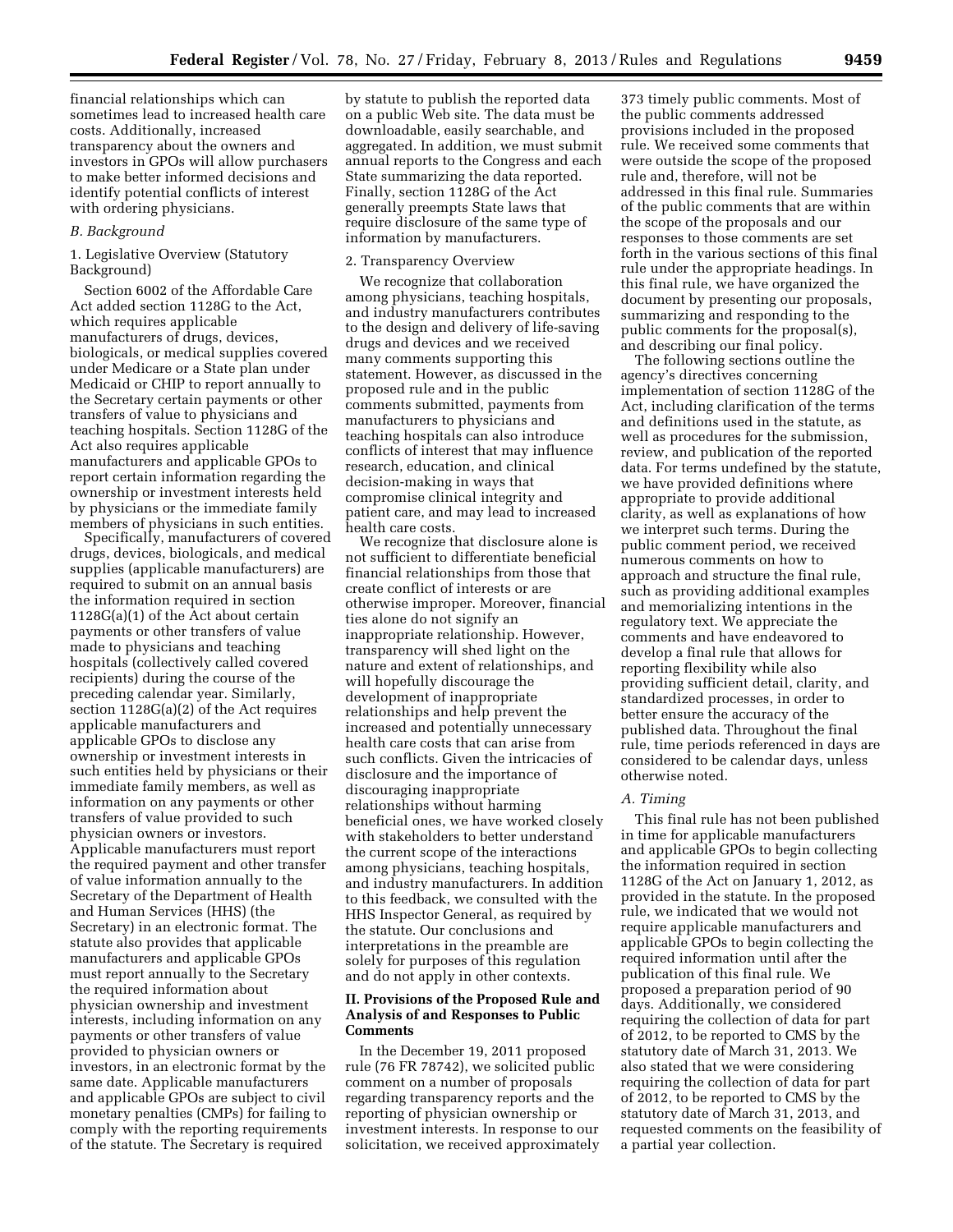*Comment:* Many commenters were concerned with the length of time applicable manufacturers and applicable GPOs would be given following publication of the final rule before the data collection requirements begin.

A number of these commenters suggested that the reporting requirements begin as quickly as possible following the publication of the final rule, in order to ensure that there is sufficient time for data to be collected for a partial year of 2012. These commenters recommended a 30-day preparation period. Conversely, many other commenters requested that the data collection requirement not begin until January 1, 2013, stating that the data collection requirement for collecting a partial year of data would be difficult and overly burdensome. Other commenters did not address the beginning date for data collection, but instead advocated for a longer preparation period than the proposed 90 days. The majority of these commenters requested an 180-day preparation period, but a few suggested longer, with the longest being 15 months. Some commenters also requested that regardless of the timing, data collection should begin at the beginning of a quarter and also explained that making systems changes during the last quarter of a year would be difficult.

*Response:* We appreciate these comments and agree that data collection needs to begin as soon as reasonably possible; however, to allow us time to address the important input we received from stakeholders during the rulemaking process, we announced in May 2012 that we would not require the collection of any data before January 1, 2013. We are finalizing that the data collection requirement will begin on August 1, 2013, allowing about an 180 day preparation period. We believe that this is a sufficient amount of time for applicable manufacturers and applicable GPOs to prepare.

*Comment:* A few commenters requested that CMS modify the reporting requirements for the first year. Some suggested easing the initial burden by phasing in reporting with a higher minimum dollar threshold, while others recommended collecting more data for 2012 by requiring retroactive reporting.

*Response:* We appreciate these comments, but we do not believe that we have authority to amend the reporting requirements for the first year. In addition, we believe that changing the reporting requirements for a single year would be operationally difficult, since both CMS and applicable

manufacturers and applicable GPOs would have to develop systems and then change them after the first year. The statute sets forth the minimum threshold for reportable payments and does not appear to provide any authority for us to change it. We believe that because the threshold is provided in the statute itself, applicable manufacturers were given adequate notice of the threshold amount and should be able to prepare for it. We are also concerned that changing the threshold for 1 year would be confusing to users. With regard to retroactive reporting, we similarly believe that we do not have the authority to require this and will not adopt that approach.

After consideration of the public comments received and given the timing of the final rule, we are establishing that data collection will begin on August 1, 2013 and must be reported to us by March 31, 2014. There will be no retroactive reporting.

#### *B. Transparency Reports*

Section 1128G(a) of the Act outlines the transparency reporting requirements and consists of two paragraphs. The first, section 1128G(a)(1) of the Act, outlines the required reports from applicable manufacturers on payments or other transfers of value to covered recipients. The second, section 1128G(a)(2) of the Act, outlines the reporting requirements for applicable manufacturers and applicable GPOs concerning ownership and investment interests of physicians, and their immediate family members, as well as information on any payments or other transfers of value provided to such physician owners or investors. While there is some overlap between these submissions, we proposed that these two types of information be reported separately to ensure that the relevant reporting obligations of applicable manufacturers and applicable GPOs are clearly distinguished. We solicited comment on this general approach, but received no comments, so we are finalizing this provision as proposed.

Additionally, we also want to emphasize that compliance with the reporting requirements of section 1128G of the Act does not exempt applicable manufacturers, applicable GPOs, covered recipients, physician owners or investors, immediate family members, other entities, and other persons from any potential liability associated with payments or other transfers of value, or ownership or investment interests (for example, potential liability under the Federal Anti-Kickback statute or the False Claims Act). However, we also want to make clear that the inclusion of

a payment or other transfer of value, or ownership or investment interest on the public database does not mean that any of the parties involved were engaged in any wrongdoing or illegal conduct.

1. Reports on Payments and Other Transfers of Value Under Section 1128G(a)(1) of the Act

# a. Applicable Manufacturers

While the term applicable manufacturer was defined in section 1128G of the Act, we provided additional clarification in the proposed rule. In this section, we aim to even more clearly define the entities that will be required to report.

# (1) Definition of Applicable Manufacturer

In the proposed rule we defined ''applicable manufacturer'' for the purposes of this regulation as an entity that is—

• Engaged in the production, preparation, propagation, compounding, or conversion of a covered drug, device, biological, or medical supply for sale or distribution in the United States, or in a territory, possession, or commonwealth of the United States; or

• Under common ownership with an entity in the first paragraph of this definition, and which provides assistance or support to such entity with respect to the production, preparation, propagation, compounding, conversion, marketing, promotion, sale, or distribution of a covered drug, device, biological, or medical supply for sale or distribution in the United States, or in a territory, possession, or commonwealth of the United States.

In defining applicable manufacturer, we interpreted the statutory phrase ''operating'' in the United States, or in a territory, possession, or commonwealth of the United States in section 1128G(e)(2) of the Act, as ''for sale or distribution'' in the United States, or in a territory, possession, or commonwealth of the United States.

*Comment:* Many commenters expressed concern with CMS's interpretation of the phrase ''applicable manufacturer.'' Specifically, many commenters suggested that the phrase ''for sale or distribution'' is overly broad and would apply to nearly any entity in the world involved in the manufacturing chain or marketing of a covered drug, device, biological, or medical supply (referred to generally for purposes of this rule as a ''covered product'') that is ultimately sold or distributed in the United States, even if such entity has no operations in the United States. These commenters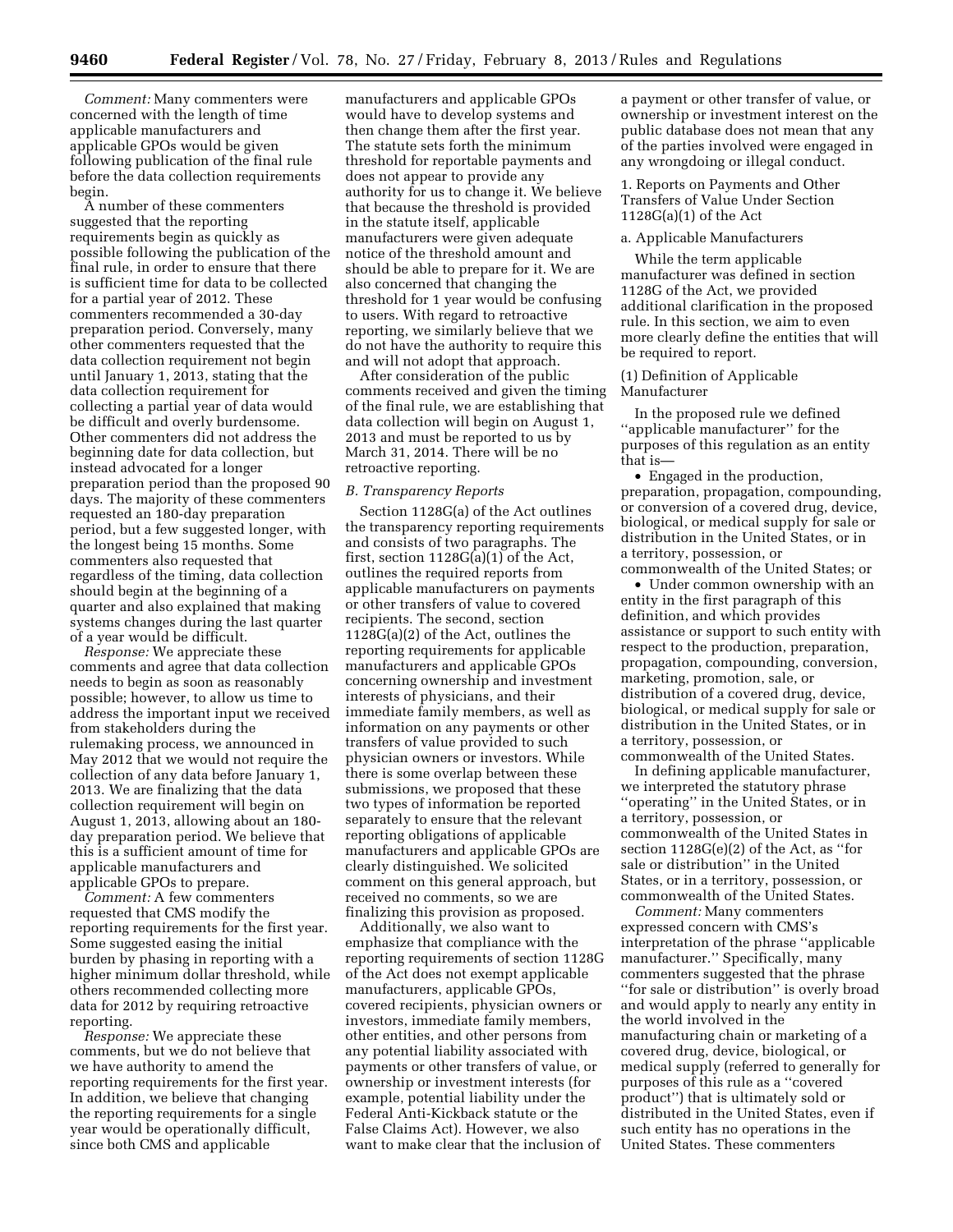recommended that CMS retain the statutory language and define the phrase ''operating'' in the United States as having a physical location in the United States or conducting business activities in the United States. Several commenters agreed with and supported the proposed definition.

*Response:* We appreciate the comments and agree that the proposed definition may have inadvertently captured entities that operate wholly outside the United States, many of which may have little or no interaction with U.S. health care providers. We did not intend to capture foreign entities that may contribute to the manufacturing process of a covered product, but have no business presence in the United States. Accordingly, we have decided to revise the definition by retaining the statutory phrase operating in the United States, which we defined as having a physical location within the United States, or otherwise conducting activities within the United States or in a territory, possession, or commonwealth of the United States. We believe that any manufacturer, foreign or not, which operates in the United States (including by selling a product) must comply with the reporting requirements, regardless of where the product is physically manufactured. Therefore, under this final rule, entities based outside the United States that *do*  have operations in the United States are subject to the reporting requirements. Additionally, we note that entities that have operations in the United States are not permitted to circumvent the reporting requirements by making payments to covered recipients indirectly through a foreign entity that has no operations in the United States. Such payments are considered to be made by the entity that is operating in the United States as an indirect payment or other transfer of value and must be reported as such, so long as the entity operating in the United States is aware of the identity of the covered recipients receiving the payments as required for all indirect payments or other transfers of value.

*Comment:* Many commenters recommended additional limitations on the scope of the definition of applicable manufacturer. A few commenters suggested CMS limit the definition to manufacturers directly involved in manufacturing of the final products, and not entities that supply components and raw materials. In addition, many commenters stated that the definition should not include hospitals or other entities that produce covered products for sale to or use by their own patients only. A few commenters provided

similar comments that entities that produce or compound products or tests should be exempt from the definition. For example, many pharmacies compound medications in small batches for individual patients at the direction of a prescribing physician.

*Response:* We recognize that entities that only manufacture raw materials or components may differ from manufacturers of the final product, and we believe that the statutory framework already treats them differently. The definition of ''applicable manufacturer'' is dependent on the definition of ''covered drug, device, biological or medical supply.'' Raw materials and components often do not meet the definition of covered drug, device, biological, or medical supply because payment is not available for them in their component form under Medicare, Medicaid or CHIP. Entities that only manufacture raw materials or components, which are not themselves covered products, will not be required to report unless they are under common ownership with an applicable manufacturer and assist such manufacturer with the production, preparation, propagation, compounding, conversion, marketing, promotion, sale, or distribution of a covered drug, device, biological, or medical supply. In the event a supplier of raw materials is under common ownership with an applicable manufacturer, it will be subject to the reporting requirements for entities under common ownership, including options for consolidated reporting with the applicable manufacturer.

In addition, we agree with the comments regarding hospitals, pharmacies, and laboratories that produce or manufacture materials and products solely for their own use or use by their patients. We believe that it was not the intent of the statute to include these entities as applicable manufacturers, since they are not listed in the statute as manufacturers. Given these considerations, we have revised the definition of applicable manufacturer to exclude entities such as hospitals, hospital-based pharmacies and laboratories that manufacture a covered product solely for use by or within the entity itself or by an entity's own patients. In addition, the definition of applicable manufacturer does not include pharmacies, including compounding pharmacies, that meet all of the following conditions: (1) Maintain establishments that comply with applicable local laws regulating the practice of pharmacy; (2) regularly engage in dispensing prescription drugs or devices upon prescriptions from

licensed practitioners in the course of their professional practice; and (3) do not produce, prepare, propagate, compound, or convert drugs or devices for sale other than in the regular course of their business of dispensing or selling drugs or devices at retail to individual patients.

*Comment:* Many commenters addressed whether distributors and wholesalers, including repackagers, relabelers, and kit assemblers, met the definition of applicable manufacturer. These entities were not specifically addressed in the proposed rule other than the recognition that there are other definitions of ''manufacture,'' ''manufacturer'' and ''manufacturing'' with which industry may be familiar (such as those in 21 CFR 207.3, 21 CFR 210.3(b)(12), 21 CFR 820.3(o), and 42 U.S.C. 1396 $r-8(k)(5)$ ). The commenters represented both sides—some advocated that these types of entities meet the definition, while others advocated that they do not. Some commenters noted that distributors and wholesalers purchase and often take the title to covered products and then sell them to providers. The distributor may or may not rebrand or repackage the product before resale. Commenters on both sides referred to other definitions of ''manufacturer'' and ''manufacture'' both in the Affordable Care Act and elsewhere, some of which specifically reference distributors and some of which did not, similar to the statutory definition in section 1128G(e)(9) of the Act. The advocates for including distributors and wholesalers state that because these entities are involved in ''preparation'' and ''propagation'' of covered products, they should be included based on the statutory definition. Conversely, other commenters stated that distributors and wholesalers stock multiple competing products, so they do not try to sway purchasing decisions in the same way as a manufacturer.

*Response:* We agree that distributors and wholesalers (which include repackagers, relabelers, and kit assemblers) that hold the title to a covered drug, device, biological or medical supply meet the definition of an applicable manufacturer for the purpose of this rule. We believe that distributors that hold the title to a covered product are similar to applicable manufacturers since both hold title to the product at some point in the production and distribution cycle. These entities will be subject to the same requirements as all other applicable manufacturers, as described in more detail in this section. Wholesalers or distributors that do *not*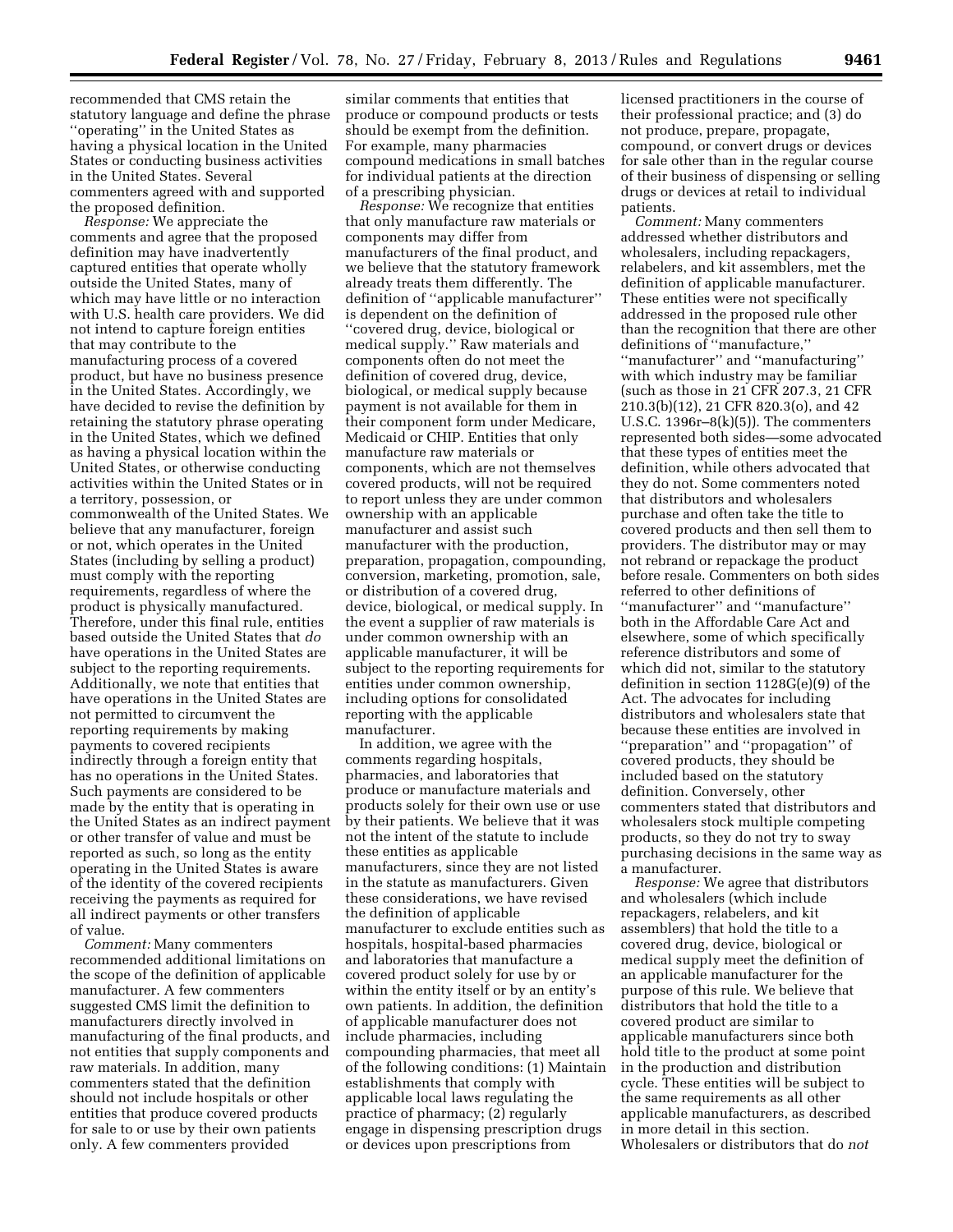**9462 Federal Register** / Vol. 78, No. 27 / Friday, February 8, 2013 / Rules and Regulations

hold the title of a covered product will not be subject to the reporting requirements, unless they are under common ownership with an applicable manufacturer and provide assistance or support with respect to a covered drug, device, biological, or medical supply. Finally, an applicable manufacturer that has product(s) with titles held by distributors does not need to report payments or other transfers of value made by the distributor or wholesaler to covered recipients, since these will be reported by the distributor or wholesaler. However, in the event that the applicable manufacturer makes payments or other transfers of value related to the product independently from the distributor or wholesaler (or through the distributor or wholesaler as a third party), then the applicable manufacturer would have to report these payments or other transfers of value.

(2) Limitations to the Definition of Applicable Manufacturer

In the preamble to the proposed rule, we clarified that the applicable manufacturer definition included entities that hold Food and Drug Administration (FDA) approval, licensure, or clearance for a covered drug, device, biological, or medical supply, even if they contract out the actual physical manufacturing of the product to another entity. We interpreted these entities as being ''engaged in the production, preparation, propagation, compounding, or conversion of a covered drug, device, biological, or medical supply.'' However, we did not address whether the entity manufacturing the product under contract is an applicable manufacturer. We also proposed that any manufacturer that meets the definition of applicable manufacturer by manufacturing at least one covered drug, device, biological or medical supply (as defined later in this section) would be considered an applicable manufacturer, even though it may also manufacture products that do not fall within that category.

*Comment:* A few commenters requested clarification on the reporting requirements for situations when the license-holder is not the manufacturer or the manufacturing process is contracted out. These commenters recommended that if an entity, which manufactures a covered product under contract, but does not market or distribute the product and is not an applicable manufacturer otherwise, then the entity does not meet the definition and does not need to report.

*Response:* We agree that additional clarification is necessary, although we recognize that it is difficult to anticipate all potential manufacturing arrangements. In general, we believe that our proposed position to require reporting by an entity that holds an FDA approval, licensure, or clearance for a covered product is appropriate. Such entities are clearly ''engaged in the production, preparation, propagation, compounding, or conversion'' of a covered product. We did not receive any comments on this and are finalizing it as proposed. For the contracted entity conducting the actual manufacturing, we believe that these entities fit into the definition of applicable manufacturer, since they are actually manufacturing a covered product and clearly are ''engaged in the production, preparation, propagation, compounding, or conversion'' of a product. Therefore, we are finalizing that entities that manufacture any covered product are applicable manufacturers, even if the manufacturer does not hold the FDA approval, licensure, or clearance. While we recognize that such entities do not necessarily market the product, we believe it is clear that they do manufacture it. However, we also understand that these manufacturers' business model may not be focused on covered products. Therefore, if an applicable manufacturer does not manufacture a covered drug, device, biological, or medical supply except pursuant to a written agreement to manufacture the covered product for another entity, does not hold the FDA approval, licensure or clearance for the product, *and* is not involved in the sale, marketing or distribution of the product, then the manufacturer is only required to report payments or other transfers of value *related to the covered product.*  This is described in the regulatory text at § 403.904(b)(4). If an applicable manufacturer has this business arrangement for some products and also manufactures at least one covered product that does not meet these criteria, then the applicable manufacturer must report all payments or other transfers of value subject to the reporting requirements. We believe that this is consistent with our treatment of other manufacturers with business models that are not focused on covered products, as discussed in more detail in this section. Finally, no payment or other transfer of value should be reported more than one time by a single entity.

*Comment:* Several commenters also discussed CMS's proposed decision to require applicable manufacturers to

report all payments or transfers of value to covered recipients rather than only payments related to covered drugs, devices, biologicals, and medical supplies. While a few commenters supported this proposal, others did not. Entities and organizations with only a small number of covered products believed that reporting all payments would be overly burdensome and recommended limiting the definition to manufacturers that obtain a certain percentage (generally 5 or 10 percent) of their sales or revenues from covered products.

*Response:* We stand by our decision to require reporting of all payments or transfers of value to covered recipients rather than only payments related to covered drugs, devices, biologicals, and medical supplies and discuss this decision more fully in section II.B.1.b of this final rule. We do not believe that all payments or other transfers of value are related to particular covered products, so we do not want an applicable manufacturer to avoid reporting by representing certain payments or other transfers of value to covered recipients as being unrelated to covered products.

However, we are sensitive to applicable manufacturers whose primary business focus is not the production of covered drugs, devices, biological or medical supplies, but may still produce one or a few covered products. We recognize that since so few of their products are covered, many of their competitors will not be subject to the reporting requirements, providing the competitors with a potential competitive advantage. Despite this recognition, we also do not believe that these entities should be exempt from all reporting, since other manufacturers of the same covered products with a different business model would be subject to reporting. We recognize that these applicable manufacturers could also classify payments or other transfers of value as unrelated to a covered drug, device, biological or medical supply in order to try to avoid the reporting requirements; however, we believe the burden on these applicable manufacturers of reporting all interactions related to all products (not just covered drugs, devices, biologicals, or medical supplies) outweighs this concern. Therefore, we have clarified the agency's position in  $\S 403.904(b)(1)$ to allow applicable manufacturers with less than 10 percent of total (gross) revenues from covered drugs, devices, biologicals or medical supplies during the previous fiscal year to report only payments or other transfers of value specifically related to covered drugs, devices, biologicals or medical supplies.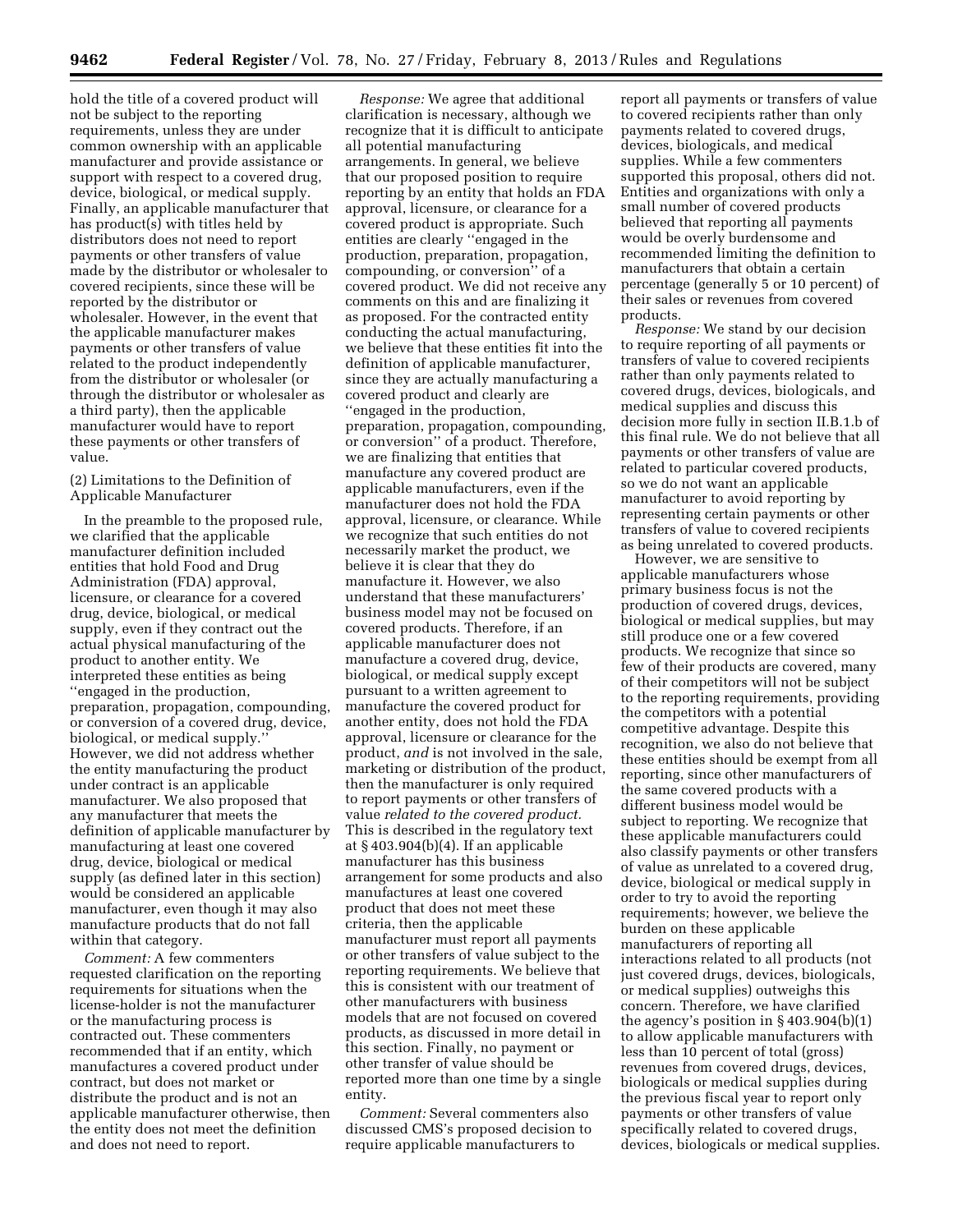The 10-percent threshold should be calculated based on the company's total (gross) annual revenue. Applicable manufacturers with less than 10 percent of total (gross) revenue from covered products during the previous year that have payments or other transfers of value to report must register with CMS and must attest that less than 10 percent of total (gross) revenues are from covered products, along with their attestation of the submitted data. We selected a 10-percent threshold based on the public comments that we received suggesting a range from 5 to 10 percent; we chose the higher percentage in order to reduce the reporting burden on a greater number of entities.

*Comment:* A few commenters also requested additional clarification on when an entity with no covered products becomes an applicable manufacturer because payment becomes available for one of the company's products under Medicare, Medicaid or CHIP (for example, because a manufacturer's only product received FDA approval). Most of the commenters simply requested clarification, since this was not addressed in the proposed rule. However, a commenter suggested that CMS should allow new applicable manufacturers a grace period (for example, 180 days) to allow the manufacturer time to prepare to comply with the data collection requirements.

*Response:* We agree that we should provide clarification on when a product becomes ''covered'' and, thus, when an applicable manufacturer who did not previously have any other covered products becomes subject to the data collection and reporting requirements under this rule. We will allow the applicable manufacturer a grace period of 180 days following a product becoming ''covered'' to begin complying with the data collection and reporting requirements. We believe this is appropriate because it is the same preparation period allowed after the publication of the final rule, allowing all new applicable manufacturers the same time to prepare for complying with the data collection and reporting requirements.

#### (3) Common Ownership

The definition of applicable manufacturer includes entities under common ownership with an applicable manufacturer. We proposed to define ''common ownership'' as when the same individual, individuals, entity, or entities, directly or indirectly, own any portion of two or more entities. This would apply to a range of corporate arrangements, including, but not limited to, parent companies and subsidiaries

and brother/sister corporations. In addition, we also included an alternate interpretation that would limit the common ownership definition to circumstances where the same individual, individuals, entity, or entities own 5 percent or more of total ownership in two or more entities. This would be subject to the same requirements as the definition described previously, but would only apply to common interests of 5 percent or more.

Regarding how applicable manufacturers under common ownership will submit reports, we proposed that if two or more entities individually met the proposed definition of an applicable manufacturer under paragraph (1) of the definition, the entities should report separately under section 1128G of the Act. However, if only one company under common ownership met the proposed definition of applicable manufacturer under paragraph (1) of the proposed definition, and the other company is required to report under paragraph (2) of the definition, then the affected entities can choose whether or not to report together. Additionally, we proposed that a payment or other transfer of value provided to a covered recipient in accordance with a joint venture or other cooperative agreement between two or more applicable manufacturers must be reported in the name of the applicable manufacturer that actually furnished the payment or other transfer of value to the covered recipient, unless the terms of a written agreement between the applicable manufacturers specifically require otherwise, so long as the agreement requires that all payments or other transfers of value in accordance with the arrangement are reported by one of the applicable manufacturers.

*Comment:* Many commenters did not support the agency's definition of common ownership. These commenters generally recommended that a threshold greater than the proposed alternative of 5 percent be applied to determine common ownership. The commenters that support a higher threshold generally advocated for a ''common control'' standard, which is traditionally a greater ownership percentage of 50 to 80 percent, rather than an affiliate status, which is generally around 5 percent. Conversely, some commenters supported the proposed definition, as well as the 5 percent alternative.

*Response:* We appreciate the comments and have decided to finalize the 5-percent ownership threshold for common ownership. We recognize that this is a lower threshold than many of the commenters recommended; however, we believe this is appropriate.

We believe that had Congress intended to establish a ''common control'' standard, it would have used that term, rather than ''common ownership.'' Similarly, a 5-percent threshold for common ownership is used elsewhere in the Act, in other CMS regulations, and is one with which entities are familiar. For example, section 1124(a)(3) of the Act defines the term ''person with an ownership or control interest,'' in part, as a person who has a direct or indirect ownership interest in an entity of at least 5 percent. We also believe that clarifying when an entity under common ownership has to report (as explained in this section) will help reduce the number of entities under common ownership reporting.

*Comment:* Many commenters also requested additional clarification on how the agency was interpreting ''assistance and support'' for entities under common ownership, since only entities under common ownership which provide ''assistance and support'' for the listed manufacturing activities need to report. These commenters varied in their suggestions, but most advocated a narrow interpretation, such as only those involved in sales and marketing or those entities integral or necessary to the manufacturing process. In addition, some commenters questioned whether separate operating divisions, which are not related to covered products, such as the animal health division or over-the-counter drugs division, need to report. The commenters advocated that reporting of these divisions would be confusing, since they are unrelated to covered products.

*Response:* We appreciate these comments and agree that we should provide greater clarification to help identify the entities under common ownership which are required to report. We define ''assistance and support'' as being necessary or integral to the production, preparation, propagation, compounding, conversion, marketing, promotion, sale, or distribution of a covered product. For example, an entity under common ownership which produces the active ingredient for a covered drug and provides it to the applicable manufacturer for inclusion in the final product would be considered necessary to the manufacturing of that product, since the applicable manufacturer could not produce the drug without the active ingredient. Conversely, an entity under common ownership that only aids the applicable manufacturer with human resources administrative functions would not be deemed necessary or integral to the production, preparation, propagation,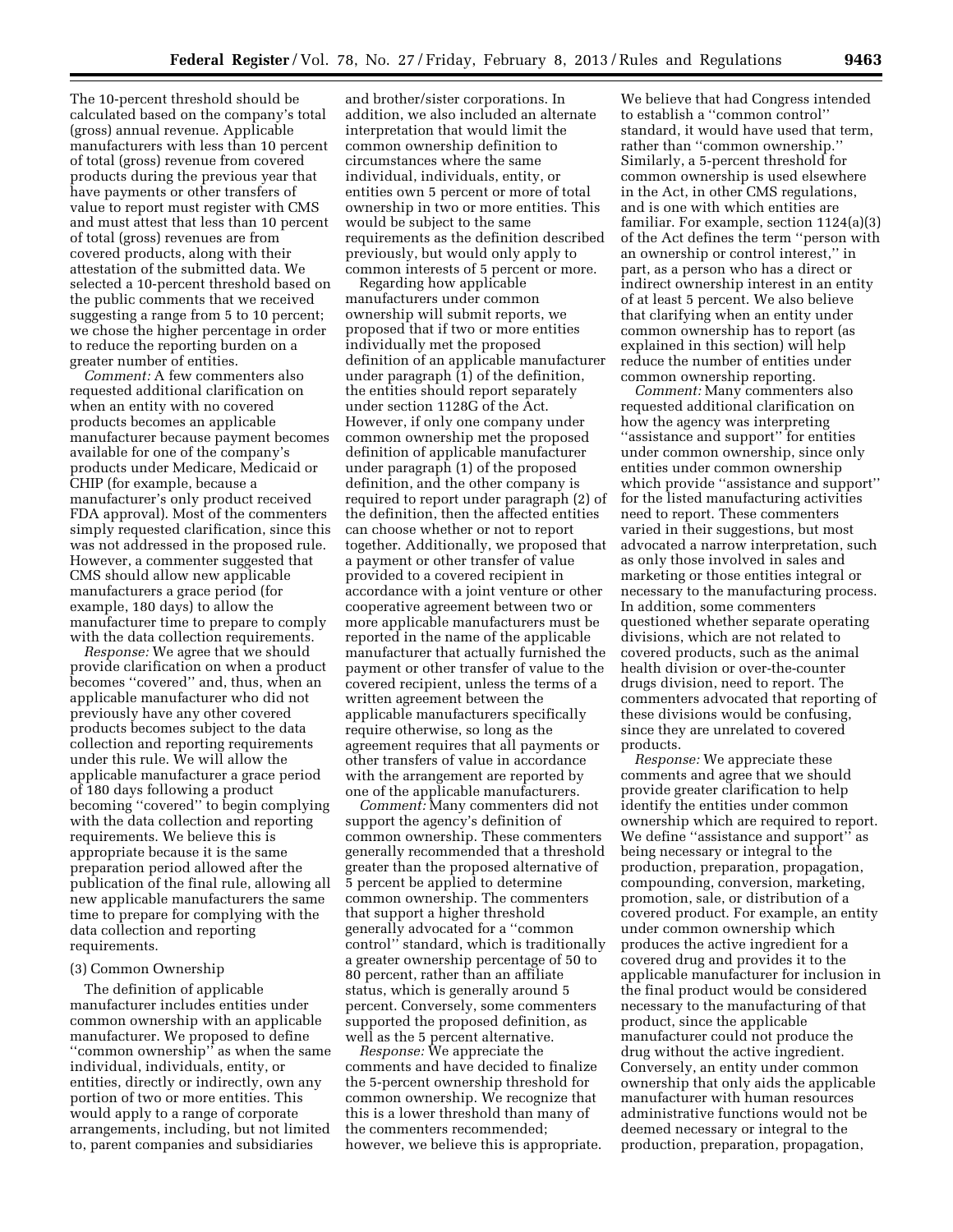compounding, conversion, marketing, promotion, sale, or distribution of covered products, since human resources functions are not directly involved with any of these manufacturing processes.

In general, we believe that all payments or other transfers of value related to covered products should be reported, but that we should minimize the reporting of payments or other transfers of value unrelated to covered products. The final rule does not require entities under common ownership to report when they are not necessary or integral to manufacturing, and are not applicable manufacturers in and of themselves. However, an indirect payment or other transfer of value made to a covered recipient through an entity under common ownership that is not necessary or integral to the manufacturing process must still be reported as required for indirect payments or other transfers of value. In addition, we believe that entities under common ownership that are necessary or integral to the production, preparation, propagation, compounding, conversion, marketing, promotion, sale or distribution of a covered product should not have to report all payments or other transfers of value that the entities provide to covered recipients, and § 403.904(b)(2) of this final rule states that they only need to report payments or other transfers of value that are related to covered products.

Finally, with regard to applicable manufacturers that have separate operating divisions that only produce non-covered products and do not meet the definition of providing ''assistance and support,'' we believe that such divisions only need to report payments or other transfers of value that are related to a covered drug, device, biological or medical supply as stated in § 403.904(b)(3). We believe that the vast majority of payments or other transfers of value will not be related to covered products. To prevent applicable manufacturers from diverting payments through these divisions in order to avoid the reporting requirements, we are finalizing that all payments or other transfers of value made by these divisions that are related to covered products must be reported. This includes payments or other transfers of value made directly by the operating division, as well as payments or other transfers of value made indirectly by the applicable manufacturer through the separate operating division, as the latter payments are required to be reported as indirect payments or other transfers of value.

*Comment:* Many commenters advocated that CMS should allow entities more flexibility to submit consolidated reports, regardless of whether an entity meets the definition of applicable manufacturer under paragraph 1 or 2 of the proposed definition and at the company or operating division level. These commenters explained that manufacturers may have complicated corporate structures and reporting systems and suggested that the agency provide additional flexibility in reporting. Additionally, the commenters noted that consumers may not be familiar with the names of manufacturers' smaller divisions and, therefore, publication of the data under the names of the smaller divisions could limit the usefulness of the published data to consumers. Other commenters agreed with increased flexibility, but advocated that the reports should clearly state what entities are included in the report, including reporting which payments were made by which entity.

*Response:* We agree that entities should have more flexibility to report together or separately. Therefore, we clarified in § 403.908(d) that applicable manufacturers under paragraph 1 of the definition that are under common ownership with separate entities that are also applicable manufacturers under paragraph 1 may, but are not required to, file a consolidated report for all of the entities. Additionally, as we stated in the proposed rule, applicable manufacturers under paragraph 1 of the definition of applicable manufacturer and an entity (or entities) under common ownership with such manufacturer under paragraph 2 of the definition also may, but are not required to, file a consolidated report. We believe that this will make reporting less burdensome to entities and will provide more clarity to consumers. However, we are concerned that it will not be clear to CMS or consumers which companies are under common ownership and are either reporting together or separately. Therefore, if multiple applicable manufacturers (under paragraph 1 and/ or 2 of the definition) submit a consolidated report, we are requiring that the report must provide information specified by CMS to identify each applicable manufacturer and entity (or entities) under common ownership that the report covers. Additionally, applicable manufacturers submitting consolidated reports must specify on an individual payment line which entity made which discrete payment or other transfer of value. We believe this method is more useful for consumers

since it clarifies the specific entity making the payment. We also believe that this method provides significantly more clarity for covered recipients when reviewing their payments or other transfers of value, allowing them to better review the information submitted on their behalf. Regardless of whether applicable manufacturers file separate or consolidated reports, § 403.908(d)(1)(iv) and (d)(2)(ii) clarify that in no case shall a single payment or other transfer of value be reported more than once by multiple applicable manufacturers (under common ownership or not). Each transaction between an applicable manufacturer and a covered recipient must be reported only one time. Also, to support our ability to improve identity and data matching, regardless of whether applicable manufacturers file separate or consolidated reports, all covered recipients included in the report must be individually, uniquely and consistently identified. The same individual, if present on multiple payment lines within the same report, must have the same unique identifiers for all occurrences within the report. For example, the same name and National Provider Identifier (NPI) (as required to be reported in this final rule) should be used consistently for all payment lines and any subsequent updates for the same individual. Finally, we did not receive any comments on our proposed reporting method for joint ventures and copromotions, so we have finalized these provisions as proposed, which required reporting by the applicable manufacturer that actually made the payment or other transfer of value (unless decided by the parties to report differently) and that the payment or other transfer of value was only reported once.

In sum, after consideration of the public comments received, we are revising the interpretation of what it means that an entity is ''operating in'' the United States. We are finalizing the position that applicable manufacturers must report all payments or other transfers of value, but clarifying that manufacturers with less than 10 percent of their gross revenue coming from covered products only have to report payments related to covered products. In addition, we are also finalizing the definition of common ownership to require a threshold of 5 percent or more common ownership interest and providing additional clarification on the requirements for reporting by entities under common ownership. Finally, we are allowing additional flexibility for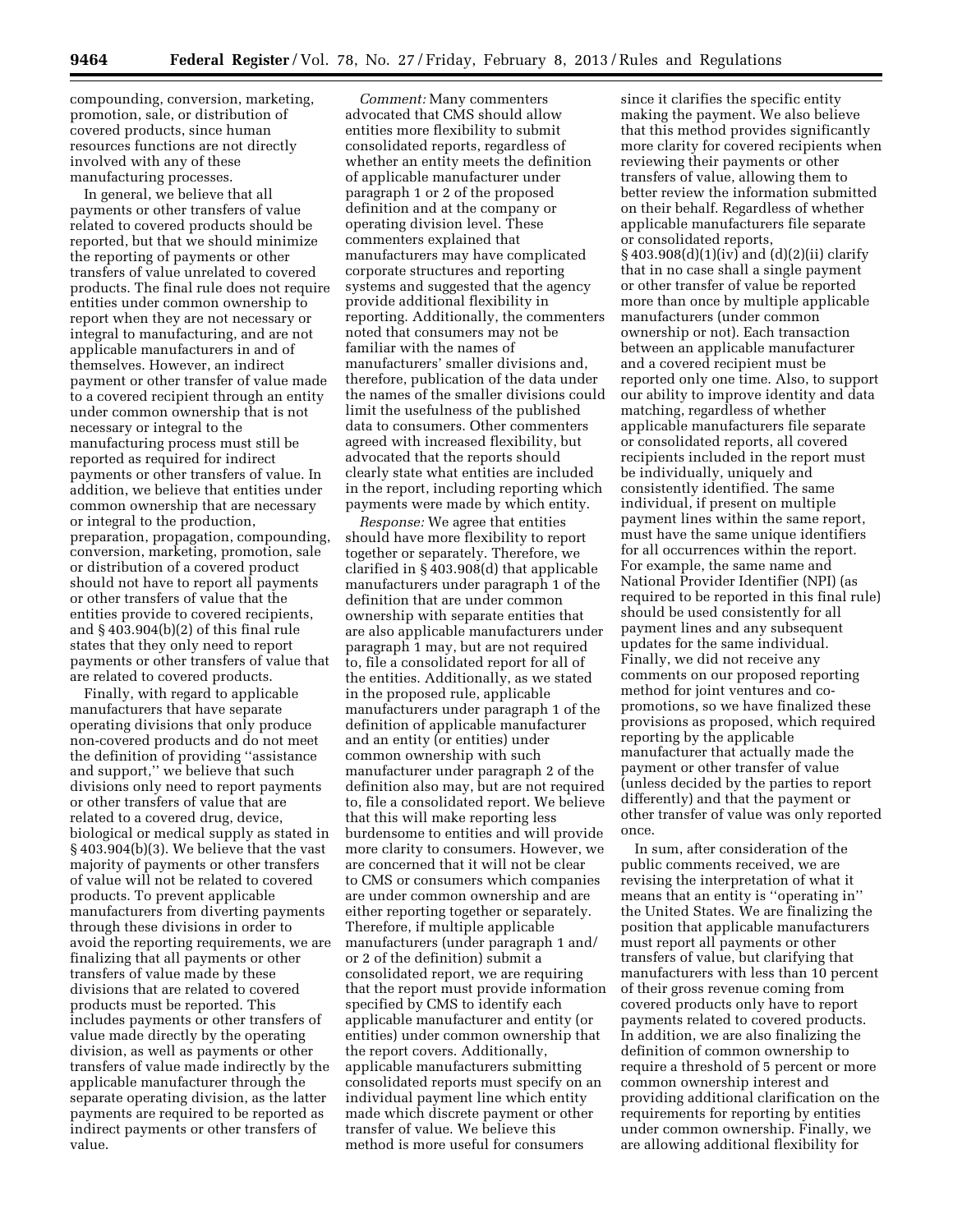applicable manufacturers (under paragraph 1 and/or 2 of the definition) to report separately or together depending on their internal structure.

b. Covered Drug, Device, Biological, or Medical Supply

The data collection and reporting requirements are limited to applicable manufacturers of a ''covered drug, device, biological, or medical supply.'' The phrase ''covered drug, device, biological, or medical supply'' is defined in section 1128G(e)(5) of the Act as any drug, biological product, device, or medical supply for which payment is ''available'' under Medicare, Medicaid, or CHIP. Because there are numerous payment mechanisms in Medicare, Medicaid and CHIP, we proposed that drugs, devices, biologicals, or medical supplies for which payment is available through a composite payment rate, as well as those reimbursed separately, are considered to be covered products under section 1128G of the Act. We were particularly concerned about inadvertently excluding items, such as implantable devices, for which payment may be available only as part of a bundled payment.

We proposed to define ''covered drug, device, biological, or medical supply'' as: any drug, device, biological, or medical supply for which payment is available under Title XVIII of the Act or under a State plan under Title XIX or XXI (or a waiver of such plan), either separately, as part of a fee schedule payment, or as part of a composite payment rate (for example, the hospital inpatient prospective payment system or the hospital outpatient prospective payment system).

The proposed definition included two exceptions to limit the entities reporting. We proposed to limit drugs and biologicals in the definition of ''covered drug, device, biological, and medical supply,'' to drugs and biologicals that, by law, require a prescription to be dispensed, thus excluding drugs and biologicals that are considered ''over-the-counter'' (OTC). Similarly, we proposed an additional limitation to the definition as it pertains to devices and medical supplies, which would limit them to those devices (including medical supplies that are devices) that, by law, require premarket approval by or notification to FDA. This would exclude many Class I devices and certain Class II devices, which are exempt from premarket notification requirements under 21 U.S.C. 360(l) or (m), such as tongue depressors and elastic bandages.

Beyond coverage, the proposed rule also discussed what payments or other transfers of value must be reported. In the proposed rule, we specifically stated that manufacturers who manufacture both non-covered products (such as OTC drugs) *and* at least one product that falls within the definition of a covered drug, device, biological or medical supply would be required to report *all* payments or transfers of value to covered recipients required by section 1128G of the Act (whether or not associated with a covered drug, device, biological or medical supply).

*Comment:* Many commenters inquired about the definition of covered drug, device, biological, or medical supply. Many commenters supported the proposed definition, particularly the proposed limitations, which did not receive any opposition. However, a few commenters sought clarification on how the two parts of the definition work together. These commenters sought clarification, for example, on whether a drug or biological that requires a prescription to be dispensed or a device that requires premarket approval or clearance, but for which payment is not available under Medicare, Medicaid or CHIP, would be a covered product.

*Response:* We are pleased with the support for the proposed definition, including the limitations, and have finalized them. In addition, we agree with the commenters regarding a need for clarification concerning the relationship between the parts of the definition. We had intended the interpretation of the definition to require that a product must meet both parts of the definition in order to be considered covered. In order to make this more clear, we have revised the definition to clearly state that a covered drug, device, biological or medical supply is one for which payment is available under Medicare, Medicaid or CHIP *and* which, requires a prescription to be dispensed (in the case of a drug or biological) or premarket approval by or notification to the FDA (in the case of a device or a medical supply that is a device). For example, a device which is of a type that requires premarket notification, but for which payment is not available under Medicare, Medicaid, or CHIP, would not be a covered device under the program. Finally, we do not intend to capture *all* items that require FDA premarket approval or premarket notification and for which payment is available under Medicare, Medicaid, or CHIP; rather, we only intend to include items that meet these criteria *and* that are devices (or medical supplies that are devices). For example, the definition is not intended to include products that require premarket approval or

premarket notification, but that are regulated by the FDA solely as a food.

*Comment:* Many commenters requested additional clarification and details concerning the meaning of payment being ''available'' under Medicare, Medicaid or CHIP. Some commenters inquired whether the availability of payment referred only to those items that have been approved or cleared by FDA. Other commenters suggested that the definition should only include payments for products which are reimbursed separately, and not through a bundled payment. Finally, a few commenters inquired whether the proposed definition referred to payment availability on a single basis (for example, as a result of an appeal) or if payment was regularly available.

*Response:* We agree with the comments that additional clarification of the meaning of ''availability'' of payment would be useful. The statute provides that in order to be a covered product, payment must be available under Medicare, Medicaid or CHIP. While the statute does not discuss FDA approval, clearance or notification, most products for which payment is available under Medicare, Medicaid or CHIP will have received FDA approval or clearance. However, we note that there may be exceptions. For example, payment may be available under Medicare for certain investigative devices that receive an investigational device exemption (IDE) from the FDA and are classified as a Category B device, in accordance with 42 CFR part 405 Subpart B. In addition, payment may be available under Medicaid for certain drug products described in section  $1927(k)(2)$  of the Act, that have not been approved by the FDA, but were commercially used or sold in the United States before the date of the enactment of the Drug Amendments of 1962 (or which are identical, similar, or related within the meaning of 21 CFR 310.6(b)(1) to such drugs) *and* have not been the subject of a final determination by the Secretary that they are a ''new drug.'' While we understand that a bright line test would be useful, limiting covered products to those that have received FDA approval or clearance (or for which notification has been provided to the FDA) would not be comprehensive. We believe that manufacturers are generally aware when payment is available for their drugs, devices, biologicals, or medical supplies under a Federal health care program.

In addition, we do not agree with the suggestions to interpret payment availability as being limited to those provided separately, rather than through a bundled payment. We recognize that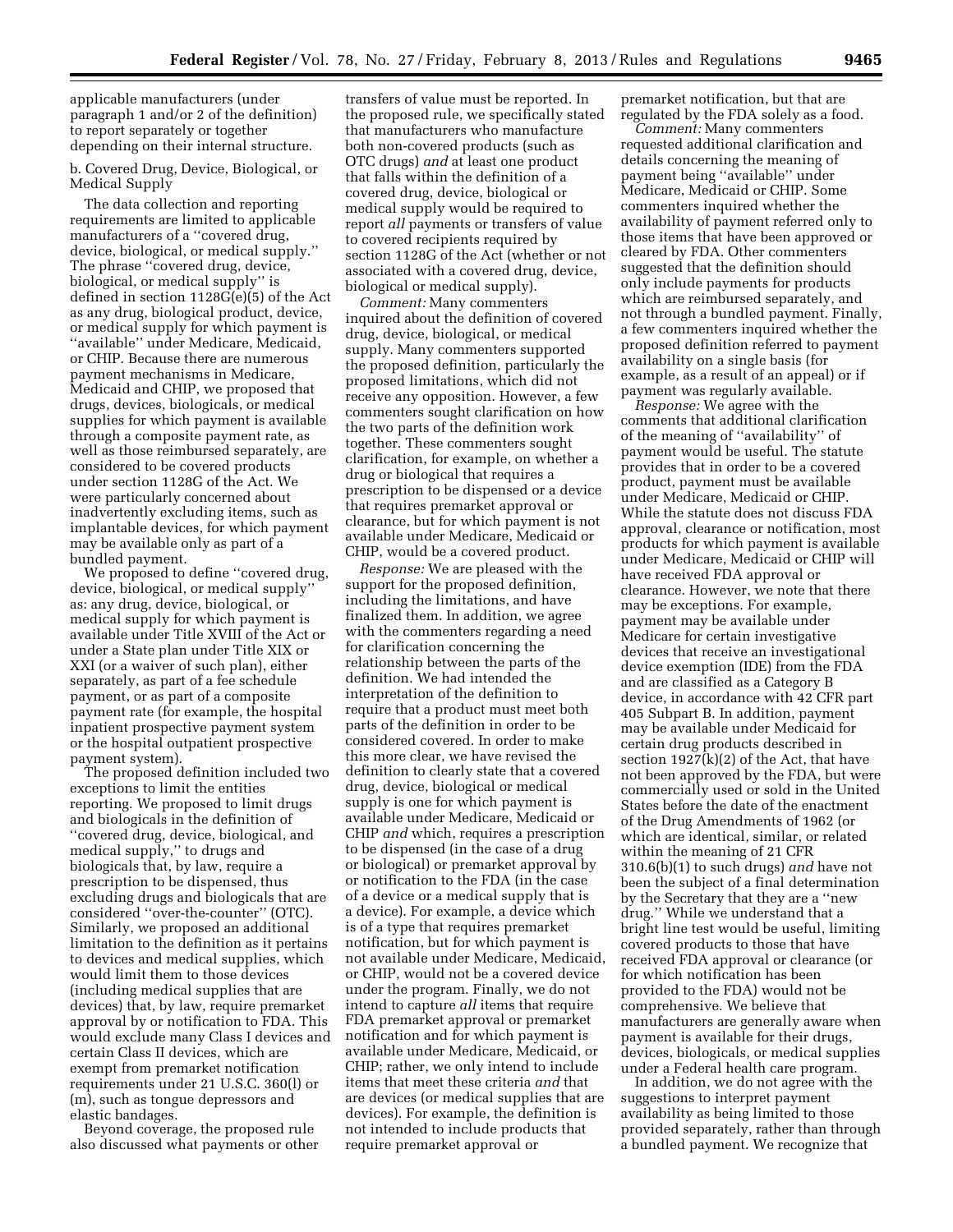it is not always clear whether a product is paid through a bundle, making it difficult to establish whether payment is available. We also recognize that this expands the number of products meeting the definition of covered drug, device, biological or medical supply. However, bundled payments constitute a significant portion of Medicare reimbursement and excluding products that are reimbursed only as part of bundled payments would exclude manufacturers of products who have historically had significant relationships with physicians and teaching hospitals. For example, we believe it would be inappropriate to exclude implanted devices that are reimbursed through the hospital inpatient prospective payment system (IPPS) or the outpatient prospective payment system (OPPS), as well as chronic kidney disease drugs and products reimbursed through the end stage renal disease (ESRD) bundled payment system. As a result, the final rule adopts the proposal to include products which are reimbursed separately or as part of a bundled payment. We note that because there was some confusion about the phrase ''composite payment rate'' in the proposed rule, we have replaced it with the phrase ''bundled payment'' and continue to interpret that as meaning IPPS, OPPS, and other prospective payment systems.

*Comment:* Many commenters also requested clarification on what products constituted a device or medical supply. The proposed rule did not define these terms, so commenters provided recommendations for ways to clarify the terms, such as limiting them to product classes or providing definitions. Additionally, commenters questioned whether specific products would or would not be considered a ''device'' or ''medical supply'' for the purposes of the reporting requirements.

*Response:* We appreciate the comments and note that covered devices and medical supplies are limited to those devices and medical supplies for which payment is available under Medicare, Medicaid or CHIP, and are of the type that require premarket notification to or premarket approval by the FDA. We believe that this provides applicable manufacturers with a clear sense of the devices and medical supplies that constitute covered devices and medicals supplies, as well as those that do not. For example, FDA defines the devices (including certain medical supplies) that are exempted from the premarket notification requirements. This information can be found in 21 CFR parts 862 through 892 and is

publicly available on the FDA's Web site.<sup>1</sup>

*Comment:* A few commenters suggested that reporting on all payments or other transfers of value, including those related to products under development, is too broad. These commenters recommended that only payments or other transfers of value related to covered products should be reported. Similarly, other commenters requested that payments or other transfers of value for certain products, such as veterinary drugs, be excluded since the relationships related to such products are not intended to be included by the statute.

*Response:* As noted previously, we are finalizing the proposal that, in most circumstances, applicable manufacturers must report payments or other transfers of value to covered recipients regardless of whether they are related to a covered product. We believe that not all payments or other transfers of value will be related to specific drugs, devices, biologicals, or medical supplies, but they nevertheless represent a financial relationship between an applicable manufacturer and a covered recipient that has the potential to affect medical judgment and must be reported under the requirements in section 1128G of the Act. Additionally, we are concerned that limiting the reporting requirements to payments or other transfers of value related to covered products would create loopholes that would allow entities to avoid reporting of certain payments or other transfers of value. However, we do understand that payments related to products that will never become covered by Medicare, Medicaid or CHIP (such as animal health products) may unnecessarily increase the scope of reporting. Therefore, we have limited the reporting requirements to address this situation, as well as other situations described previously in the discussion of the limitations to the definition of ''applicable manufacturer,'' where requiring an applicable manufacturer to report payments related to non-covered products would be unnecessarily burdensome and not particularly useful to the public. We are finalizing that separate divisions that manufacture only non-covered products do not need to report payments or other transfers of values unless the payments or other transfers of value are in fact related to covered products (see the applicable manufacturer and payments or other

transfers of value sections of this final rule). Similarly, we do not intend to capture payments made to a veterinary school that may be associated with a teaching hospital.

# c. Covered Recipients

Under section 1128G(a)(1) of the Act, applicable manufacturers are required to disclose certain payments or other transfers of value made to covered recipients, or to entities or individuals at the request of, or designated on behalf of, a covered recipient. Section 1128G(e)(6) of the Act defines ''covered recipient'' as: (1) a physician, other than a physician who is an employee of an applicable manufacturer; or (2) a teaching hospital. As required by section 1128G(e)(11) of the Act, we proposed to define ''physician'' as having the meaning set forth in section 1861(r) of the Act, which includes doctors of medicine and osteopathy, dentists, podiatrists, optometrists, and chiropractors, who are legally authorized to practice by the State in which they practice.

The statute excludes from the definition of covered recipient a physician who is an employee of the applicable manufacturer, as defined in section 1877(h)(2) of the Act. Section 1877(h)(2) defines ''employee'' as an individual who would be considered to be an employee of an entity under the usual common law rules applicable in determining the employer-employee relationship (as applied for purposes of section 3121(d)(2) of the Internal Revenue Code of 1986). We note that these common law rules are discussed in 20 CFR 404.1007 and 26 CFR 31.3121(d) through 1(c).

Finally, we proposed to define the term ''teaching hospital'' by linking it to Medicare graduate medical education (GME). The proposed rule defined teaching hospital as any institution that received payments under section 1886(d)(5)(B) of the Act (indirect medical education (IME)); section 1886(h) of the Act (direct GME); or section 1886(s) of the Act (psychiatric hospital IME) during the most recent year for which such information is available.

*Comment:* Many commenters recommended changes to the proposed definition of physician. Some commenters requested that CMS expand the definition of physician to include other entities with prescribing privileges. Other commenters inquired about whether residents would be considered physicians. Some commenters requested that the definition exclude physicians who are not actively engaged in (or who do not

<sup>1</sup>List of exempt products: *[http://](http://www.accessdata.fda.gov/scripts/cdrh/cfdocs/cfpcd/315.cfm)  [www.accessdata.fda.gov/scripts/cdrh/cfdocs/cfpcd/](http://www.accessdata.fda.gov/scripts/cdrh/cfdocs/cfpcd/315.cfm) [315.cfm](http://www.accessdata.fda.gov/scripts/cdrh/cfdocs/cfpcd/315.cfm) .*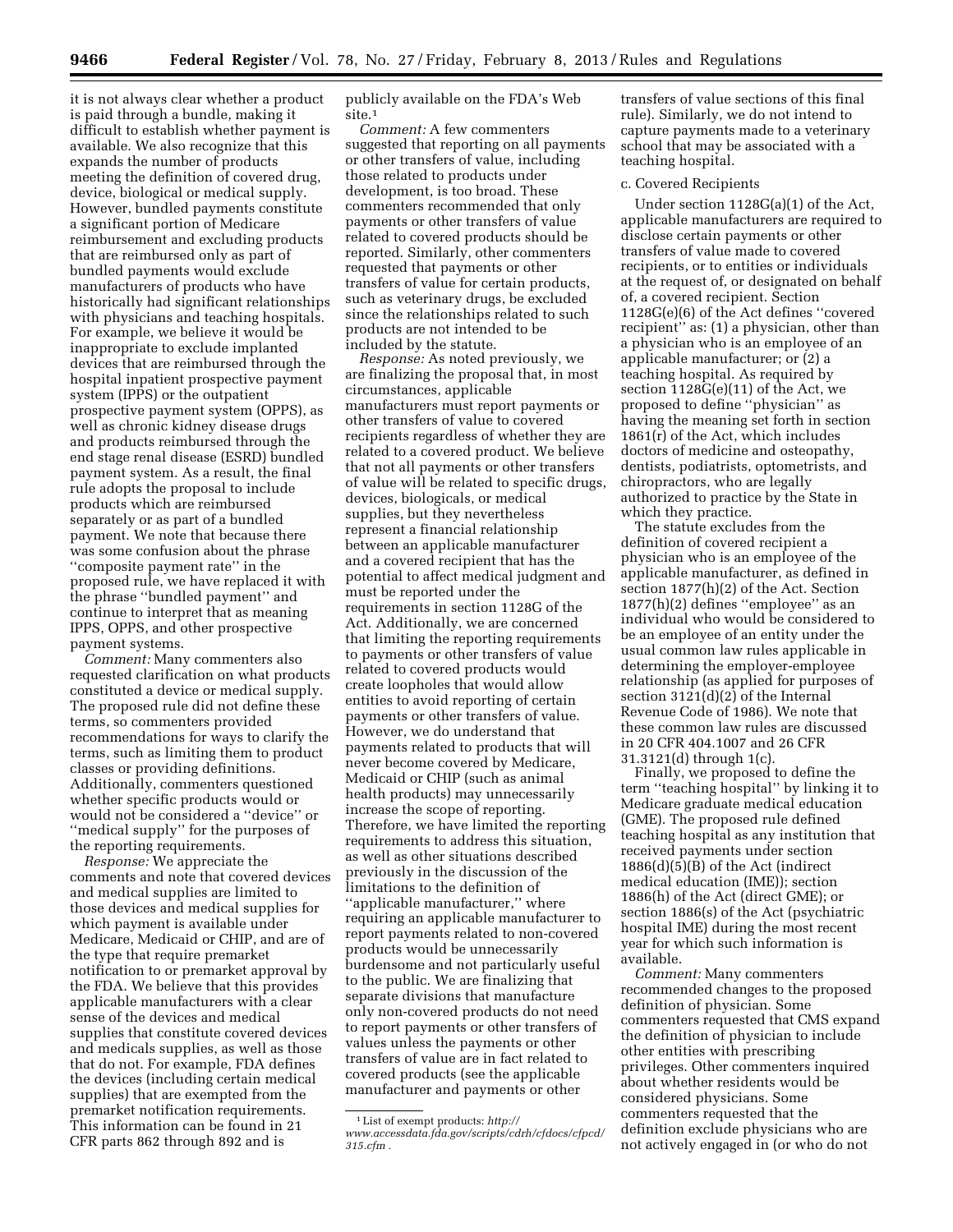''perform'') the practice of medicine, which would include physicians not acting solely within their role as a physician, as well as medical researchers. They refer to the phrase in the statutory definition that a physician is an individual licensed in the State ''in which he performs such function or action.'' Other commenters recommended that the reporting requirements should be limited to physicians enrolled in Medicare, Medicaid or CHIP, on the basis of recent reimbursement or expected reimbursement. Finally, a few commenters recommended that CMS establish an ''opt-out'' function for physicians to declare that they have opted out, and no payments would appear on the public Web site attributed to them.

*Response:* We appreciate the comments, but we will not expand the definition to include other provider types nor will we limit the definition to exclude those clearly intended in the statutory definition. The statute defines the term ''physician'' as having the same meaning as in section 1861(r) of the Act. We recognize that, as a result, we will not be able to fully capture financial relationships between industry and prescribers, specifically non-physician prescribers such as nurse practitioners. However, to the extent that applicable manufacturers make payments or other transfers of value to non-physician prescribers to be passed through to a physician, they would be indirect payments to the physician and would have to be reported under the name of the physician.

Additionally, we believe that the definition hinges on whether a physician is ''legally authorized'' to practice, so all physicians (including all providers types listed in the statutory definition) that have a current license to practice will be considered covered recipients. By holding a current license to practice, the physician is legally authorized to practice regardless of the extent to which they do so.

Payments or other transfers of value to residents (including residents in medicine, osteopathy, dentistry, podiatry, optometry and chiropractic) will not be required to be reported for purposes of this regulation. We recognize that some States require or allow residents to obtain licenses to practice, whereas other States do not require or allow residents to obtain them. We do not want to treat residents differently depending on their State of residency by requiring reporting on payments to residents in only those States that require or allow residents to have a license. Moreover, we believe it

will be difficult for us to accurately identify residents and ensure that payments or other transfers of value are attributed across applicable manufacturers appropriately because many of them do not have a NPI and/ or State professional license number (used for physician identification, discussed later in this section). Due to the operational and data accuracy concerns regarding aggregation of payments or other transfers of value to residents, many of whom have neither an NPI nor a State professional license number, applicable manufacturers will not be required to report such payments or other transfers of value.

With regard to the comment that the term ''physician'' should be limited to those enrolled in Medicare, we believe such an interpretation would be contrary to the language of the statute. In contrast to the statutory requirement that products are limited to those for which payment is available under Medicare, Medicaid or CHIP, the statute did not indicate that physician covered recipients be limited to those enrolled in Medicare, Medicaid or CHIP.

Finally, while we appreciate the interest in allowing physicians the opportunity to ''opt-out'' of the reporting requirements, we do not believe it would be possible to implement a system of this kind. We believe it would be overly burdensome for both CMS and applicable manufacturers to track who has opted out and ensure that no payments or other transfers of value are made to those individuals. Additionally, we would need to create a system to reconcile any payments reported as having been made to physicians stating that they have opted out. We believe that a physician who wants to opt out should simply refuse all payments or other transfers of value from manufacturers, and will, accordingly, not be included on the public Web site (unless they hold ownership or investment interests in an applicable manufacturer or applicable GPO).

*Comment:* Many commenters addressed the exclusion for employees of applicable manufacturers from the definition of physician covered recipient. A few commenters recommended revising the definition to ensure that only ''bona fide'' employee relationships are excluded from reporting, similar to the language in the employee exception in the Anti-Kickback Statute in section 1128(b)(3)(B) of the Act and the corresponding HHS OIG regulation at 42 CFR 1001.952(i). Other commenters questioned whether employees of agents of the applicable manufacturer would be included in the exception. The commenters also noted that the language in the proposed rule indicated that the exception included physicians employed by *an* applicable manufacturer, so it was not limited to employees of the applicable manufacturer making and reporting the payment or other transfer of value. In addition to these more general definitional comments, we also received numerous comments recommending other situations (such as physicians who serve as medical directors or retirees) that should be included in the employee exception.

*Response:* We appreciate the comments and have clarified the definition of covered recipient to ensure that only bona fide employment relationships are included in the employee exclusion. We are concerned that in the absence of this clarification, applicable manufacturers could circumvent the reporting requirements by styling a physician as an ''employee'' and not reporting payments made to such a physician. Additionally, we did not intend to allow the exception for employees to include physician employees at any applicable manufacturer, rather than only the reporting applicable manufacturer itself. The proposed rule incorrectly quoted the statute, which in section 1128G(e)(6)(B) of the Act states that the term covered recipient ''does not include a physician who is an employee of *the* applicable manufacturer.'' For the final rule, we have reverted to the statutory language. Additionally, regarding employees of agents of the applicable manufacturer, we do not intend these individuals to be included in the exception, since they are not employees of the applicable manufacturer. However, as discussed in the section on indirect payments (section II.B.1.k of this final rule), we do not believe that payments or other transfers of value to legal agents of an applicable manufacturer that happen to have physicians on staff constitutes a payment or other transfer of value for the purposes of this rule.

We appreciate the comments regarding other situations that commenters would like to see included in the employee exclusion, such as an applicable manufacturer's board members and medical directors. However, we believe that whether such individuals fall within the statutory definition of employee in section 1877(h)(2) of the Act, which defines employee by referencing common law rules used to determine the employeremployee relationship for Internal Revenue Service purposes, will require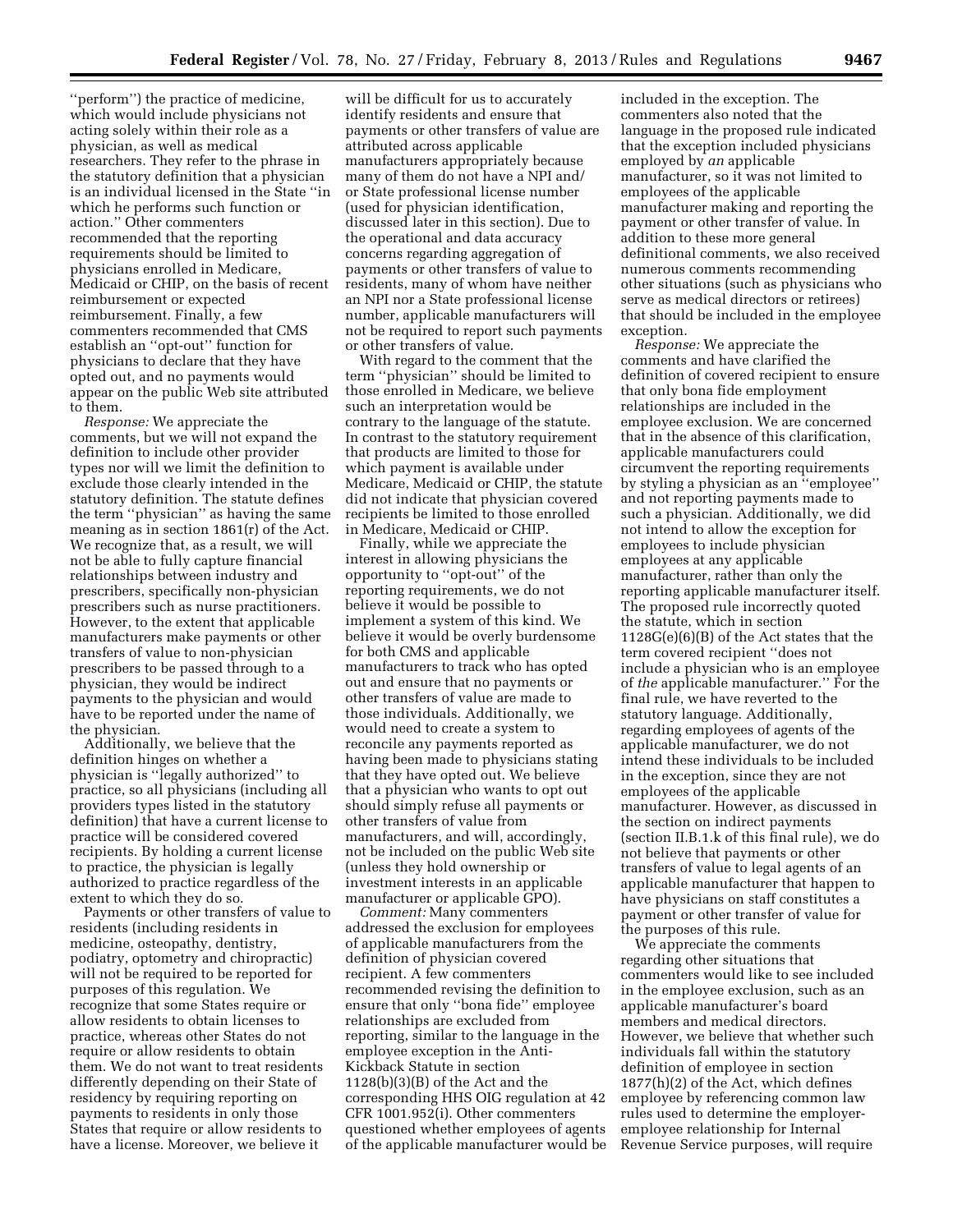a case-specific analysis. Therefore, we are not able to adopt a bright-line policy that all board members or medical directors are (or are not) bona fide employees for purposes of the reporting exclusion.

Similarly, with regard to the comments suggesting that prospective employees and retirees should treated as employees for purposes of being excluded from the reporting requirements, we believe that whether such individuals fall within the statutory definition of employee in section 1877(h)(2) of the Act will require a case-specific analysis. Therefore, we are unable to state that payments to such physicians, such as recruiting costs paid to prospective employees, do not need to be reported.

*Comment:* We received significant support for our proposed definition of teaching hospital. However, some commenters recommended that CMS clarify that payments or other transfers of value to non-healthcare departments at universities affiliated with teaching hospitals should not be included in the reporting requirements.

*Response:* We have decided to finalize the proposed definition. As explained in the proposed rule, we recognize that this definition may not capture hospitals with accredited medical residency programs that do not receive IME or direct GME payments; however, we are unable to include these hospitals since we cannot readily identify them based on Medicare payment data. Finally, we do agree; payments to nonhealthcare departments of universities affiliated with teaching hospitals should not be included in reporting requirements. However, any payments or other transfers of value made through these departments to a covered recipient as indirect payments or other transfers of value must be reported as required for indirect payments.

#### d. Identification of Covered Recipients

In order to accurately identify and distinguish covered recipients, section 1128G(a)(1) of the Act requires that applicable manufacturers report the covered recipient's name and business address, and for physician covered recipients, the physician's NPI, and specialty. The collection of this information is necessary for applicable manufacturers, in order to distinguish individual covered recipients when reporting to CMS, and for CMS, in order to be able to aggregate the data. This section outlines the comments received regarding identification of both physician and teaching hospital covered recipients.

# (1) Identification of Physicians

Section 1128G of the Act requires that applicable manufacturers report a physician covered recipient's name, business address, NPI and specialty. This information will be used to distinguish physicians and allow us to match physicians across applicable manufacturers. We proposed that applicable manufacturers use the National Plan & Provider Enumeration System (NPPES), which we currently maintain and update on the public Web site, to assist with identifying physician covered recipients. The NPPES Web site includes a database of physician NPIs and has an NPI Registry function that allows applicable manufacturers to look up individual physician's NPIs.2 The full database can be downloaded from the CMS Web site.3 We proposed that if the physician NPI was not available in NPPES, the applicable manufacturer would be responsible for obtaining the physician's individual NPI directly from the physician, if the physician has an NPI. Other than NPI, in the proposed rule, we considered whether we should require, under the discretion granted in section  $1128G(a)(1)(A)(viii)$  of the Act, that applicable manufacturers report another unique identifier, such as State professional license number, for physicians who are identified, but do not have an NPI.

*Comment:* A number of commenters provided input on the processes and requirements for applicable manufacturers to report the NPI for a physician. Some commenters noted that reporting a physician covered recipient's NPI is complicated, since not all physicians have an NPI and manufacturers typically do not collect such information. Additionally, a few commenters did not support the requirement that applicable manufacturers must obtain an NPI from a physician, if it was not readily available in the NPPES database. They explained it would be difficult to obtain and questioned how an applicable manufacturer would really know if a physician did not have an NPI. Some other commenters requested clarification that if an applicable manufacturer cannot identify an NPI for a physician then the NPI field can be left blank. Beyond determining a physician's NPI, a few commenters recommended that CMS clarify that physicians are not required to provide their NPI when requested and that applicable manufacturers should state

that it will not be made public. Finally, some commenters recommended that CMS should require physicians to obtain NPIs to ensure that all physicians have one.

*Response:* We appreciate the comments, but want to reiterate that reporting a physician covered recipient's NPI is a statutory requirement, so the agency does not have flexibility to waive the requirement. Similarly, we do not believe that section 1128G of the Act provides the agency with authority to require all physicians to obtain an NPI. We agree that it may be difficult for an applicable manufacturer to definitively know whether a physician does not have an NPI; however we believe it is reasonable for the applicable manufacturer to bear responsibility for determining a physician covered recipient's NPI (or lack thereof). Applicable manufacturers should be able to demonstrate that they made a good faith effort to obtain an NPI for the physician. We believe that a good faith effort includes, but is not limited to, specifically requesting an NPI from the physician, checking the NPPES database, and calling the NPPES help desk. This statute does not impose requirements on covered recipients, so we do not believe we can require physicians to disclose their NPI to applicable manufacturers when requested; however, we strongly encourage physicians to provide this information because it is essential for matching payments or other transfers of value to physicians accurately. We believe it is in the best interest of all parties (applicable manufacturers, physician covered recipients, consumers and others) that payments be attributed to the correct physician, and we hope that physicians will be willing to provide their NPI to applicable manufacturers to make this possible, especially since their NPI will not be made public on the public Web site. If, after a good faith effort, the applicable manufacturer cannot determine an NPI for a physician covered recipient, or a physician does not have an NPI, we agree with the commenters and have finalized that the NPI field may be left blank to indicate that the applicable manufacturer could not identify an NPI for the physician covered recipient. However, if we determine that a physician covered recipient does have an NPI, we may inform the applicable manufacturer and require the applicable manufacturer to re-submit the data including the NPI and re-attest to the updated data. Additionally, not reporting an NPI for physician covered

<sup>2</sup>NPI Registry can be found at: *[https://](https://nppes.cms.hhs.gov/NPPES/NPIRegistryHome.do) [nppes.cms.hhs.gov/NPPES/NPIRegistryHome.do.](https://nppes.cms.hhs.gov/NPPES/NPIRegistryHome.do)*  3 Database can be downloaded at *[http://](http://nppes.viva-it.com/NPI_Files.html) [nppes.viva-it.com/NPI](http://nppes.viva-it.com/NPI_Files.html)*\_*Files.html.*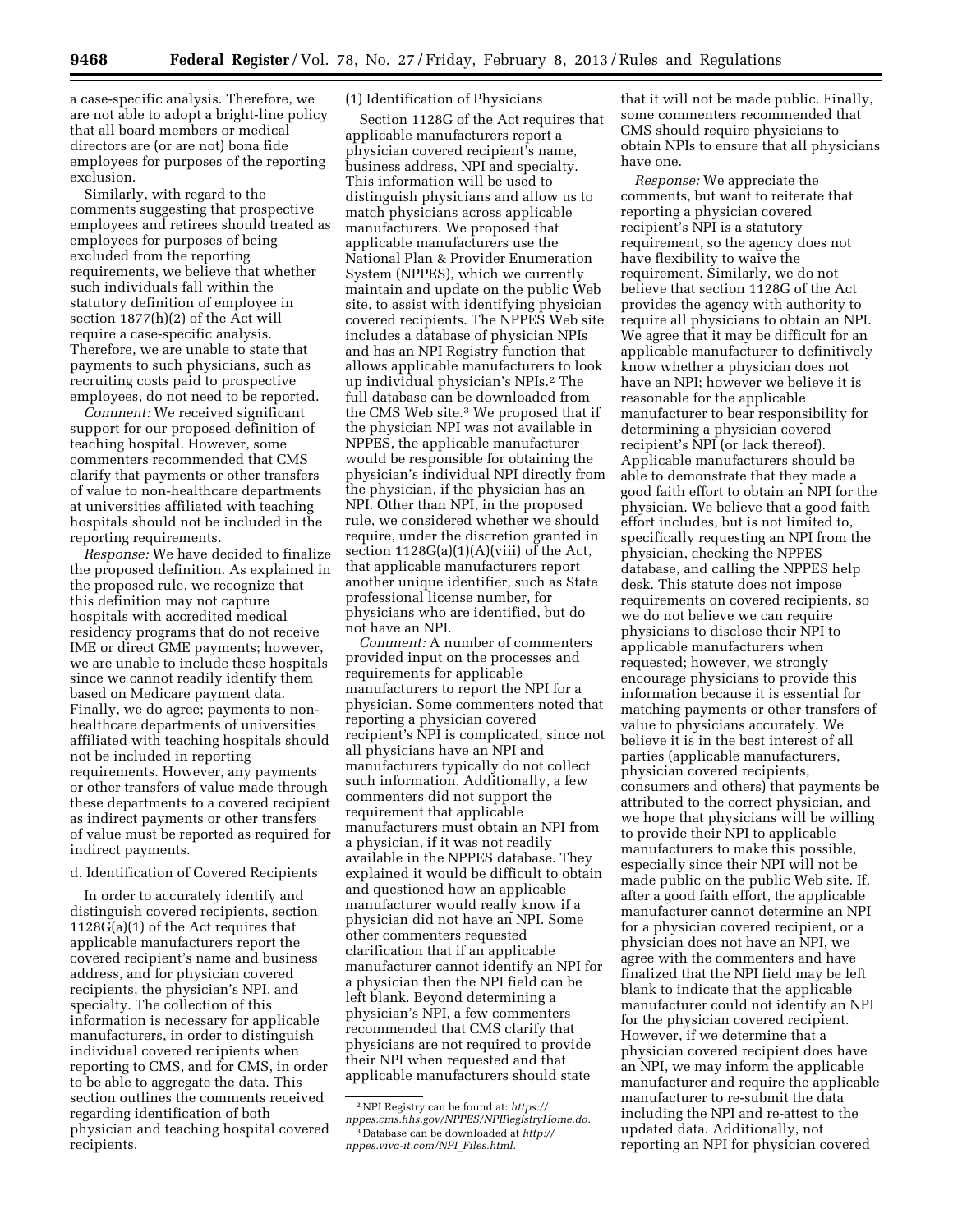recipients that do have an NPI will be considered inaccurate reporting, which may be subject to penalties. Finally, we want to reiterate that only one *individual* NPI (not a group NPI) may be reported for each physician, and that applicable manufacturers should use the NPI listed in NPPES, if a dispute arises. Also as required by statute, physiciancovered recipient's NPIs will *not* be included on the public Web site.

*Comment:* Some commenters discussed the proposal to allow reporting of an alternative identifier for physicians without an NPI. Many of these commenters supported reporting a State professional license number as an alternative to an NPI. Conversely, a few advocated that CMS not require an additional alternative unique identifier, whether it is a State professional license number or another identifier. Some commenters that supported State professional license number recommended that CMS should allow State professional license number instead of NPI at the discretion of the applicable manufacturer, since they believe it is could be burdensome for the applicable manufacturer to find the NPI.

*Response:* We agree that obtaining a unique identifier is particularly important for physicians who do not have an NPI or for whom an NPI cannot be reasonably identified. Without this information, it will be difficult for us to ensure that payments are attributed to the appropriate physician and to aggregate payments accurately. We believe that the more unique identifiers supplied for a physician covered recipient, the more accurate the data will be, since they are essential for us to appropriately match data about the same physician within and across reports, and publish data appropriately on the public Web site. Therefore, pursuant to the discretion granted in section  $1128G(a)(1)(A)(viii)$  of the Act, we will finalize that applicable manufacturers *must* report the State(s) and appropriate State professional license number(s) for at least one (but multiple will be accepted) State where the physician maintains a license for all physician covered recipients, regardless of whether the applicable manufacturer has identified an NPI for the physician covered recipient or not. While this is slightly broader than what was proposed in the proposed rule, we believe (based on the comments) that reporting applicable State professional license numbers for all physician covered recipients, rather than only the subset that do not have NPIs, will significantly improve data accuracy and will not represent a significant

additional burden on applicable manufacturers. Many commenters indicated that applicable manufacturers maintain this information already. Moreover, we believe that any additional burden associated with collecting and reporting physicians' State professional license numbers will be outweighed by the increased accuracy of the data attributing payments or other transfers of value to physician covered recipients.

*Comment:* Many commenters discussed the proposal that applicable manufacturers use NPPES to identify physician covered recipients. Many commenters did not support requiring applicable manufacturers to use the information listed in NPPES, rather than what was in their internal files, particularly for specialty and business address. The commenters explained that the data in NPPES is not as accurate in some cases, as their internal databases and information. Similarly, some commenters did not believe it made sense to report information from NPPES back to CMS. Many commenters also discussed how applicable manufacturers should use NPPES. These commenters inquired whether there would be point in time (such as 90 days before the reporting year) when the NPIs in the database would be finalized and no longer changed, and whether manufacturers could rely on it. A few commenters recommended that applicable manufacturers should be notified of changes in NPPES. For example, a commenter advocated that CMS should keep past ''versions'' of NPPES in case of an audit. In addition, some commenters stated that NPPES is not user friendly and CMS should be responsible for improving it. Finally, a few commenters requested that CMS create a list of physician covered recipients rather than using NPPES.

*Response:* We appreciate the comments on NPPES and note that we did not intend to require applicable manufacturers to specifically or solely use NPPES in order to obtain the NPI of a covered recipient. Applicable manufacturers may obtain physician NPI information (or any other information) in any manner they see fit, as long as they report NPIs accurately as required. This may include matching NPIs obtained elsewhere with the NPIs provided in NPPES. The NPPES database is continually updated, so it is difficult to set a point in time to freeze the database for a reporting year or notify applicable manufacturers of all changes. Applicable manufacturers may rely on NPI information in NPPES as of 90 days before the beginning of the reporting year.

However, just because an NPI is not listed in NPPES does not mean that the applicable manufacturer does not need to make a good faith effort to obtain the NPI or that the payment should not be reported. While it is not possible to keep past ''versions'' of NPPES due to the continual updates, we would like to point out that each provider entry is date stamped to include the date the entry was created, as well as the date of each update, which will help establish the information available at a particular time. Beyond the specific concerns regarding using NPPES, we understand that NPPES is not perfect, but the agency is working to improve it. In addition, we do not believe it is appropriate for us to create a new system specifically for this program, as it would be duplicative and unnecessary.

Finally, while we are sensitive to the request for a physician covered recipient list, we do not believe it is a viable option. Any list of physicians would be created based on NPPES, since it is the most comprehensive database available. However, as stated in this section, NPPES is not complete since not all physicians meeting the definition of covered recipient have an NPI. We also do not want the reporting requirements to be based on a list, which will be difficult to maintain and invariably include mistakes and inaccuracies. Instead, the statute that requires reporting of payments to physicians who meet the statutory definition. We believe applicable manufacturers are in the best position to identify the individuals with whom they have financial relationships who meet this definition.

#### (2) Identification of Teaching Hospitals

Regarding the identification of teaching hospitals, we proposed to publish a list of hospital covered recipients (that is, those hospitals that received Medicare direct GME or IME payments during the last calendar year for which such information is available) on the CMS Web site once per year. We proposed to do so since it may not be immediately apparent to applicable manufacturers whether a particular hospital meets our definition of a teaching hospital, and there is no currently published database that includes this information. We proposed that the list of teaching hospital covered recipients should include the name and address of each teaching hospital.

*Comment:* Many commenters supported CMS's proposal to publish a list of teaching hospitals, but recommended that the agency provide additional details regarding the list. The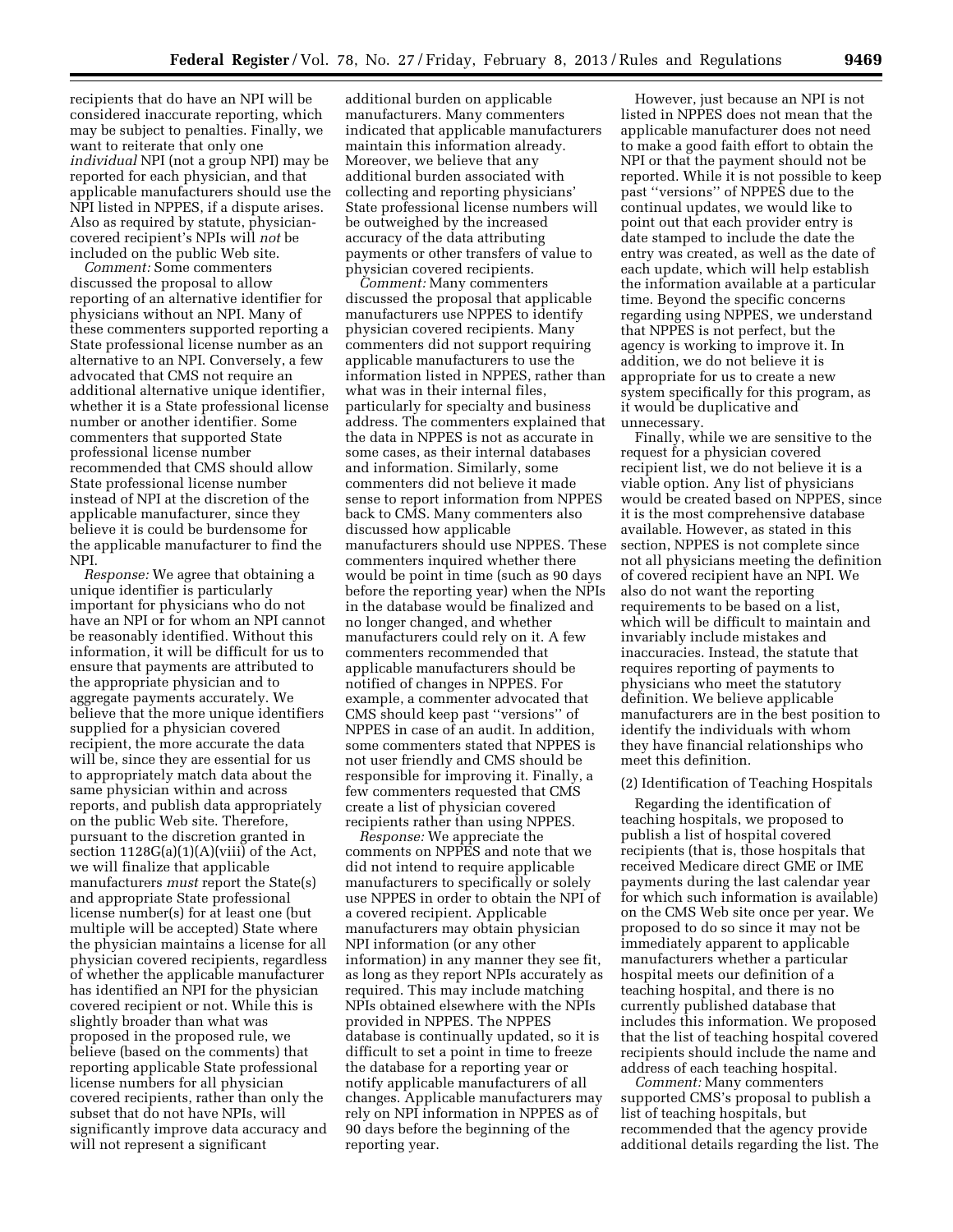commenters suggested that CMS publish the list prior to the beginning of the reporting year and ensure that applicable manufacturers will be able to download the list. The majority of these commenters recommended that the list be published 90 days before the end of the year, but the comments varied. Additionally, some commenters requested that CMS clarify that applicable manufacturers could rely on the teaching hospital list for the entire year and that entities not included on the list would not be covered recipients for the whole data collection year. They also advocated that the list should remove hospitals classified in error. Finally, a few commenters also requested that the list contain additional information to help clarify corporate identities (such as inclusion of a tax identification number (TIN) or an OSCAR number), as well as an institutional contact or officer for all hospitals.

*Response:* We agree that the teaching hospital list will be useful for applicable manufacturers and appreciate the comments making suggestions for how to improve the list. We will publish the list once annually and make it available publicly and for download at least 90 days before the beginning of the reporting year, or for the first reporting year, at least 90 days prior to the start of data collection. Applicable manufacturers can rely on the list for the entirety of the data collection year. The list will include all hospitals that CMS had recorded as receiving a payment under one of the defined Medicare direct GME or IME programs. The list will include hospital TINs to provide more specific information on hospitals with complex corporate identities. Finally, we will not include an institutional contact, since we do not have this information readily available and do not believe it is integral to the success of the program.

#### e. Payments or Other Transfers of Value

Section 1128G(a)(1)(A) of the Act requires that applicable manufacturers report a ''payment or other transfer of value'' made to a covered recipient or ''to an entity or individual at the request of or designated on behalf of a covered recipient.'' Under Section 1128G(a)(1)(B), if an applicable manufacturer makes a payment or other transfer of value to an entity or individual at the request of or designated on behalf of a covered recipient, the applicable manufacturer must disclose the payment or other transfer of value under the name of the covered recipient. Section  $1128G(e)(10)(A)$  of the statute defines

''payment or other transfer of value'' broadly as ''a transfer of anything of value.''

We would like to clarify that we interpret payments or other transfers of value to an entity or individual at the request of or designated on behalf of a covered recipient to refer to a situation in which an entity or individual receives and keeps the payment that was made on behalf of (or at the request of) the covered recipient and the covered recipient does not receive the payment or other transfer of value. Rather, the covered recipient directs the payment or other transfer of value and does not receive the payment personally. Such payments or other transfers of value to third party recipients are somewhat different than indirect payments to a covered recipient made through a third party (discussed in section II.B.1.k. of this final rule). Indirect payments or other transfers of value are made to an entity or individual (that is, a third party) to be passed through to a covered recipient. In the case of indirect payments or other transfers of value, we believe that the applicable manufacturer will generally direct the payment path.

We proposed that payments or transfers of value made to an individual or entity at the request of or designated on behalf of a covered recipient included payments or other transfers of value provided to a physician (or physicians) through a physician group or practice. We proposed that payments or other transfers of value provided through a group or practice should be reported individually under the name(s) of the physician covered recipient(s).

When reporting payments or other transfers of value made at the request of, or designated on behalf of a covered recipient, we proposed that applicable manufacturers should report the payment or other transfers of value in the name of the covered recipient, but include the entity or individual that received the payment at the request of or designated on behalf of the covered recipient. We believed that reporting the entity or individual paid would maximize transparency about the details of the payment or other transfer of value, by allowing end users to discern whether a covered recipient actually received the payment, and if not, where the payment went. Additionally, we proposed that we did not believe it was feasible to provide a review period for these entities before the data is made public. Instead, we explained that review by the covered recipient was sufficient.

*Comment:* Many commenters requested additional information on

how to determine the amount and value of a payment or other transfer of value since neither the statute nor the proposed rule provided much guidance. While some commenters recommended specific options, such as interpreting value as discernible economic value on the open market, the majority advocated that the applicable manufacturers be allowed flexibility to determine whether a payment or other transfer of value has a cognizable economic value, and if so, to allow flexibility to determine such value. Several commenters also recommended that if a payment or other transfer of value does not have a measurable economic value to a covered recipient, then it does not need to be reported. In addition, a few commenters requested clarification on how to handle tax and other additional payments, such as shipping. Finally, a few commenters recommended that CMS clarify that goods purchased for market value should not be reportable.

*Response:* We appreciate the comments and agree that more information will be useful for applicable manufacturers. In general, for purposes of this rule only, we interpret value similarly to many comments as the discernible economic value on the open market in the United States. However, we agree and support that applicable manufacturers should be allowed flexibility to determine value, so we do not plan to create numerous rules for calculating value. We have outlined a few guidelines to help manufacturers. First, payments or other transfers of value that do not have a ''discernible'' economic value for the covered recipient specifically, but nevertheless have a discernible economic value generally must be reported. For example, an applicable manufacturer may provide a physician with a textbook that the physician already owns. Since it is a duplicate, it may not have a value to the physician; however, the textbook does have an economic value, so it must be reported. Second, even if a covered recipient does not formally request the payment or other transfer of value, it still must be reported. Similarly, when calculating value we believe that all aspects of a payment or transfer of value, such as tax or shipping, should be included in the reported value. Finally, all applicable manufacturers must make a reasonable, good faith effort to determine the value of a payment or other transfer of value. The methodology used and assumptions made by the applicable manufacturer may be included in the applicable manufacturer's voluntary assumptions document (discussed in section II.B.1.h.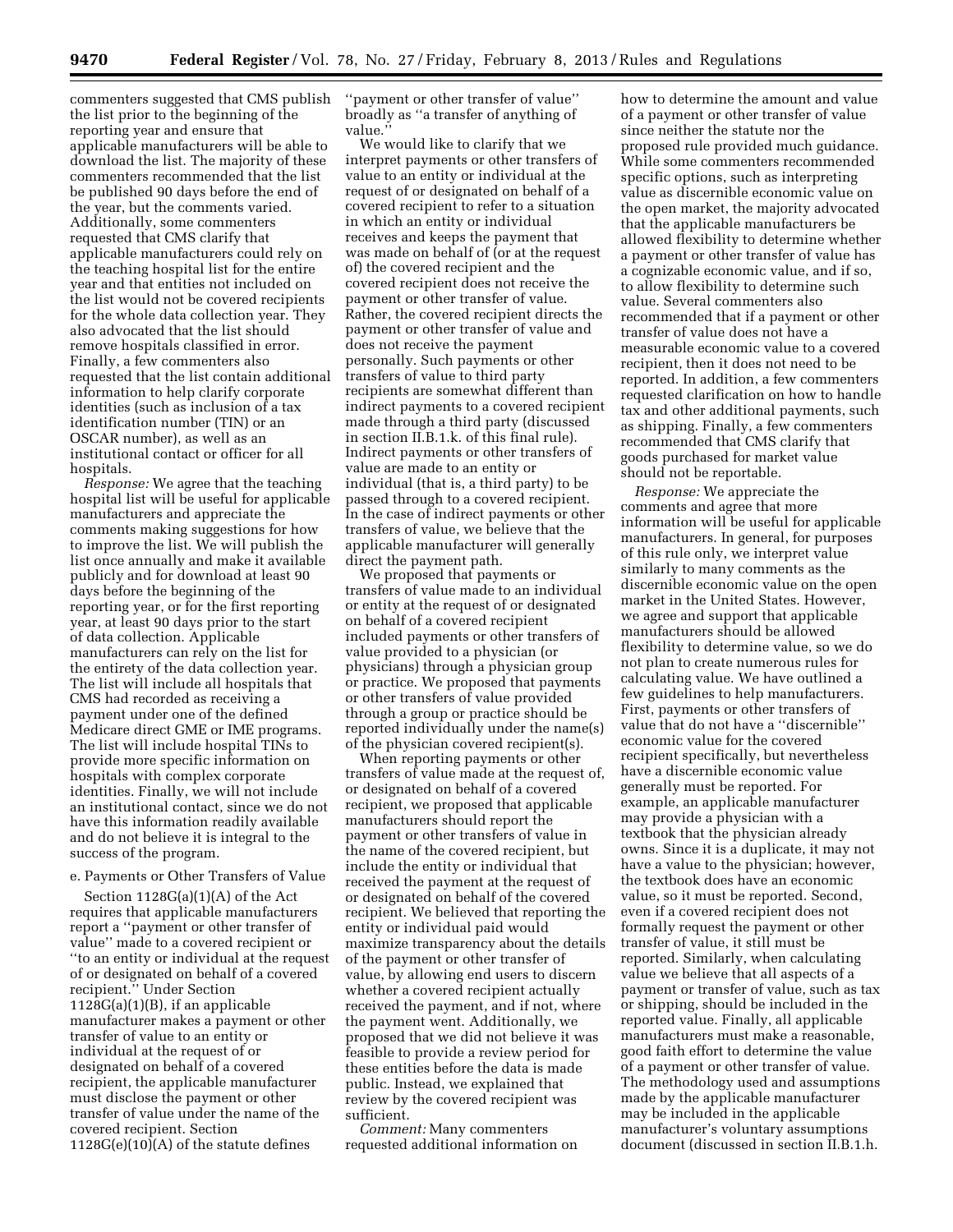of this final rule). Finally, we added the statutory definition of ''payment or other transfer of value'' to the regulatory text to ensure consistency with the statute.

*Comment:* A few commenters stated that applicable manufacturers should not report payments or other transfers of value provided to a group practice as if the payment or other transfer of value had been provided to all members of the group.

*Response:* We agree that payments or other transfers of value being provided to a specific physician through a group practice should not necessarily be attributed to all physicians in that group. However, we also do not want payments or other transfers of value to go unreported because they were provided to a group or practice rather than to a specific physician. This was the intent of our proposal for reporting payments to group practices. We have finalized that payments provided to a group or practice (or multiple covered recipients generally) should be attributed to the individual physician covered recipients who requested the payment, on whose behalf the payment was made, or who are intended to benefit from the payment or other transfer of value. This means that the payment or other transfer of value does not necessarily need to be reported in the name of all members of a practice. For example, if an applicable manufacturer donates a set of dermatology textbooks to a group practice, we believe that applicable manufacturers should attribute the transfer of value to only the dermatologists at the practice by dividing the cost equally across all dermatologists. We intend for applicable manufacturers to divide payments or other transfers of value in a manner that most fairly represents the situation. For example, many payments or other transfers of value may need to be divided evenly, whereas others may need to be divided in a different manner to represent who requested the payment, on whose behalf the payment was made, or who was intended to benefit from the payment or other transfer of value. We agree with the commenters that this approach attributes payments more fairly, since some physicians in a group practice may not make use of a payment or other transfer of value and may have concerns about such payments or other transfers of value being attributed to them.

*Comment:* A few commenters requested clarification of the reporting requirements for payments or other transfers of value provided through a covered recipient to another covered

recipient. We did not address this specific situation in the proposed rule. These commenters generally refer to a situation when a payment is provided to a physician covered recipient, but made through a teaching hospital covered recipient.

*Response:* We appreciate the comments and agree that this is an area of potential confusion, so we believe that clarification is necessary. While the comments are generally limited to payments or other transfers of value to a physician through a teaching hospital, we provide clarification more generally. However, we recognize that the majority of payments to one covered recipient through another will likely involve a physician and teaching hospital.

Payments provided to one covered recipient, but directed by the applicable manufacturer to another specific covered recipient should be reported in name of the covered recipient that ultimately received the payment because the intermediate covered recipient was merely passing through the payment. For example, if an applicable manufacturer provides a payment to a teaching hospital intended for a physician employee of the teaching hospital, then the payment should be reported in the name of the physician covered recipient, since that is who ultimately received the payment. In addition, a payment provided directly to a physician covered recipient should be reported in the name of the physician, regardless of whether the physician is an employee of a teaching hospital, since the payment was provided to the physician and not the teaching hospital. In order to prevent double counting, payments provided in these circumstances should not also be reported in the name of the intermediate covered recipient. If the payment or other transfer of value was not passed through in its entirety, then the applicable manufacturer should report separately the portion of the payment or other transfer of value retained by the teaching hospital covered recipient and the portion passed through to the physician covered recipient. If the payment or other transfer of value was not passed through at all, the applicable manufacturer should report it in its entirety in the name of the teaching hospital. We note that the rules regarding research-related payments made to teaching hospital covered recipients differ somewhat and are discussed further in the section on research herein.

*Comment:* A few commenters recommended that CMS set a limit for the total amount a physician can receive annually.

*Response:* This statute does not afford us the authority to limit the payments or other transfers of value made to covered recipients. The statute requires applicable manufacturers to report the relationships, but does not limit or ban them in any way. This is a transparency initiative, and inclusion on the public Web site does not indicate that the relationships are necessarily improper or illegal.

*Comment:* There were a number of comments, some which supported reporting the name of the entity or individual that received the payment and others opposing this approach. However the most common suggestion was to only report the name of entities that receive the payment, rather than individuals, due to privacy concerns. Additionally, a few commenters stated that the applicable manufacturer may not know the amount if it was at the request or designated on behalf of a covered recipient.

*Response:* We appreciate the comments and continue to believe that reporting the name of the entity which received the payment at the request of or designated on behalf of a covered recipient is beneficial. However, we agree that reporting the name of an individual that received the payment could be problematic. We will finalize that applicable manufacturers must report, in the name of the covered recipient, all payments or other transfers of value made at the request of or designated on behalf of a covered recipient, as well as the name of the entity that received the payment or other transfer of value. In the event that a payment was provided to an individual, at the request of or designated on behalf of a covered recipient, the individual's name does not need to be reported. Instead, the applicable manufacturer should report simply ''individual'' in the field for entity paid.

Finally, we do not agree with the comment that the applicable manufacturer may not know the amount of the payment. We believe that because the applicable manufacturer is making the payment, it should know the amount being provided. We believe regardless of what entity received the payment or other transfer of value, the details are available to the applicable manufacturer.

*Comment:* Many commenters recommended that CMS should provide entities receiving payments or other transfers of value at the request of or designated on behalf of a covered recipient (as a third-party recipient) should have the opportunity to review and correct the information. However,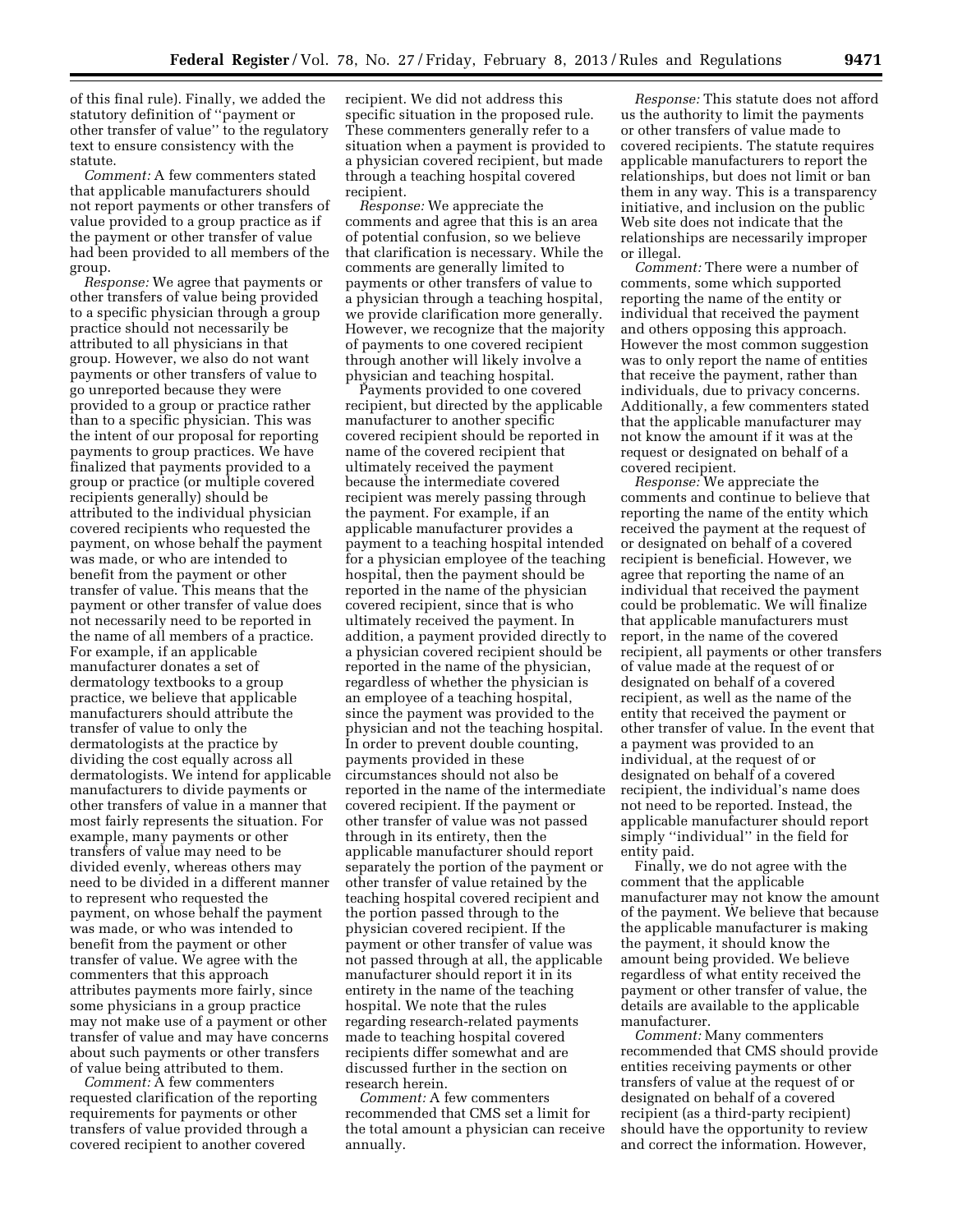other commenters supported the CMS proposal.

*Response:* While we appreciate the interest in allowing these entities the opportunity for review, dispute and proposing corrections, we do not believe there is a viable method for administering it. The agency will not have any information on the entities beyond their name, so we will not be able to match an entity across applicable manufacturers. More importantly, since the entities will not be readily identifiable groups or individuals (such as physicians), the agency will have no means to validate the identity of an individual signing on to the Web site and stating that he or she is from a specific entity. Additionally, we believe a covered recipient will be able to review these payments or other transfers of value sufficiently since they should be aware of the payment or other transfer of value made at their request or designated on their behalf. As explained in this section, we have decided to only require reporting and publication of the name of entities (and not individuals) that received payments or other transfers of value at the request of or designated on behalf of covered recipients. We believe this should alleviate some of the concerns regarding review and correction because personal payments to an individual will not be made public on the Web site. Given these considerations, we will finalize that review and correction for entities which receive a payment at the request of or designated on behalf of a covered recipient will be done by the covered recipient, rather than the entity.

*Comment:* Numerous commenters noted various situations when a payment or other transfer of value may be at the request of or designated on behalf of a covered recipient. In some cases, a covered recipient may direct the payment elsewhere; conversely, in others, the covered recipient may simply waive the payment and the applicable manufacturer provides it to a third-party recipient of their choosing. In addition, there are also models when a covered recipient does not have any claim to the payment and it is automatically provided elsewhere (such as a charity) on his/her behalf. The commenters recommended various methods to report these situations, including categorizing some as nonreportable.

*Response:* We appreciate these comments and recognize that there are various circumstances where a payment will be made at the request of or on behalf of a covered recipient, which will all be slightly different. In general, we do not believe it will be possible to

create rules for each situation. Instead, we are providing the following general guidelines and information on how we intend to interpret the phrases ''at the request of'' and ''designated on behalf of.''

If a covered recipient directs that an applicable manufacturer provide a payment or other transfer of value to a specific entity or individual, rather than receiving it personally, then the payment is being made ''at the request'' of such covered recipient and must be reported as described in this section (under the name of the covered recipient, but also including the name of the entity paid or ''individual,'' in the case of an individual). For example, in the event that a covered recipient directs an applicable manufacturer to donate a payment or other transfer of value—to which he would have otherwise been entitled—to a particular charity, the applicable manufacturer must report the payment in the name of the covered recipient and provide the name of the charity that received the payment at the covered recipient's request. However, if a covered recipient decides to neither accept the payment or other transfer of value nor request that it be directed to another individual or entity, then the payment or other transfer of value that was offered by the applicable manufacturer does not need to be reported. In this situation, there is nothing to report because no reportable payment or other transfer of value was made to a covered recipient or to an individual or entity at the request of or designated on behalf of a covered recipient.

In addition, we interpret ''designated on behalf of a covered recipient'' as when a covered recipient does not receive a payment or other transfer of value, but the applicable manufacturer provides the payment or other transfer of value to another entity or individual in the name of the covered recipient. For example, a covered recipient may waive his payment, and the applicable manufacturer nevertheless donates the payment to a charity ''on behalf of'' the covered recipient. We recognize that this could result in a covered recipient who waived a payment nevertheless having a payment reported in his or her name; therefore, we encourage covered recipients to make very clear to applicable manufacturers whether they would like their waived fee to be paid to another individual or entity—

After consideration of the public comments received, we are finalizing that reporting of payments or other transfers of value at the request of or designated on behalf of a covered recipient should be reported, but should include the name of the entity paid or that another individual received the payment. The covered recipient will have the opportunity to review and correct the payment on behalf of the entity or individual that received the payment.

# f. Payment and Other Transfer of Value Report Content

The specific categories of information required to be reported for each payment or other transfer of value provided to a covered recipient are set forth in section  $1128G(a)(1)(A)$  of the Act. In the proposed rule, we provided explanations and details on how we proposed that applicable manufacturers report some of this information to CMS. This section outlines the comments we received on the data elements.

# (1) Name

We proposed that applicable manufacturers should report the first name, last name, and middle initial for physician covered recipients.

*Comment:* A few commenters stated that not all physicians have middle names and not all existing systems include middle name or initial, so they recommended middle initial not be reported.

*Response:* We appreciate the comments, but believe that given the number of physicians with the same first and last name, reporting a middle initial will be important when identifying and distinguishing physician covered recipients and aggregating payments across applicable manufacturers. While we recognize that not all physicians have middle names, we believe that this information should be reported whenever possible. As required in § 403.904(c)(1), applicable manufacturers must report the middle initial of a physician covered recipient as listed in NPPES, but will not be penalized for leaving the field blank if it is not available in NPPES or if the physician does not have a middle name. Additionally, as stated previously, we hope that applicable manufacturers provide as much identifying detail as possible on physician covered recipients to ensure we can attribute payments appropriately. In order to ensure that physician covered recipients are appropriately matched across applicable manufacturers and to their own data during the review and correction period, we will require applicable manufacturers to report a physician covered recipient's name as listed in NPPES.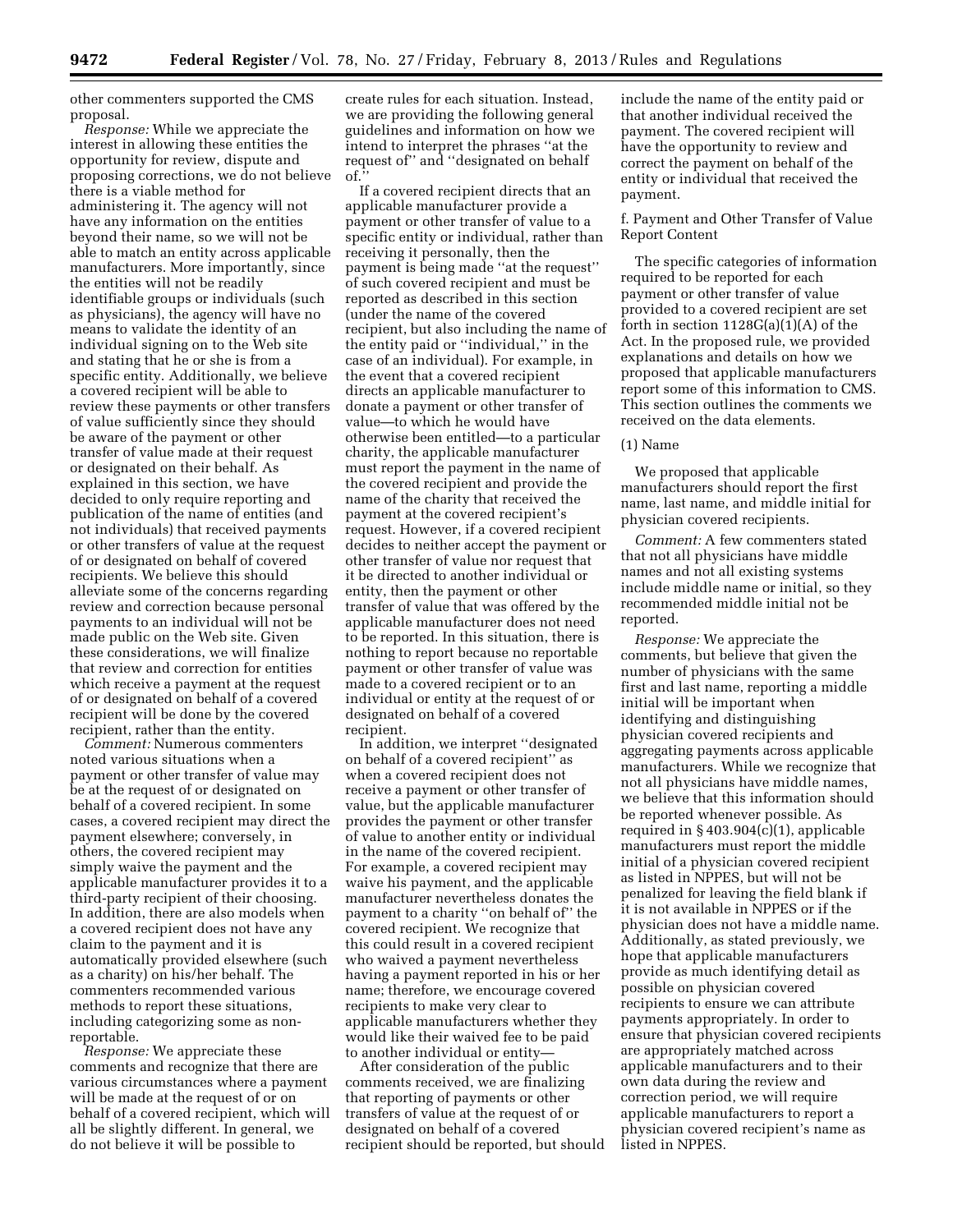# (2) Business Address

We proposed that applicable manufacturers should report the full street address. For teaching hospital covered recipients, we proposed using only the address included in the CMSpublished list of teaching hospitals. For physician covered recipients, we proposed that applicable manufacturers report the physician's primary practice location address, since this is more easily recognizable to end users of the data.

*Comment:* A few commenters recommended that CMS allow applicable manufacturers to use the address kept on file for a physician covered recipient, rather than the address in NPPES, since the address on file may be more accurate than the NPPES address. Regarding NPPES, a few commenters also suggested that CMS should require physicians to keep their address updated. Some commenters recommended reporting the address used for correspondence, rather than business location. Finally, a few commenters discussed that providing the full street address for the business address field for each payment or other transfer of value will increase the data elements significantly.

*Response:* We appreciate the comments. We agree that (unlike with a physician covered recipient's name) applicable manufacturers do *not* need to use NPPES when reporting addresses. In the proposed rule, we simply wanted to be clear that it was available and explain what field to use, if an applicable manufacturer chose to use NPPES. Regarding the requirement to keep addresses updated, we encourage physicians to keep their NPPES profiles updated, but we do not believe that we have the authority to force all physicians to do so.

We also have finalized our proposal to require the primary practice location address to be reported as the business address. We realize that a physician can be associated with multiple addresses, but we believe that primary practice location is the most recognizable to consumers. However, we understand that it may be difficult for an applicable manufacturer to know which address represents the primary practice location, so we plan to not penalize applicable manufacturers for providing the incorrect address, as long as applicable manufacturer reports a legitimate business address for the covered recipient.

Finally, we appreciate the comment that the reporting of a full street address (as opposed to a portion of the address, such as City and State) will require a

significant amount of data to be submitted. We agree that we want to minimize the data submitted; however, we believe that full street address is important since in large urban areas there may be multiple physicians with the same name in the same city, so we will continue to require reporting of full street business address.

#### (3) Specialty and NPI

In the proposed rule, we stated that, as required by the statute, applicable manufacturers are required to report the specialty and NPI for physician covered recipients. We suggested that applicable manufacturers use the ''provider taxonomy'' field when reporting physician specialty. We proposed that applicable manufacturers only report a single specialty and use only the specialties available for the ''provider taxonomy'' field in NPPES. More details on these terms are available online.4 For NPI, we proposed that applicable manufacturers report the physician's individual NPI, rather than any group NPI, with which the physician may be associated.

*Comment:* Many commenters addressed the requirements for reporting physician specialty and NPI. Some commenters recommended that applicable manufacturers be able to use their own internal files for reporting specialty, rather than NPPES. They were concerned that specialty in NPPES may not be accurate and could lead to concerns about off-label marketing. Regarding the NPPES list, a few commenters recommended that CMS include the nine recognized American Dental Association (ADA) specialties. Some commenters also requested clarification on whether applicable manufacturers should report both the specialty name and the associated NPPES code. In addition, a few commenters recommended that CMS allow methods for an applicable manufacturer to provide more context regarding physician specialty, such as reporting multiple specialties with one listed as primary or allowing a statement justifying specialty choice.

*Response:* We appreciate the comments and agree that applicable manufacturers may use their internal information when reporting specialty. However, the NPPES ''provider taxonomy'' list (as referenced previously) should be used as the list of accepted specialties since consistency in the names of reported specialties is

important for facilitating aggregation of the data. We note that the NPPES list does include the nine recognized ADA specialties. When reporting specialty, applicable manufacturers should list both the specialty name and code to ensure consistency.

Additionally, we do not believe applicable manufacturers need to provide more information when reporting physician covered recipient specialty. We believe that a single specialty should be sufficient and that allowing applicable manufacturers to provide a justification of physician specialty would be too much information to be beneficial.

#### (4) Date of Payment

In the proposed rule, we required applicable manufacturers to provide the date on which a payment or transfer of value was provided to the covered recipient. We recognized that some payments or other transfers of value might be provided over multiple dates, such as a consulting agreement with monthly payments. We proposed that applicable manufacturers use their discretion as to whether to report the total payment on the date of the first payment as a single line item, or to report each individual payment as a separate line item.

*Comment:* Many commenters supported the proposed requirements for reporting the date(s) of payment. These comments appreciated the flexibility since applicable manufacturers may use different tracking systems. However, some commenters requested additional flexibility on how to report the payment date. For example, some commenters suggested that applicable manufacturers should have flexibility, depending on their individual systems, to report the date a flight actually occurred or the date the trip was booked, as long as this information is reported consistently within a category. Additionally, the commenters recommended that CMS clarify how to report payments which may happen across a reporting year.

*Response:* We appreciate the comments and have finalized the proposal that applicable manufacturers have the flexibility to report payments made over multiple dates either separately or as a single line item for the first payment date. In addition, we will allow flexibility for what specific date to report for a nature of payment category. We believe that the methodology employed should be consistent within a single nature of payment category. For example, for all flights, applicable manufacturers should report dates in a consistent manner (such as the flight

<sup>4</sup>Health care provider taxonomy codes are available through a link on the NPPES Web site: *[https://nppes.cms.hhs.gov/NPPES/](https://nppes.cms.hhs.gov/NPPES/StaticForward.do?forward=static.instructions)  [StaticForward.do?forward=static.instructions.](https://nppes.cms.hhs.gov/NPPES/StaticForward.do?forward=static.instructions)*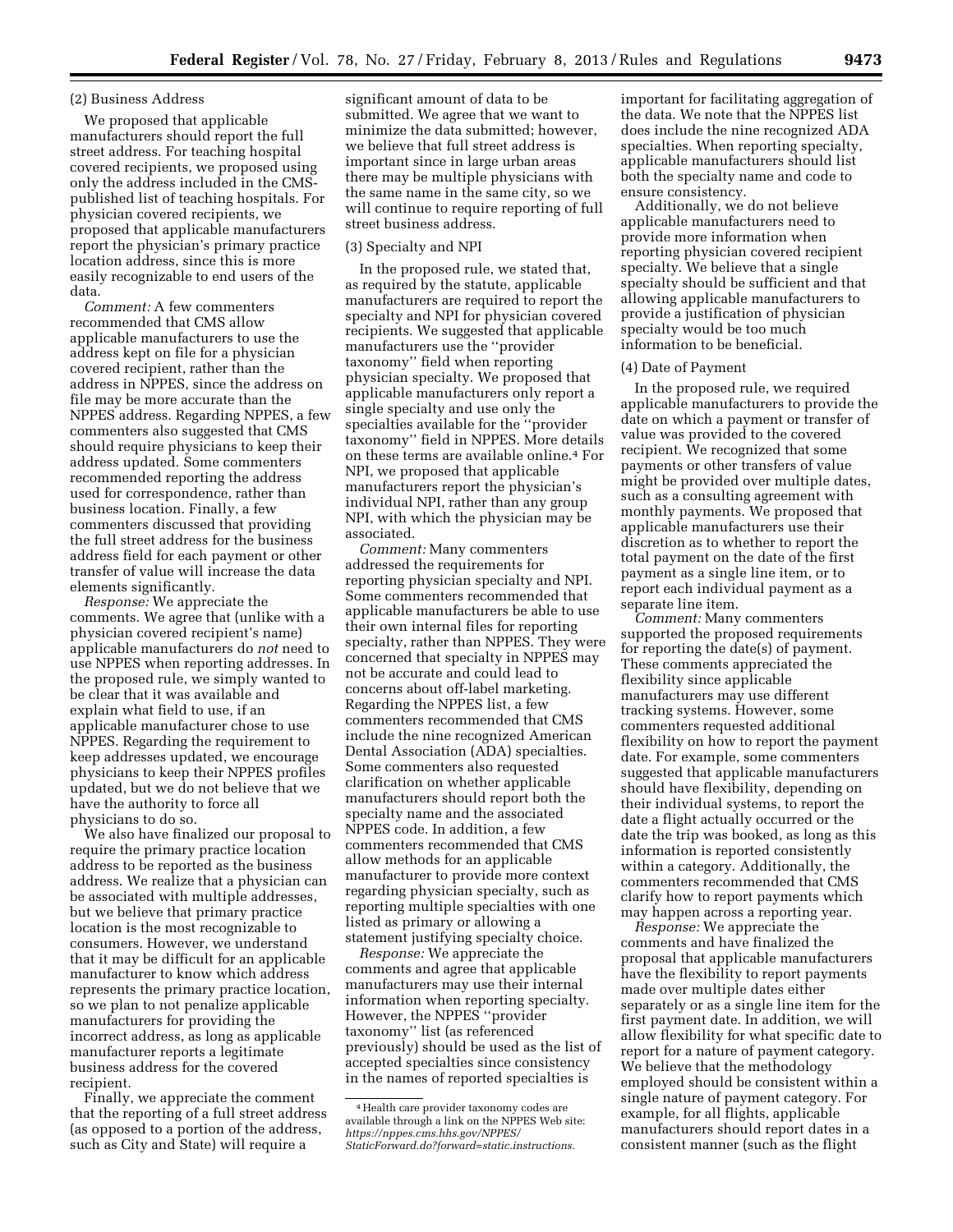date or ticket purchase date). In addition, the aggregated payments should not cross years, so for payments which span multiple years, the amount paid in a given year must be reported for that reporting year. Similarly, the date of payment methodology should not be used to move payments from one reporting year to another. Applicable manufacturers are encouraged to include information on the methods they used for reporting date of payment or other transfer of value in their assumptions document. When reporting the date of payment for bundled small payments (as described in § 403.904(i)(2)(iv)), applicable manufacturers should report the date of payment as the date of the first small payment or other transfer of value made to the covered recipient.

#### (5) Context

*Comment:* Some commenters recommended that CMS allow applicable manufacturers to voluntarily report contextual information about each payment or other transfer of value and make the information publicly available. CMS did not propose including this in the proposed rule.

*Response:* We agree that information on the context of a payment or other transfer of value could be useful. We believe it could help the public better understand the relationships between the industry and covered recipients. In addition to consumers, we believe contextual information will be useful for covered recipients when reviewing the payments or other transfers of value. Hopefully, the context will provide information to help the covered recipient assess the accuracy of the payment. However, we do not want this information to overwhelm users or significantly increase the data reported, so will limit the amount of data that can be reported in that field. Section 403.904(c)(12) allows applicable manufacturers to provide brief contextual information for each payment or other transfer of value, but does not require them to do so.

(6) Related Covered Drug, Device, Biological or Medical Supply

Section 1128G(a)(1)(A)(vii) of the Act requires applicable manufacturers to report the name of the covered drug, device, biological or medical supply associated with that payment, if the payment is related to ''marketing, education, or research'' of a particular covered drug, device, biological, or medical supply. We proposed that in cases when a payment or other transfer of value is reasonably associated with a specific drug, device, biological or

medical supply, the name of the specific product must be reported. We realize that not every financial relationship between an applicable manufacturer and a covered recipient is explicitly linked to a particular covered drug, device, biological or medical supply, but many are, and we proposed that those must be reported.

When reporting a related product, we proposed that applicable manufacturers could report only one covered drug, device, biological or medical supply as related to a payment or other transfer of value, even though there arguably may be multiple covered products related to the payment. However, we considered, as an alternative, allowing applicable manufacturers to report multiple covered drugs, devices, biologicals or medical supplies as related to a single payment or other transfer of value. We believed that reporting of multiple covered drugs, devices, biologicals, and medical supplies may be easier for applicable manufacturers since many financial relationships are not specific to one product only, but could make aggregating payments by product difficult.

With regard to reporting a product name, we proposed that the applicable manufacturer should report the name under which the product is marketed, since this name is probably most recognizable to the consumer. In the event that a covered drug, device, biological or medical supply does not yet have a market name, we proposed the applicable manufacturer should report the scientific name.

*Comment:* Many commenters questioned how and when to report an associated product. A number of these commenters discussed whether a product name should be reported for payments associated with non-covered products (such as pre-commercial or OTC drugs) and recommended only requiring reporting of a product when the payment is related to ''marketing, education, or research.'' Many commenters also recommended that CMS allow the reporting of ''n/a'' or ''none'' in instances when a product is not associated or when associated with a non-covered product. Similarly, a few commenters recommended that applicable manufacturers should not have to report an associated product for research on a new indication of a covered product.

A few commenters provided more specific requirements, such as only reporting a covered product for a payment or other transfer of value, when there is a written agreement or an understanding with the covered recipient that the product will be

named. Similarly, some commenters suggested that CMS should allow flexibility to report business purpose, in addition to product family or a single product.

*Response:* We appreciate the comments and agree that it is important to provide additional information on when and how a related product should be reported. Section 1128G(a)(1)(A)(vii) of the Act requires that ''if a payment or other transfer of value is related to marketing, education, or research specific to a covered drug, device, biological, or medical supply,'' applicable manufacturers must report the name of the covered product. We believe that many financial relationships between applicable manufacturers and covered recipients are related to marketing, education or research associated with a particular product, often a covered product. Therefore, we will finalize that applicable manufacturers must report a related product name for all payments or transfers of value, unless the payment or other transfer of value is not related to a covered product. However, we do not believe applicable manufacturers should be required to report the name of associated non-covered products, since this may be misleading to consumers and would provide information that is beyond the goal of the statute. However, we do believe it is useful to know the extent of payments or other transfers of value that are not associated with *any* product or not associated with a *covered* product. This distinction will not be possible if applicable manufacturers leave the associated products fields blank in cases when it is not applicable. Given this interest, the final rule directs applicable manufacturers to fill in associated product fields as appropriate. Instead, if the payment or other transfer of value is not related to at least one covered product, then applicable manufacturers should report ''none.'' Conversely, if the payment or other transfer of value is related to a specific product, which is not a covered product, then applicable manufacturers are to report ''noncovered product.'' Finally, if the payment or other transfer of value is related to at least one covered product, as well as at least one non-covered product, then applicable manufacturers must report the covered products by name (as required), and may include non-covered products in one of the fields for reporting associated product.

*Comment:* Many comments addressed the number of associated products that may be reported for each payment or other transfer of value. Several commenters supported allowing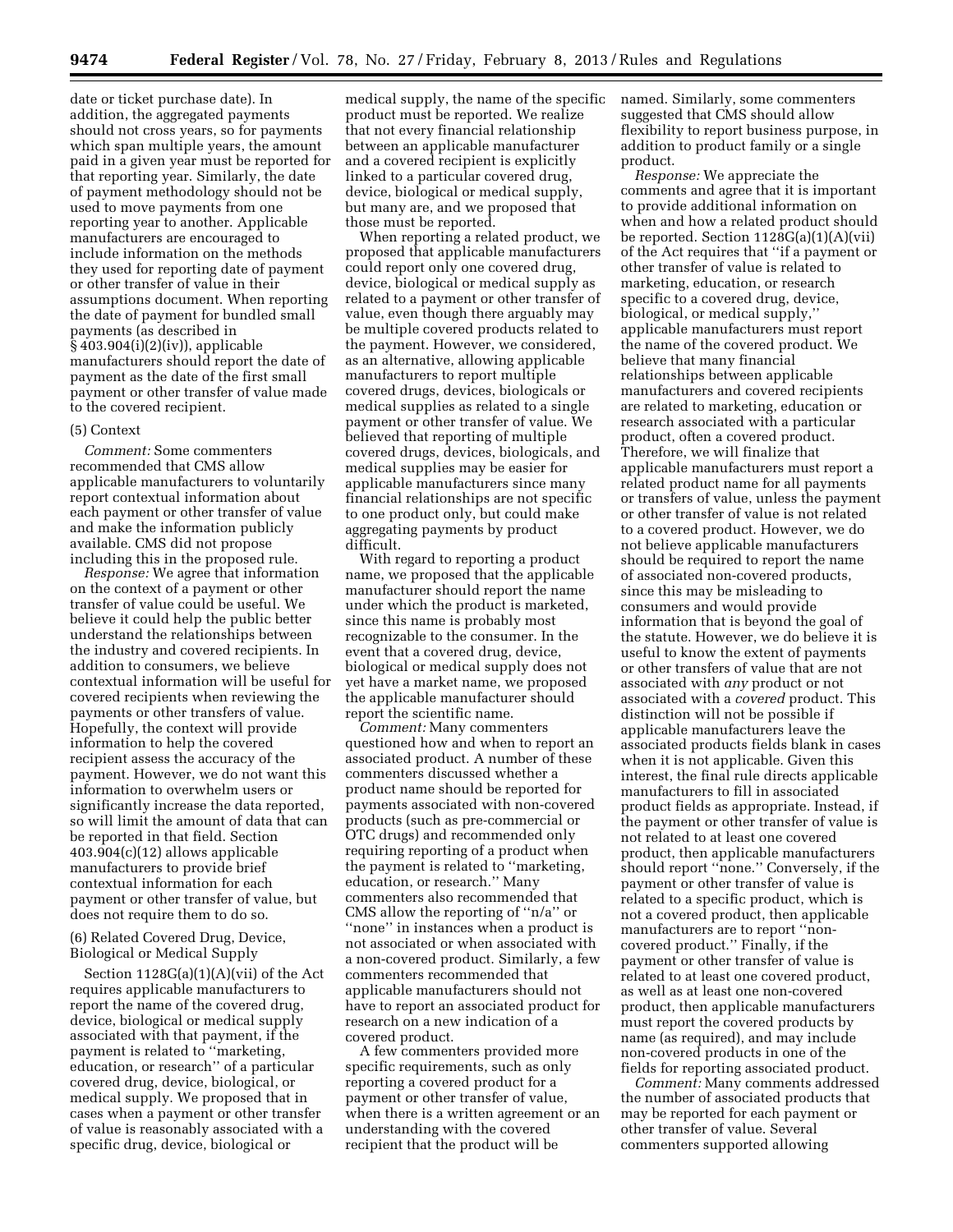reporting of only a single product, whereas several others supported allowing applicable manufacturers to report multiple products as being associated with the a payment or other transfer of value. The commenters who advocated reporting multiple products explained that often a financial relationship is associated with multiple products, and it would be misleading to attribute it to a single product. Conversely, some commenters were sympathetic to the need to aggregate the payments or other transfers of value by product. As a compromise, some of these commenters suggested reporting a single product would be sufficient, as long as we allowed applicable manufacturers to report ''multiple,'' as well. Other commenters recommended that CMS allow reporting of up to five products. However, these comments cautioned that aggregation by product should not give the impression that there were multiple interactions. A commenter recommended requiring applicable manufacturers to report a percentage of the interaction to be attributed to each product listed. The comments also addressed what product name should be used. Many commenters advocated that applicable manufacturers should be allowed to report the product category or therapeutic area rather than the productspecific name. Many commenters recommending this method referenced implantable devices, since consumers may not know the specific name of the device that had been implanted during a medical procedure. Many devices are given a complex name and number combination, which consumers may not know. For example, a patient may be aware that she received a hip implant manufactured by company A, but may not know the specific model number of the implant. Similarly, some commenters recommended slight changes to the name required to be reported, such as using the clinicaltrials.gov name for drugs without a name or allowing reporting of the generic name. Finally, a few commenters suggested that we require reporting of National Drug Code (NDC), as well as brand and generic name.

*Response:* We appreciate the comments and agree that reporting multiple products will likely improve the accuracy of the database in a way that is more beneficial than the difficulty in aggregating by product. Therefore, we will finalize that applicable manufacturers may report up to five related covered products for each interaction. If the interaction was related to more than five products, an

applicable manufacturer should report the five products which were most closely related to the payment or other transfer of value. Additionally, when aggregating payments or other transfers of value by product, we will not represent a single interaction related to multiple products as multiple interactions. However, we do not agree that the applicable manufacturer should report the percentage of the interaction dedicated to each product. We believe this will be burdensome to the applicable manufacturers and would not be beneficial to consumers, since it will greatly increase the volume of the data.

We also agree that we should allow greater flexibility in reporting the product name, particularly for devices where the product name is less recognizable to consumers. For drugs and biologicals, we are finalizing that applicable manufacturers must report the market name of the product and must include the NDC (if any). If a market name is not yet available, applicable manufacturers should use the name registered on clinicaltrials.gov. We believe that reporting the NDC will greatly help CMS aggregating the data by product. However, if there is no NDC available for a product, it does not have to be reported. For devices and medical supplies, § 403.904(c)(8)(ii) allows reporting of either the name under which the device or medical supply is marketed, or the therapeutic area or product category. We believe that reporting devices and medical supplies in this manner is appropriate, since device names are less known to consumers and a single product may actually be comprised of multiple devices. Conversely, we believe that the names of drugs and biologicals are more readily available to consumers, since they are often listed on a prescription.

(7) Form of Payment and Nature of Payment

The statute requires reporting on both the form of payment and the nature of payment for each payment or transfer of value made by an applicable manufacturer to a covered recipient. The statute provides a list of categories for both the form of payment and nature of payment and gives the Secretary discretion to add additional categories.

Section  $1128G(a)(1)(A)(v)$  of the Act includes the following form of payment categories:

• Cash or a cash equivalent.

• In-kind items or services.

• Stock, a stock option, or any other ownership interest, dividend, profit, or other return on investment.

• Any other form of payment or other transfer of value.

Section 1128G(a)(1)(A)(vi) of the Act includes the following nature of payment categories:

• Consulting fees.

- Compensation for services other than consulting.
- Honoraria.
- Gift.
- Entertainment.
- Food.
- Travel (including the specified
- destinations).
	- Education.
- Research.
- Charitable contribution.
- Royalty or license.

• Current or prospective ownership o investment interest.

• Direct compensation for serving as faculty or as a speaker for a medical education program.

• Grant.

• Any other nature of the payment or other transfer of value.

In this section, we discuss the general policies for reporting the form of payment and the nature of payment, rather than the specific categories, which will be discussed in sections II.B.1.g and h. of this final rule.

In the proposed rule, we proposed that the categories within both the form of payment and the nature of payment should be defined as distinct from one another. Additionally, if a payment or other transfer of value for an activity is associated with multiple categories, such as travel to a meeting under a consulting contract, we proposed that the travel expenses should remain distinct from the consulting fee expenses and both categories would need to be reported to accurately describe the relationship. In these cases, we proposed that for each payment or other transfer of value reported, applicable manufacturers may only report a single nature of payment and a single form of payment. For example, if a physician received meals and travel in association with a consulting fee, we proposed that each segregable payment be reported separately in the appropriate category. The applicable manufacturer would have to report three separate line items, one for consulting fees, one for meals and one for travel. The amount of the payment would be based on the amount of the consulting fee, and the payments for the meals and travel. For lump sum payments or other transfers of value, we proposed that the applicable manufacturer break out the distinct parts of the payment that fall into multiple categories for both form of payment and nature of payment. We also solicited comment on an alternative approach of allowing a payment or other transfer of value for an activity that is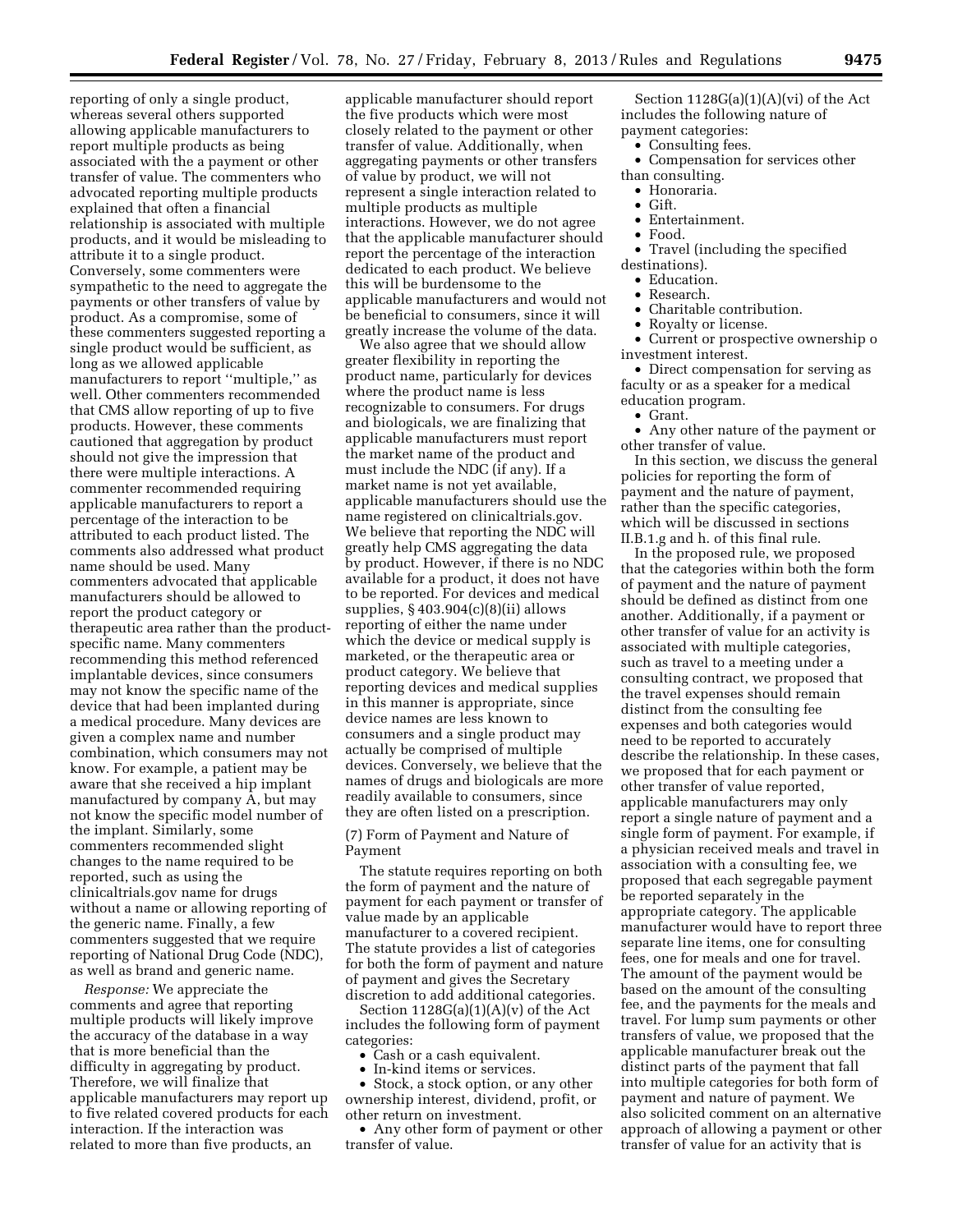associated with multiple segregable categories to be reported as a single lump sum, rather than separately by each segregable category.

Finally, in the proposed rule we also discussed the interpretations of various forms of payment and natures of payment categories. We did not define the categories individually and instead proposed that they would have their dictionary definitions.

*Comment:* Many commenters addressed our proposed method for reporting form of payment and nature of payment. A number of these commenters supported our proposed method of reporting a single form of payment and a single nature of payment for each reported payment, whereas others supported the alternative of reporting multiple forms of payment and natures of payment for a single payment. The commenters supporting multiple forms of payment and natures of payment recommended that the applicable manufacturer should be allowed flexibility to report, but should explain their decisions and methodology for reporting form and nature of payment in the assumptions document. Additionally, a few commenters suggested that the applicable manufacturer should be allowed to report lump payments, but should be required to produce segregated payments in an audit. Finally, a few commenters recommended that CMS allow applicable manufacturers to report additional details beyond form of payment and nature of payment to allow end users to understand that not all reported relationships are payments.

*Response:* We appreciate the comments and believe they provided important background on the processes of reporting. However, we have finalized these provisions as proposed. We believe that flexibility in the reporting requirements is important to aid applicable manufacturers with different systems. However, we believe that there should also be consistency in the way payments or other transfers of value are reported across applicable manufacturers, particularly when describing and classifying payments or other transfers of value. We believe that a single form of payment and a single nature of payment for each line item characterizes a payment or other transfer of value much differently than reporting multiple forms of payment and natures of payment for a lump sum payment. We are concerned that allowing this flexibility will be confusing to covered recipients and end users, since they will not be able to readily tell a specific applicable

manufacturer's method for reporting the payment or other transfer of value, since the assumptions document will not be made public. We also believe that a flexible method would create additional disputes because a covered recipient would not know what was included in a single line item, since some line items would be separated, whereas others would be aggregated. Additionally, a State with a similar reporting requirement for manufacturers that allows the reporting of secondary natures of payment stated in its public comment that reporting entities seldom use the secondary field, indicating that a single field should be sufficient.

With regard to choosing the appropriate nature of payment, we agree that if a payment could fit within multiple possible categories, applicable manufacturers should have flexibility to select the category that best described the payment, in accordance with their own documented methodology. However, this should not be used to bundle payments of separate categories into a single payment. For example, a meal should be reported as a meal, even if associated with travel or a consulting contract. Additionally, serving as a faculty for a medical education program should be reported separately from a consulting contract, even if the medical education program speech was similar in content to the consulting services provided by the covered recipient.

*Comment:* A number of commenters generally questioned the form of payment and nature of payment categories. Many commenters requested that CMS develop precise definitions, and a few commenters provided recommended definitions. However, in the event that the agency does retain the dictionary definitions, some commenters suggested that CMS should ensure that the dictionary definitions are sufficient to provide clarity. Additionally, a few commenters recommended that CMS publish and allow for Q&As to further clarify the categories. A few commenters provided additional categories for CMS to add, whereas others recommended methods for categorizing payments or other transfers of value to explain the details of the payment. For example, a commenter recommended that we create separate reporting categories for payments or other transfers of value made directly and indirectly. Finally, a few commenters recommended that we should consider form of payment as ''payment type'' or the modality used to transfer value, whereas we should consider nature of payment as ''payment nature'' or the reason the payment was made.

*Response:* We appreciate the comments and have carefully considered the best way to provide additional context to the categories. Given the very specific statutory requirements, we are unable to fully reconfigure the categories; while the Secretary is granted discretion to add forms of payment and natures of payment, she is not given discretion to remove or collapse them. However, we appreciate the clarification on form of payment being considered the modality used to transfer value and nature of payment being the reason the payment was made. We believe these classifications should help applicable manufacturers when assigning categories, and will help us provide more accurate guidance on the categories.

In order to provide additional information we have provided general discussions and additional contextual information, particularly for the nature of payment categories, since we believe most comments were concerned with the nature of payment categories. We provide additional details in the following two sections of this final rule dedicated to form of payment and nature of payment.

#### g. Form of Payment

Section  $1128G(a)(1)(A)(v)$  of the Act lists forms of payment that applicable manufacturers must use to describe payments or other transfers of value. Applicable manufacturers must assign each individual payment or other transfer of value, or separate parts of a payment, to one and only one of these categories. In the proposed rule, we did not add any forms of payment beyond those outlined in the statute because we believed what is provided in the statute was sufficient to describe payments and other transfers of value. Additionally, as explained, we proposed that each form of payment be defined by the term's dictionary definition, since we believed that these terms are understandable as written.

*Comment:* We received a few comments supporting the categories, as well as a few recommending small changes to the categories. A few commenters advocated adding a category for ''grant'' to make clear that it was not personal income. Another few commenters recommended separating stock, stock option, or any other investment interest from dividend, profit or other return on investment, since they are materially different. These commenters explained that stocks, stock options, and investment interests are different from dividends, profits, and return on investments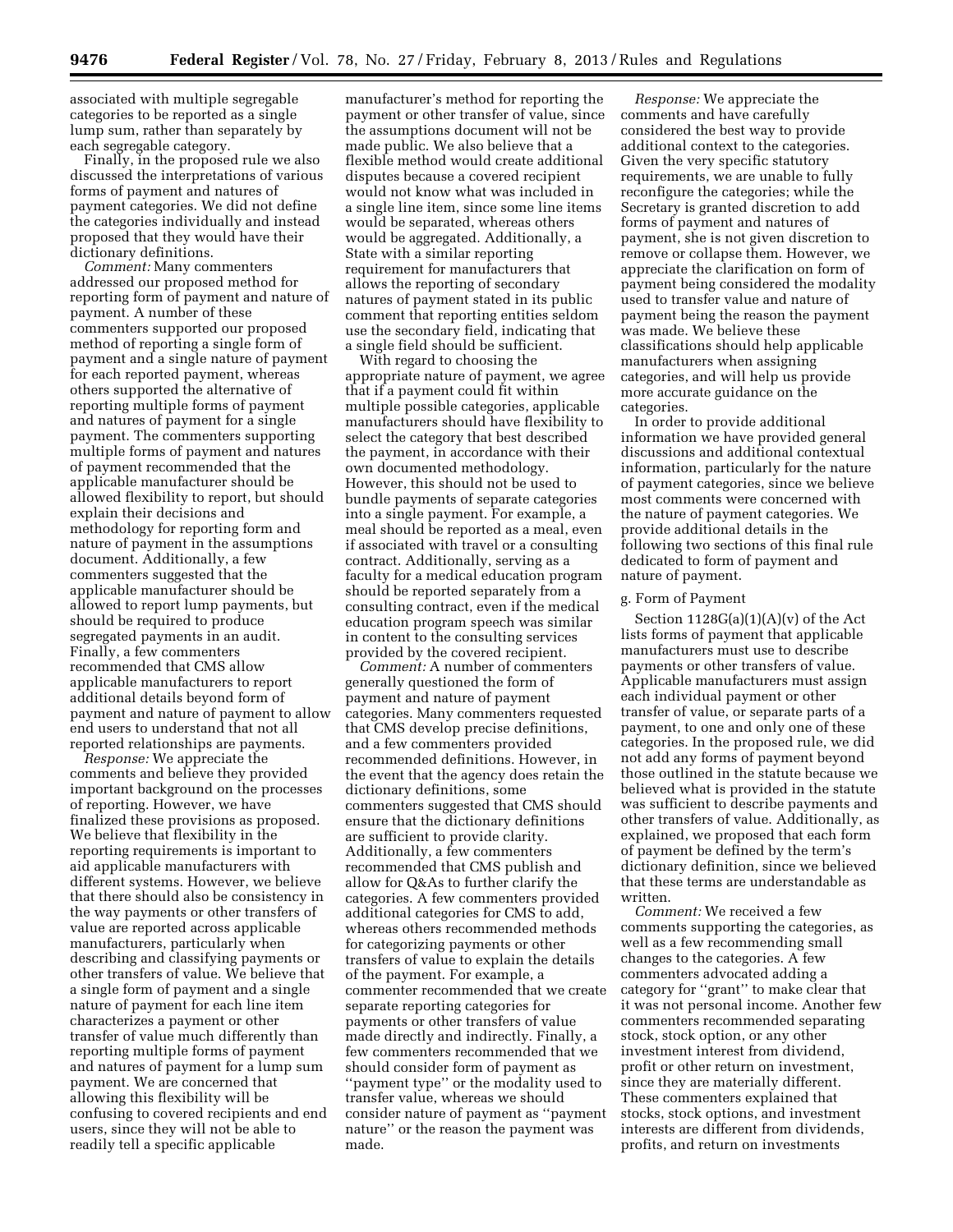because the former are actively granted to a covered recipient while the latter are earned on existing investments. Finally, regarding the definitions, a few commenters suggested that CMS use standard legal definitions.

*Response:* We appreciate the comments and agree that the forms of payment categories are sufficient. However, we do agree that the ''stock, stock option, or any other ownership investment interest, dividend, profit or other return on investment'' category should be divided into two categories. We agree that the categories are different and separating them would create additional specificity in the categories, without changing them significantly. Conversely, we do not agree that grant should be a form of payment. Instead, we believe ''grant'' should remain as a nature of payment (as included in the statute), since it best describes a reason a covered recipient might receive a payment. After consideration of the public comments received, we are finalizing the proposal to break the category of ''stock, stock option, or any other ownership investment interest, dividend, profit or other return on investment'' category into two categories, but otherwise will not be adding any additional categories to form of payment. We agree that stock, stock options, and other ownership investment interests are different than dividends, profits and other returns of investment, so separating these categories may provide additional clarity to consumers. We do not believe that this changes the way forms of payments will be reported, since the categories existed previously, we are simply providing more clarity and specificity to the categories. We believe the dictionary definitions are sufficient, particularly since these terms are generally understandable to consumers.

# h. Nature of Payment

Section 1128G(a)(1)(A)(vi) of the Act lists the categories for the nature of payment or other transfer of value that applicable manufacturers must use to describe each payment. In the proposed rule, we encouraged applicable manufacturers to consider the purpose and the manner of the payment or other transfer of value; if a payment could conceivably fall into more than one category, we proposed that applicable manufacturers should make reasonable determinations about the nature of payment reported for the payment or transfer of value. Additionally, as explained, we believed that the nature of payment categories have meanings to the general public that are familiar to the industry and proposed defining each nature of payment category by its dictionary definition.

*Comment:* Many commenters discussed the nature of payment categories, including our proposed method for defining the categories. A few commenters recommended that CMS provide more guidance on how these categories should be applied. For example, one commenter recommended that CMS rank the categories and if multiple categories could apply to a single payment or other transfer of value, the applicable manufacturer should report it in the ''higher'' ranked category. Another commenter requested that CMS break the categories into two groups: those made in exchange for value (such as services or intellectual property rights) and those made without any expectation of benefit. Beyond categorizing payments or other transfers of value, many commenters requested additional guidance on the definitions for the nature of payment categories. We also received a few recommendations for additional nature of payment categories. For example, a few commenters recommended including a category for agreements to appear as an ''author'' of an industry ghost-written publication. Another commenter recommended that we include a category for space or facility fee for events at a teaching hospital.

*Response:* We appreciate the comments. However, we believe that providing precise definitions for applicable manufacturers to use in categorizing nature of payments will be too restrictive. Applicable manufacturers are required to report all payments or other transfers of value, unless they specifically fall within an exception. The nature of payment categories are simply used to *describe*  these payments or other transfers of value. We believe precise definitions could make these descriptors less useful and could make reporting more challenging for applicable manufacturers. For example, if a payment or other transfer of value that the applicable manufacturer generally would classify as a consulting fee does not meet our precise definition, the applicable manufacturer would be forced to report it in another category, which would likely be less accurate than the consulting fee category. The relationships between applicable manufacturers and covered recipients are extremely diverse; we are concerned that providing specific, narrow definitions would not encompass every situation, forcing applicable manufacturers to describe payments or other transfers of value by less specific categories that do not accurately

describe the relationship. Additionally, since all payments or transfers of value must be reported, we do not believe we should rank the categories and indicate some as more desirable or beneficial than others. Instead, we believe that the nature of payment categories are descriptors and that applicable manufacturers should select the most appropriate description. However, we do understand the interest in consistency to enhance of the usefulness of the data, so we will provide some additional explanations for the categories.

Finally, we appreciate the recommended additional categories. We have tried to limit the number of additional categories as much as possible, so we have only added categories for those recommendations that we believe cannot be described by existing nature of payment categories. For example, we believe that agreement to appear as an author of a ghostwritten article is an important relationship that should be reported, but believe there are sufficient existing nature of payment categories, such as compensation for services other than consulting, which can be used to describe the relationship. Conversely, regarding space rentals, we do agree that this represents a specific relationship between a covered recipient (likely a teaching hospital) and an applicable manufacturer that cannot be accurately described by the existing nature of payment categories. We understand that space rental or facility fees are commonly part of hosting an event at a hospital and believe that including them in another category would inflate the amount in that category. Similarly, the statutory nature of payment categories are mostly directed towards physician covered recipients, so it is important to consider the common relationships between teaching hospital covered recipients and applicable manufacturers. Given these considerations, we will add space rental and facilities fees as a nature of payment category under our authority in section  $1128G(a)(1)(A)(vi)(XV)$  of the Act, but will not add appearing as an author for a ghostwritten article.

We are providing some additional explanation of the nature of payment categories to provide additional context. These explanations are not exhaustive (unless specified as such), but rather are intended to provide additional guidance to applicable manufacturers when they are categorizing payments. Additionally, we will discuss research in a separate section in light of the additional complexities in reporting researchrelated payments or other transfers of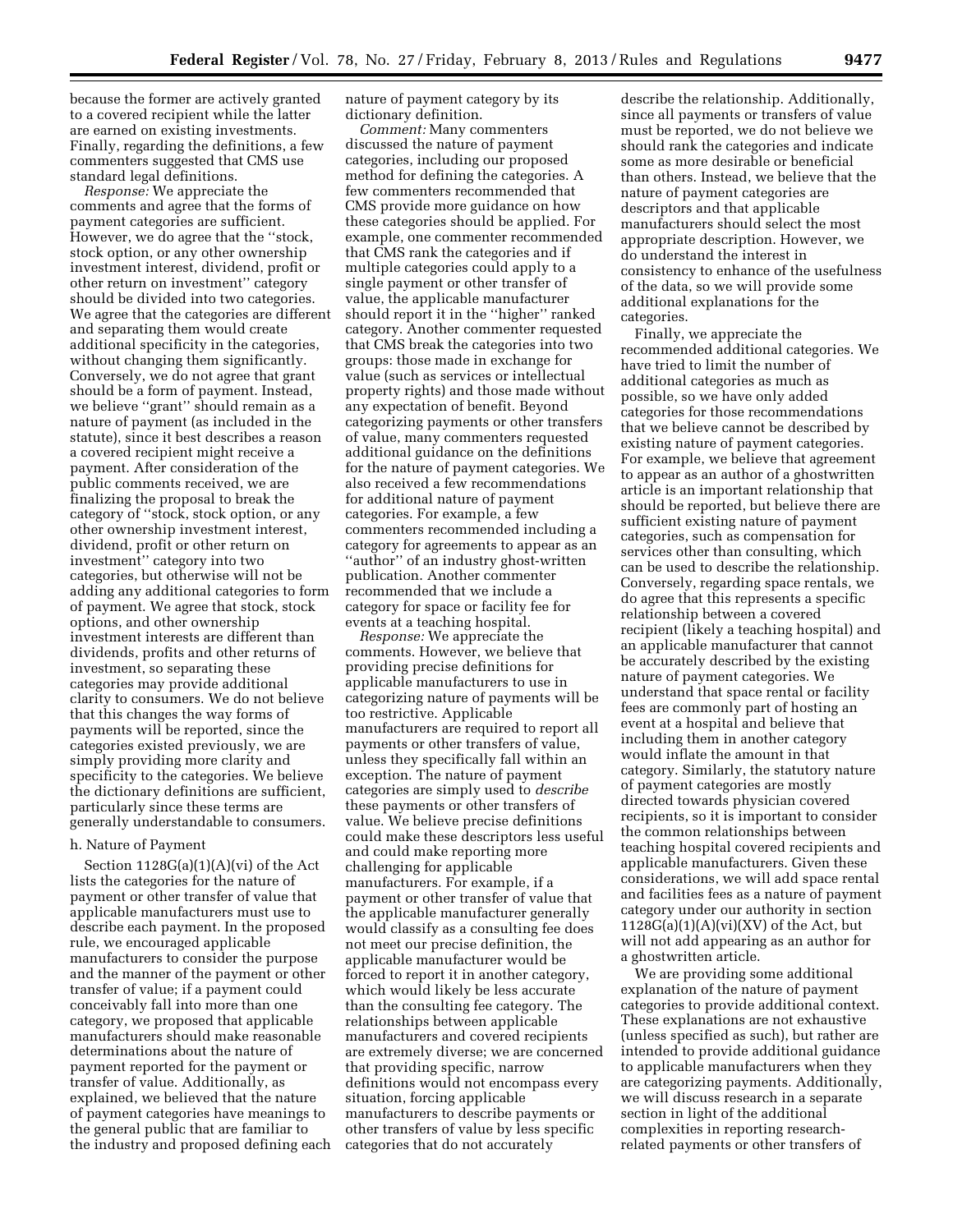value, which warrants additional consideration.

# (1) Charitable Contributions

In the proposed rule, we stated that charitable contributions to, at the request of, or on behalf of covered recipients by applicable manufacturers must be reported. For purposes of the reporting requirement, a charitable contribution is any payment or transfer of value made to an organization with tax-exempt status under the Internal Revenue Code of 1986, but only if it is not more specifically described by one of the other nature or payment categories. We did not receive any comments on the definition of charitable contribution and intend to finalize it as proposed.

*Comment:* Many commenters questioned how to report payments or other transfers of value for when a covered recipient (usually a physician) does not receive a payment personally and instead the payment is provided to a charity. In these situations, the covered recipient may or may not choose the charity and may be waiving his or her customary fee.

*Response:* We appreciate the comments and understand these payments or other transfers of value can be complicated. We discussed general guidelines for reporting payments through another covered recipient in the payments or other transfer of value section of the final rule, but will provide additional detail in this section for situations when a payment or other transfer of value is directed to charity. We believe that the ''charitable contribution'' nature of payment category should be used only in situations when an applicable manufacturer makes a payment or other transfer of value to a charity on behalf of a covered recipient and not in exchange for any service or benefit. For example, in circumstances where a physician provides consulting services to an applicable manufacturer, but requests that his payment for the services be made to a charity, this would not be a charitable contribution for purposes of this rule because the payment was not provided by the applicable manufacturer as a charitable contribution, but rather as a directed consulting fee. This payment would be reported as a consulting fee with the physician as the covered recipient, but the entity paid would be the charity.

Additionally, we note that in the cases of teaching hospital covered recipients that have tax-exempt status under the Internal Revenue Code of 1986, payments or other transfers of value made to these organizations (other than payments or other transfers of value made for expected services or benefits, such as consulting services or rental of space in a hospital for an event) would be considered and reported as charitable contributions for purposes of this rule.

#### (2) Food and Beverage

When reporting food and beverage, we proposed that in group settings, such as the office of a group practice, where it is more difficult to keep track of which covered recipients actually partook in the food and beverage provided by an applicable manufacturer, the applicable manufacturer should report the cost per covered recipient receiving the meal even if the covered recipient does not actually partake of the meal.

*Comment:* Numerous commenters questioned our proposed allocation method for food and beverage. The majority of commenters recommended that we revise our proposed allocation methodology, but we did receive some support for it. Many commenters recommended various options for dividing the cost of group meals; however, there were some common themes in the recommendations. The majority of these commenters recommended that applicable manufacturers should report the amount based on the cost per participant (including, for example, support staff members who are not covered recipients), rather than the cost per covered recipient. Many commenters also strongly recommended that we should not attribute meals to *all* covered recipients in a practice because it may be difficult for applicable manufacturers to identify all the physicians within a practice, and this methodology could implicate concerns of off-label marketing in large multispecialty practices. These commenters suggested that the cost of a meal should only be attributed to physicians who actually partook of the food. They suggested that it would not be unduly burdensome to keep track of which physicians actually participated in the meal. Some commenters also recommended that CMS allow applicable manufacturers flexibility in allocating the value of meals depending on their internal systems or that the value should be based on the amount actually received. Finally, a few commenters recommended that CMS provide covered recipients with the opportunity to ''opt-out'' of interactions with applicable manufacturers, including meals, and attest that they never partake in such meals.

Beyond the allocation method, we received significant support for our proposal that applicable manufacturers do not need to report any offerings of buffet meals, snacks or coffee at booths at conferences or other similar events where it would be difficult for applicable manufacturers to definitively establish the identities of the individuals who accept the offerings. However, a few commenters also recommended that meals that are dropped off at a physician's office should also be excluded, as well as meals when the attendees are outside the control of an applicable manufacturer.

*Response:* We appreciate the comments and understand that reporting payments or other transfers of value that fall under the ''food'' nature of payment category is quite complicated, both in terms of calculating the value of the payments and determining who should be reported as having received payments. We believe that while reporting the transactions accurately is important, tracking exactly what a person ate or drank may not be practical for purposes of the reporting requirements. We have considered how to improve accuracy in reporting, while ensuring that the reporting requirements for this nature of payment are not overly burdensome. For meals in a group setting (other than buffet meals provided at conferences or other similar large-scale settings), we will require applicable manufacturers to report the per person cost (not the per covered recipient cost) of the food or beverage for each covered recipient *who actually partakes in the meals* (that is, actually ate or drank a portion of the offerings). In other words, applicable manufacturers should divide the total value of the food provided by the number of people who actually partook in the food and beverage including both covered recipients and non-covered recipients (such as support staff). If the per person cost exceeds the minimum threshold amount, then the applicable manufacturer must report the food or beverage as a payment or other transfer of value for each covered recipient who actually participated in the group meal by eating or drinking a food or beverage item. For example, a sales representative brings a catered lunch costing \$165 to a 10-physician group practice. Six of the ten physicians and five support staff participate in the meal. Because the meal cost \$15 per participant (\$165/11 participants = \$15), the meal needs to be reported for the 6 physicians who participated in it. However, the meal does not need to be reported for the 4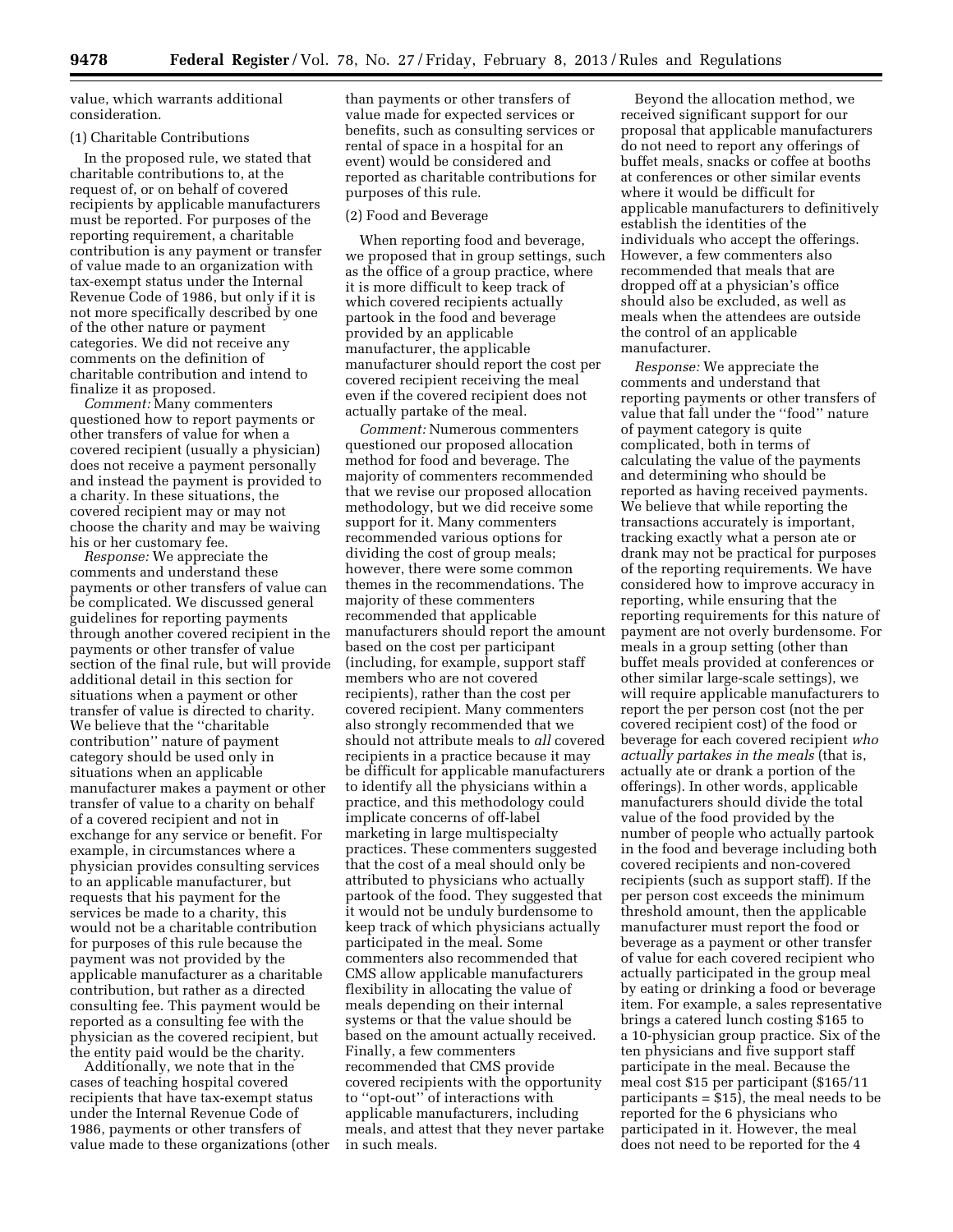other physicians in the group who did not participate in the meal (that is, did not eat or drink any of the offerings). Additionally, if the total cost of the meal was \$100, making the cost per participant less than \$10, then the meal would not have to be reported since it was below the minimum threshold. We decided to make this modification to the proposed rule because we agree with commenters that for the purposes of this rule this method will more accurately reflect the actual transaction, and will not unfairly attribute a payment to a physician who did not partake in it. Additionally, we believe this approach will reduce disputes between applicable manufacturers and physicians, since food-related payments or other transfers of value will not be attributed to physicians that did not actually receive them. Finally, this method does not require the reporting of meals eaten by support staff, for the purposes of this reporting requirement. However, we recognize that in other contexts, transfers of value to a physician's office support staff (which may include meals) may constitute transfers of value to the physician.

While we appreciate the importance of flexibility, we believe that we need to set out the attribution methodology in order to ensure as much consistency as possible. If we did not provide a methodology, it could result in very different amounts being reporting across applicable manufacturers and could lead to increased disputes since covered recipients would not know how a particular applicable manufacturer attributed the value of a meal. We believe that there must be some consistency across applicable manufacturers in this complicated area, so we have finalized the position that applicable manufacturers must report the cost per participant for covered recipients in attendance.

Regarding meals that are dropped off at a covered recipient's office (for example, by a sales representative) and other meals where the attendees are not controlled or selected by the applicable manufacturer, we believe that these situations nevertheless constitute payments or other transfers of value to a covered recipient, so they must be reported. Applicable manufacturers are responsible for keeping track of food and beverages provided to covered recipients and must use the same attribution method for all meals as described previously regardless of whether the manufacturer's representative remained in the office for the entire meal.

We also appreciate the comments regarding allowing covered recipients

the opportunity to opt-out from receiving meals; however, we believe that this would be operationally difficult for CMS. We would need to track the covered recipients and would have to develop a method of arbitration if an applicable manufacturer reports a meal for a physician who has opted-out. We believe that covered recipients who do not want to receive meals simply should make clear to applicable manufacturers that they do not accept them. The finalized methodology will no longer attribute meals to physicians who do not attend the meal, so a physician who does not want to receive meals should not attend or accept them.

Finally, we appreciate the support regarding offerings of buffet meals, snacks, or coffee at conferences or other large-scale events where it would be difficult for applicable manufacturers to definitively establish the identities of the physicians who partake in the food or beverage. Accordingly, we have finalized that food and beverage provided at conferences in settings where it would be difficult to establish the identities of people partaking in the food do not need to be reported. This applies to situations when an applicable manufacturer provides a large buffet meal, snacks or coffee which are made available to all conference attendees and where it would be difficult to establish the identities of the physicians who partook in the meal or snack. We do not intend this to apply to meals provided to select individual attendees at a conference where the sponsoring applicable manufacturer can establish identity of the attendees.

(3) Direct Compensation for Serving as a Faculty or as a Speaker for a Medical Education Program

In the proposed rule, we interpreted this category broadly to encompass all instances in which applicable manufacturers pay physicians to serve as speakers, and not just those situations involving ''medical education programs.'' We acknowledged that this interpretation does not allow for differentiation between continuing education accredited speaking engagements, and all other speaking engagements.

*Comment:* Many comments addressed our proposed interpretation of this category, particularly regarding its relationship to accredited and/or certified continuing medical and dental education.

A few commenters supported our interpretation to include all speaking engagements in one category; however, numerous others were concerned about payments for accredited and/or certified

continuing education-related speaking engagements and recommended that they be treated differently than unaccredited and/or certified continuing education speaking engagements. Many of these commenters provided significant background information on accredited and certified continuing education. Accredited Continuing Medical Education (CME) refers to CME activities that have been deemed to meet the requirements and standards of a CME accrediting body, as authorized by the Accreditation Council for Continuing Medical Education (ACCME). Certified CME refers to CME activities that carry credit offered by the grantors of CME credit (the American Osteopathic Association (AOA), the American Academy of Family Physicians (AAFP), and the American Medical Association (AMA)). Continuing dental education is similarly accredited through the American Dental Association's Continuing Education Recognition Program (ADA CERP).

These commenters explained that accredited and certified continuing education speaker payments will generally not be made directly by an applicable manufacturer to a covered recipient, as this category suggests, due to the accreditation requirements. Some commenters suggested that these be reported in another ''indirect'' speaking engagement category. Conversely, other commenters recommended that this category be limited to accredited and certified continuing education payments, and that compensation for other speaking engagements should be described by other natures or payments.

*Response:* We appreciate the comments and agree that it is important that CMS clarify this category. We understand the importance of continuing medical education and discuss the requirements for reporting it generally in section II.B.1.k. of the final rule, dedicated to indirect payments or other transfers of value. We agree that given the title of this nature of payment category, which was set out in the statute itself, it should not include compensation for accredited or certified continuing education payments. However, we do not believe that all payments to physicians for serving as speakers at an accredited or certified continuing education program should be granted a blanket exclusion (as discussed in the indirect payment section), so we have added an additional nature of payment category for serving as a faculty or speaker at an accredited or certified continuing education event, at  $\S 403.904(e)(2)(xv)$ . This category, named ''compensation for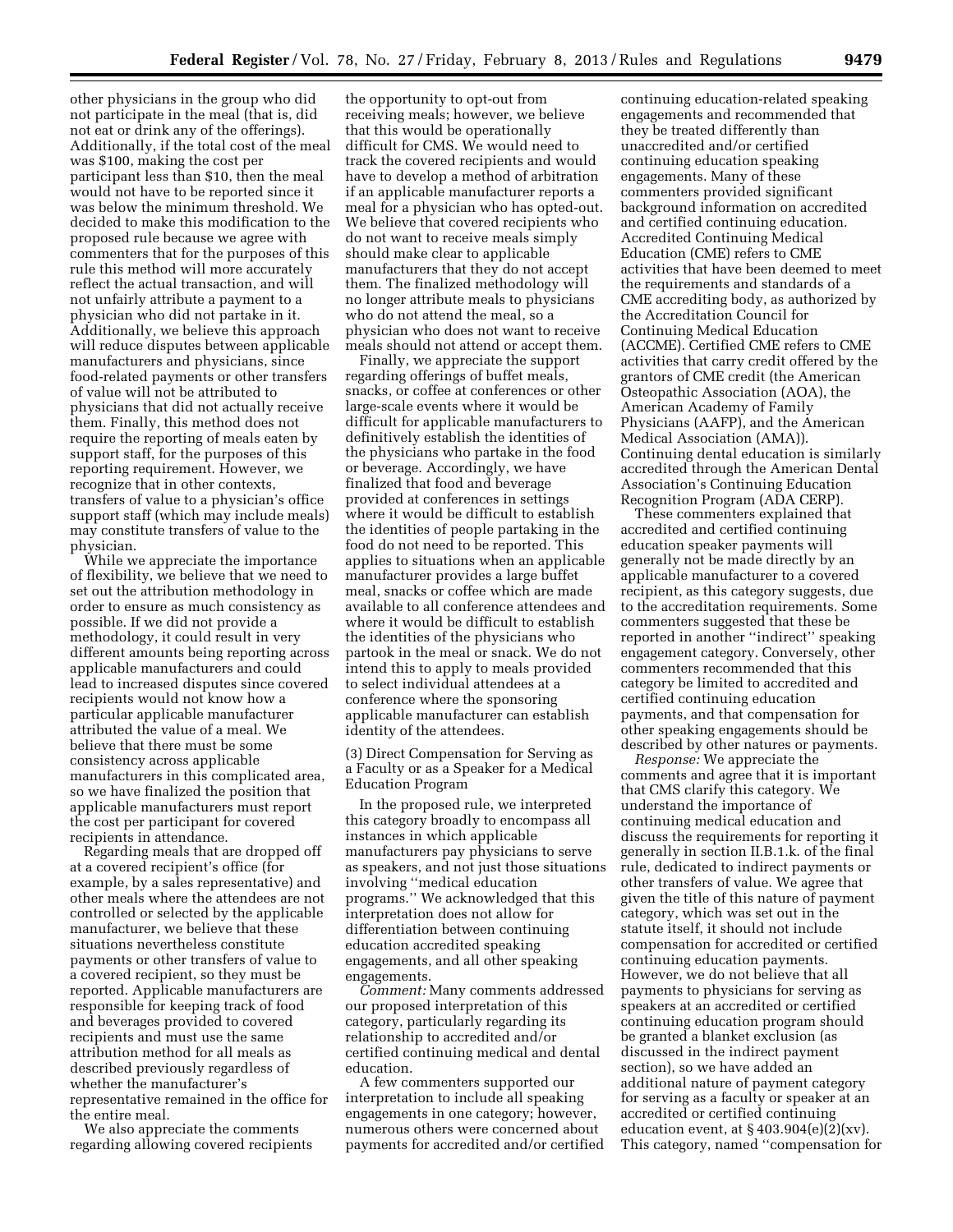serving as faculty or as a speaker for an accredited or certified continuing education event,'' includes all accredited or certified continuing education payments that are not excluded by the conditions set forth in § 403.904(g)(1)(i) through (iii), and further discussed in section II.B.1.k. of this final rule. Additionally, we also renamed the category for direct compensation to include speaking engagements at unaccredited and noncertified continuing education events at § 403.904(e)(xiv). We recognize that not all payments or other transfers of value related to unaccredited and noncertified continuing education will be provided directly. Therefore, we retitled the category as ''compensation for serving as a faculty or as a speaker for an unaccredited and non-certified continuing education program.'' This renamed category includes all other instances when an applicable manufacturer provides compensation to a covered recipient for serving as a speaker or faculty at an unaccredited and non-certified education event, regardless of whether the payment was provided directly or indirectly. Finally, the nature of payment category for ''compensation for services other than consulting" at  $§$  403.904(e)(2)(ii) now explicitly includes payments or other transfers of value for speaking engagements that are not for continuing education.

We believe this reporting strategy appropriately separates accredited and certified continuing education from unaccredited and non-certified continuing education, so that consumers can better understand the nature of the payment received by a covered recipient. Accredited and certified continuing education that complies with applicable standards of the accrediting and certifying entities generally includes safeguards designed to reduce industry influence, so we believe that, when reportable (that is, when the payments or transfers of value do not meet the conditions delineated at § 403.904(g)(1)(i) through (iii)), payments or transfers of value made to support accredited and certified continuing medical education should remain in a distinct category from unaccredited or non-certified continuing education. We also believe that educational speaking engagements should be separated from all other speaking engagements, promotional or otherwise, to have separated them appropriately. Finally, we believe the renaming of the statutory nature of payment category for ''direct compensation for serving as a faculty or

as a speaker for a medical education program'' to include indirect compensation as well, provides applicable manufacturers flexibility to describe payments or other transfers of value more accurately.

#### (4) Other

In the proposed rule, we added a nature of payment category, titled ''other,'' to serve as a catch all for payments or other transfers of value that do not fit into one of the listed natures of payment.

*Comment:* Many commenters recommended that CMS remove the proposed additional nature of payment category ''other.''

*Response:* We appreciate the comments and agree that an ''other'' category could dilute the usefulness of the nature of payment categories. Therefore, the final rule omits ''other'' category from the nature of payment categories at § 403.904(e). However, all payments or transfers of value from applicable manufacturers to covered recipients (other than those excluded under section 1128G(e)(10) of the Act) must be reported. Any payments or transfers of value that are not specifically excluded, must be reported and described based on the nature of payment categories included in the final rule. Applicable manufacturers are required to report each payment under the nature of payment category that most closely describes the payment; the absence of a nature of payment category that closely describes the payment does not constitute a basis for not reporting an otherwise reportable payment or other transfer of value. Failure to report such a payment may result in the imposition of a civil monetary penalty on the applicable manufacturer.

# (5) Other Nature of Payment Categories

Although we did not address these categories in the proposed rule, we received comments requesting additional information on these categories and what CMS intends them to include. In the following sections, we have provided additional guidance on how we interpret the categories. Once again, this is not intended to define the categories, but rather to provide additional information for applicable manufacturers when considering the categories.

#### (A) Consulting Fees

This category is intended to include fees paid by an applicable manufacturer to a covered recipient for services traditionally viewed as consulting services. While we believe there is likely variation, we believe that

consulting services are typically provided under a written agreement and in response to a legitimate need by the applicable manufacturer. Similarly, we believe there is often a connection between the competence of the covered recipient paid and the purpose of the arrangement, as well as a reasonable number of individuals hired to achieve the intended purpose.

# (B) Compensation for Services Other than Consulting

This category is intended to capture compensation for activities or services that are not traditionally considered consulting services, but are provided by a covered recipient to an applicable manufacturer. As discussed in the section on direct compensation for serving as a faculty or as a speaker for a medical education program, this category should include payments or other transfers of value for speaking engagements that are not related to continuing education, such as promotional or marketing activities.

#### (C) Honoraria

We believe this category is similar to ''compensation for services other than consulting.'' However, honoraria are distinguishable in that they are generally provided for services for which custom prohibits a price from being set.

# (D) Gift

This category is a general category, which will often include anything provided to a covered recipient that does not fit into another category. For example, the provision of small trinkets (above the minimum threshold) would need to be reported as a ''gift'' since they are not included in any other category. However, provision of tickets to a professional sporting event should not be reported as a ''gift'' since this transaction is better described by the nature of payment category ''entertainment'' even if the provision of the tickets was a gift.

#### (E) Entertainment

This category is intended to include, but is not limited to, attendance at recreational, cultural, sporting or other events that would generally have a cost.

# (F) Travel and Lodging

This category includes travel, including any means of transportation, as well as lodging. As required in section  $1128G(a)(1)(A)(vi)(VII)$  of the Act, the destination, including City, State and country must be reported.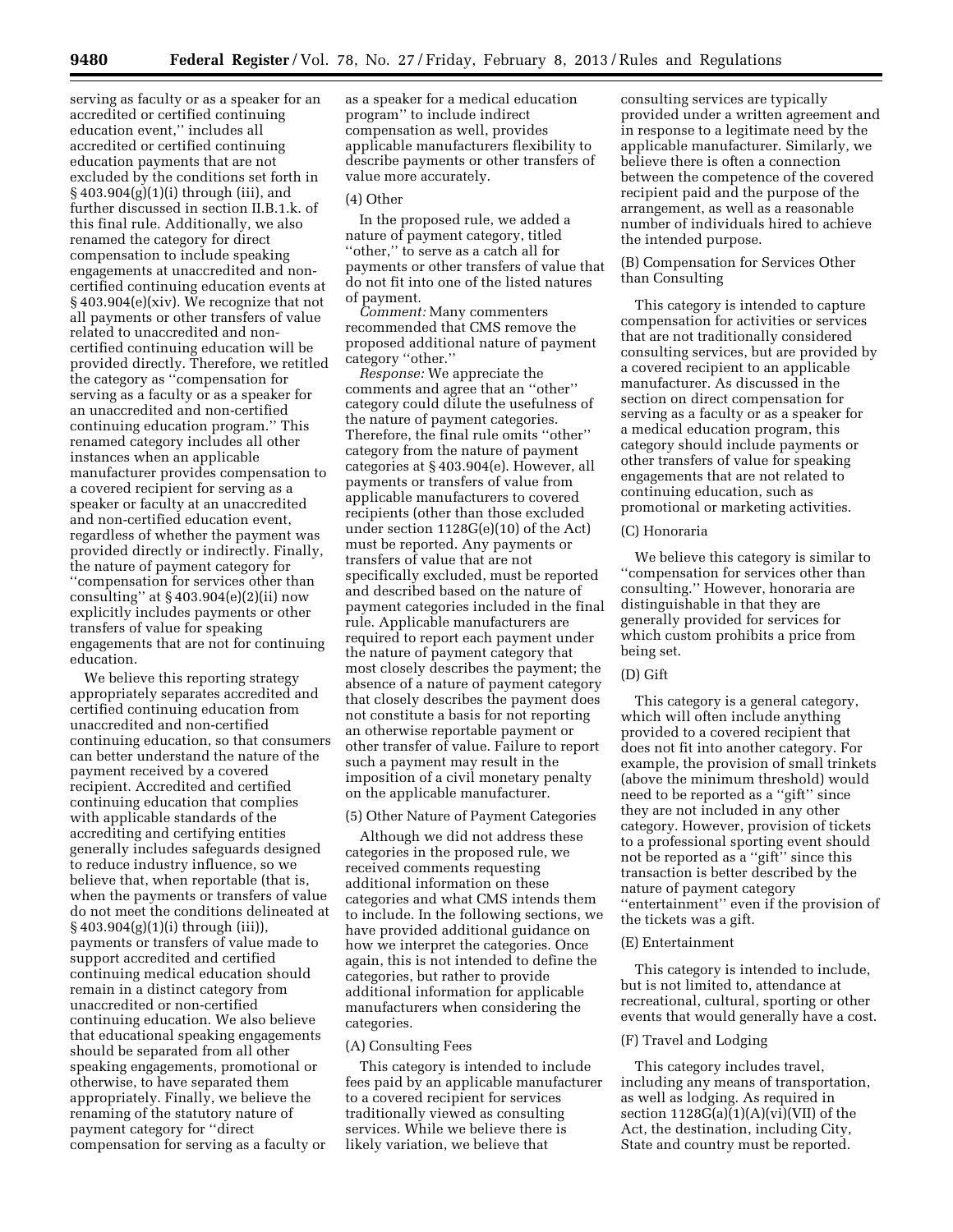# (G) Education

We believe this category generally includes payments or transfers of value for classes, activities, programs or events that involve the imparting or acquiring of particular knowledge or skills, such as those used for a profession. As stated in the section on indirect payments or other transfers of value, we do not intend to capture the *attendees* at accredited or certified continuing education events whose fees have been subsidized through the CME organization by an applicable manufacturer (as opposed to payments for speakers at such events); however, we believe that any travel or meals provided by an applicable manufacturer to specified covered recipients associated with these events must be reported under the appropriate nature of payment categories.

#### (H) Royalty or License

This category includes, but is not limited to, the right to use patents, copyrights, other intellectual property and trade secrets, including methods and processes. We believe this may be pursuant to a written agreement and could entail various payment schedules (such as scheduled or milestones methods). Applicable manufacturers may report total aggregated payment amounts for payments made under a single agreement, in order to consolidate reporting.

(I) Current or Prospective Ownership or Investment Interests

We believe this category includes ownership or investment interests currently held by the covered recipient, as well as ownership interests or investment that the covered recipient has not yet exercised. Details on current ownership or investment interests is discussed in the section of the final rule dedicated to reporting ownership or investment interests of physicians.

# (J) Grant

This category generally refers to payments to covered recipients in support of a specific cause or activity.

#### (6) Nature of Payment Categories

Based on the comments, and the discussion and justifications included in this section, we will allow applicable manufacturers to report the following categories in the nature of payment field to describe payments or other transfers of value. However, as stated previously, all payments or other transfers of value must be reported, unless excluded, even if they do not explicitly fit into one of the outlined nature of payment categories. Applicable manufacturers

must select the nature of payment category that best describes the payment or other transfer of value. The nature of payment categories in the final rule are as follows:

• Consulting fee.

• Compensation for services other than consulting, including serving as faculty or as a speaker at an event other than a continuing education program.

- Honoraria.
- $\bullet$  Gift.
- Entertainment.
- Food and beverage.
- Travel and lodging (including the specified destinations).
	- Education.
	- Research.
	- Charitable contribution.
	- Royalty or license.
- Current or prospective ownership or investment interest.

• Compensation for serving as faculty or as a speaker for an unaccredited and non-certified continuing education program.

• Compensation for serving as faculty or as a speaker for an accredited or certified continuing education program. • Grant.

• Space rental or facility fees.

#### (7) Assumptions Document

In order to monitor how applicable manufacturers were classifying payments or other transfer of value, we proposed that applicable manufacturers could submit along with their data a document describing the assumptions used when categorizing the natures of payments. We proposed that submission of the assumptions document would be voluntary and would not be made public. We explained that the documents could aid the agency in offering further guidance to applicable manufacturers regarding how natures of payment should be classified.

*Comment:* A few commenters questioned the CMS proposal to allow applicable manufacturers to submit an assumptions document in order to ensure consistency in the reporting and selection of categories. Many of these commenters supported the submission of the assumptions document; however, the commenters varied as to whether the assumptions documents should be mandatory. Some commenters recommended that it be mandatory, while others supported that it be voluntary. Additionally, the commenters also both supported and opposed the proposal not to make the assumptions document public. A few commenters expressed that the assumptions documents should not be published on the public Web site and should also not be subject to a Freedom

of Information Act (FOIA) request. Conversely, other commenters recommended that even if the assumptions documents were not made public, they should be available to covered recipients upon request to help mitigate disputes.

Beyond the publication of the assumptions document, some commenters discussed the expected content for the assumptions document, as well as how CMS intends to use the documents. Regarding the content of the assumptions document, a few commenters recommended that applicable manufacturers may include other reporting assumptions and methodologies, beyond natures of payment, such as determining whether an interaction constitutes a payment or other transfer of value. Other commenters recommended that CMS create its own assumptions document for applicable manufacturers to use when characterizing payments or other transfers of value. Finally, a few commenters recommended that CMS clarify that it intends to review the submitted assumptions documents and does not plan to use them for purposes of prosecution for failure to report.

*Response:* We appreciate the comments, and given the support for the assumptions document, we are finalizing the voluntary submission of an assumptions document in this final rule. As discussed in the section of the preamble to this final rule on payments or other transfers of value (section II.B.1.F. of this final rule), applicable manufacturers may include in the assumptions document assumptions and methodologies other than only those employed when classifying nature of payment categories. Furthermore, applicable GPOs reporting under section 1128G(a)(2) of the Act may also submit an assumptions document. The assumptions document may include the applicable GPO's assumptions when categorizing nature of payment categories for any information submitted on payments or other transfers of value provided to physician owners or investors (as required in section 1128G(a)(2)(C) of the Act) or any other assumptions or methodologies the applicable GPO wishes to include.

After review of the comments, we continue to believe that submission of the assumptions document should be voluntary and that the contents of the assumptions documents submitted should not be made public. We believe that they will likely contain significant detailed information, which will not necessarily be consumer friendly, so it could be overwhelming on the public Web site. We encourage applicable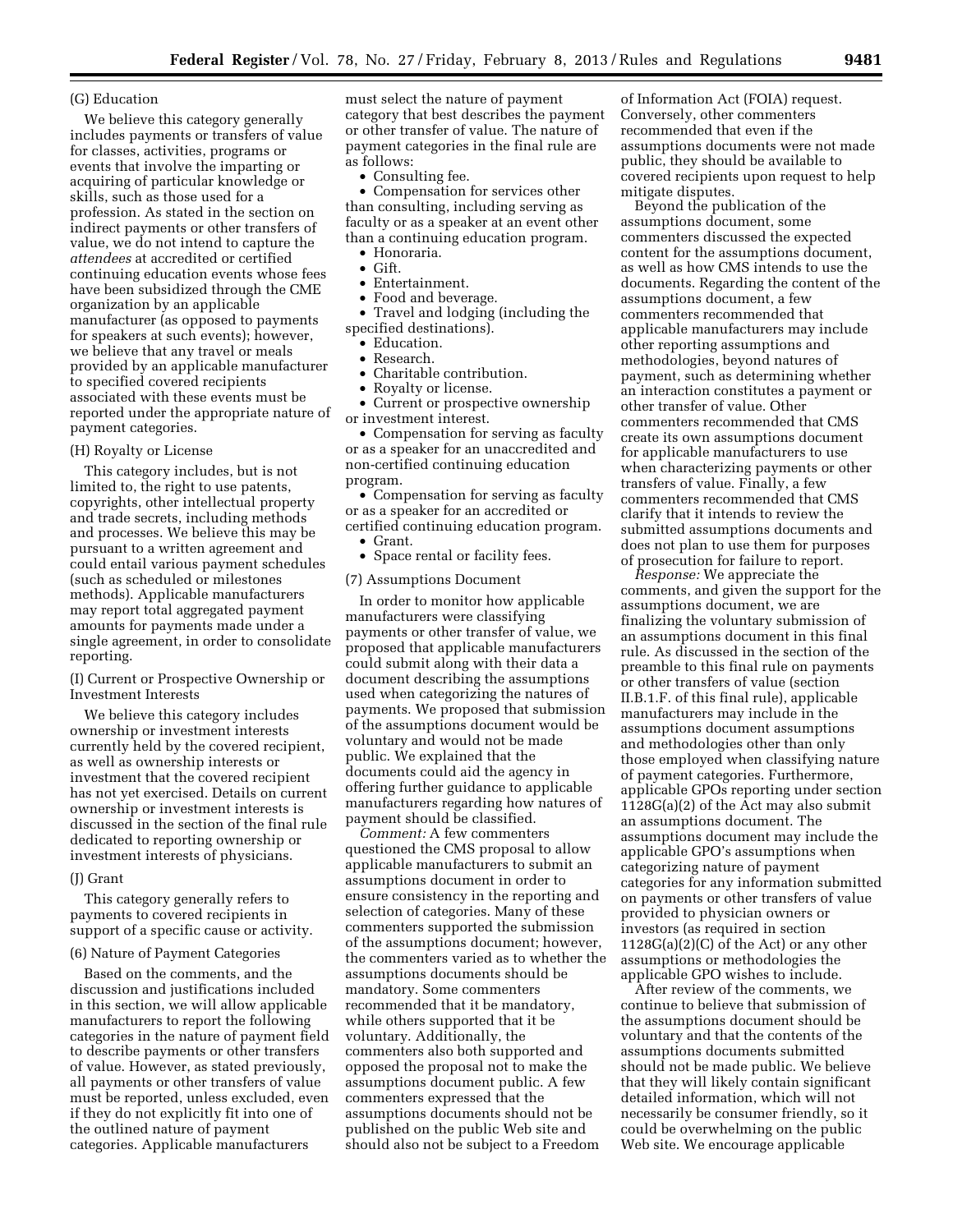as possible with regard to the information submitted within the assumptions document. If a statement within the assumptions document pertains to a particular section of the report, applicable manufacturers should explicitly refer to that section in the assumptions document. Additionally, we do not believe that we should provide the assumptions documents to covered recipients. This would be difficult for the agency to track and would greatly reduce the confidentiality of the documents. Applicable manufacturers may provide their assumptions document to covered recipients upon the request of covered recipients independently from CMS. To the extent an assumptions document is requested under the FOIA, we would follow our predisclosure notification procedures at 45 CFR 5.65(d) and seek the submitter's input on the applicability of FOIA Exemption 4, which protects trade secrets and commercial or financial information that is obtained from a person and is privileged or confidential.

The agency intends to carefully review the assumptions documents to determine whether we need to publish more detailed guidance to assist applicable manufacturers in classifying the nature of payment categories, or other assumptions or methodologies included in the assumptions document. Additionally, we intend to provide assistance to applicable manufacturers to help classify payments or other transfers of value and hope that such guidance will be useful. Finally, we do not intend to use the assumptions document for prosecution, but acknowledge that the reporting based on the assumptions would be open to prosecution. Other HHS divisions, the Department of Justice (DOJ), or the Office of the Inspector General (OIG) could request access to the documents as part of an audit or investigation into an applicable manufacturer or applicable GPO.

# i. Research

We received numerous comments on our proposed methods for reporting and presenting research-related payments. We recognize that reporting payments or other transfers of value for research activities is extremely complicated, since many research activities include large payment amounts which are spread across numerous activities and parties, and acknowledge that our proposed method did not fully address this complexity. We understand the need for a simple and clear reporting process, which allows the agency to

manufacturers to be as clear and specific accurately present research payments to consumers. We appreciate the comments and have revised the system to try to improve the process and ensure that the research is reported in a manner that most accurately describes the research relationship. A summary of the comments and our finalized process are outlined in this section.

#### (1) Scope of Research

In the proposed rule, we proposed to limit the research category to bona fide research activities, including clinical investigations that are subject to a written agreement or contract between the applicable manufacturer and the organization conducting the research *and* a research protocol. We based this criteria on the method used to identify payments eligible for delayed publication.

*Comment:* We received a number of suggestions from commenters about which types of research payments should be reportable. Many commenters recommended including a definition of research and suggested many different definitions. Additionally, some commenters recommended that CMS provide information on what constitutes a research protocol or written agreement. These commenters stated that not all research has a ''research protocol'' and recommended that the agency interpret the term broadly or not require that one exist in order for a payment to be described as research. For example, clinical research for devices is often different from clinical drug research and does not require a research protocol. Finally, many commenters recommended that CMS exclude certain research-related payments from the reporting requirements altogether, such as payments related to pre-clinical research, indirect research, or research by Principal Investigators (PI) not practicing medicine, due to the importance of research-related relationships in developing new treatments and products.

Additionally, a few comments addressed how to handle payments that could conceivably be related to research, but do not meet the definition of research. In the proposed rule, we solicited comments on the preferred method for these payments and the comments were mixed. Some recommended that CMS create another nature of payment category for these payments (such as one titled ''other research''); others recommended that CMS require applicable manufacturers to report the payment in another category.

*Response:* We appreciate the comments and agree that we should

provide additional information and clarification about what constitutes research and what research-related payments must be reported. Based on suggestions in the comments received, we have decided to define research based on the Public Health Service Act definition of research in 42 CFR 50.603; this definition defines research as: ''a systematic investigation designed to develop or contribute to generalizable knowledge relating broadly to public health, including behavioral and socialsciences research. This term encompasses basic and applied research and product development.'' We believe this definition includes pre-clinical research and FDA Phases I–IV research, as well as investigator-initiated investigations. We have finalized that payments reported as research should be made in connection with an activity that meets the definition. In addition, we agree that requiring both a written agreement or contract *and* a research protocol is limiting for some types research, so we are finalizing that if a payment falls within the nature of payment category for research, it only needs to be subject to a written agreement or contract *or* a research protocol. This may include an unbroken chain of agreements (instead of a single agreement between the applicable manufacturer and the covered recipient) which link the applicable manufacturer with the covered recipient because we understand that many applicable manufacturers use other entities such as contract research organizations (CROs) (as defined in 21 CFR 312.3(b)), or site management organizations (SMOs) to manage their clinical research activities. For example, agreements between an applicable manufacturer and a CRO, between a CRO and an SMO, and then between an SMO and a teaching hospital would be considered a continuous chain of agreements from the applicable manufacturer to a covered recipient and would be considered a research agreement.

Regarding reporting of researchrelated payments which do not meet the definition of research, applicable manufacturers should report using the other categories available. We believe that the categories are sufficiently broad to provide applicable manufacturers options; for example, we believe the grant category could be used to sufficiently describe some of the transactions.

We also seek to respond to comments about which research-related payments should be reportable. In general, we believe that any payments related to the definition of research discussed previously should be reportable. We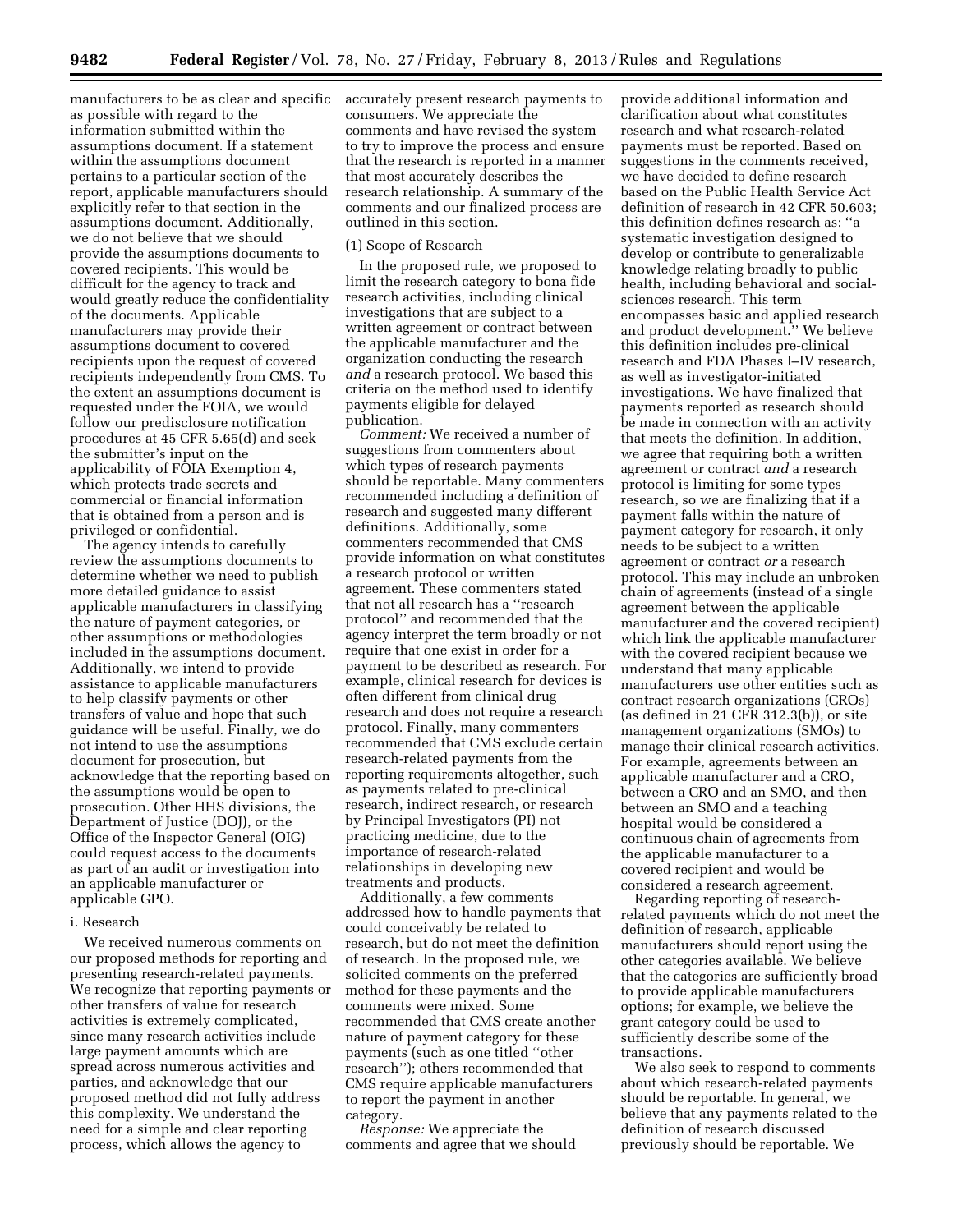recognize that research is important and have allowed research to be reported in a manner that acknowledges its special role. Given this consideration, we do not believe we should further limit the scope of research payments to be reported. Many of the comments sought to limit the reporting of research related payment in significant ways, such as only reporting direct research. However, we believe Congress clearly intended research-related payments or other transfers of value to be included in the reporting requirements, based on the inclusion of ''research'' as a nature of payment, the statutory definition of ''clinical investigation,'' and the procedures for delayed reporting for certain research-related payments or other transfers of value. We believe that excluding payments or other transfers of value related to clinical research or indirect research from the reporting requirements would be inconsistent with the intent of Congress. We do agree that pre-clinical research is slightly different, so we have outlined reporting requirements tailored to its unique structure which are discussed more in this section.

Additionally, as explained in the section on covered recipients, we do not believe the statute limits the reporting requirements to licensed physicians who regularly treat patients, so we plan to require reporting of research payments to PIs who meet the definition of ''physician,'' even if they do not regularly treat patients. Finally, material transfers (such as provision of a protein) to a researcher for discovery collaboration does not need to be reported when not part of a commercial or marketing plan and precedes the development of a new product. We believe for the purposes of this regulation that due to the early stage of the research process, the transferred material does not have independent value.

#### (2) Reporting Research Payments

We also understand that research payments are unique and should be reported differently than other payments or other transfers of value. We proposed special rules to report research payments, including a rule to separate the classification of research payments to clarify whether the payment or other transfer of value went indirectly or directly to the covered recipient. When reporting payments or other transfers of value designated as research, we proposed that applicable manufacturers must report the payment or other transfer of value as either ''indirect research'' or ''direct research.'' Additionally, we proposed that the

payment or other transfer of value (whether direct or indirect research) should be reported individually under the names and NPIs of physician covered recipients serving as principal investigators. For indirect payments, this included the physician covered recipient(s) serving as principal investigator(s) who would ultimately receive payments from the clinic, hospital, or other research institution, assuming the applicable manufacturer is aware of the identity of the principal investigator(s). Finally, we proposed that for both direct and indirect research, applicable manufacturers must report the entire payment amount for each research payment (whether to the covered recipient or research institution), rather than the specific amount that was provided to the covered recipient.

*Comment:* A significant number of comments addressed the method proposed for reporting research payments. While there was some support for our proposed methods, the majority of the commenters did not support it and recommended a new method. Many commenters stated that allocating 100 percent of the research payment to the physician PI would be misleading, even if the payment amount was not aggregated into the physician's total payments. Similarly, many commenters did not support reporting a single payment multiple times, which some commenters feared could lead to double counting of research payments. These commenters provided numerous recommendations for how to report and present research related payments. The most common recommendation was to report research in a separate reporting template, which would include a single line item for each payment. The payment would include both the entity paid (such as the research institution) and list the name of the principal investigator. There were some variations in the recommendations, including reporting only the amount the PI received and that the applicable manufacturer must control the selection of the PI; however, the majority of comments followed this basic process. A few commenters also requested that applicable manufacturers should be allowed to report context of research or additional information on the research payment. Finally, a few commenters recommended that research payments be presented separately on the public Web site to clearly delineate them as a research-related payment or other transfer of value.

*Response:* We appreciate the comments and agree that reporting of research-related payments should be

more representative of the actual payment stream for research. Applicable manufacturers must report researchrelated payments that ultimately are paid, in whole or in part, to a covered recipient (physician or teaching hospital). We have finalized that applicable manufacturers must report research payments separately in a different template, since we will be requiring the reporting of modified information. Applicable manufacturers will not be responsible for indicating whether a payment was direct or indirect. We have adopted a procedure similar to the process outlined in many of the comments, where a single research payment is reported once and includes the entity paid, as well as the name of the principal investigator(s). Applicable manufacturers must report each research payment once as a single interaction. They must report the name of the individual or entity (regardless of whether it is a covered recipient) that received the payment for the research services, as well as the principal investigator(s). When reporting the entity or individual that received the payment, we intend for the applicable manufacturer to report the entity or individual that received the payment, either directly from the applicable manufacturer or indirectly through a CRO or SMO. We believe that the recipient of the payment could include individual principal investigators, teaching hospitals, nonteaching hospitals or clinics. We intend for the principal investigator(s) to include the individual(s) conducting the research or providing the services on behalf of the research institution.

As discussed regarding the reporting elements for all payments or other transfers of value, in order to better identify and match covered recipients, the same identifying information will be required to be reported for each PI meeting the definition of covered recipient.

The applicable manufacturer shall be required to report the following for each research-related payment that ultimately is paid, in whole or in part, to a covered recipient (physician or teaching hospital):

• Name of research institution/other entity or individual receiving payment (regardless of whether a covered recipient)

++ If paid directly to a physician covered recipient, list the individual's name, NPI, State professional license number(s) and associated State names for at least one State where the physician maintains a professional license, specialty, and primary business address of the physician(s).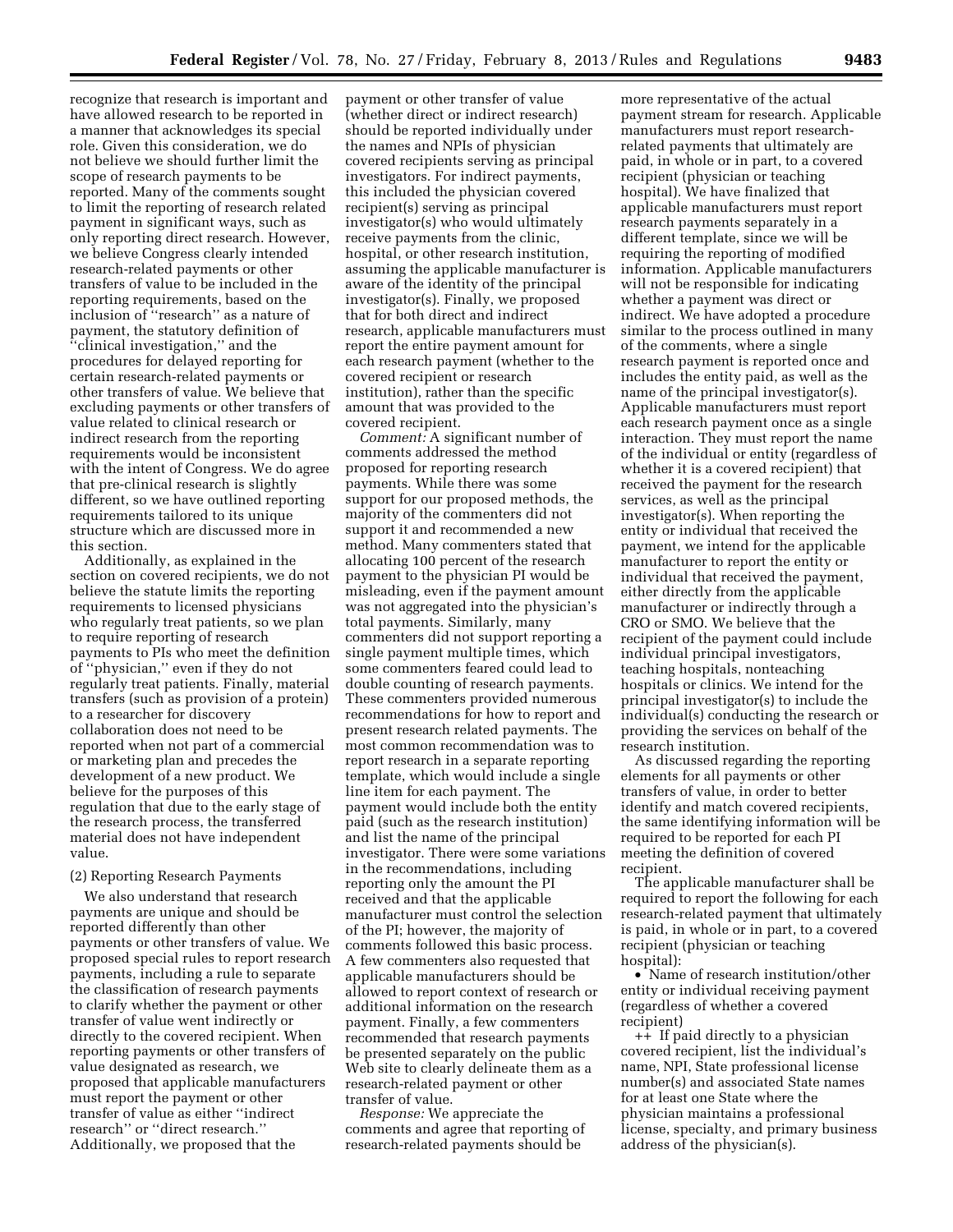++ If paid directly to a teaching hospital covered recipient, list name and primary business address of the teaching hospital.

++ If paid to a non-covered recipient (such as a non-teaching hospital or clinic), list name and primary business address of the entity.

- Total amount of research payment.
- Name of study.

• Name(s) of related covered drug, device, biological or medical supply (same requirements as for all payments or other transfers of value) and NDC (if any).

• Principal investigator(s) (including name, NPI, State professional license number(s) and associated States for at least one State where the physician maintains a professional license, specialty, and primary business address);

• Context of research (optional). • ClinicalTrials.gov identifier (optional).

We believe reporting this information for each research payment will better capture the nature of the research relationship, creating a simpler reporting mechanism for the applicable manufacturers to report payments and allowing end users a more accurate understanding of the relationship. We believe the study name will provide information on the research topics, but we have also included an optional field allowing applicable manufacturers to provide additional contextual information on or the objectives of the research. We intend this to be used similarly to the additional context allowed for reporting all payments or other transfers of value. Additionally, we also will allow applicable manufacturers to provide the ClinicalTrials.gov Identifier to allow consumers the ability to obtain more information on the study from ClinicalTrials.gov. However, we recognize that not all research studies will be posted on ClinicalTrials.gov, so this category will be optional. Finally, this represents the information required to be reported for each research-related payment or other transfer of value, but the agency may identify other optional fields, such as information on publications related to the research, in order to provide additional information and background on the public Web site.

For pre-clinical research, we finalize slightly modified reporting requirements since such early stage research is often not connected to a specific product. We intend pre-clinical research to include laboratory and animal research that is carried out prior to beginning any studies in humans,

including FDA's defined phases of investigation. For pre-clinical research, applicable manufacturers only have to report the name of the research institution, principal investigator(s) (including name, NPI, State professional license number(s), specialty and business address), and the total amount of the payment, so they do not need to report an associated product, or study name.

We are also finalizing guidelines for what should be included in the total research payment amount. The amount should include the aggregated amount of any payments for services included in the written agreement/research protocol. We envision that this would include the costs associated with patient care, including diagnostics, exams, laboratory expenses, time spent by health care professionals treating the patient and managing the study, and the provision of study drugs, devices, biologicals, and medical supplies or other in-kind items. The payment amount should not include any payments for activities which are separate or segregable from the written agreement or research protocol or are paid through a method different than that of the research. For example, payments made directly to a physician for serving on a study steering committee or data monitoring committee that are not a part of the larger research payment should be reported separately. Payments for medical research writing and/or publication would be included in the research payment, if the activity was included in the written agreement or research protocol and paid as a part of the research payment. In addition to research payments, we also believe that meals and travel should be reported separately (under the food and travel nature of payment categories) unless included in written agreement or research protocol and paid for through the large research contract.

We realize that reporting requirements for research will be somewhat different than the procedure outlined for other natures of payment, but we believe that this is appropriate for research-related payments or other transfers of value. As several comments pointed out, due to the flow of research payments from sponsor to research institution, an applicable manufacturer might not know the specific details or amounts of how the larger research payment was spent. We do not intend for applicable manufacturers to be required to itemize each research payment, since they are usually large payments obligated to general administration of the study and the applicable manufacturer may not be

aware of the daily activities. Additionally, we do not require the reporting of payments to non-covered recipients that are not passed on to covered recipients. For example, if an applicable manufacturer paid separately for a non-covered recipient to travel to a meeting, then it would not need to be reported. However, if an applicable manufacturers paid separately for a covered recipient (regardless of whether the individual was a PI or not) to travel to a meeting, then the travel would have to be reported in the name of the covered recipient traveling.

When reporting research payments, we also acknowledge that research payments are generally different than other payments and may not represent a payment to the covered recipient. For physician covered recipients whom are paid by a third party and not directly by the manufacturer, we will list research studies separately from all other payments provided to the covered recipient. For teaching hospitals, we will publish all research payments which went to the hospital as a research institution. These will be listed separately from other payments to the hospital, but will include both the study amount and study name.

We believe that presenting research payments in this method reflects the fact that research payments are unique and do not necessarily represent a personal payment to physicians; however, it still allows for research payments to be reported as intended by Congress, but in a less burdensome way for applicable manufacturers. In light of the public comments received, we believe that the modifications represent a better, more accurate method of reporting research payments.

# j. Exclusions

Section 1128G(e)(10) of the Act excludes specific types of payments or other transfers of value from the reporting requirements.

*Comment:* We received numerous comments on the exclusions section of the proposed rule. Many of the comments focused on the statutory exclusions and the explanations CMS provided in the proposed rule. Beyond these comments, we also received numerous recommendations for additional exclusion categories to be included in the final rule. The recommended exclusions covered numerous specific relationships between applicable manufacturers and covered recipients, some related to healthcare, such as paying a physician at an on-site clinic, whereas others did not, such as campaign contributions to physicians running for political office.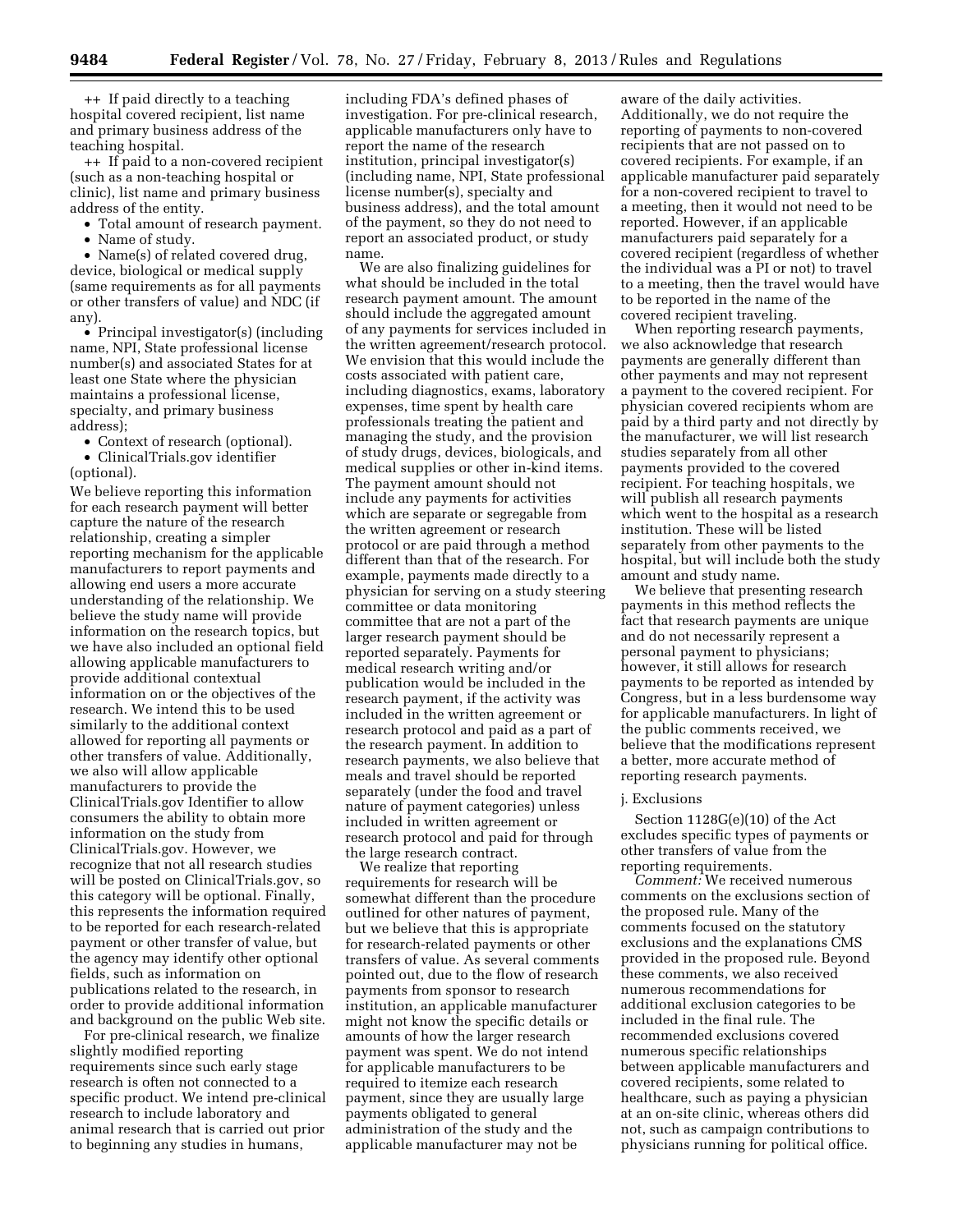*Response:* We appreciate these recommendations, but do not believe that we have the statutory authority to add exclusions beyond what was outlined in the statute. The statute expressly provides the Secretary discretion to require the reporting of additional information of payments or other transfers or value, and ownership or investment interests, but it does not provide a similar authority to add exclusion categories. We have finalized our policy that the exclusions will be defined by their dictionary definitions, but plan to provide additional clarification in response to the comments in this section. We believe that some of the recommended exclusions could be included in some of the statutory exclusions, so we have provided additional information to clarify our interpretation of these categories.

# (1) Existing Personal Relationships

In the proposed rule we stated that we did not intend to require reporting of purely personal transfers of value (for example, if one spouse, who works for an applicable manufacturer, gives a present to the other spouse who is a covered recipient), and we solicited comments on this proposal.

*Comment:* Many commenters supported our intention to exclude payments or other transfers of value between individuals who happen to have existing personal relationships and recommended that it be included as a listed exclusion. A few commenters also recommended specific requirements, such as to include relationships between family members, to limit to bona fide relationships or to mirror the Federal employee exemption.

*Response:* We appreciate the comments and do not intend existing personal relationships to be reported, so we have finalized this provision in § 403.904(i)(14).

# (2) Payments or Other Transfers of Value of Less Than \$10

Small payments or other transfers of value, which the statute defines as payments or other transfers of value less than \$10, do not need to be reported, except when the total annual value of payments or other transfers of value provided to a covered recipient exceeds \$100. As required by section 1128G of the Act, for subsequent calendar years, the dollar amounts specified will be increased by the same percentage as the percentage increase in the consumer price index (CPI) for all urban consumers (all items; U.S. city average) for the 12-month period ending with June of the previous year. In the

proposed rule, we proposed that applicable manufacturers should not report to CMS any payments or other transfers of value less than \$10 individually and all small payments or transfers of value in the same nature of payment category should be reported as one total amount for that category. We believed this would simplify reporting for applicable manufacturers and prevent the reporting of payments less than \$10 individually. Given the timing of this final rule, we have decided to begin increasing the de minimis thresholds for reporting in CY 2014, and retain the statutory de minimis thresholds (\$10 and \$100) for reporting in CY 2013. We believe this simplifies reporting for the first year of data collection by employing simple numbers as thresholds. Also because these were the statutory thresholds, we believe applicable manufacturers should be prepared to collect data and report using these thresholds for CY 2013.

*Comment:* We received various comments on small payments or other transfers of value. Some commenters indicated that our proposed method for reporting small payments together might (for some applicable manufacturers) be more difficult than reporting small payments individually; these commenters recommended that CMS allow applicable manufacturers discretion in their reporting mechanism. Some commenters also recommended that CMS not change the thresholds within a single reporting year. Beyond comments on reporting of small payments, many commenters also addressed the small payment or transfer of value exclusion more generally. Many commenters questioned the thresholds and indicated that they were too low and recommended various higher thresholds. Similarly, some commenters recommended that CMS consider methods within the statutory requirements to reduce the number of small payments being reported. Finally, many commenters supported CMS's proposal to not report food and beverages at conferences and indicated that CMS should extend this to other items provided at conferences (both above and below the \$10 threshold).

*Response:* We appreciate the comments and agree that applicable manufacturers should have discretion when reporting small payments. We had proposed requiring applicable manufacturers to bundle payments in order to reduce burden, but we do not want to require that method if some applicable manufacturers actually believe it to be more burdensome. Therefore, we will finalize that applicable manufacturers have

flexibility in reporting small payments. They may either report them individually or bundled with other small payments or other transfers of value in the same nature of payment category, as long as applicable manufacturers are reporting consistently and clearly indicating the method they are using. Additionally, we agree that the de minimis thresholds should not change within a reporting year and will be constant for the entire year. For example, for the entirety of data collection in 2014, the thresholds will be those adjusted based on CPI published in June 2013. We will report the new de minimis value with the reporting template for the next reporting year.

We appreciate the comments on the threshold for small payments and understand that they may be low for some stakeholders. Nevertheless, the thresholds were mandated by the statute, and we do not have discretion to change them. However, we recognize that we do not want the database to be overwhelmed by small payments. We have considered options for reducing the number of small payments, but we believe that we do not have authority to change the reporting requirements for small payments or other transfers of value.

Regarding reporting of payment or other transfers of value at conferences or similar events, we appreciate the comments and have provided additional guidelines expanding on the proposed rule. In general, we will finalize that these guidelines will apply to conference and similar events, as well as events open to the public. We believe that at events open to the public, it will be extremely difficult for applicable manufacturer to identify physician covered recipients. Therefore, we will finalize that small incidental items that are under \$10 (such as pens and note pads) that are provided at large-scale conferences and similar large-scale events will be exempted from the reporting requirements, including the need to track them for aggregation purposes. While these small payments are excluded by statute, the \$100 aggregate payment requirement generally requires the tracking of small payments in order to determine whether covered recipients received more than \$100 annually. For these covered recipients, we believe it would be difficult for applicable manufacturers to track who receives these small items at conferences or similar events, due to the nature and disparate attendance at largescale conferences or similar events. Additionally, this method is consistent with our decision to not require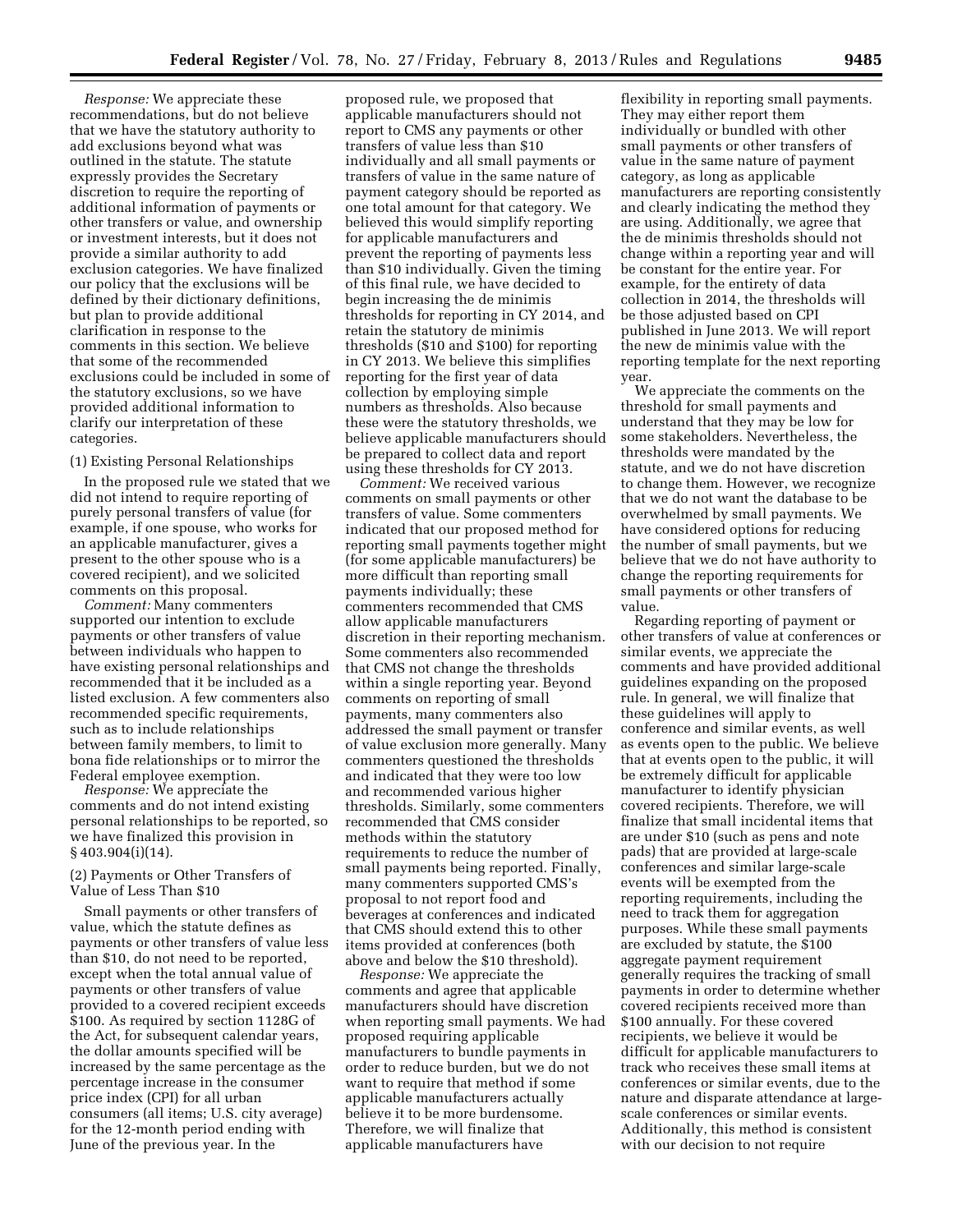reporting of food and beverage at largescale conferences. We note that payments or other transfers of value of \$10 or more (for calendar year (CY) 2013) need to be tracked and reported even when provided at large-scale conferences or similar events. We believe that if an applicable manufacturer is handing out an item above the threshold, they should be able to track who received the payment since it is a more significant transfer.

Finally, we will not be providing a standard template for reporting by entities that organize and oversee events and conferences. These event and conference vendors are not applicable manufacturers, so we do not believe we should have any contact with them or impose requirements on them. We recognize that applicable manufacturers and their vendors will need to devise business practices to meet the requirements; however, we believe that many of the interactions at large-scale conferences and similar events will not be reportable, so we do not believe this will be excessively burdensome.

(3) Educational Materials That Directly Benefit Patients or are Intended For Patient Use

In the proposed rule, we explained that this exclusion was limited to materials (including, but not limited to, written or electronic materials) and did not include services or other items. Additionally, we considered whether certain materials provided by applicable manufacturers to covered recipients for their own education, but which are not actually given to patients (for example, medical textbooks), should be interpreted as educational materials that ''directly benefit patients.''

*Comment:* Many commenters addressed this exclusion, particularly questioning the meaning of ''materials.'' A few commenters stated that ''materials'' should be interpreted more broadly to include ''programs, services, and items'' since many applicable manufacturers provide services and items to patients in order to support disease management or increase medication adherence. These items are generally provided to patients through covered recipients. Finally, a few commenters also asked for clarification on what form these materials needed to be in and whether overhead costs for educational materials, such as time and printing, were included in the exclusion.

*Response:* We appreciate the comments and agree that ''materials'' should be interpreted somewhat more broadly for purposes of this exclusion. We understand that patient education is important and recognize that it may take a form other than written material, especially in the device context. For example, a device manufacturer may give a physician an anatomical model to help explain to patients how a procedure would work. We agree that such an item, which is given to physicians for the purpose of educating patients, falls within the exclusion. Similarly, if a manufacturer provides educational materials to a physician on a flash drive to be distributed to patients, the flash drive would also be included in the exclusion. However, if the drive was provided as a gift alongside the materials, then it would have to be reported, since it was secondary to the materials. Similarly, we believe that overhead expenses, such as printing and time, should be included in the exclusion as long as they are directly related to the development of the materials, which directly benefit patients or are intended for patient use.

*Comment:* Numerous commenters questioned CMS's interpretation of ''directly benefit patients or are intended for patient use.'' These commenters had mixed reactions to CMS's proposed interpretation. Some recommended that all materials provided to educate physicians (such as textbooks or journals) should be included in the exclusion, since educating the physician benefits patients. Others suggested that these should not be included, since they do not benefit patients directly. Some commenters also recommended that materials that are used ''for or with'' patients, but not taken home (such as anatomical models or wall charts) should be included in the exclusion because they are intended for patient use. Finally, a few commenters recommended that all materials intended for patients should be included in the exclusion.

*Response:* We appreciate the comments and agree that additional clarification is required. We agree that items that are educational to covered recipients (such as medical textbooks and journal reprints), but are not intended for patient use are important for physicians; however, we do not believe that these materials fall within the statutory exclusion. Although these items may have downstream benefits for a patient, we believe they are not directly beneficial to patients, nor are they intended for patient use, as required by section 1128G(e)(10)(B)(iii) of the Act. Therefore, we will finalize that educational materials provided to covered recipients for their own education, but that do not ''directly''

benefit patients, do not fall within the exclusion and are therefore subject to the reporting requirements. Conversely, we have finalized that this exclusion does encompass materials, such as wall models and anatomical models which are ultimately intended to be used with a patient. In addition, we believe that pursuant to the statutory text, the exclusion is limited to educational materials only, and not marketing or promotional materials.

#### (4) Discounts and Rebates

Discounts and rebates for covered drugs, devices, biologicals, and medical supplies provided by applicable manufacturers to covered recipients are excluded from reporting under section  $1128G(e)(10)(B)(vii)$  of the Act.

We did not receive any comments on this exclusion, so we have finalized it as proposed.

# (5) In-Kind Items for the Provision of Charity Care

In the proposed rule, we defined ''inkind items for the provision of charity care'' as items provided to a covered recipient for one or more patients who cannot pay, where the covered recipient neither receives, nor expects to receive, payment because of the patient's inability to pay. Any items provided by the applicable manufacturer to a covered recipient that meet the definition of in-kind items for the provision of charity care, are excluded from reporting. This does not include the provision of in-kind items to a covered recipient, even if the covered recipient is a charitable organization, for the care of *all* of the covered recipient's patients (both those who can and cannot pay). If a payment or other transfer of value is not an in-kind item and/or not for the provision of charity care, as defined, then the payment must be reported as required under section 1128G of the Act.

*Comment:* Many commenters provided recommendations on the charity care exclusion. These comments fell in two categories: first, on the interpretation of a patient's ability to pay, and second, on the interpretation of in-kind items. Regarding a patient's ability to pay, the commenters generally supported the proposed interpretation, but recommended that CMS provide additional clarification that a patient's ability to pay includes whether the patient can afford the copayment or coinsurance, but not the entire visit. Additionally, a few commenters recommended that ability to pay should be based on whether payment will be a significant burden to a patient. Regarding in-kind items, the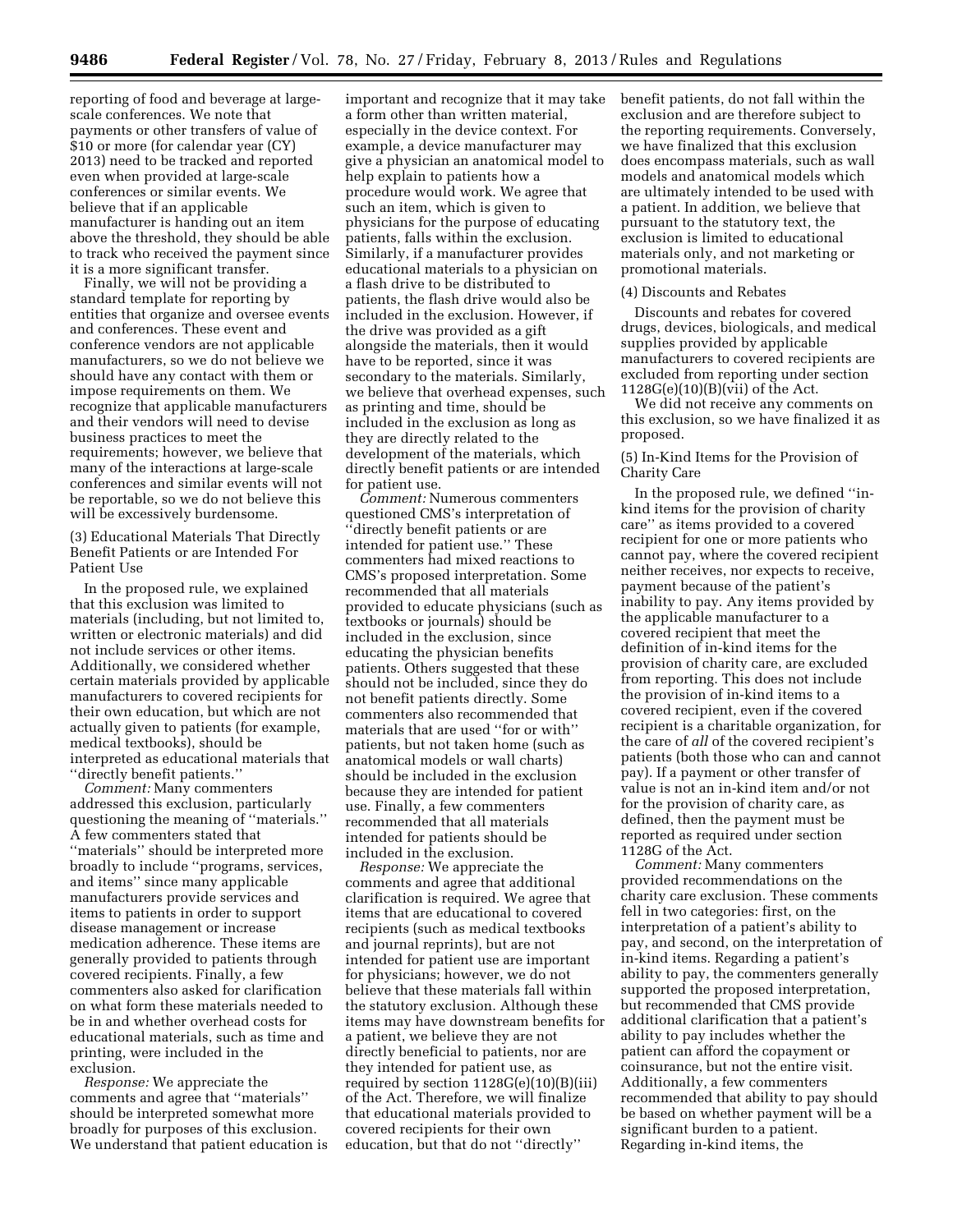commenters discussed whether payments to a covered recipient and/or a third party should be excluded if used to support charities or other charitable activities, such as patient assistance programs. Finally, a few commenters advocated that this exclusion should be based on the mission of the organization receiving the items, rather than what actually happened to them, since it will be impossible for applicable manufacturers to track the uses of these items.

*Response:* We appreciate the comments and agree that an analysis of a patient's ability to pay should include whether the patient can afford his or her copayment or coinsurance and whether the patient has insurance to cover the care. We intend this exclusion to include in-kind items given to covered recipients to provide care to patients who are unable to pay, or for whom payment would be a significant hardship.

Finally, we do not intend applicable manufacturers to be responsible for tracking each individual item provided to a covered recipient to ensure it is provided to a patient unable to pay. We believe it is sufficient for the applicable manufacturer and covered recipient to agree in writing that the covered recipient will use the in-kind items only for charity care.

Secondly, we believe that the statutory text for this exclusion (section 1128G(e)(10)(B)(viii) of the Act) clearly states that the exclusion should only apply to ''in-kind items'' and not all payments, so we have finalized that only in-kind items will be included in the exclusion, which does not include financial support for charitable covered recipients. However, we recognize that some payments made to charitable third parties may at some point indirectly benefit a covered recipient. We believe that these payments or other transfers of value should be reported based on the reporting requirements for indirect payments or other transfers of value. However, we believe that charitable contributions made directly to or intended for a covered recipient should be reported as a charitable contribution.

# (6) Product Samples

Even though this exclusion was not specifically discussed in the proposed rule, we received comments on the exclusion for product samples from section 1128G(e)(10)(B)(ii) of the Act which states that ''product samples that are not intended to be sold and are intended for patient use'' are excluded from the reporting requirements.

*Comment:* Many commenters recommend that CMS clarify the

boundaries of the exclusion and interpret it widely to include samples beyond traditional drug samples, such as single use or disposable devices, demonstration devices, and evaluation equipment. A few commenters also recommended that the exclusion should include products used for research studies, as well as coupons and vouchers. Finally, a commenter stated that an applicable manufacturer may not know what actually happens to samples and should not be required to track them.

*Response:* We appreciate the comments and agree that further clarification is necessary. We believe that the statutory text is clear that this exclusion applies to products intended for patient use; therefore, any drug, device, biological or medical supply provided as a sample to a covered recipient that is intended for use by patients will be included in the exclusion. Given this interpretation, as long as single use or disposable devices, demonstration devices or evaluation equipment provided to a covered recipient are intended for patient use, they will be included in the exclusion. Otherwise, we believe these items may be excluded from the reporting requirements under the exclusions for short term loans, as explained in that section. In addition, we believe that products used for research studies should be included as a part of the larger research payment. Regarding coupons and vouchers, we believe they fall within the exclusion, so we have finalized that all coupons and vouchers for the applicable manufacturer's products that are intended for patient use to defray the costs of covered drugs, devices, biologicals or medical supplies will be included in this exclusion category. For the purposes of this rule, we believe such coupons and vouchers are materially similar to samples. Finally, we do not believe the applicable manufacturer should be responsible for tracking what actually happens to samples. Instead, we believe that as long as the applicable manufacturer and covered recipient agree in writing that the products will be provided to patients, which is commonplace in the industry, the provision of samples can be excluded.

#### (7) Short Term Loans

This exclusion was also not addressed in detail in the proposed rule; however we did receive some comments recommending clarifications. Section 1128G(e)(10)(b)(iv) of the Act excludes ''the loan of a covered device for a shortterm trial period, not to exceed 90 days,

to permit evaluation of the covered device by the covered recipient.''

*Comment:* A few commenters recommended that we include loans of a broad range of devices (including medical supplies) such as both covered and non-covered devices, as well as a short-term supply of disposable devices. Additionally, some commenters requested clarification on the timing of the 90-day loan period and what to report if the loan goes beyond 90 days. We also received a comment to shorten the loan period to 60 days.

*Response:* We appreciate the comments and agree that this exclusion can include a broad range of devices. We have finalized that this exclusion may include loans for covered devices, as well as those under development. We also have finalized that this will include a supply of disposable or single use devices (including medical supplies) intended to last for no more than 90 days. We believe that these products should be treated similarly to nondisposable devices and, therefore, should be included in the exclusion. However, we do not believe that applicable manufacturers should be allowed to provide an unlimited supply of these products and still fall within the exclusion, so we are establishing a 90-day supply as the limit. If an applicable manufacturer provides a specific disposable or single use device for more than 90 days (even if provided over multiple dates), the products provided beyond the 90-day supply will be subject to the reporting requirements.

For a single product the total number of days for the loan should not exceed 90 days for the entire year, regardless of whether the 90 days were consecutive. We believe that this aligns with the intention of the statute to limit the loan period to 90 days and not allow a new loan to start at the end of the previous loan period, thus avoiding the reporting requirements. In the event that the loan of a non-disposable device exceeds 90 days (for the entire calendar year), the applicable manufacturer should start reporting as if the loan began on day 91. We do not believe that reporting the prior 90 days as a payment or other transfer of value would greatly increase the payment value which would be misleading to consumers. Additionally, if a device is purchased within 90 days, the applicable manufacturer does not need to report the loan since the loan was less than 90 days. The loan period is statutorily defined, so we do not have the authority to lower it, but appreciate the input that 90 days should be more than sufficient for the loan period.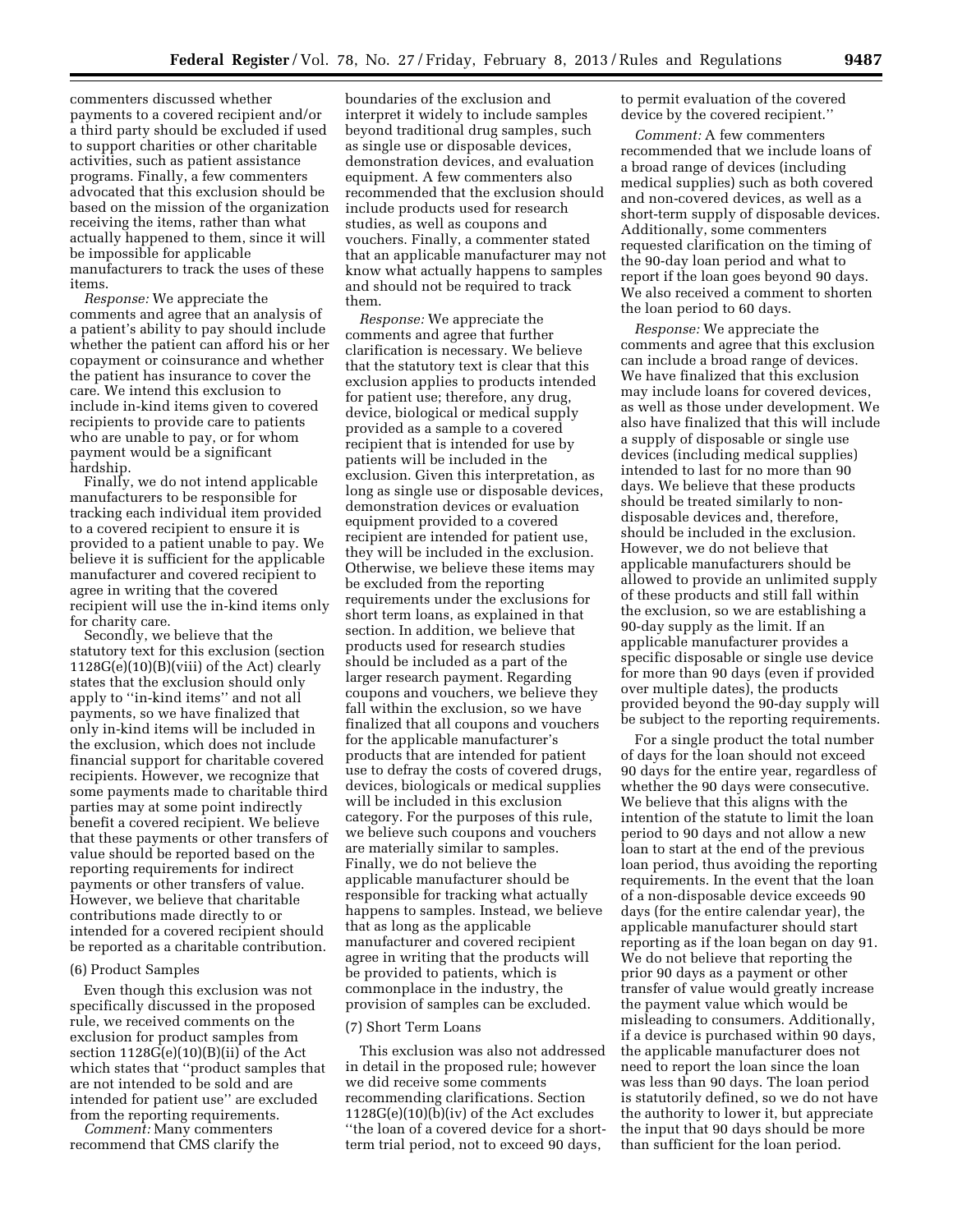#### (8) Contractual Warranty

While this exclusion was not addressed in the proposed rule, we received a few comments on it. Section 1128G(e)(10)(B)(v) excludes ''items and services provided under a contractual warranty, including the replacement of a covered device, where he terms of the warranty are set forth in the purchase or lease agreement for the covered device.''

*Comment:* Some commenters recommended that CMS allow the exclusion to extend to items and services provided under a contractual warranty, regardless of whether or not the warranty period had expired. These comments stated that often applicable manufacturers grant the terms of a warranty even after the period has expired. Additionally, a few commenters recommended that the exclusion should include other product contracts, such as product sale agreements, maintenance service agreements, and technical support agreements. Finally, a few commenters also recommended that replacement products as a part of a product recall should be included in this category.

*Response:* We appreciate the comments and agree that it is not materially different for an applicable manufacturer to grant the terms of a contractual warranty before the period expires or afterwards. We have finalized that as long as the contract warranty specified the terms prior to expiration and the terms do not change, then the exclusions may extend to items and services provided outside the expiration period. We believe the exclusion should extend beyond the express time period of the warranty, since the warranty terms, and thus the relationship, are the same before or after the expiration period and it will be misleading to consumers to only include a portion of the relationships.

In addition, we agree that there are numerous other contractual agreements that are similar to a warranty agreement, but are not specifically excluded. We believe that service or maintenance agreements are so similar to warranty agreements that it may be difficult to consumers and applicable manufacturers to meaningfully separate. We also believe the replacement products in the case of a product recall are materially similar and should be included. Given the similarities, we have finalized that items and services provided under a contractual service or maintenance agreement will also be subject to the exclusion.

(9) Covered Recipient Acting as a Patient

While this exclusion was not addressed specifically the proposed rule, we received a few comments on it. Section  $1128G(e)(10)(B)(vi)$  of the Act excludes ''a transfer or anything of value to a covered recipient when the covered recipient is a patient and not acting in the professional capacity of a covered recipient.''

*Comment:* A few commenters recommended that CMS include in this exclusion situations when a covered recipient is a subject in a research study.

*Response:* We appreciate the comments and agree that a covered recipients participating as a subject (and not in a professional capacity) in a research study is the same as being a patient and, should be included in the exclusion.

# (10) Provision of Healthcare

Although the exclusion was not discussed in detail in the proposed rule, we did receive a few comments. Section  $1128G(e)(10)(B)(x)$  excludes "in the case of an applicable manufacturer who offers a self-insured plan, payments for the provision of health care to employees under the plan.''

*Comment:* A few commenters recommended that CMS clarify that this exclusion includes the provision of health care to both covered recipients and their families covered under the self-insured plan. Similarly, received few commenters discussed other situations, outside a self-insured plan when an applicable manufacturer may reimburse a physician for provision of health care services to employees.

*Response:* We appreciate the comments and agree that payments to covered recipients for services rendered to family members receiving care under a self-insured plan should also be excluded from the reporting requirements. Similarly, we believe that the provision of healthcare to employees should extend beyond that offered under a self-insured plan. We understand that applicable manufacturers, both self-insured and otherwise, may provide healthcare services to employees beyond traditional insurance. We believe that for the purposes of this exclusion there is little material difference between the provision of healthcare under a selfinsured plan and provision of healthcare outside a self-insured plan. We have finalized that this category encompasses other situations, beyond a self-insured plan, when an applicable manufacturer makes a payment to a covered recipient as part of healthcare

services provided to the manufacturer's employees or their family, such as at an on-site clinic or at a health fair.

# (11) Nonmedical Professional

This exclusion was not specifically addressed in the proposed rule and we did not receive specific comments on it, and we have finalized it as proposed. Section 1128G(e)(10)(B)(xi) of the Act excludes ''in the case of a covered recipient who is a licensed nonmedical professional, a transfer of anything of value to the covered recipient if the transfer is solely for the non-medical professional services of such licensed nonmedical professional.''

# (12) Civil or Criminal Action or Administrative Proceeding

Although this exclusion was not specifically addressed in the proposed rule, we did receive a few comments on it. Section 1128G(e)(10)(B)(xii) of the Act excludes ''in the case of a covered recipient who is a physician, a transfer of anything of value to the covered recipient if the transfer is payment solely for the services of a covered recipient with respect to a civil or criminal action or an administrative proceeding.''

*Comment:* A few commenters recommended that CMS clarify the exclusion to include specific legal proceedings or arrangements, such as legal defense, prosecution, settlement or judgment of a civil or criminal action and arbitration or other legal action.

*Response:* We appreciate the comments and agree that the agency can help clarify this exclusion. We will finalize that other specific legal relationships will be included in the exclusion. We believe that there are numerous legal proceedings that require physician involvement and we plan to exclude all of them, in order to allow for clear, consistent reporting requirements for applicable manufacturers, covered recipients, and consumers.

k. Indirect Payments or Other Transfers of Value Through a Third Party

Section 1128G(e)(10)(A) of the Act also excludes the reporting of payments or other transfers of value that an applicable manufacturer makes indirectly to a covered recipient through a third party where the applicable manufacturer is unaware of the identity of the covered recipient. However, any payment or other transfer of value provided to a covered recipient through a third party, whether or not the third party is under common ownership with an applicable manufacturer or operating in the U.S., must be reported if the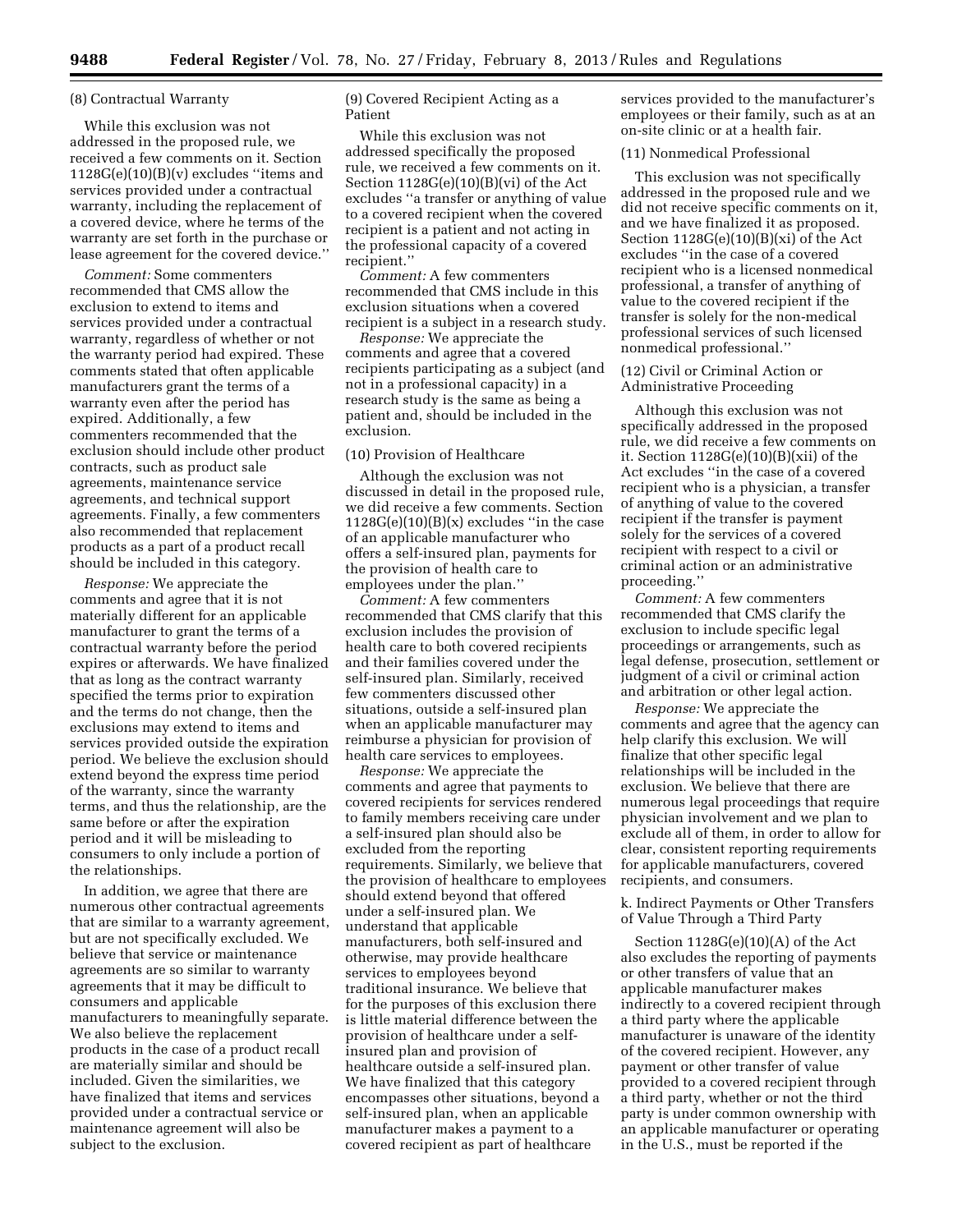applicable manufacturer is aware of the covered recipient's identity.

In the proposed rule, we proposed that indirect payments are excludable when an applicable manufacturer is unaware of the identity of the covered recipient and explained that an applicable manufacturer is unaware of the identity if the applicable manufacturer does not know (as defined in § 403.902) the identity of the covered recipient. The definition of ''know'' in § 403.902 provides that a person, with respect to information, has actual knowledge of the information, acts in deliberate ignorance of the information, or acts in reckless disregard of the truth or falsity of the information. This standard is consistent with the knowledge standard set forth in many laws, including the False Claims Act, and we believed it is one with which many applicable manufacturers are already familiar.

*Comment:* Numerous commenters discussed when an applicable manufacturer should be required to report indirect payments to covered recipients made through a third party. Many commenters recommended additional interpretations to further clarify when an indirect payment is reportable. A few commenters recommended that all indirect payments should be excluded from the reporting requirements; however, some other commenters supported the reporting of indirect payments. Similarly, some commenters requested that payments or other transfers of value made through certain third parties, such as medical professional societies, be carved out of the third party reporting requirements such that payments to covered recipients made through these entities would not be reportable.

Many commenters did not advocate excluding all indirect payments, but instead recommended ways to limit which indirect payments would be reported. One common recommendation was to limit the reporting of indirect payments to those under control of the applicable manufacturer. Commenters described this concept in various ways, but generally suggested that reporting should be limited to when an applicable manufacturer has control of the selection of the recipient of the payment, and not merely when they are aware of the covered recipient's identity.

Another common comment was that indirect payments or other transfers of value should only be reported if they are at the request of or designated on behalf of a covered recipient. These commenters stated that this was the statutory intent for reporting indirect

payments given the language requiring reporting of payments made at the request of or designated on behalf of a covered recipient to a third party recipient. A subset of these commenters recommended that in order for a payment to be reportable, the applicable manufacturer must notify both the covered recipient and the third party that the payment will be reported and receive concurrence that it is accurate. Finally, a few commenters recommended that the applicable manufacturer must require, instruct or direct the third party to provide a payment or other transfer or value (or a portion of one) to a covered recipient(s).

*Response:* We appreciate the comments and agree that CMS should consider ways to further clarify when an indirect payment or other transfer of value should be reported. In addition, we intend that this exclusion refers to both payments and other transfers of value, despite references in the proposed rule to only transfers of value.

We do not agree that all indirect payments or other transfers of value should be excluded from the reporting requirements. Section 1128G(e)(10)(A) of the Act states that the exclusion of indirect payments or other transfers made through a third party is limited to situations ''where the applicable manufacturer is unaware if the identity of the covered recipient.'' This indicates that indirect payments or other transfers of value where the applicable manufacturer *is aware* of the identity of the covered recipient must be reported, and only those where the applicable manufacturer is unaware of the identity are excluded. Moreover, we believe that excluding from the reporting requirements all payments made through a third party would create a significant loophole by allowing manufacturers to funnel payments through a third party and not report them; such a loophole would significantly undermine the intent of the reporting requirements. Additionally, we do not believe that we have statutory authority to carve out otherwise reportable indirect payments made through particular third parties, such as medical professional societies.

With regard to the recommendation that indirect payments should only be reported when under the control of the applicable manufacturer, we believe that controlling the selection of a recipient is different than being aware of the identity of the recipient. Congress based the exclusion on an applicable manufacturer being unaware of a covered recipient's identity, not on the applicable manufacturer lacking control over the selection of the covered

recipient. Accordingly, we do not believe that Congress intended lack of control to be the basis for the indirect payment exclusion. Additionally, we believe that receiving a payment or other transfers of value from an applicable manufacturer could lead to conflicts of interest, even in the event that the applicable manufacturer does not directly control the selection of the covered recipient.

Similarly, we also do not believe that the statutory language suggests that indirect payments or other transfers of value are only reportable if they are made at the request of or designated on behalf of a covered recipient. The parenthetical reference in section 1128G(a)(1)(A) of the Act refers to payments or other transfers of value made to an entity or individual other than a covered recipient on behalf of or at the request of a covered recipient. We believe this situation is different from one in which a payment is provided to a third party and passed through to a covered recipient, as referenced in the exclusion in section 1128G(e)(10)(A) of the Act. In situations where a covered recipient requests that a payment or other transfer of value be provided to a third party, and the third party in turn provides the payment or other transfer of value to the covered recipient, the payment must be reported under the name of the covered recipient.

We agree with the comments that we should provide some guidance on when indirect payments must be reported. We understand that there are circumstances where an applicable manufacturer makes a payment to a third party, which will be passed indirectly to a covered recipient, unbeknownst to the applicable manufacturer. For example, an applicable manufacturer could make a payment to a consulting firm for professional services and the consulting firm incidentally employs a physician on the project. The applicable manufacturer's payment was ultimately transmitted, at least in part, to a physician covered recipient, but not because the applicable manufacturer directed that the payment be made to a specific physician, or to any physician at all. We believe that in these situations, it would be misleading to require reporting of the relationship, since the applicable manufacturer did not intend or expect that a covered recipient would receive any portion of the payment or other transfer of value.

In order to address this concern and clarify when an indirect payment must be reported, we have provided for the purposes of these regulations a definition of ''indirect payments or other transfers of value'' in § 403.902.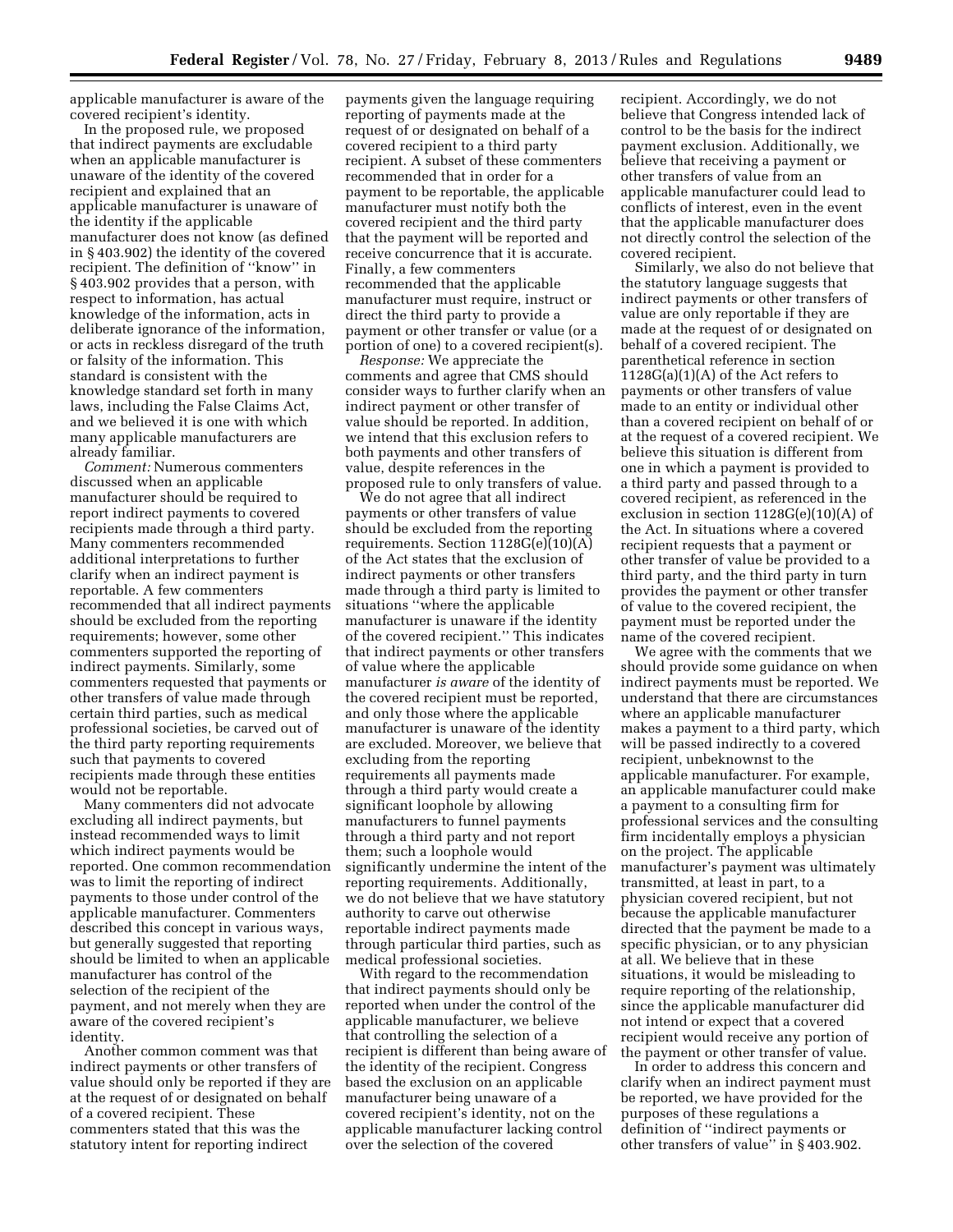The definition states that an indirect payment or other transfer of value is one that an applicable manufacturer requires, instructs, or directs to be provided to a covered recipient, regardless of whether the applicable manufacturer specifies the specific covered recipient. For example, if an applicable manufacturer provided an unrestricted donation to a physician professional organization to use at the organization's discretion, and the organization chose to use the donation to make grants to physicians, those grants would not constitute ''indirect payments'' because the applicable manufacturer did not require, instruct, or direct the organization to use the donation for grants to physicians. The physician professional association could have used the donation for another purpose at its discretion. In this situation, the applicable manufacturer would not be required to report the donation, even if a portion of the payment or other transfer of value was ultimately provided to a covered recipient as a grant (or some other type of payment or other transfer of value). However, if an applicable manufacturer gave money to a medical professional society earmarked for the purpose of funding awards or grants for physicians, the awards or grants would constitute indirect payments to covered recipients and would be subject to the reporting requirements. In another example, an applicable manufacturer may provide a general payment to a clinic for one of its employed physicians to review materials. In this case, the applicable manufacturer directed that the payment be provided to a physician covered recipient, so it would constitute an indirect payment and would be a reportable indirect payment or other transfer of value.

*Comment:* A number of commenters recommended alternative definitions of ''aware.'' For example, many commenters recommended that we use a standard of ''actual knowledge'' or ''constructive knowledge,'' rather than the False Claims Act standard. Additionally, many commenters also discussed an applicable manufacturer's affirmative duty to investigate the identities of covered recipients. The commenters suggested that applicable manufacturers should not have an affirmative duty to determine the identity of a covered recipient, but that the proposed definition of awareness meant that applicable manufacturers would have an affirmative duty. These commenters stated that an applicable manufacturer would be in reckless disregard, if it knew that a payment or

other transfer of value went to a covered recipient, but did not specifically know the identity of the covered recipient.

Similarly, some commenters also discussed the language in the proposed rule that attributes awareness of the identity of the covered recipient by an agent of the applicable manufacturer to the applicable manufacturer. Commenters both supported and opposed the proposal. Some of these commenters recommended that CMS provide additional information on how the agency interpreted ''agent.''

Finally, many commenters also recommended that CMS apply some sort of time restriction on the awareness requirement. The proposed rule did not specify whether there was a specific time period for awareness of the identity of the covered recipient, so the commenter requested clarification. Many of the commenters recommended that an applicable manufacturer must be aware of the identity of a covered recipient at the time of payment. Whereas, other comments provided slight variations, such as awareness at the time the payment is committed or agreed upon, but in general the majority of commenters focused on the time of payment.

*Response:* We appreciate the comments on alternative interpretations of the statutory tem ''unaware''; however, we have decided to finalize our proposed definition that an applicable manufacturer is ''unaware'' if it does not know the identity of a covered recipient, and that ''know'' means that the manufacturer has actual knowledge of the identity or acts in deliberate ignorance or reckless disregard of the identity. We appreciate the concerns about the knowledge standard, but we are concerned that the actual knowledge standard suggested by several commenters is too limiting. An actual knowledge standard could potentially allow applicable manufacturers to direct payments to a limited category or subset of individuals and avoid the reporting requirements by not knowing the names of the specific covered recipients and claiming a lack of actual knowledge. We believe that by clarifying that applicable manufacturers must only report indirect payments or other transfers of value that they direct or instruct third parties to pay to covered recipients, we will address some of the commenters' concerns about the broader knowledge standard. Therefore, if a payment meets the definition of an indirect payment or other transfer of value in § 403.902, then the payment can only be excluded from the reporting requirements if the applicable manufacturer did not

''know'' the identity of the covered recipient, as defined in § 403.902. However, we want to clarify that, for purposes of this rule only, we will not consider an applicable manufacturer to be acting in deliberate ignorance or reckless disregard of a covered recipient's identity in situations when the reason a payment or other transfer of value is being made through a third party is that the identity of the covered recipient remains anonymous. For example, an applicable manufacturer may hire a market research firm to conduct a double-blinded market research study, which includes paying physicians \$50 for responding to a set of questions. The applicable manufacturer clearly intends a portion of the payment to be provided to physicians, but given that the reason for the third party's involvement is specifically to maintain the anonymity of the respondents and sponsor, we do not intend this to be considered a reportable indirect payment or other transfer of value.

We recognize that by finalizing the proposed definition, applicable manufacturers may still feel they have an affirmative duty to determine the identity of covered recipients. However, our intention with this definition is to prevent applicable manufacturers from directing payments to a discrete set of covered recipients whose identities the manufacturer may not actually know, but could easily ascertain. For example, we believe that a manufacturer that directs a third party to make payments to the top billing cardiologists in a certain city or the chiefs of staff of a certain class of hospitals should be required to report these payments, even though they do not have actual knowledge of the identities of such individuals. However, we do not require reporting of every payment that an applicable manufacturer makes through a third party that is ultimately provided to a covered recipient; rather, the intent is to require reporting of indirect payments where applicable manufacturers know or should know the identity of the covered recipients who receive them.

We appreciate the comments regarding awareness of an agent of an applicable manufacturer of the identity of a covered recipient; however, we have finalized the requirements as proposed. We understand that awareness by an agent is somewhat different than awareness of the applicable manufacturer, but believe the reporting of indirect payments in this situation is warranted. Otherwise, applicable manufacturers could structure their business model, so that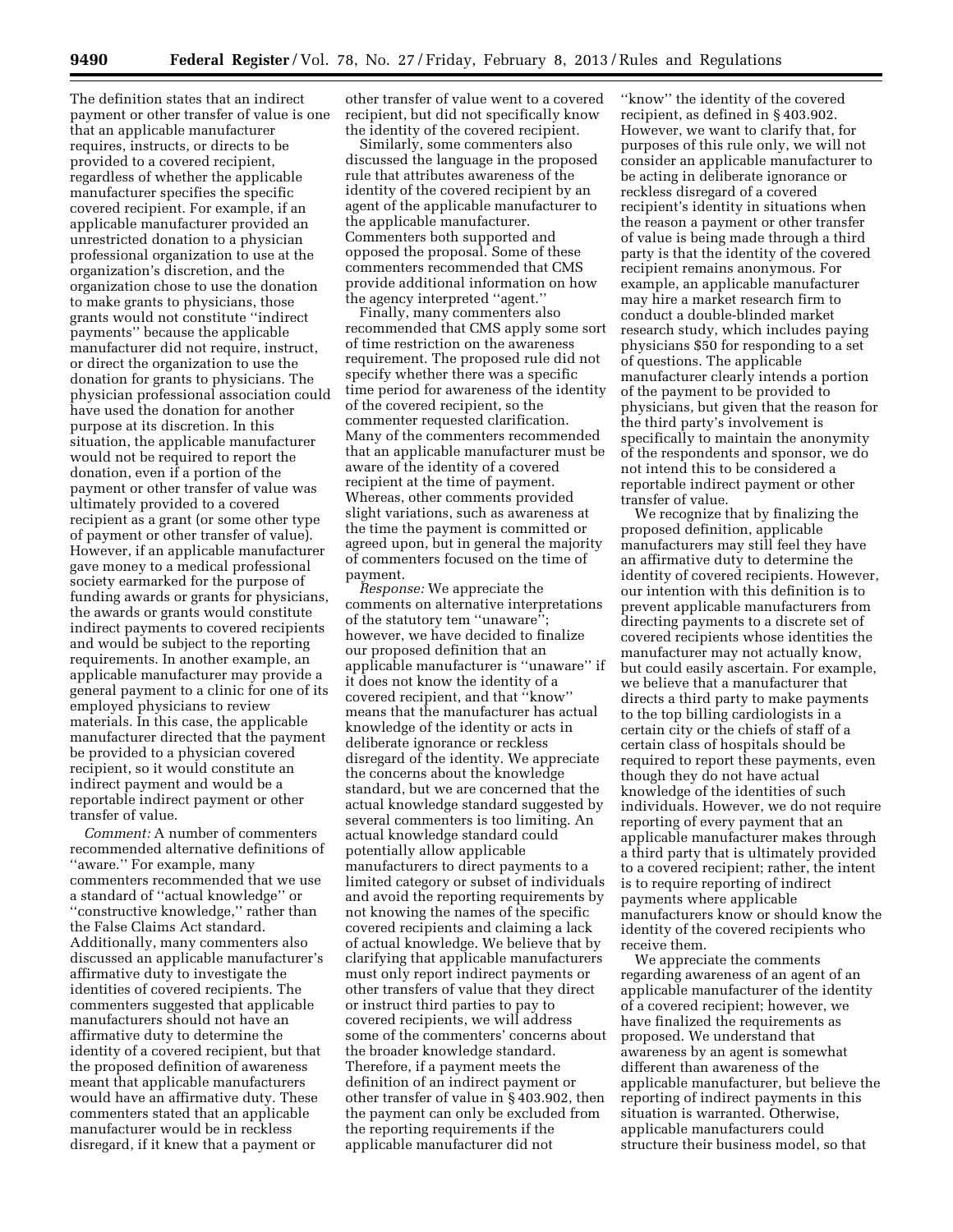payments are funneled through an agent that selects the recipients. However, we do not intend the concept of an agent of the applicable manufacturer to be merely any third party with a connection to the applicable manufacturer. Instead, we intend the term to refer to legal agents acting on behalf of the applicable manufacturer.

Finally, we agree that applicable manufacturers should not be responsible for tracking and reporting indirect payments or other transfers of value indefinitely. However, we do not agree that the time period for awareness of the identity of the covered recipient should be limited to the time the applicable manufacturer made the payment to the third party. We are concerned that this would allow applicable manufacturers to funnel payments or other transfers of value to third parties, and thereafter direct them to specific covered recipients, thus potentially avoiding the reporting requirements. Additionally, we believe there are multiple dates which could be reported, such as the date the applicable manufacturer decides to make the payment, or the date the payment is sent to or received by the third party, making it difficult to standardize a policy. After reviewing the comments, we will finalize that for the purposes of this exclusion, an applicable manufacturer must be unaware of the identity of a covered recipient during the reporting year and the second quarter of the subsequent year following the transfer of the payment from the third party to the covered recipient. Therefore, if an applicable manufacturer becomes aware of the identity of a covered recipient on or before June 30th of the year following the year in which the payment is made by the third party to the covered recipient, then the payment or other transfer of value must be reported. For example, an applicable manufacturer makes a payment to a medical professional society in March 2013 with instructions to use the money to provide grants to physicians. This payment meets the definition of an indirect payment, since the applicable manufacturer earmarked the payment for the physician grants. The professional society selects and makes payments to the grantees in April 2013 and alerts the sponsoring applicable manufacturer to the grant recipients in June 2013. Since the applicable manufacturer became aware of the identity of the covered recipients receiving the grants during the reporting year in which the payment was made, the payment or other transfer of value must be reported. Similarly, if the

payment was made in November 2013, and the professional society provided the names of the grantees to the applicable manufacturer in April 2014, the payment would be reportable as part of the applicable manufacturer's report for CY 2014.

In determining this standard, we sought a definite time period, since the applicable manufacturer may not know the selection and payment process of the third party making the actual payment to the covered recipient. We also sought a uniform cut off point for all payments or other transfers of value in a reporting year, rather than a rolling time period, which would be based on the date of payment (such as 6 or 12 months after the date of payment). We believe a rolling date would be difficult due to the reasons outlined previously regarding inconsistency in the date of payment, as well as due to operational difficulties for both CMS and applicable manufacturers to track the awareness standard for each payment or other transfer of value. In order to set a date which applied to an entire year, we needed to set a date beyond the end of the reporting calendar year (December 31), which allows some time for indirect payments or other transfers of value made late in the year to be finalized. However, we did not want to set a time period which was too long and would require applicable manufacturers to report indirect payments that were made several years prior. We believe that two quarters beyond the end of the payment reporting year is sufficient for payments or other transfers of value made late in the year.

*Comment:* Several commenters questioned the process for reporting indirect payments, which was not addressed in detail in the proposed rule. A few commenters suggested that applicable manufacturers should be required to label all payments as direct or indirect and report the entity paid. Similarly, some commenters recommended that CMS clarify the amount of information that a third party should be required to provide to applicable manufacturers regarding indirect payments or other transfer of value. These commenters expressed that it would be burdensome for third parties to provide detailed information to applicable manufacturers regarding the recipients of payments made using the manufacturer's funding. Finally, a few commenters also inquired about the process for reporting payments when multiple applicable manufacturers contribute to a specific payment or other transfer of value. For example, multiple applicable manufacturers may fund a single speaker.

*Response:* We appreciate the comments and agree that providing more detail is necessary. However, we do not believe it is necessary to significantly change the reporting requirements for indirect payments. Given the unfavorable comments submitted regarding the proposal to classify research payments as direct or indirect, we believe that it would be similarly confusing to classify *all*  payments or other transfers of value as either direct or indirect. Additionally, we do not believe it is necessary or appropriate for CMS to provide any requirements on the information third parties should or should not report. Applicable manufacturers will need to work with the third parties through which they make payments to covered recipients to ensure that the third parties are taking the appropriate steps to track the indirect payments. We recognize that this will, in some cases, require the third parties to put in place new tracking systems, but we believe that in many cases, such tracking systems already exist. For example, we believe that physician professional societies generally keep track of the physicians to whom they provide industry-funded grants and may not need to put new accounting systems in place in order for applicable manufacturers to be able to comply with the reporting requirements of this rule. Finally, we seek to clarify the situation when multiple applicable manufacturers provide a payment or other transfer of value to a covered recipient through a third party. We intend to allow for flexibility because we want to ensure that no payment or other transfer of value is captured twice. Applicable manufacturers and third parties may work together to determine the best method for reporting the payment or other transfers of value, as long as the payment or other transfer of value gets reported. We believe payments or other transfers of value made through a third party to a covered recipient using funds from multiple applicable manufacturers will be limited, since the companies will be required to report only those payments or other transfers of value directed to covered recipients and not unrestricted, non-earmarked payments.

*Comment:* Numerous commenters questioned the reporting on indirect payments or other transfers of value for education, particularly accredited or certified continuing education (both CME and continuing dental education). A large number of these commenters recommended that accredited or certified continuing education payments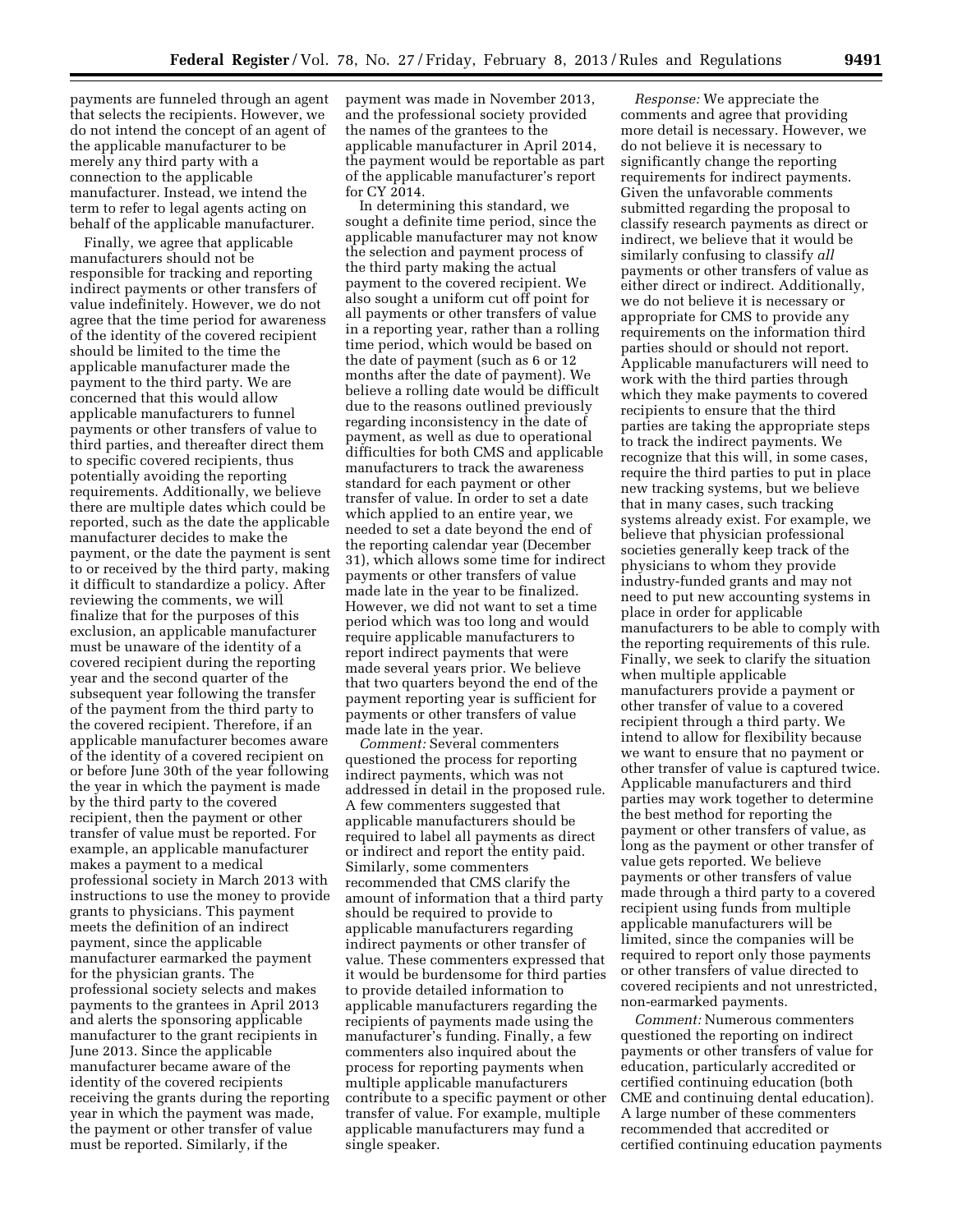to speakers (and payments for supporting materials) should not be reported because there are safeguards already in place, and they are not direct payments or other transfers of value to a covered recipient. Many of these commenters also stated that requiring that the reporting of payments or other transfers of value related to continuing education would be detrimental to continuing education and would reduce the funding for and attendance at continuing education programs. Additionally, some of these commenters also strongly indicated that they believe that Congress did not intend to require applicable manufacturers to report payments related to accredited or certified continuing education programs. However, we did receive some comments supporting the reporting of accredited or certified continuing education-related payments or other transfers of value, particularly when the sponsor provides suggestions to the CME vendor for potential faculty or speakers at a CME program. No commenters recommended that payments made to subsidize the costs of attendees of continuing education programs (as opposed to payments for faculty or speakers) should be reported.

Beyond accredited or certified continuing education, these comments were mixed on whether unaccredited and non-certified speaking engagements should be reported. A few commenters also addressed other types of education, such as Risk Evaluation and Mitigation Strategies (REMS), suggesting that since they were required by FDA, sponsorship of REMS education should be exempted from the reporting requirements.

*Response:* We appreciate the comments and agree that industry support for accredited or certified continuing education is a unique relationship. The accrediting and certifying bodies, including ACCME, AOA, AMA, AAFP, and ADA CERP, and the industry standards for commercial support, create important and necessary safeguards prohibiting the involvement of the sponsor in the educational content. However, we believe that even with this separation, the sponsor may still influence the selection of faculty by offering suggestions to the accredited or certified continuing education provider; although the continuing education provider may not be required to follow these suggestions, we believe that it may often be impossible to distinguish when a suggestion is influential and when it is not.

We have finalized at § 403.904(g)(1) that an indirect payment made to a speaker at a continuing education program is not an indirect payment or

other transfer of value for the purposes of this rule and, therefore, does not need to be reported, when all of the following conditions are met: (1) The program meets the accreditation or certification requirements and standards of the ACCME, AOA, AMA, AAFP or ADA CERP; (2) the applicable manufacturer does not select the covered recipient speaker nor does it provide the third party vendor with a distinct, identifiable set of individuals to be considered as speakers for the accredited or certified continuing education program; and (3) the applicable manufacturer does not directly pay the covered recipient speaker. We believe that when applicable manufacturers suggest speakers, they are directing or targeting their funding to the speakers, so these payments will be considered indirect payments for purposes of this rule. Conversely, when they do not suggest speakers, they are allowing the continuing education provider full discretion over the CME programming, so the payment or other transfer of value will not be considered an indirect payment for purposes of these reporting requirements. Additionally, since industry support of CME programs that meets all three requirements discussed previously will not be considered indirect payments or other transfers of value for the purposes of reporting, the awareness standards for indirect payments are not applicable to such support. We believe that this approach will greatly reduce the number of payments to speakers at accredited or certified continuing education programs that must be reported. Applicable manufacturers will not be responsible for reporting payments made to CME vendors that are used to subsidize attendees' tuition fees for continuing education events. However, as explained in the discussion of the nature of payment categories, payments or other transfers of value associated with attendance of an event (such as travel and meals) must be reported as required.

With regard to unaccredited and noncertified education, we believe that since this type of education program does not require the same safeguards as an accredited and certified program, payments or transfers of value should be reported as required for any other payment or other transfer of value. If the payment or other transfer of value is made indirectly, it will be subject to the same reporting requirements for all indirect payments. The details for how to report both accredited or certified, and unaccredited or non-certified continuing education payments or other

transfers of value are discussed in section II.B.1.h. of this final rule, dedicated to nature of payment categories.

Finally, we do not agree with comments that payments related to REMS with elements to assure safe use that require prescriber education should have a blanket exclusion from the reporting requirements. We recognize that REMS are required by FDA for some prescription drug products to ensure that the benefits of a drug outweigh the risks and that REMS often requires a sponsor to inform or educate health care providers about the risks associated with a product. However, we believe that payments made in connection with prescriber education required by REMS should be reportable on the same basis as other education payments. For example, if a sponsor directs the choice of a program speaker, or pays for covered recipients' meals or transportation to a REMS educational program, such payments would be reportable. However, applicable manufacturers are not required to report the provision of written materials that have been approved by FDA for distribution to physicians, such as Dear Healthcare Provider letters. Other REMS educational materials may be excluded if they fall within the exclusion for materials intended for patient use described in § 403.904(i)(4).

2. Reports on Physician Ownership and Investment Interests Under Section 1128G(a)(2) of the Act

Section 1128G(a)(2) of the Act requires applicable manufacturers, as well as applicable GPOs, to report to the Secretary, in electronic form, certain information concerning ownership and investment interests held by physicians or their immediate family members in such applicable manufacturers and applicable GPOs, and payments or other transfers of value to such physician owners or investors. In the proposed rule, we proposed that applicable GPOs were only required to report under section 1128G(a)(2) of the Act.

*Comment:* A few commenters suggested that Congress intended applicable GPOs to report under section 1128G(a)(1) of the Act, as well as under section 1128G(a)(2) of the Act. These commenters supported their interpretation with the introductory language of section 1128G(a)(2) stating that ''[i]n addition to the requirement under paragraph (1)(A)'' regarding reporting of payments to covered recipients, applicable manufacturers and applicable GPOs must report information regarding physician ownership and investment interests.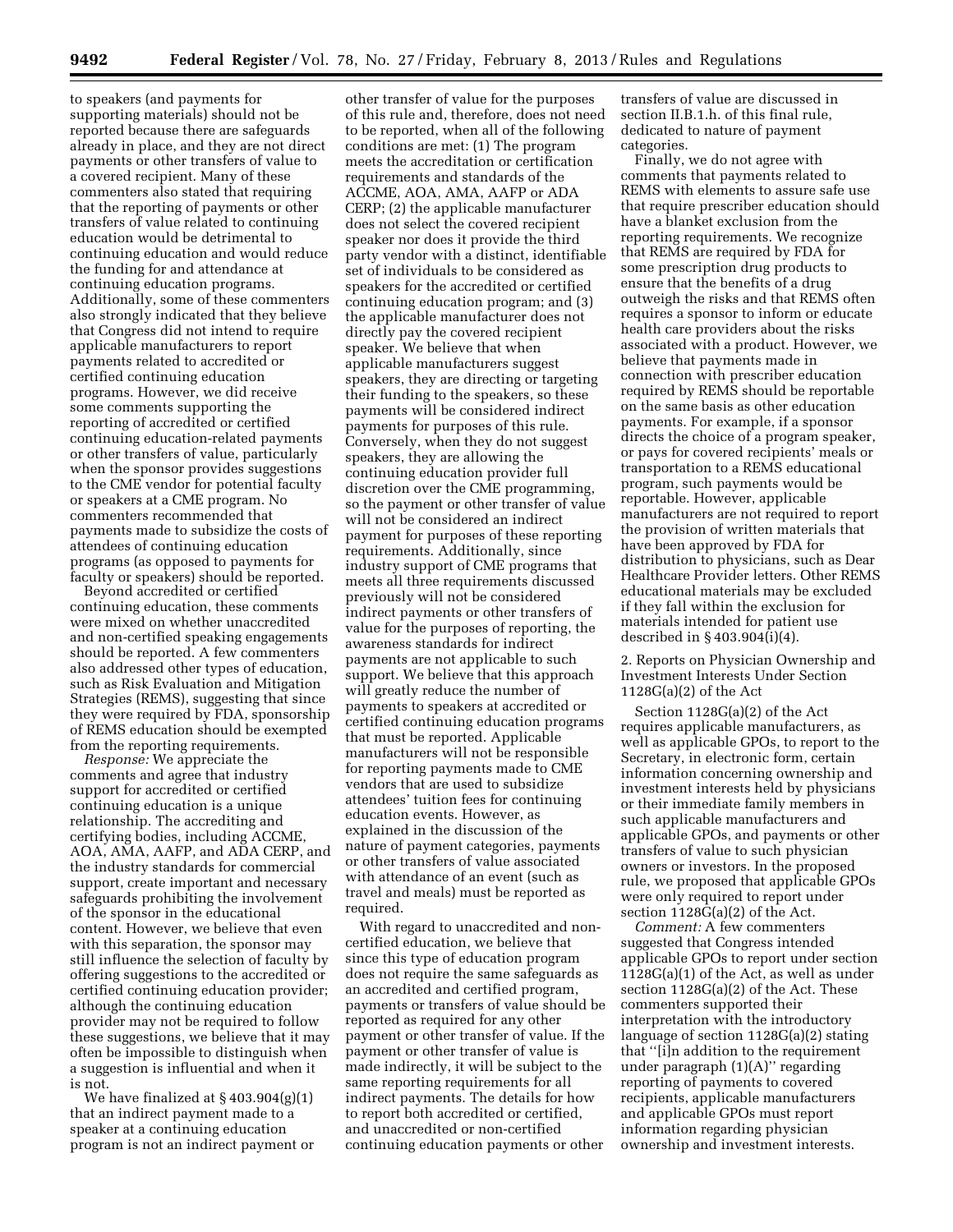*Response:* We appreciate the comment but do not agree that applicable GPOs are required to report under section 1128G(a)(1) of the Act. While the phrasing in section 1128(a)(2) could be phrased more clearly, we do not believe it suggests that applicable GPOs need to report under both sections. Applicable GPOs are not mentioned in section 1128G(a)(1) at all, indicating that Congress did not intend for them to be subject to the requirements of that section. Additionally, other sections of the statute, such as the definition of payment or other transfer of value (section 1128G(e)(10) of the Act), only refer to applicable manufacturers when discussing payments or other transfers of value separately from ownership of investment interests.

## a. Reporting Entities

# (1) Applicable Manufacturers

Section 1128G(a)(2) of the Act includes applicable manufacturers as defined for section 1128G(a)(1) of the Act, as entities subject to the reporting requirements in section 1128G(a)(2) of the Act.

## (2) Applicable Group Purchasing Organizations

Section 1128G(a)(2) of the Act also includes applicable GPOs as entities required to submit reports on physician ownership or investment interests; these reports are also required to include payments or other transfers of value provided to the applicable GPO's physician owners or investors. Section 1128G(e)(1) of the Act defines ''applicable group purchasing organization'' as ''a group purchasing organization (as defined by the Secretary) that purchases, arranges for or negotiates the purchase of a covered drug, device, biological, or medical supply, which is operating in the United States, or in a territory, commonwealth or possession of the United States.''

We proposed to define ''applicable GPOs'' as an entity that: (1) operates in the United States, or in a territory, possession or commonwealth of the United States; and (2) purchases, arranges for or negotiates the purchase of a covered drug, device, biological, or medical supply for a group of individuals or entities, and not solely for use by the entity itself.

We proposed that the definition will not include entities that buy covered drugs, devices, biologicals, or medical supplies solely for their own use, such as some large practices or hospitals (including those owned by physicians). Rather, it is our intent to capture entities

(including physician-owned entities) that purchase, arrange for or negotiate the purchase of covered drugs, devices, biologicals, or medical supplies for resale or distribution to others. Additionally, we also interpreted the statute to encompass not only more traditional GPOs that negotiate contracts for their members, but also entities that purchase covered drugs, devices, biologicals, and medical supplies for resale or distribution to groups of individuals or entities. These interpretations would include, for example, physician owned distributors (PODs) of covered drugs, devices, biologicals, and medical supplies.

*Comment:* A number of commenter supported the definition of ''applicable GPOs,'' particularly the inclusion of PODs. However, some commenters suggested revisions to the definition in order to capture additional PODs. For example, these comments included removing the reference to ''group'' in the definition, as well as limiting the exclusion for entities that purchase the products for their own use to only those entities that are the end users of the device based on billing under the same provider or supplier number as the entities that purchased the product. The commenters suggested that this would capture both fee-based and buy-and-sell POD models. Finally, a few commenters recommended that CMS issue a few clarifications, including allowing reselling in case of shortages and explicitly including commonly owned entities purchasing together as ''own use.''

*Response:* We appreciate the comments, but do not agree with the recommended changes to the definition to include additional PODs. While we appreciate the need to include as many PODs as possible, we are concerned that removing the word ''group'' from the definition would be contrary to the statutory phrase ''group purchasing organization'' which clearly implies that in order to be a GPO, the entity must be purchasing for a group. Therefore, we are not going to remove the word ''group'' from the definition. We are also concerned that hospitals and large group practices may not always purchase under the same provider or supplier number with which they bill, making it difficult to determine the end user by billing number. Therefore, we will not be changing the language in the definition to require use of the same provider or supplier number. Based on these considerations, we have decided to finalize the proposed definition. We recognize that this definition may not include every POD model; however, we intend for it to capture as many PODs

as possible, while still aligning with the statutory language. Finally, we do not intend our definition to apply to rare and circumstantial resale of a product in response to a documented drug shortage. Similarly, we believe that bulk purchasing of covered products for commonly owned entities, which will be used only by those entities, would be considered ''own use.''

### b. Physician Owners or Investors

Section 1128G(a)(2) of the Act differs from section 1128G(a)(1) of the Act in that section 1128G(a)(2) of the Act does not use the term ''covered recipient'' as defined in 1128G(e)(6) of the Act, which explicitly excludes payments or other transfers of value to employees of an applicable manufacturer from the reporting requirements. Instead, section 1128G(a)(2) of the Act uses the term ''physician'' as defined in section 1861(r) of the Act. Based on this definition of ''physician,'' we proposed that the requirement to report physician ownership and investment interests includes any physician, regardless of whether the physician is an employee of the applicable manufacturer or applicable GPO. We did not receive any comments on this interpretation, and we will finalize it.

Additionally, as required by statute, ownership and investment interests of immediate family members of physicians must also be reported under this provision. In the proposed rule, we defined immediate family member as one of the following (as defined for purposes of section 1877(a) of the Act at 42 CFR 411.351):

• Spouse.

• Natural or adoptive parent, child, or sibling.

• Stepparent, stepchild, stepbrother, or stepsister.

• Father-, mother-, daughter-, son-, brother-, or sister-in-law.

• Grandparent or grandchild.

• Spouse of a grandparent or grandchild.

In the proposed rule, we also stated that in cases when the ownership or investment interest is held by an immediate family member of a physician, applicable manufacturers and applicable GPOs should report not only the required information for the physician, but also that the ownership or investment interest is held by an immediate family member of the physician. We considered whether to require the reporting of the immediate family member's relationship to the physician, as well as the immediate family member's name, but did not propose to require it.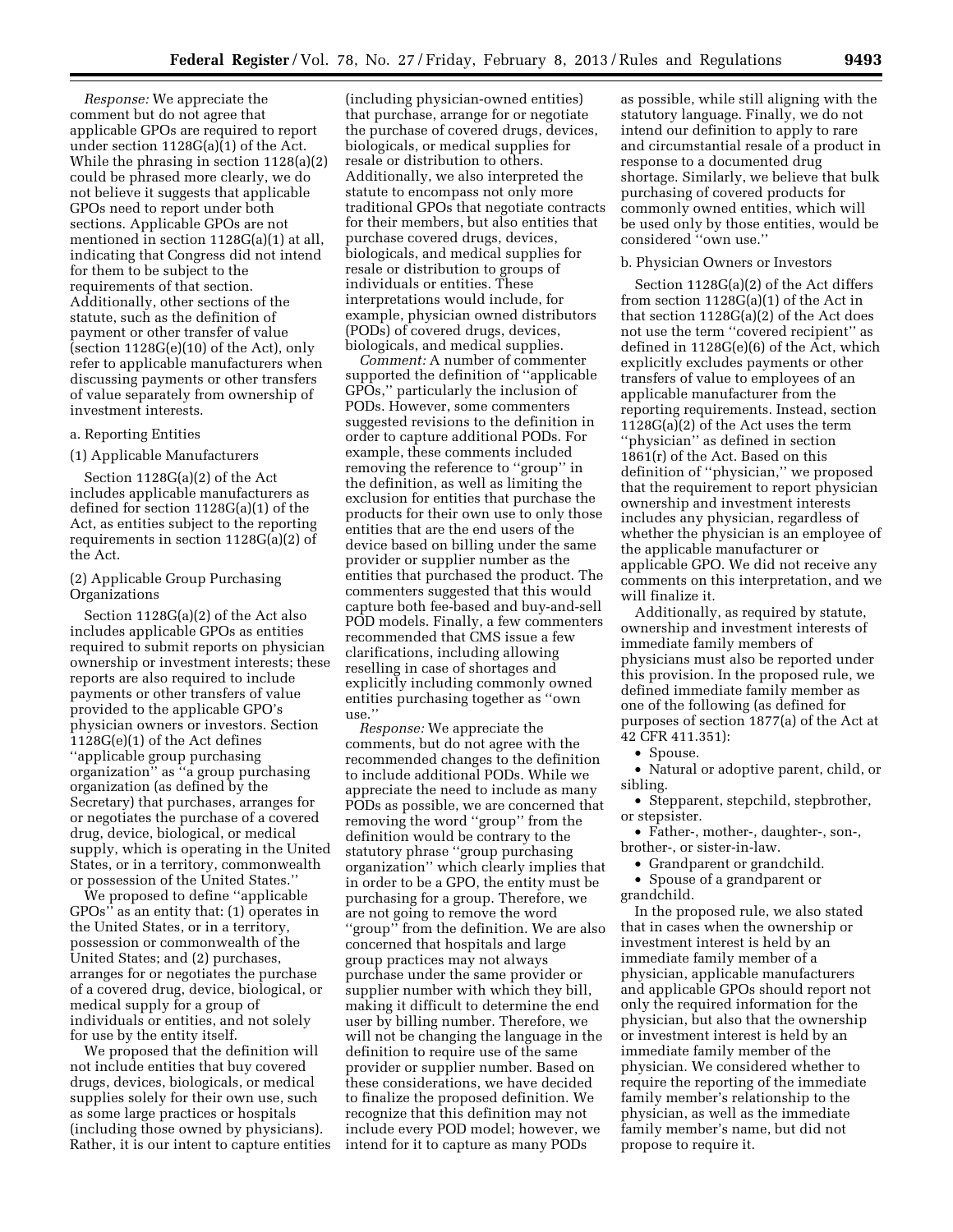*Comment:* A few commenters recommended that ownership or investment interests held by immediate family members of physicians should not be reported at all. Similarly, a few other commenters advocated that CMS employ a narrower definition of ''immediate family member.''

*Response:* We appreciate the comments; however, both the requirement to report ownership or investment interests of immediate family members of physicians, as well as the proposed definition of immediate family member, are required by statute. Section 1128G(a)(2) requires the reporting of ownership or investment interests held by an immediate family member of a physician and states that ''immediate family member'' is defined as it is for purposes of section 1877(a) of the Act, which is codified at 42 CFR 411.351. Given the statutory requirements, we have finalized the definition as proposed.

*Comment:* Many commenters supported *not* reporting the name and relationship of the immediate family member. However, a few commenters suggested that applicable manufacturers should not be required to report the name or relationship of immediate family members, but applicable GPOs should be required to report the information. Additionally, some commenters requested that CMS clarify expectations for how applicable manufacturers and applicable GPOs should obtain ownership or investment interest information. A few commenters also recommended that CMS should not require physicians to disclose this information and applicable manufacturers may rely on the representations by owners or investors regarding immediate family members. Finally, a few commenters recommended that in the event that multiple family members hold an ownership or investment interest in a specific entity, then the applicable manufacturer or applicable GPO should only report the ownership or investment interest in aggregate.

*Response:* We appreciate the comments and agree that applicable manufacturers and applicable GPOs should not report the name and relationship of immediate family members of physicians holding ownership or investment interests in such entities. However, we do not agree that this standard should be applied differently for applicable manufacturers and applicable GPOs since we believe the privacy for immediate family members is the same regardless of the entity at issue.

Regarding the requirements for obtaining information on ownership or investment interests, we have revised the definition to help clarify situations when the applicable manufacturer or applicable GPO does not know that a reportable ownership or investment interest exists. We do not have the authority to require physicians or owners or investors to report this information; however, we believe that an applicable manufacturer or applicable GPO may inquire about these relationships. These situations are discussed more fully in the section on the definition of ''ownership or investment interests.''

Finally, we also agree that applicable manufacturers and applicable GPOs may report a specific ownership or investment interest in aggregate across multiple family members. Since we are finalizing that applicable manufacturers and applicable GPOs do not need to report the name or relationship for an immediate family member holding an ownership or investment interest in such entity, we do not believe the reported interests need to be on the individual level and instead can be aggregated across multiple immediate family members. However, we intend that applicable manufacturers and applicable GPOs can only aggregate interests when multiple immediate family members have ownership or investment interests with the same terms (as reported pursuant to § 403.906(b)(5)) and the value reported includes the total value of all the immediate family member's interests.

#### c. Ownership or Investment Interests

We proposed to define an ownership or investment interest in an applicable manufacturer or applicable GPO in a similar manner as in the physician selfreferral regulation (42 CFR 411.354(b)). Specifically, we proposed to define an ownership or investment interest as one that may be direct or indirect, and through debt, equity, or other means. We further proposed that ownership or investment interest includes, but is not limited to, stock, stock options (other than those received as compensation, until they are exercised), partnership shares, limited liability company memberships, as well as loans, bonds, or other financial instruments that are secured with an entity's property or revenue or a portion of that property of revenue. As required by statute, we proposed that an ownership or investment interest shall not include an ownership or investment interest in a publicly traded security or mutual fund, as described in section 1877(c) of the Act. Additionally, we proposed that

ownership or investment interest must not include the following:

• An interest in an applicable manufacturer or applicable GPO that arises from a retirement plan offered by that applicable manufacturer or applicable GPO to the physician (or a member of his or her immediate family) through the physician's (or immediate family member's) employment with that applicable manufacturer or applicable GPO;

• Stock options and convertible securities received as compensation, until the stock options are exercised or the convertible securities are converted to equity;

• An unsecured loan subordinated to a credit facility.

*Comment:* Some commenters recommended that CMS only require that applicable manufacturers and applicable GPOs report direct ownership or investment interests, rather than both direct and indirect interests. However, the commenters also recommended a few limitations in the event the agency decided to require reporting of indirect ownership or investment interests. These recommendations included setting a minimum threshold amount for ownership interests, following the knowledge requirements in the physician self-referral regulation, and requiring that the physician has sole control of the interest. Beyond indirect ownership interests, a few commenters also recommended that CMS require reporting of stock options as ownership or investment interests when they are granted, rather than only when exercised. Similarly, a few commenters recommended that CMS not distinguish between ownership or investment interests arising from a retirement plan and stock options once exercised.

*Response:* We appreciate the comments. However, we do not agree that applicable manufacturers and applicable GPOs should only report direct ownership or investment interests. Section 1128G(a)(2) of the Act requires that applicable manufacturers and applicable GPOs report ''any ownership or investment interest \* \* \* held by a physician.'' We believe that ''any ownership or investment interest'' encompasses both direct and indirect interests, since indirect ownership or investment interests are also true interests. However, we do agree that there should be some limitation on indirect ownership or investment interests. We appreciate the comments on ways to limit reporting of indirect ownership or investment interests. We believe that limiting ownership or investment interests to those when the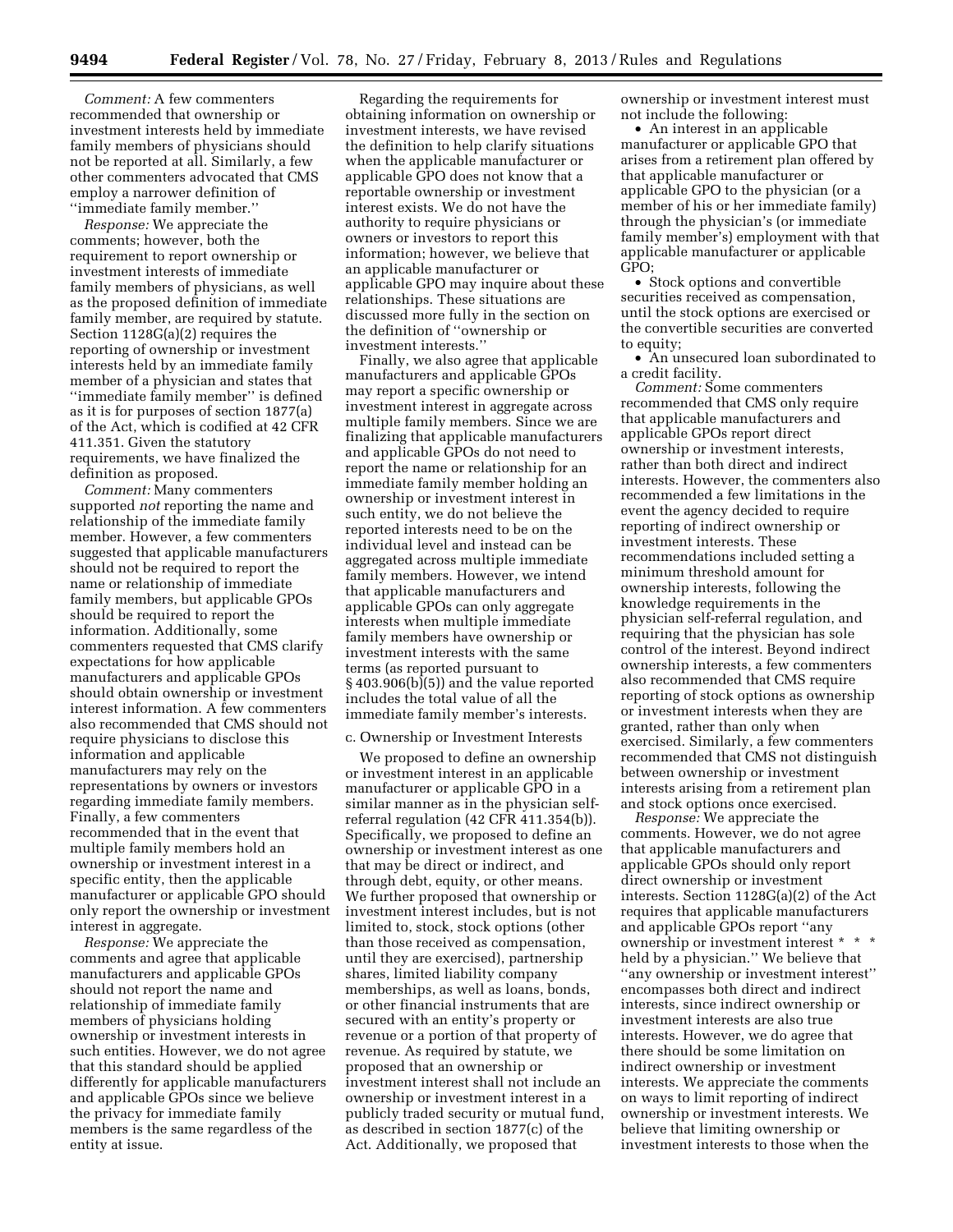physician has sole control and right to receive the proceeds is too narrow. We believe this will eliminate a significant number of ownership or investment interests, greatly reducing those reported. Similarly, we believe that setting a threshold for indirect ownership or investment interest creates an incentive to structure relationships to remain below the threshold. However, we do understand that there should be some limitations. We have decided to finalize the recommendation that aligns with the physician self-referral rule in that applicable manufacturers and applicable GPOs will not have to report ownership or investment interests held by physicians or their immediate family members if they did not know about such interests. We agree that this limitation is warranted, since it is impossible for an applicable manufacturer or applicable GPO to report an indirect ownership or investment interest that is unknown to it. Additionally, we believe that many stakeholders are already familiar with this standard from the physician selfreferral regulation. Therefore, we have finalized that applicable manufacturers and applicable GPOs do not have to report indirect ownership or investment interests held by physicians or immediate family members of physicians about which they do not know (as defined for the purposes of this rule).

Finally, we understand the concerns regarding stock options received as compensation and requiring reporting of options when granted, rather than when exercised. However, we believe that stock options before they are exercised are traditionally considered compensation, rather than an ownership or investment interest, so we do not believe that we should require them to be reported as held ownership or investment interests. This is consistent with the definition in the physician selfreferral regulation. However, we note stock options will need to be reported when granted under sections 1128G(a)(1) and 1128G(a)(2)(C) of the Act as a payment or other transfer of value. Reporting under sections 1128 $G(a)$ (1) and 1128 $G(a)$ (2)(C) may not include all stock options that are granted to physicians. For example, stock options that are granted to a physician who is an employee of the applicable manufacturer and is not already an existing owner or investor of that entity would not be reported; however, we believe reporting under sections 1128G(a)(1) and 1128G(a)(2)C) will capture a significant portion of stock options when granted.

d. Physician Ownership or Investment Report Content

Under section 1128G(a)(2) of the Act, applicable manufacturers and applicable GPOs are required to report information about each ownership or investment interest held by physician owners or investors (or their immediate family member(s)).

As required in section 1128G(a)(2) of the Act, we proposed that the applicable manufacturer or applicable GPOs should report the name, address, NPI, and specialty of the physician owner or investor, as well as the dollar amount invested and the value and terms of the ownership or investment interest. Section 1128G(a)(2)(C) of the Act requires the reporting of ''[a]ny payment or other transfer of value provided to a physician holding such an ownership or investment interest (or to an entity or individual at the request of or designated on behalf of a physician holding such an ownership interest) \* \* \*'' Applicable manufacturers and applicable GPOs must report all the information required in section 1128G(a)(1)(A) of the Act for those physicians who hold ownership or investment interests in such entity. With regard to reporting payments and transfers of value to physician owners or investors, we proposed that applicable manufacturers and applicable GPOs follow the procedures outlined in this preamble for reporting payments and other transfers of value.

We also noted that there was some overlap between the requirements for reporting payments or other transfers of value and reporting ownership or investment interests. In order to help manage the overlap, we proposed that applicable manufacturers submit one report for all their payments and other transfers of value and another for all their physician ownership or investment interests. To comply with section  $1128G(a)(2)(C)$  of the Act, we proposed that applicable manufacturers report the payments or other transfers of value provided to physician owners or investors (regardless of whether the physician owner is a covered recipient) in the report for payments and other transfers of value, but should note that the covered recipient receiving the payment or other transfers of value is a physician owner or investor.

Since applicable GPOs are not subject to the reporting requirements in section 1128G(a)(1) of the Act, we believe there is less of a potential for duplicative reporting. However, we proposed that when an applicable GPO has payments or other transfers of value to report for physician owners or investors, the

applicable GPOs should use the data elements outlined in section II.B.1.f. of the final rule on payments and other transfers of value report contents.

*Comment:* A few commenters discussed the content of physician ownership or investment interest reports. The commenters specifically recommended that CMS not require the reporting of the ''terms'' of the ownership or investment interest.

*Response:* We appreciate the comments. However, we are unable to waive reporting of the terms of an ownership or investment interest, since it is a statutory requirement. Because we did not receive any comments on other aspects, we will finalize these provisions to align with the reporting requirements for payments or other transfers of value reports to the extent the requirements overlap. For example, applicable manufacturers and applicable GPOs should report both physician NPI and State professional license number(s) for at least one State where the physician maintains a license (including the name of the applicable State) to ensure that the agency is able to attribute ownership and investment interests to the appropriate physician. Similarly, requirements for reporting name, primary business address and specialty should also be the same as described for reporting payments or other transfers of value. Finally, as described in the section on the assumptions document, both applicable manufacturers and applicable GPOs may submit an assumptions document including information on their assumptions and methodologies when reporting payments or other transfers of value, or ownership or investment interests.

*Comment:* We also received a few comments concerning the potential for duplicative reporting due to the overlap between the two sections. The comments requested clarification of the proposed rule but did not have any specific recommendation or advocate any particular changes.

*Response:* We appreciate the comments and seek to clarify as much as possible; however, we have finalized these provisions as proposed. Applicable manufacturers must report all payments or other transfers of value to covered recipients and physician owners or investors, including the provision of ownership and investment interests. In the event that a physician receives an ownership or investment interest in a given year, an applicable manufacturer should report it as a payment or other transfer of value (under section 1128G(a)(1) of the Act), as well as a standing ownership or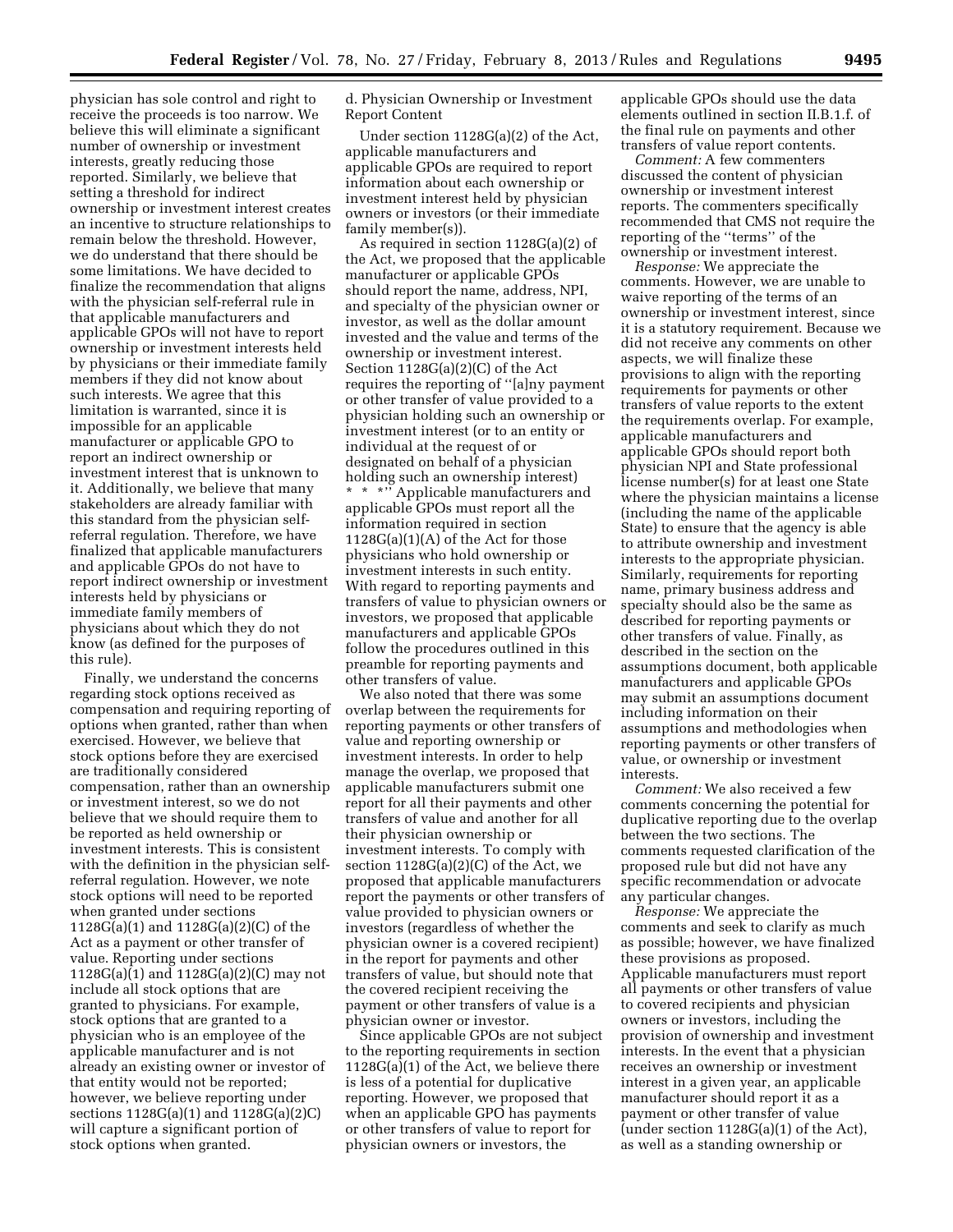investment interest (under section 1128G(a)(2) of the Act).

Additionally, an individual may be both a covered recipient and a physician owner or investor, so an applicable manufacturer should only report a payment or other transfer of value once, regardless of whether the individual is a covered recipient, a physician owner or investor, or both. The payment or other transfer of value and all the additional required information must be reported in the ''payments or other transfers of value'' reporting template; however for physician owners or investor (regardless of whether the physician is a covered recipient) the applicable manufacturer should mark that that payment or other transfer of value was provided to a physician owner or investor. All payments or other transfer of value should only be reported once regardless of whether it is required to be reported under section 1128G(a)(1) and/or section 1128G(a)(2)(C) of the Act.

#### *C. Report Submission and Review*

The statute requires the Secretary to establish procedures for applicable manufacturers and applicable GPOs to submit the required information and for the Secretary to make such information submitted available to the public. We recognize that these regulations require applicable manufacturers and applicable GPOs to collect and submit large amounts of new data, so we have tried to finalize flexible processes for data collection and submission. However, we also recognize that in order to accept and aggregate the data effectively and efficiently, there needs to be system standardization.

#### 1. Prior to Submission

In the proposed rule, we considered that prior to submission of data to CMS, applicable manufacturers and applicable GPOs would provide each covered recipient or physician owner or investor with information regarding the information that the applicable manufacturer plans to report to CMS on the covered recipient's or physician owner or investor's behalf. While we did not propose to require this type of pre-review, we recommended that applicable manufacturers and applicable GPOs provide it.

*Comment:* Several commenters supported the pre-submission review. However, the commenters were divided over whether to require it or leave it voluntary. Many commenters stated that there simply was not time between the end of the data collection year and the data of submission to facilitate the review; whereas some commenters

recommended it, stating it would greatly reduce disputes and inaccuracies in the data.

*Response:* We appreciate the comments and agree that presubmission review would help ensure the accuracy of the data. However, we have finalized that CMS will not administer or manage a pre-submission review process and will not make it mandatory. We recommend that applicable manufacturers voluntarily provide covered recipients the opportunity to review the data prior to submission to CMS, but doing so is not mandatory. We understand that the processes and systems of applicable manufacturers and applicable GPOs may not allow for a review of this capacity. Similarly, since there is a postsubmission review period, we do not believe that it is worth the additional burden for applicable manufacturers and applicable GPOs to make significant system changes in order to provide a pre-submission review. However, we do believe a pre-submission review could be extremely useful and recommend that applicable manufacturers and applicable GPOs consider ways that they could administer a pre-submission review external to CMS. Because CMS is not requiring the review, we do not feel it is appropriate for CMS to prescribe the process and standardize it; nevertheless, we believe that ongoing notice throughout the year of any reportable interactions would be ideal.

#### 2. Report Submission

Applicable manufacturers and applicable GPOs are statutorily required to submit their reports for the preceding calendar year electronically to CMS on March 31, 2013 and on the 90th day of each calendar year thereafter. We proposed to interpret ''on'' March 31, 2013 or the 90th of the each year thereafter as ''by'' March 31, 2013 or the 90th of each year thereafter and intend to allow applicable manufacturers and applicable GPOs to submit data prior to this date to provide applicable manufacturers and applicable GPOs with more flexibility for submission. We did not receive any comments on this interpretation and have finalized it as proposed; however, as discussed in the timing section, because of the publication date of this final rule, reports including 2013 data will not be due until March 31, 2014.

#### a. Registration

In the proposed rule, we proposed that only applicable manufacturers that have payments or other transfers of value and/or physician ownership or investment interests to disclose for the

previous calendar year must register and submit reports. Similarly, we proposed that only applicable GPOs with physician owners or investors would be required to register and submit information. For applicable manufacturers and applicable GPOs that did have information to disclose, we proposed that applicable manufacturers and applicable GPOs register with us prior to submission to facilitate communication. We proposed the registration process would require the applicable manufacturer or applicable GPO to designate a point of contact, which we would use for communications related to the submitted data. Alternatively, we considered requiring that all applicable manufacturers and applicable GPOs register with CMS, regardless of whether they had information to report, in order help us better understand the extent of these relationships and ensure compliance with the reporting requirements.

*Comment:* Many commenters supported the registration requirement, but disagreed on which entities should be required to register. Some commenters supported the proposal to require registration only by those entities with payments or other transfers of value or ownership or investment interests to report; other commenters recommended that CMS employ the alternative and require all entities that meet the definition of applicable manufacturer or applicable GPOs to register.

*Response:* Given the comments received, we believe that we do not need to require all entities that meet the definition of applicable manufacturer or applicable GPO to register and have finalized the position as proposed. Because the statute only requires the reporting of payments or other transfers of value, we will not require action by entities without payments or other transfers of value to report. All applicable manufacturers with payments or other transfers of value to report under paragraph 1 of the definition must register individually, regardless of whether they intend to be part of a consolidated report being submitted by another applicable manufacturer. We believe this will better allow CMS to ensure that applicable manufacturers required to report are reporting under the reporting requirements. However, applicable manufacturers that are submitting data as a part of a consolidated report under another applicable manufacturer may indicate during registration that they intend to be part of the consolidated report to be submitted by another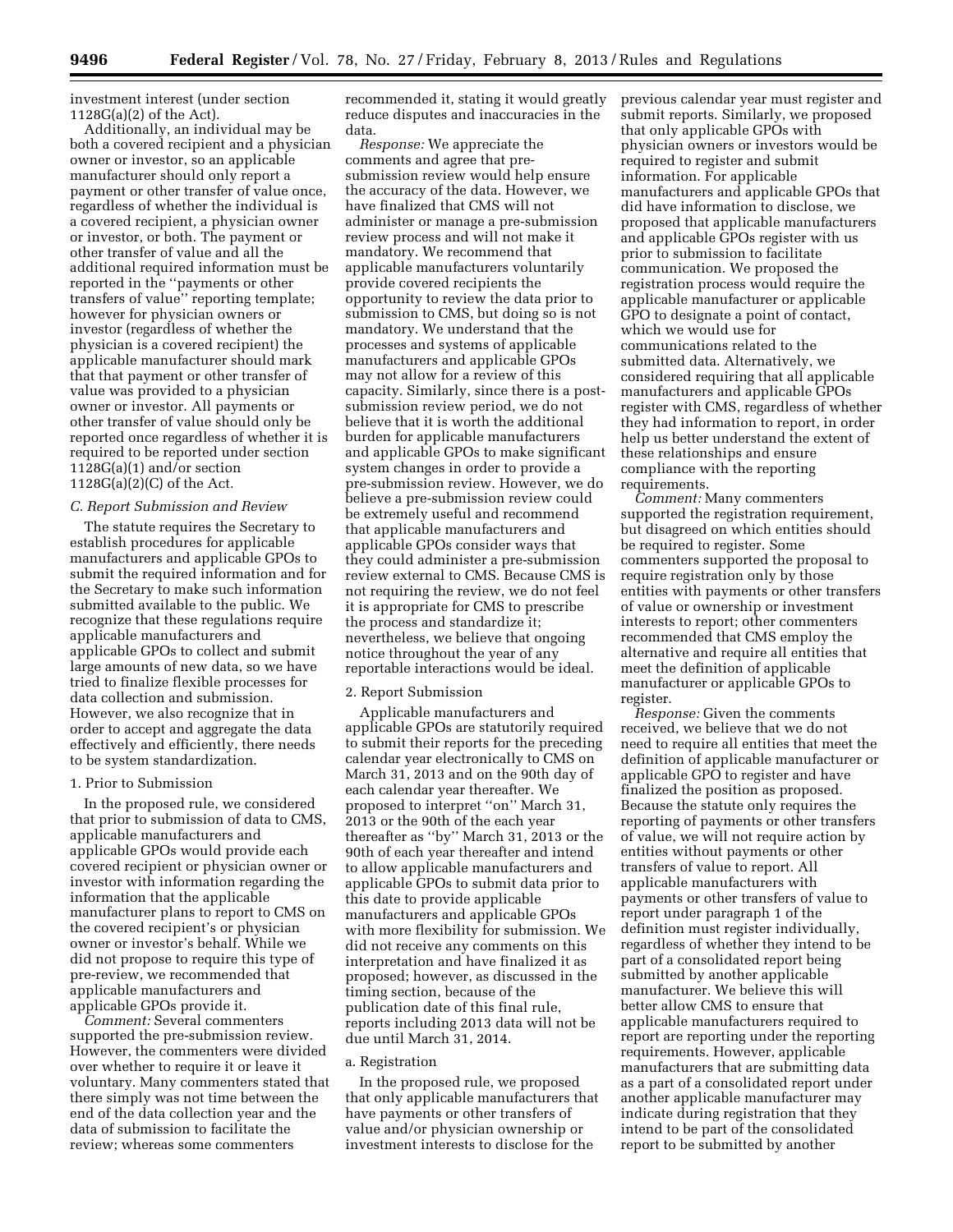applicable manufacturer, allowing CMS to approximate the number of consolidated reports to anticipate. Additionally, as stated in the applicable manufacturer section, the reporting entity submitting a consolidated report must indicate all the applicable manufacturers for which it is reporting. Similarly, applicable manufacturers that are reporting separately must each register individually.

*Comment:* A few commenters discussed reporting of the point of contact, specifically recommending that two points of contact be provided for a single applicable manufacturer or applicable GPO.

*Response:* We agree that establishing and maintaining appropriate points of contact are important because it is essential that we be able to contact applicable manufacturers and applicable GPOs in the event that questions arise regarding their submission. We believe that requiring a second point of contact to serve as a backup will be beneficial and ensure that CMS can contact applicable manufacturers and applicable GPOs. We are finalizing that applicable manufacturers and applicable GPOs must indicate two points of contact when they register to allow for a primary and backup point of contact for each reporting entity. In order to ensure that the points of contact are up to date in the CMS system, applicable manufacturers and applicable GPOs will be able to change them as appropriate (subject to CMS user security protocols).

We did not receive any comments on our proposed timing for registration, so we have finalized those provisions as proposed. We proposed that applicable manufacturers or applicable GPOs with payments or other transfers of value to report must register prior to the deadline for data submission for data for the preceding calendar year for every annual reporting cycle. We intend applicable manufacturers and applicable GPOs to register sufficiently prior to the deadline in order to allow registration to be completed appropriately. Applicable manufacturers or applicable GPOs will be able to choose to submit the data immediately after completing the registration process successfully. We proposed to open the registration process at the beginning of the calendar year, giving applicable manufacturers and applicable GPOs time to register and submit their data; however, we may open registration earlier to allow additional time.

## b. File Format

We also received several comments of the format of the data and process for submission to CMS. We proposed that applicable manufacturers and applicable GPOs submit their data electronically in a comma-separated value (CSV) format and solicited comments on and suggestions for alternatives to that format. Additionally, we proposed that each line item in the dataset should represent a unique payment or other transfer of value, or a unique ownership or investment interest. In the event that a single file does not have sufficient volume for all the data required, then we proposed the applicable manufacturer or applicable GPO could submit as many files as necessary to provide the entirety of its data.

*Comment:* Many commenters recommended that CMS create a standardized format and template and allow stakeholders an opportunity to review. Additionally, a few commenters supported the use of CSV files, whereas a few other commenters recommended using Pipe Line Delineated files rather than CSV files. These commenters explained that since some numbers are presented with comma separators (for example, \$100,000), CSV files may be problematic. Similarly, a few commenters recommended that CMS establish a uniform naming system for applicable manufacturers.

Besides the format of the report, we also received comments on the organization and submission of the data. A few commenters recommended that CMS accept submission of data multiple times throughout the year, such as quarterly or ongoing, and allow extensions. Conversely, other commenters recommended allowing applicable manufacturers to submit multiple reports, organized by topic or individual. Finally to receive the data, a few commenters recommended that CMS develop a data exchange and data portal to accept files.

*Response:* We appreciate the comments and agree that CMS should provide applicable manufacturers and applicable GPOs with reporting templates and more details on reporting. However, we do not believe it is necessary or beneficial to provide this information in regulation, in order to allow the agency more flexibility to make changes in response to feedback from stakeholders. If we intend to make changes to the reporting template or other details for reporting (which we envision could happen particularly as the program evolves in early years), we will provide them at least 90 days prior

to first day of data collection for the next reporting year. In providing revised templates, we will also comply with the requirements of the Paperwork Reduction Act to seek public comments on the proposed changes to the information collections, as required by law. This will allow applicable manufacturers and applicable GPOs to make any necessary changes to prepare for the next reporting year. This is the same time as the date by which we will publish the list of teaching hospitals.

We appreciate the comments on the organization of the submitted files, but per the statute, we will only allow submission of a single report consisting of the entire reporting period (for example CY 2014). We will only be collecting and staging data for public posting in accordance with annual submissions, so we will not be accepting ongoing or quarterly submissions. We believe that not only is annual publication sufficient for end users, but also allows for a single review and dispute period prior to publicly publishing the data, which is operationally easier for all parties. In addition, submission extensions will not be granted. After receiving all the submitted data, we will need to process all the data to aggregate across manufacturers and applicable GPOs and provide a single review and dispute period to correct submitted data prior to public posting. Late data will be considered failure to report and may be subject to penalties. Similarly, as required in the regulations, applicable manufacturers and applicable GPOs should not aggregate any payments or other transfers of value, or ownership or investment interests (except as described for small payments or other transfers of value). All reported transactions must be at the individual payment or other transfer of value, or ownership or investment interest level and do not intend applicable manufacturers or applicable GPOs to organize or group specific transactions. Finally, we appreciate the comments regarding a data exchange portal and agree that CMS should create an electronic system for accepting the data. We plan to publish additional information along with greater detail on the submission process.

#### c. Attestation Process

In the proposed rule, we proposed that annually, following the submission of data, an authorized representative from each applicable manufacturer and applicable GPO will be required to submit a signed attestation certifying the timeliness, accuracy, and completeness of the data submitted to the best of the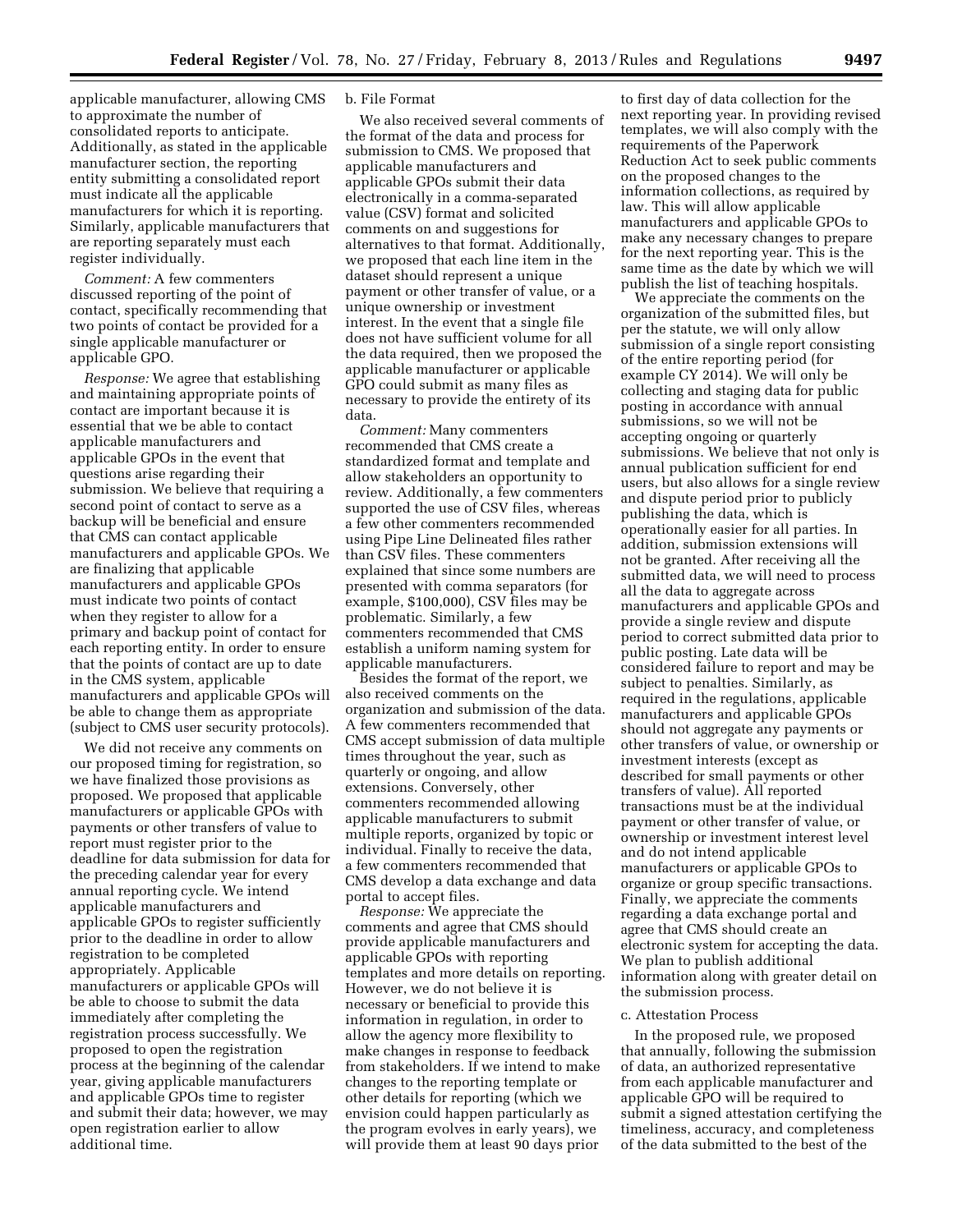signer's knowledge and belief. We specified that such attestations must be signed by the chief executive officer, chief financial officer or chief compliance officer.

*Comment:* The majority of commenters supported the attestation requirement. However, a few commenters recommended revising the attestation to certify that the entity made a reasonable effort to ensure that data meets regulatory requirements. These commenters explained that the reporting requirements are, in their view, complicated, so it would be impossible to know whether the data submitted was accurate. Similarly, a few commenters suggested that CMS allow other officers (at the discretion of the reporting entity) to attest.

*Response:* We appreciate the comments, but we continue to believe that applicable manufacturers and applicable GPOs can and should be confident that the data is accurate. We recognize that the reporting requirements require significant data to be collected, but the majority of comments supported the language without revision, suggesting that reporting entities can be confident in their data. Additionally, the penalties are significantly less for unknowing errors, so the statute provides safeguards for unexpected errors. Finally, we do understand that applicable manufacturers and applicable GPOs may have different business structures. We do not want to confine applicable manufacturers and applicable GPOs with regard to which officers must attest, so we have finalized that other officers will be allowed to attest, as designated by the company.

We also seek to clarify the timing of the attestation requirement. Applicable manufacturers and applicable GPOs must provide an attestation for their data at the time of original submission for it to be considered submitted; however, they will also be required to provide an attestation any time the data is changed or updated. The most recent data for which there is an attestation will be considered the official data submission from the applicable manufacturer or applicable GPO. Data without such attestation will not be considered an official submission for purposes of reporting under section 1128G of the Act. This is discussed in more detail in the section on dispute resolution. However, we believe this may alleviate some of the concerns of applicable manufacturers regarding the difficulty in knowing whether the data submitted originally will be appropriately amended during the review and correction period.

Finally, as discussed in the section on applicable manufacturers, applicable manufacturers for which covered drugs, devices, biologicals, or medical supplies represent less than 10 percent of total (gross) revenue for the preceding year that have payments or other transfers of value to report, as a part of the attestation process, must attest that less than ten percent of total (gross) revenue in the immediately preceding year came from covered drugs, devices, biological, or medical supplies. We also note that for consolidated reports, the applicable manufacturer that submitted the consolidated report will be required to attest on behalf of all the entities included in the consolidated report. Applicable manufacturers that have reportable payments or other transfers of value that are submitted through a consolidated report by another applicable manufacturer will be required to register with CMS, but will not be required to attest. Accordingly we encourage applicable manufacturers considering submitting a consolidated report to fully consider the ramifications of doing so, particularly the applicable manufacturer actually attesting on behalf of all the entities included in the consolidated report.

# 3. Report Content

We have outlined the fields of information to be included when reporting payments or other transfers of value and physician ownership and investment interests. Some changes have been made below based on comments submitted; however, these decisions and changes are discussed throughout the final rule. The asterisks indicate the additional information that we will require under the discretion provided by the statute.

For each payment and other transfer of value, the following information is required:

• Applicable manufacturer's name. • Covered recipient's—

++ Name (for physicians only,

provide name as listed in NPPES, including first and last name, and middle initial and suffix (if applicable));

++ Specialty (for physicians only); ++ Primary business street address (practice location);

++ NPI (for physicians only, as listed in NPPES);

++ State professional license number(s) for at least one State where the physician maintains a license, including the applicable State where the license(s) is held; \*

• Amount of payment or other transfer of value in U.S. dollars.

• Date of payment or other transfer of value.

• Form of payment or other transfer of value.

• Nature of payment or other transfer of value.

• Name(s) of the related covered drug, device, biological, or medical supply, as applicable.

• NDCs of related covered drugs and biologicals, if any. \*

• Name of entity that received the payment or other transfer of value, if not provided to the covered recipient directly. \*

• Whether the payment or other transfer of value was provided to a physician holding ownership or investment interests in the applicable manufacturer. (Yes or No response).

• Statement providing additional context for the payment or other transfer of value (optional). \*

For each research-related payment or other transfer of value, the following information is required:

• Applicable manufacturer's name.

• Name of research institution/entity receiving payment.

• Total amount of research payment. Name of study.

• Name(s) of related covered drug, device, biological or medical supply (same requirements as for all payments or other transfers of value).

• NDCs of related covered drugs and biologicals, if any. \*

• Principal investigator(s) (including name (as listed in NPPES), NPI (as listed in NPPES), State professional license number(s) for at least one State where the physician maintains a license including the applicable State where the license(s) is held, specialty and primary business address).

• Context of research (optional).

• ClinicalTrials.gov identifier (optional).

• Whether the payment or other transfer of value should be granted a delay in publication because it was made pursuant to a product research agreement, development agreement, or clinical investigation. (Yes or No response).

For each physician ownership or investment interest, the following information is required:

• Applicable manufacturer's or applicable GPO's name.

• Physician owner or investor's— ++ Name (as listed in NPPES,

including first and last name, middle initial, and suffix (if applicable));

++ Specialty;

++ Primary business street address (practice location);

++ NPI (as listed in NPPES);

++ State professional license number for at least one State where the physician maintains a license including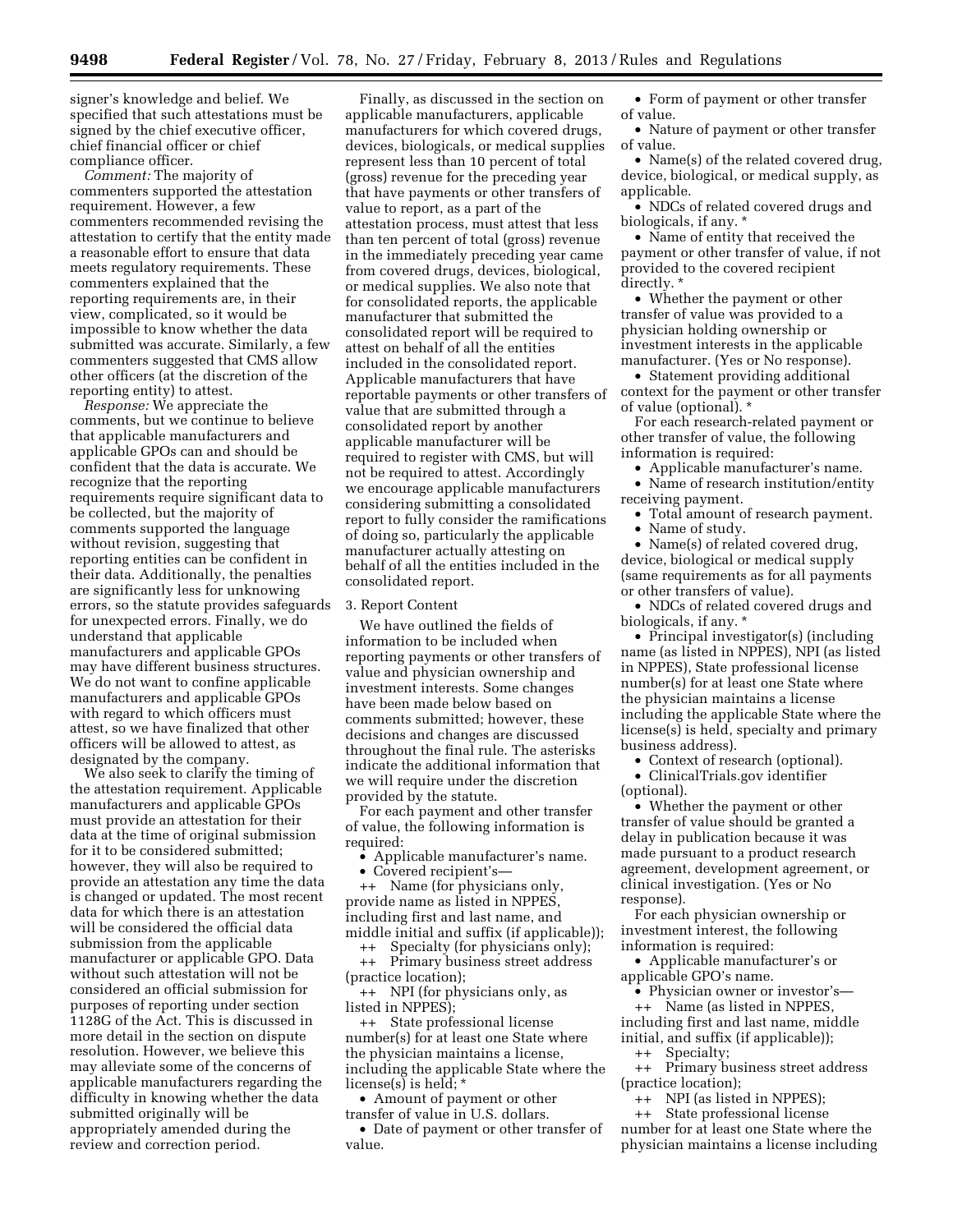the applicable State where the license(s) is held; \* and

• Whether the ownership or investment interest is held by the physician, or an immediate family member of the physician.

• Dollar amount invested.

• Value and terms of each ownership or investment interest.

• Any payments or other transfers of value provided to the physician owner or investor, including the following (applicable manufacturers should report this information with their other payments or other transfers of value, and indicate that the covered recipient is a physician investor or owner):

++ Amount of payment or other transfer of value in U.S. dollars.

++ Date of payment or other transfer of value.

++ Form of payment or other transfer of value.

++ Nature of payment or other transfer of value.

++ Name(s) of related covered drugs, devices, biologicals, or medical supplies.

++ NDCs of related covered drugs and biologicals, if any. \*

++ Name of entity that received the payment or other transfer of value, if not provided to the physician owner or investor directly. \*

++ Statement providing additional context for the payment or other transfer of value (optional).\*

4. 45-Day Review Period for Applicable Manufacturers, Applicable GPOs, Covered Recipients, and Physician Owners or Investors

Section  $1128G(c)(1)(C)(ix)$  of the Act requires that the Secretary allow applicable manufacturers, applicable GPOs, covered recipients, and physician owners or investors the opportunity to review the data submitted for a period of at least 45-days prior to the data being made available to the public. This section outlines the comments received on the processes for and length of this review and correction period.

a. Notification of Review and Correction Period

In the proposed rule, we stated that we would notify covered recipients and physician owners or investors about the review and correction period in a few ways. We proposed to allow, but not require, covered recipients, and physician owners or investors to register with CMS to ensure they receive communication about the processes for review. Additionally, we proposed to notify physicians and hospitals through CMS's list-serves and by posting the information publicly (for example: on

the CMS Web site or in the **Federal Register**). We also considered an alternative method, in which we would require applicable manufacturers and applicable GPOs to collect and report whether the covered recipient, or physician owner or investor would like to be notified by USPS or email of the processes for their review, as well as the individual's email address, if indicated. We received numerous comments on this which are described later in this section.

Finally, we proposed that the notification to physicians and teaching hospitals would be provided annually to announce the review and correction period, and would include the specific instructions for performing this review. We did not receive any comments on this provision, so we have decided to finalize it as proposed.

*Comment:* Many commenters addressed how to notify physicians and teaching hospitals of the opportunity to review payments or other transfers of value or ownership or investment interests that were attributed to them in reports submitted by applicable manufacturers or applicable GPOs. Some of these commenters supported the methods outlined in the proposed rule and provided other suggestions. Many commenters requested that physicians and teaching hospitals be notified personally of the processes for review and correction. Some of these commenters recommended the alternative method of collecting contact information (applicable manufacturers and applicable GPOs providing preferred method of communication), while others recommended another method or simply stated that CMS should notify physicians and teaching hospitals, but supported flexibility in the notification method. Conversely, many other commenters indicated that the proposed alternative would be overly burdensome, and recommended that CMS notify physicians and teaching hospitals in another manner. Finally, some commenters recommended more ongoing approaches to notification and allowing review to happen multiple times throughout the year.

*Response:* We appreciate the comments and have tried to balance the necessity to notify physicians and teaching hospitals with the desire to avoid adding any additional burden on applicable manufacturers and applicable GPOs. We have also considered what is operationally possible and concluded that we will notify physicians and teaching hospitals, as proposed, using email list serves, online postings (including both on the CMS Web site and the **Federal** 

**Register**) and directly (likely by email) to any physicians or teaching hospitals that have registered with CMS ahead of time. We strongly recommend that all covered recipients and physician owners or investors register. Although registration is not mandatory for these entities, in order for covered recipients to be able to review the data attributed to them, they will be required to register so we can appropriately match them to their data. In addition to the methods proposed, we plan to work with physician professional societies and provide the information to applicable manufacturers and applicable GPOs to provide voluntarily to covered recipients and physician owners or investors. We understand that these methods do not constitute direct, personal notification, but believe that these methods are sufficient and significantly more cost effective for both CMS, and applicable manufacturers and applicable GPOs.

Finally, we note that since applicable manufacturers and applicable GPOs only submit data for the previous calendar year to CMS once annually, the agency may not provide ongoing notifications to covered recipients or physician owners or investors for data submitted on their behalf outside of the formal period (such as in response to a dispute). Similarly, we will only provide for one formal review and correction period prior to the publication of that year's data. We discuss our plans to allow for updates to submitted data or submission of data previously omitted, as well as additional time to review and dispute, later in this section, but the formal review and correction period will only happen once annually prior to the next publication on the public Web site.

### b. Length of Review and Correction Period

Section  $1128G(c)(1)(D)$  of the Act requires that CMS provide a review and correction period of ''not less than 45 days.'' We proposed a 45-day review period to maximize the time for the agency to aggregate and publish the data. Additionally to facilitate the review, we proposed that applicable manufacturers, applicable GPOs, covered recipients, and physician owners and investors would sign into a secure Web site to view the data submitted. We proposed that only the current and previous years would be available for review and correction. For example, during the 45-day review period in 2015, applicable manufacturers, applicable GPOs, covered recipients, and physician owners or investors would be able to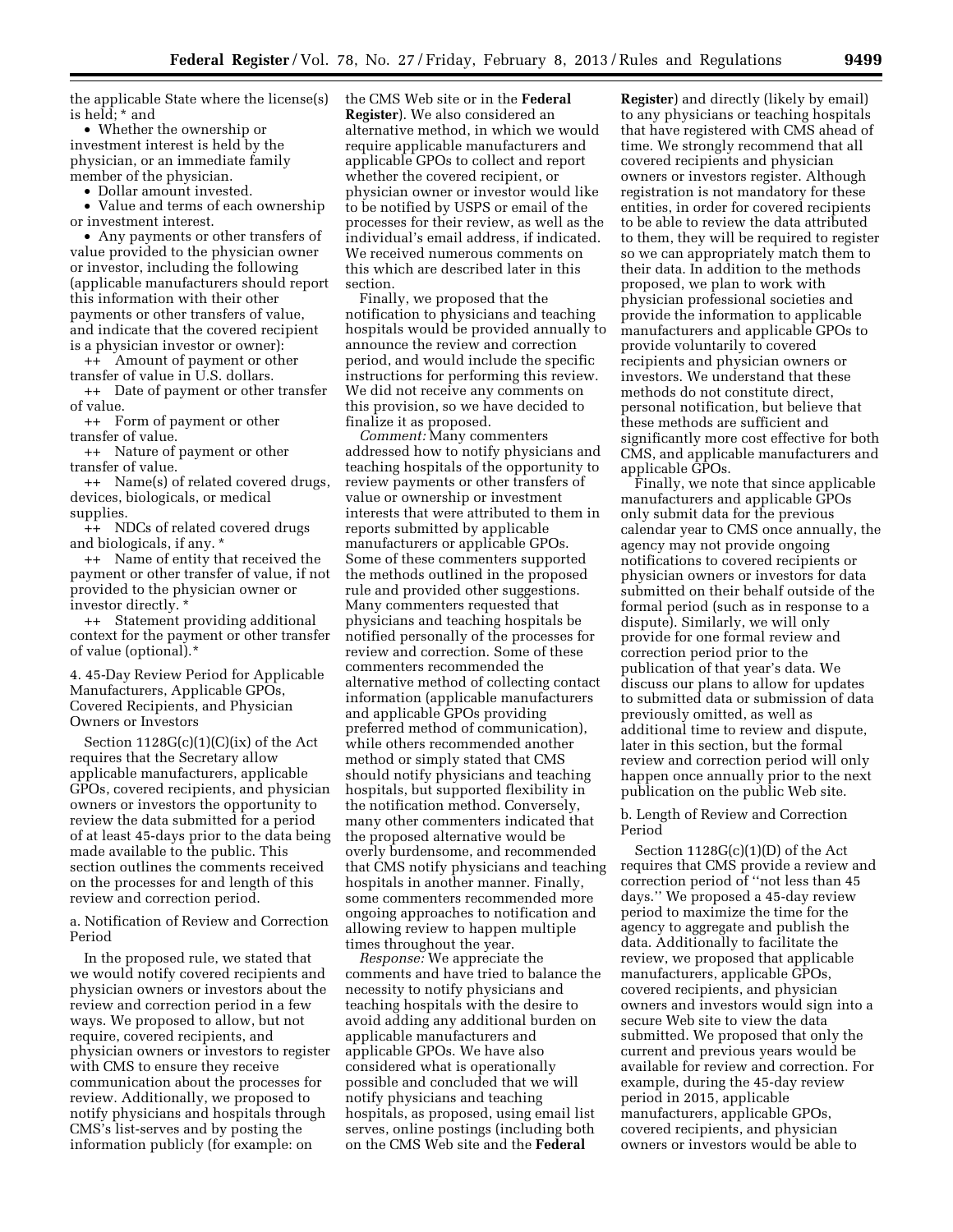review and amend the data submitted for 2013 and 2014. During the 2016 review, 2014 and 2015 would be available for changes.

*Comment:* Many commenters requested a longer review period, particularly to allow for additional time to resolve disputes. Many of these commenters recommended a 60- or 90 day review period and asked that the review period include a distinct phase to resolve disputes. These commenters stated that this was particularly important for disputes which may be initiated towards the end of the review and correction period.

*Response:* We appreciate the comments and are sympathetic to the need to provide time for review and correction and tried to maximize the time as much as possible. However, time constraints restrict flexibility in this area given the statutory date for publication of the submitted data on the public Web site. In finalizing the proposal, we tried to balance providing appropriate time for review which allows us sufficient time to process the data for review and publication. Following the first year of reporting, in which we must publish the data within approximately 6 months of receiving the data, we must thereafter publish the data within 90 days of the last day for data submission (March 31), so a 90-day review period is not feasible. Similarly, we also believe that a 60-day review period would not leave us enough time to aggregate the data and prepare it for publication within 90 days of data submission. Nevertheless, we do agree that there should be a distinct phase for correcting data to resolve disputes since we recognize that it is not practical to resolve disputes initiated at the end of the review and correction period, within the time allotted. We believe that there should be a distinct period after the review and correction period specifically for correcting data to resolve potential disputes.

Given these constraints, we have finalized a 45-day review and correction period, during which covered recipients and physician owners and investors may register and then sign into the CMS secure Web site and review the data submitted by applicable manufacturers and applicable GPOs on their behalf and choose to dispute certain payments or other transfers of value, or ownership of investment interests. As soon as a dispute is initiated, applicable manufacturers or applicable GPOs may begin resolving the dispute and correcting the data. Following the end of the review and correction period, applicable manufacturers and applicable GPOs will have an additional

15 days to correct data for purposes of resolving disputes, and after which they may submit (and provide attestation for) updated data to CMS to finalize their data submission. Undisputed data will be finalized for publication after the close of the annual 45-day review and correction period. Regarding the 15-day period for resolving and correcting disputes following the 45-day review period, we recognize that 15 days is not much time for applicable manufacturers and applicable GPOs to resolve disputes submitted late in the review and correction period. Because we do not believe that we have the authority to shorten the period when covered recipients and physician owners and investors can review and submit corrections to the data, the 15-day period to correct data and resolve disputes must be after the 45-day review and correction period. Extending the 15 day dispute resolution period would not allow us sufficient time to prepare for public posting and we cannot delay public posting for the review and correction period. Only data changes initiated during the 45-day review and correction period and resolved by the end of the 15-day period for dispute resolution will be captured in the initial publication of the current reporting year of data on the public Web site. Disputes submitted earlier in the review and correction period will have more time to be resolved. In order to try to maximize the successful resolution of disputes and have more accurate data for publication, we plan to encourage covered recipients and physician owners and investors to register with the CMS system, review their data and if necessary, initiate disputes as soon as possible within the 45-day review and correction period to maximize the likelihood of successful resolution and accurate data available for publication.

We also note that covered recipients and physicians owners and investors will have the opportunity to review and submit corrections for data updated by applicable manufacturers and applicable GPOs (either in response to a dispute, omission, or other error). There is no limit to the number of times a particular transaction can be reviewed and disputed.

*Comment:* Many commenters also discussed the processes for the review and correction period, including what data would be available during the 45 day period. The majority of these commenters supported the secure Web site to view the data and recommended that CMS determine a process to validate the identities of the applicable manufacturers. Regarding the data available, many commenters

recommended that CMS allow review and correction of more data, beyond the 2 previous years. Additionally, a few commenters recommended that for data granted delayed publication, CMS should allow review and correction of the data in the year the data is submitted, rather than the year it will be published. These commenters explained that it will be easier for covered recipients and physician owners and investors to review and correct the data immediately after the payment was made, rather than up to four years later.

*Response:* We appreciate the comments on the review and correction process and what data should be available for review during the review and correction period. Regarding the review and correction process, we have finalized our proposal of facilitating the process on a CMS-secure Web site. We are working to develop a system to allow secure registration, data submission, data review and submission of corrections processes. Applicable manufacturers and applicable GPOs will only be able to access and review the data they submitted or that was submitted for them within a consolidated report submitted by another covered entity; covered recipients and physician owners and investors will only be granted access to data regarding payments or other transfers of value and/or ownership or investment interests submitted on their behalf. We agree that we will need to validate the identities of individuals signing on to the Web site and plan to employ a system that will allow for secure user identification and authorization. We also plan to allow physicians and teaching hospitals to register prior to the start of the annual formal review and correction period to establish their profile, allowing them immediate access to the information at the beginning of the formal review and correction period. The secure user-based authentication requires that the actual individual register and interact with the system to ensure the utmost security of the data. The registration process will also help us collect additional information from the covered recipients and physician owners or investors to ensure that only the appropriate data is available to them and able to be aggregated and presented to the appropriate individual.

Beyond the process for accessing the information, we do not agree that more than 2 years of data should be available for review and correction. While we believe that covered recipients and physician owners and investors should have appropriate opportunity to review the data, we believe that the data should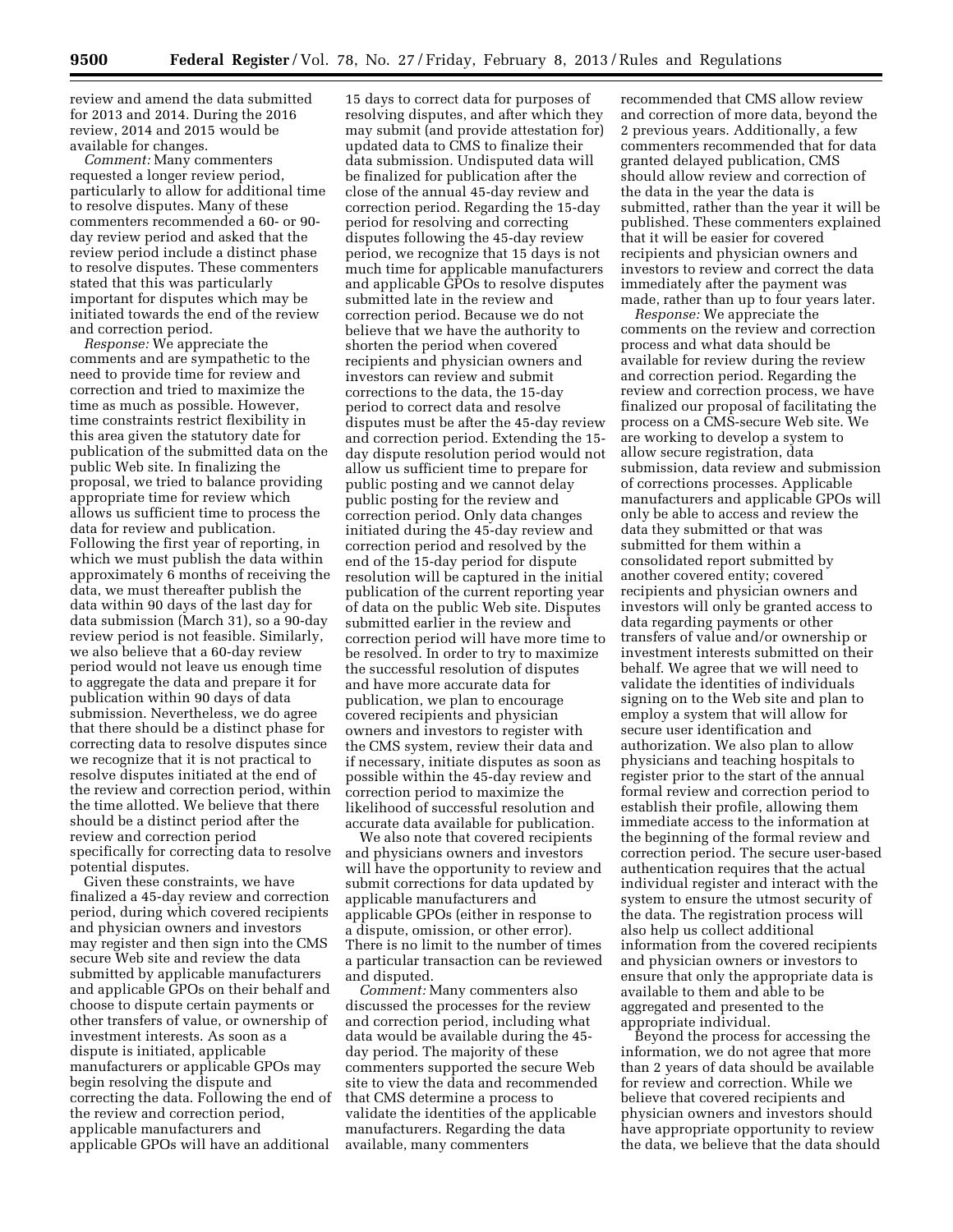be finalized and no longer open to disputes and updates after a certain time period. As discussed later in this section, we have worked to improve the review and correction processes to allow covered recipients and physician owners and investors the opportunity to review and correct their data and resolve disputes with applicable manufacturers and applicable GPOs throughout the year. Given this increased flexibility, we believe that allowing only the review of the previous year's data (submitted in that year) provides covered recipients and physician owners and investors sufficient time to review and, if necessary, correct disputes.

Additionally, we agree that all data from the previous reporting year, including data granted delayed publication should be available for review during the review and correction period following the reporting year. For example, a payment or transfer of value granted delayed publication, but made in 2014 and reported in 2015, would be made available to the covered recipient for review and correction in 2015, but would not be published until the appropriate time for release. We believe covered recipients and physician owners and investors, as well as applicable manufacturers and applicable GPOs will be better able to review and correct the data during the period of time immediately following the transaction, rather than years afterward when the data is about to be published. Finally, we intend to provide additional information and guidance on the reporting requirements and timing of data review and correction to help applicable manufacturers, applicable GPOs, covered recipients and physician owners or investors understand how transactions should be reported.

## c. Dispute Resolution

In the proposed rule, we provided information on the public presentation of disputed, but unresolved transactions. We proposed that if an applicable manufacturer or applicable GPO, and covered recipient, or physician owner or investor have contradictory information that cannot be resolved by the parties involved, then the data would be identified as contradictory and both the original submission from the applicable manufacturer or applicable GPO, and the modified information provided by the covered recipient or physician owner or investor, would appear in the final publicly available Web site. We also proposed that for aggregation purposes, we would use the contradictory data, as corrected by the

covered recipient or physician owner or investor, for any aggregated totals.

We also received numerous comments on the proposed process for dispute resolution. In the proposed rule, we stated that we should not be actively involved in arbitrating disputes between applicable manufacturers or applicable GPOs, and covered recipients, or physician owners or investors regarding the receipt, classification or amount of any payment or other transfer of value, or ownership or investment interest. We proposed that covered recipients, and physician owners or investors may request from us the contact information for a specific applicable manufacturer or applicable GPO, in the event of a potential dispute over the reported data. However, it would be the responsibility of the covered recipient, or physician owner or investor, to contact and resolve the dispute with the applicable manufacturer or applicable GPO. We proposed that at least one of any entity involved (applicable manufacturer, applicable GPO, covered recipient, or physician owner or investor) must report to CMS that a payment or other transfer of value, or ownership or investment interest is disputed and the results of that dispute.

Regarding the timing for submitting disputes, we proposed that the 45-day review period is the primary opportunity to correct errors or contest the data submitted by applicable manufacturers and applicable GPOs to CMS. Once the 45-day review period has passed and the parties have identified all changes or disputes and we have made or noted them all, we proposed that neither applicable manufacturers, applicable GPOs, covered recipients, nor physician owners or investors would be permitted to amend the data for that calendar year. We also proposed that applicable manufacturers, applicable GPOs, covered recipients, or physician owners or investors alert us as soon as possible regarding any errors or omissions, but these changes may not be made until the data is updated for the following reporting year. At that time, all parties would once again have an opportunity to review and amend the data. However, we proposed that we would have the option to make changes to the data at any time (for example, to correct mathematical mistakes).

*Comment:* Commenters had mixed reactions to the proposal that CMS not play a central role in mediating disputes. Many commenters stated that CMS should manage the process to ensure it is standardized and intervene in situations when disputes cannot be resolved. Conversely, many other

commenters supported that CMS should not be involved and that it should be at the discretion of the disputing parties. Many commenters also recommended options for resolution, such as engaging a third party to mediate the disputes or developing an appeals process.

Several commenters recommended that CMS allow applicable manufacturers and applicable GPOs discretion over which payments or other transfers of value or ownership or investment interests to resolve. A few of these commenters noted that the statute only requires that CMS grant a review and correction period, but not that all disputes must be resolved. Conversely, a few commenters recommended that CMS impose a materiality threshold, and applicable manufacturers and applicable GPOs would not be required to resolve disputes below the threshold. Additionally, a few commenters recommended that applicable manufacturers and applicable GPOs should be responsible for reporting the resolution of disputes to CMS since they are subject to penalties for incorrect reporting. Most of these commenters recommended that applicable manufacturers and applicable GPOs should be allowed to re-certify the data after the dispute resolution. Finally, a few commenters discussed how the post-submission review process would interact with a pre-submission review.

*Response:* We appreciate the comments and agree that effective and accurate resolution of disputes is essential to the program. After reviewing the comments, we believe that we do have a responsibility to facilitate the capability for correcting the data and resolving disputes among the parties. However, we maintain that we should not be actively engaged in mediating dispute resolutions. The relationship exists between the applicable manufacturer or applicable GPO, and the covered recipient or physician owner or investor, so these parties should be involved in the resolution of the dispute, not CMS. We believe that we are not the appropriate party to mediate the disputes. However, we do plan to provide the opportunity for covered recipients, or physician owners or inventors to review and correct the data submitted on their behalf. We also plan to monitor the rate of disputes and resolutions, including whether an applicable manufacturer or applicable GPO has an abnormally high number of disputes or has an abnormally high rate of unresolved disputes.

When covered recipients and physician owners or investors register and sign on to the secure CMS Web site,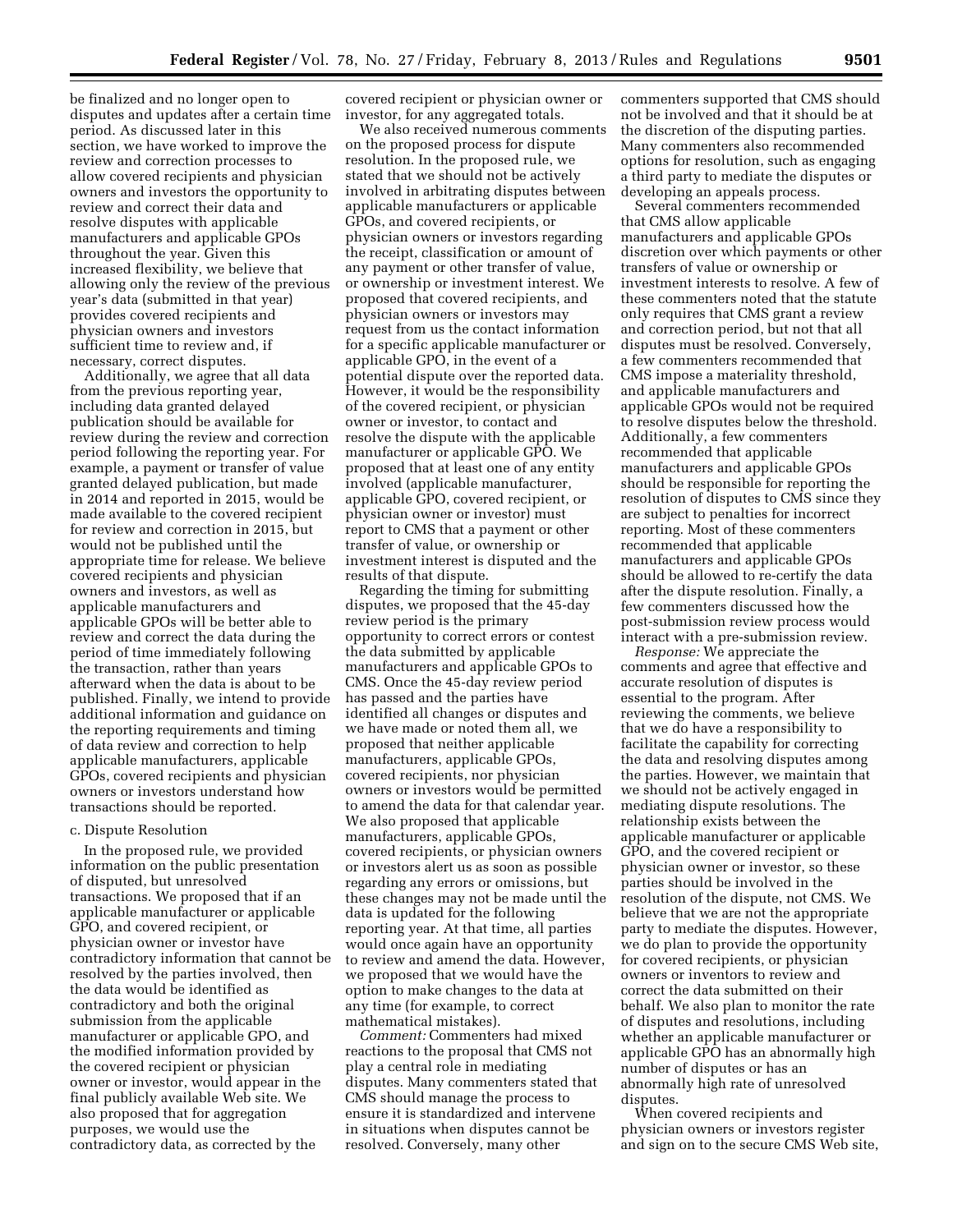all payments or other transfers of value, and all ownership or investment interests, submitted on their behalf will be available for review. The covered recipient or physician owner or investor will be responsible for reviewing each payment or other transfer of value, or ownership or investment interest, and will be able to initiate a dispute on a particular transaction, if he/she chooses. If a covered recipient or physician owner or investor decides to initiate a dispute, he or she will be directed to fill out electronic fields detailing the dispute, including the proposed corrections. The system will automatically flag that the transaction was disputed and the system will notify the appropriate applicable manufacturer or applicable GPO of the dispute, detailing the information submitted by the disputing covered recipient or physician owner or investor. The applicable manufacturer or applicable GPO and physician or teaching hospital will then be responsible for resolving the dispute, after which the applicable manufacturer or applicable GPO will be responsible for submitting corrected data and re-attesting to the new data by the end of the 15-day resolution period. If a dispute cannot be resolved in this time, the parties may and should continue to work to reach resolution and update the data. However, we will continue to move forward with publishing the original and attested data, but will mark it as disputed.

If an applicable manufacturer or applicable GPO submits updated data to resolve dispute(s), the applicable manufacturer or applicable GPO must re-attest to the timeliness, accuracy, and completeness of the data, as required during the original data submission. If an applicable manufacturer or applicable GPO does not update its data at the end of the correction period, then its original attestation will be used. We recognize that this requirement adds a second attestation for applicable manufacturers and applicable GPOs that submit updated data, but we believe it is important that all the data presented on the public Web site be subject to the same attestation requirements. We also believe applicable manufacturers and applicable GPOs will appreciate the opportunity to re-attest in response to any updates to the data changed during the review and correction period.

Additionally, we do not agree that the statute does not require applicable manufacturers and applicable GPOs to resolve disputes. We believe that by requiring a review and correction period, Congress intended any disputes identified to be resolved; however, we do recognize that there may be

situations when the cost of initiating and resolving a dispute may not be worth the potential benefits. We intend to monitor the volume and terms of disputes and resolutions, and plan to provide additional guidance regarding situations when the cost of resolving a dispute may outweigh the benefits. Finally, since we are neither requiring, nor managing the pre-submission review process, we do not believe there should be any connection between any pre-submission processes and the CMS processes for data submission and review and correction. For example, we will not restrict a physician who reviewed and approved a payment in the pre-submission review from disputing such payment or other transfer of value during the CMS process for review and correction, since we will not know whether the physician received an opportunity to pre-review the payments or the result of his/her pre-review.

*Comment:* Numerous commenters opposed CMS's proposed approach for presenting disputed data. Many commenters stated that it would be misleading to end users of the data to include both accounts. However, they differed in their preferred options for presenting unresolved transactions. Several commenters recommended that disputed transactions should be flagged as disputed, but only one account of the transaction be included. The majority of these commenters suggested that the information, as submitted by the applicable manufacturer or applicable GPO, should be the account of the transaction published, since they are the entities with the reporting requirements and subject to penalties. Other commenters recommended that the unresolved data should not be published until it has been resolved. Beyond the data reported, a few commenters recommended that CMS outline incentives for resolving disputes in order to ensure that applicable manufacturers, applicable GPOs, covered recipients and physician owners and investors participate in the dispute resolution process.

*Response:* We appreciate the comments and agree that publishing both accounts of a disputed transaction would be misleading. Although we believe publishing both accounts would provide the details of the dispute thereby providing the greatest transparency, we believe that this level of detail would not be useful for end users of the data. We also agree that any disputed transactions that have not yet been resolved should be labeled as such, but that only a single account of the

transaction should be listed on the public Web site.

We also do not agree that disputed transactions should not be published publicly until they are resolved. We believe that this method would potentially create an incentive for covered recipients and physician owners or investors to dispute each transaction of the public Web site to prevent them from being made public. We also believe that publication of disputed transactions will incentivize the parties to resolve disputes in a timely manner. We do not believe that any additional incentives are necessary. We believe that the interest to only publish accurate and undisputed information will push all parties to actively resolve disputes.

Therefore, we will finalize that on the public Web site, payments or other transfers of value or ownership or investment interests that cannot be resolved by the end of the 15-day resolution period will be marked as "disputed," but the applicable manufacturer's or applicable GPO's most recent attested data subject to the dispute will be the only account of the information published. We believe publishing the most recent attested account by the applicable manufacturer or applicable GPO (rather than the corrected account provided by the covered recipient or physician owner or investor during the review and correction period) is appropriate because applicable manufacturers and applicable GPOs are responsible for collecting, reporting, and attesting to the accuracy of the information and are subject to penalties for failure to report. The parties may continue to resolve disputes after the close of the resolution period and after the data has been published publicly, or may leave the data as disputed; however, we discouraged leaving data as disputed and advocate for timely dispute resolution.

*Comment:* Several commenters did not support the 45-day review period being the only opportunity to review and correct the data and recommended that review and correction be available more frequently. Many commenters also recommended that CMS allow for changes to be made more than once annually to ensure that mistakes are identified and corrected on the public Web site as soon as possible. Finally, a few commenters also recommended that applicable manufacturers, applicable GPOs, covered recipients, and physician owners or investors should not have to report mistakes immediately, but allow time to investigate the mistake internally.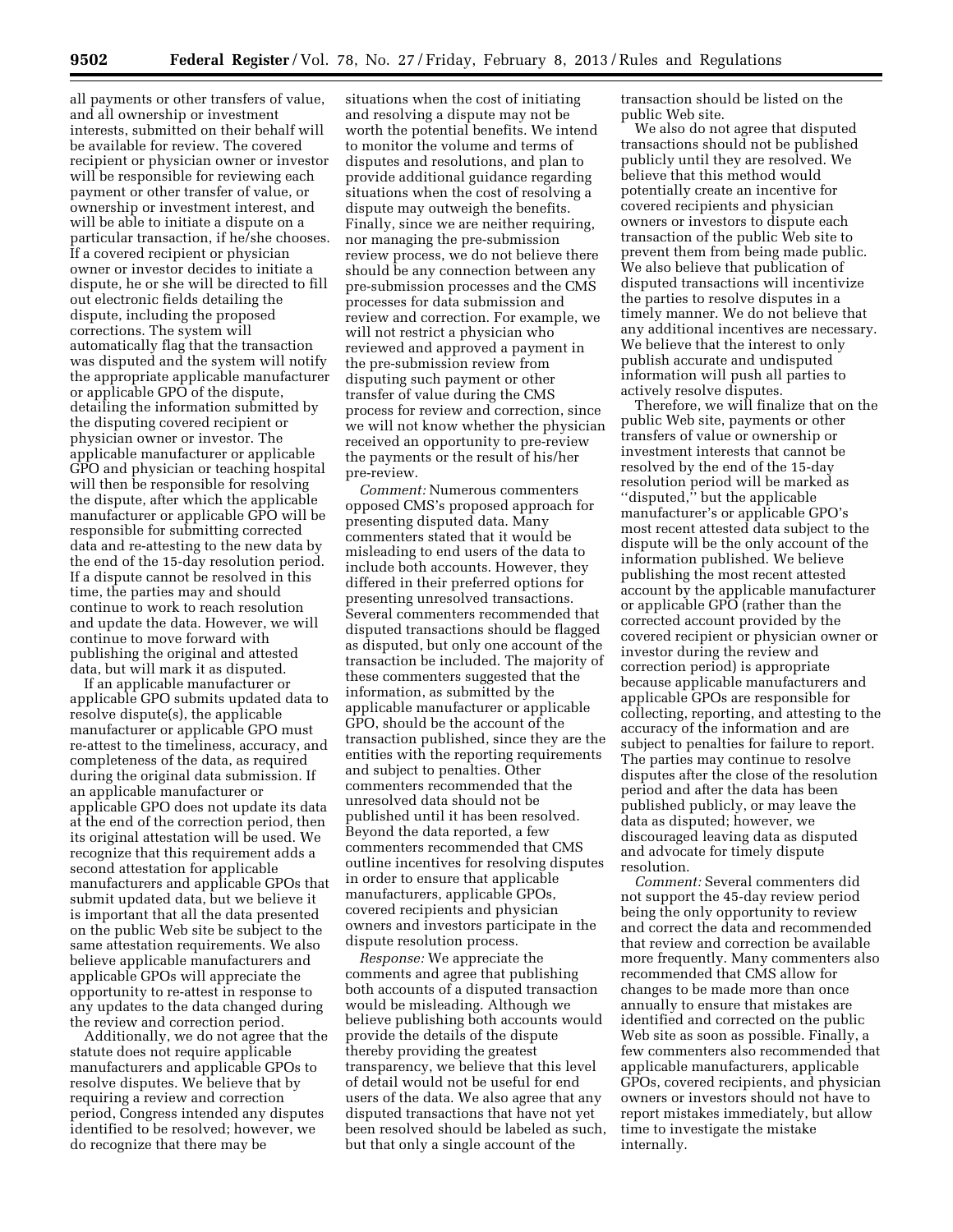*Response:* We appreciate the comments on updating the public Web site and agree that we have a responsibility to allow for updates to the data more frequently than once a year during the formal 45-day review and correction period and 15-day resolution period, particularly given the short time period for the data to be reviewed and updated. We believe that some disputes will not be resolved in time for updated data to be included in the public data release for that reporting year, but will be resolved and require changes thereafter. These should not be incorrectly listed on the Web site for a whole year, when they have in fact been resolved. Nevertheless, we also believe that we do not have the resources to make continual changes to the Web site and should not be required to continually update the data. We will update the current and a previous year's data at least once annually, beyond the initial data publication following the submission of the data.

Similarly, we also believe that covered recipients, and physician owners or investors should be allowed to review and dispute the contents of the public Web site throughout the year. After registering with the CMS system, physicians and teaching hospitals, and physician owners and investors may sign in to the system to review or dispute officially submitted and attested transactions any time during the year. However, any disputes and subsequent updates initiated and resolved outside the 45-day review and correction period and 15-day resolution period may not be reflected on the public Web site until the next update of the data. We believe this fairly allows covered recipients and physician owners or investors control over reviewing and correcting their data at all times, but does not require us to make continual changes to the published data. This system will also allow covered recipients and physician owners and investors the opportunity to easily and efficiently review (and dispute, if necessary) data updated and re-submitted by an applicable manufacturer or applicable GPO.

Finally, we also understand applicable manufacturers, applicable GPOs, covered recipients, and physician owners or investors may want to investigate errors internally before notifying CMS of errors or omissions. However, we believe that errors and changes need to be reported to us as soon as possible so that we have the most accurate information possible. We believe that covered recipients and physician owners or investors should use the CMS review and correction processes to report errors and begin to

resolve them with applicable manufacturers and applicable GPOs as quickly as possible. It will be the responsibility of the applicable manufacturer or applicable GPO that submitted and attested to the data to submit any updates, including errors and omissions, immediately after confirming that an update is needed or an error needs to be corrected; failure to do so may be considered incomplete reporting and may give rise to penalties.

## *D. Public Availability*

Under the statute, we are required to publish on a publicly available Web site the data reported by applicable manufacturers and applicable GPOs for CY 2012 by September 30, 2013. For each year thereafter, we must publish the data for the preceding calendar year by June 30th. Given the timing of the final rule, no data will be collected for CY 2012, so the first data publication will be in 2014 for data collected in 2013.

In the proposed rule, we noted that section 4 of Executive Order 13563 calls upon agencies to consider approaches that ''maintain flexibility and freedom of choice for the public,'' including the ''provision of information to the public in a form that is clear and intelligible.'' We requested comment on how to structure this Web site for ultimate usability and proposed, as required by statute, that the Web site will include information on any enforcement activities taken under section 1128G of the Act for the previous year; background or other helpful information on relationships between the drug and device industry and physicians and teaching hospitals; and publication of information on payments or other transfers of value that were granted delayed reporting.

*Comment:* Numerous commenters provided feedback on the public Web site, particularly the development of the Web site. Many commenters called upon CMS to solicit stakeholder assistance in the development of the public Web site and that stakeholders should be given the opportunity to comment on the Web site content prior to it being finalized. A few commenters also recommended various methods to better develop the Web site, such as reviewing existing Web sites with similar information as examples. Finally, a few other commenters requested that CMS provide more information on the public Web site in the final rule.

*Response:* We appreciate the comments and agree that stakeholder input is essential to the success of the public Web site. We plan to engage

stakeholders regarding the content of the Web site, since we recognize that stakeholders and the public must be a part of the development process. We agree that it is important that the final Web site is user-friendly and provide accurate and understandable information to the public. In order to regain flexibility over the details of the Web site and allow the opportunity to work with stakeholders on development, we have only provided general information on the public Web site in the final rule. We believe that it is important that we have flexibility to make changes to the Web site as they are identified, but do plan to engage the public on the future development. We intend to release additional information about the Web site through education and outreach to the stakeholder community.

*Comment:* In response to our request for comment on the structure of the public Web site, we received numerous comments recommending specific information to be included, as well as the Web site's capabilities. Some commenters recommended that specific information and research should be included on the Web site as background or contextual information, particularly including details of the reporting requirements and the benefits of relationships between manufacturers and physicians and teaching hospitals. Additionally, some other commenters recommended that CMS link to other Web sites, such as physician codes of conducts or a manufacturer's published data.

Regarding the capabilities of the Web site, some commenters recommended that the data should be easily searchable and downloadable. Other commenters recommended specific file structures and details for the data, for public use, as well as use by researchers, including allowing researchers to obtain information that is not publicly available.

*Response:* We appreciate the comments and agree that both the information included and capabilities of the Web site are extremely important. We support many of the recommendations and have provided general plans for the information to be presented, as well as the capabilities of the Web site. We plan to ensure that the public Web site accurately and completely describes the nature of relationships between physicians and teaching hospitals, and the industry, including an explanation of beneficial interactions. In addition, we plan to provide information to stakeholders regarding the data submission, review, dispute, dispute resolution and other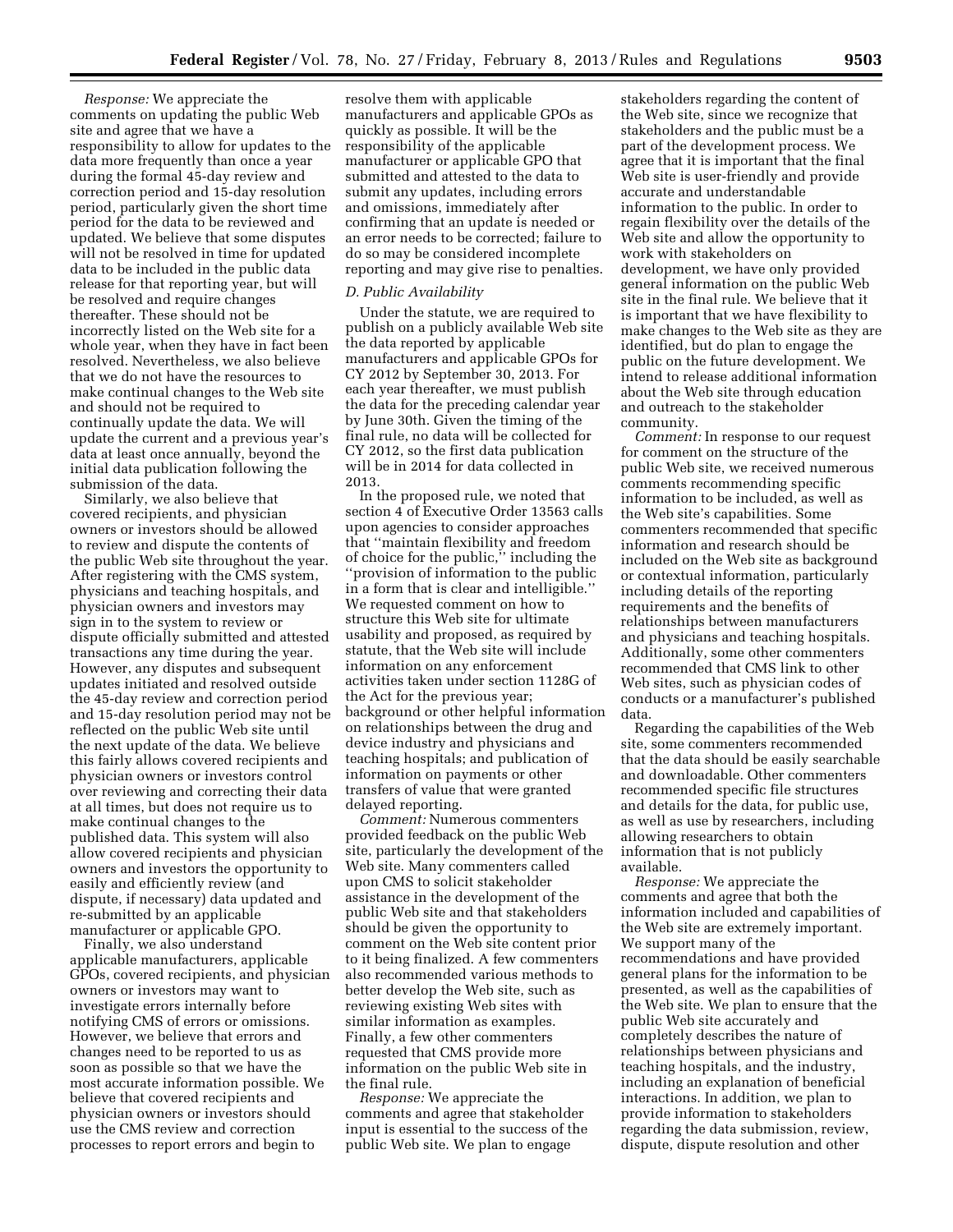applicable operational processes. As proposed, the Web site will clearly state that disclosure of a payment or other transfer of value on the Web site does not indicate that the payment was legitimate nor does it necessarily indicate a conflict of interest or any wrongdoing. We appreciate the support of this language and plan to emphasize it on the Web site. We also plan to provide Frequently Asked Questions (FAQs) and other methods to help users find and understand this important contextual information.

While we appreciate that there is similar information available from industry and stakeholders that may be beneficial to include on the public Web site, we also want to try to reduce the promotional or company specific information on the Web site, so we will need to assess the best way to include this information, if at all. Finally, we are also cognizant that the Web site will include a significant amount of information and are considering the best way to provide sufficient context without overwhelming the consumer.

As required by statute, we plan to aggregate the data submitted and publish the data on a Web site that is searchable across multiple fields and available for downloads. In addition, we plan to establish mechanisms for researchers who may want information that is not publicly available. We believe that the data included in the database is primarily important for consumers, but understand that it also provides numerous opportunities for research on provider-industry relationships. We plan to provide opportunities to download the data that support researchers, as well as consumers, since we believe that research on this information is an important benefit of any transparency initiative.

### 1. Data Elements

In the proposed rule, we listed the data elements that would be available on the public Web site. We did not receive any comments on these, so we have finalized them as proposed. As required by statute, a physician's NPI will *not* be published on the public Web site. In these lists, we have included any necessary changes as required by other sections of the final rule. The asterisks indicate the additional information that we will publish under the discretion provided by the statute. As required in section  $1128G(c)(1)(C)(ii)$  of the Act, at a minimum the following information on payments and other transfers of value would be included on the public Web site in a format that is searchable,

downloadable, understandable, and able to be aggregated:

- Applicable manufacturer's name.
- Covered recipient's—
- ++ Name;
- ++ Specialty (physician only); and
- ++ Primary business street address

(practice location).

- Amount of payment or other
- transfer of value in U.S. dollars.
- Date of payment or other transfer of value.

• Form of payment or other transfer of value.

• Nature of payment or other transfer of value.

• Name(s) of the related covered drugs, devices, biologicals, or medical supplies, as applicable.

• NDCs of related covered drugs and biologicals, if any.\*

• Name of the entity that received the payment or other transfer of value, if not provided to the covered recipient directly.

• Statement providing additional context for the payment or other transfer of value (optional).\*

For research payments or other transfers of value, at a minimum the following research related information will be available on the public Web site:

• Name of research institution/entity receiving payment.

- Total amount of research payment.
- Name of study.

• Name(s) of the related covered drugs, devices, biologicals or medical supplies.

• NDCs of related covered drugs and biologicals, if any.\*

• Principal investigator(s) (including name, specialty and primary business address).

• Context of research.

• ClinicalTrials.gov identifier (optional).

For physician ownership and investment interests, at a minimum the following information would be included on the public Web site in a format that is searchable, downloadable, understandable, and able to be aggregated:

• Applicable manufacturer's or applicable GPO's name.

• Physician owner or investor's—

++ Name;

++ Specialty; and

++ Primary business street address.

• Whether the ownership or investment interest is held by the physician or an immediate family member of the physician.

• Dollar amount invested.

• Value and terms of each ownership or investment interest.

• Any payment or other transfer of value provided to the physician owner or investor, including:

++ Amount of payment or other transfer of value in U.S. dollars.

++ Date of payment or other transfer of value.

++ Form of payment or other transfer of value.

++ Nature of payment or other transfer of value.

++ Name(s) of the related covered drugs, devices, biologicals, or medical supplies, as applicable.

++ NDCs of related covered drugs and biologicals, if any.\*

++ Name of the entity that received the payment or other transfer of value, if not provided to the physician directly.

++ Statement providing additional context for the payment or other transfer of value (optional).\*

## *E. Delayed Publication for Payments Made Under Product Research or Development Agreements and Clinical Investigations*

Section  $1128G(c)(1)(E)$  of the Act provides for delayed publication of payments or other transfers of value from applicable manufacturers to covered recipients made pursuant to certain kinds of product research or development agreements and in connection with clinical investigations. This provision seeks to balance the need for confidentiality of proprietary information with the need for public transparency of payments to covered recipients that could affect prescribing habits or research outcomes.

In the proposed rule, we proposed that payments or other transfers of value would be granted delayed publication only if they were made in the context of a relationship for bona fide research or clinical investigation activities. We proposed that the ''product research or development agreement'' referenced in the statute included a written statement or contract between the applicable manufacturer and covered recipient, as well as a written research protocol.

Section  $1128G(c)(1)(E)$  of the Act provides specific situations when delayed publication of payments or other transfers of value is appropriate, including the following:

• Research in connection with a potential new medical technology or a new application of an existing medical technology.

• The development of a new drug, device, biological, or medical supply.

• In connection with a clinical investigation regarding a new drug, device, biological, or medical supply.

In the proposed rule, we noted the difficulty in separating medical technology from the definition of covered drug, device, biological or medical supply and proposed to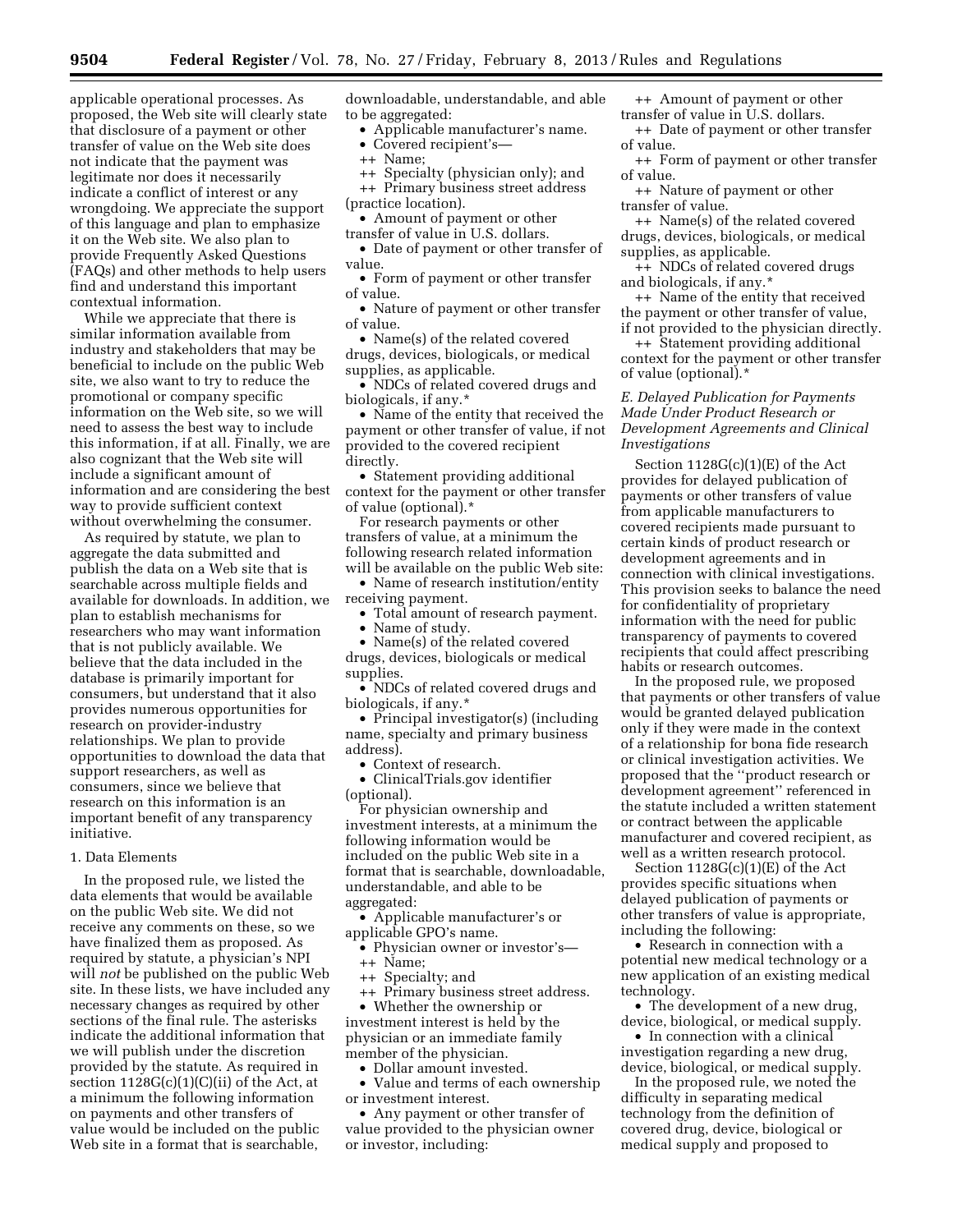consider ''medical technology'' broadly to include any drug, device, biological, or medical supply. Similarly, due to the overlap between the terms ''research'' and ''development,'' we proposed to treat them similarly in this provision. In the proposed rule, we noted that the definition of clinical investigations in section 1128G(e)(3) of the Act is distinct from both ''research'' and ''development'' for the purposes of section 1128G the Act. We noted that this definition may also differ from those that applicable manufacturers may be familiar with in 21 CFR 312.3 and 812.3.

Given these interpretations, we proposed that delayed publication should apply to payments to covered recipients for services in connection with research on, or development of, new drugs, devices, biologicals, or medical supplies, as well as new applications of existing drugs, devices, biologicals, or medical supplies. Conversely, we proposed limiting delayed publication for payments in connection with clinical investigations to *new* drugs, devices, biologicals, or medical supplies, but not new applications of existing drugs, devices, biologicals, or medical supplies.

Finally, the statute also requires that information about payments and other transfers of value that are delayed from publication must be made publicly available on the first publication date after the earlier of either: (1) the approval, licensure or clearance by the FDA of the covered drug, device, biological or medical supply; or (2) 4 calendar years after the date of payment or other transfer of value.

*Comment:* Numerous commenters provided input on these interpretations and proposals. Some commenters recommended that CMS expand the situations when a payment or other transfer of value may be granted delayed publication. For example, a few commenters suggested that all researchrelated payments or other transfers of value should be granted a delay in publication, regardless of the product under consideration. Some commenters also explained that research on noncovered products should also be granted delayed publication, including preclinical research, which is often not expressly connected to a product. Conversely, other commenters recommended that CMS narrow the situations when a payment or other transfer of value is granted delayed publication. For example, a few commenters suggested interpreting medical technology as a subset of covered drugs, devices, biologicals or medical supplies, which would include

only devices or even only a subset of devices. A few commenters also recommended that CMS not allow any delayed publication for payments or other transfers of value related to new applications of existing products. Finally, a few other commenters requested that CMS allow for delayed publication of sensitive payments or other transfers of value that are not related to research, such as business development activities.

*Response:* We appreciate these comments. However, we believe that our proposal strikes a good balance for granting certain payments or other transfers of value a delay in publication. In order to provide additional context to stakeholders, we seek to clarify our interpretation of the proposed requirements for delayed publication.

All payments or other transfers of value that are related to research, as defined in § 403.902, and are made pursuant to a written research agreement for research related to *new*  products will be granted a delay. However, payments or other transfers of value related to research for new applications of products already on the market will be treated differently due to the statutory distinction between new products and new applications of existing products. Pursuant to the statute, payments related to research on new applications of existing products will be granted a delay only if the research does not meet the definition of ''clinical investigation.'' We recognize that clinical investigations are a subset of research; however, we believe that the statute clearly differentiates them for purposes of delayed publication from research and development, and indicates that payments or other transfers of value made in connection with clinical investigations (as defined in section 1128G(e)(3) of the Act) related to new applications of existing products should not be granted a delay. Given the broad scope of the statutory definition of ''clinical investigation,'' we believe this includes Phases I through IV clinical research for drugs and biologicals, and approval trials for devices (including medical supplies). We also amended the regulatory definition to include biologicals and medical supplies, as well as drugs and devices, since all product types should be treated similarly.

We recognize that the interpretation of the meaning of a new product (as opposed to a new application of an existing product) for the purposes of section 1128G of the Act may differ from other definitions, such as the definition of new drug in 21 U.S.C. 355. For purposes of determining eligibility

for delayed publication under section  $1128G(c)(1)\bar{E}$  of the Act, new generic products will be considered new products, including drugs receiving approval under an Abbreviated New Drug Application, and devices under the 510(k) process.

Finally, while we recognize the potentially sensitive nature of business development activities, we do not believe that the statute grants us the ability to granted delays for payment types other than research.

Regarding the written agreement and research protocol, we discussed numerous comments on these requirements earlier in the research section, particularly regarding the requirement that a research study must be subject to both a written agreement and a research protocol. We have finalized the same requirements for payments or other transfers of value granted delayed publication. In general, a payment or other transfer of value can only be granted delayed publication if the payment meets the definition of research and could be reported under the ''research'' nature of payment category. Any related payments or other transfers of value that would not be reported as a part of the research nature of payment category, pursuant to the discussion in section II.B.1.i. of this final rule, will not be granted delayed publication.

*Comment:* Commenters specifically recommended that 4 years is not enough time for full development of a product, and that payments should only be published after FDA approval, licensure or clearance.

*Response:* We appreciate the comments, but the timelines are clearly delineated in section  $1128G(c)(1)(E)$  of the Act. We do not have the authority to alter them. Additionally, we believe Congress clearly intended that all payments should be included on the public Web site, even if a product never received FDA approval, licensure or clearance.

1. Process for Reporting Payments or Other Transfers of Value Granted Delayed Publication

We received numerous comments on our proposed method for notification to CMS which payments or other transfers of value are eligible for delayed publication on the public Web site, as well as additional methods for reporting the information to CMS. We proposed that applicable manufacturers should indicate on their reports whether or not a payment or other transfer of value should be granted a delay from publication. In addition, we proposed that payments or other transfers of value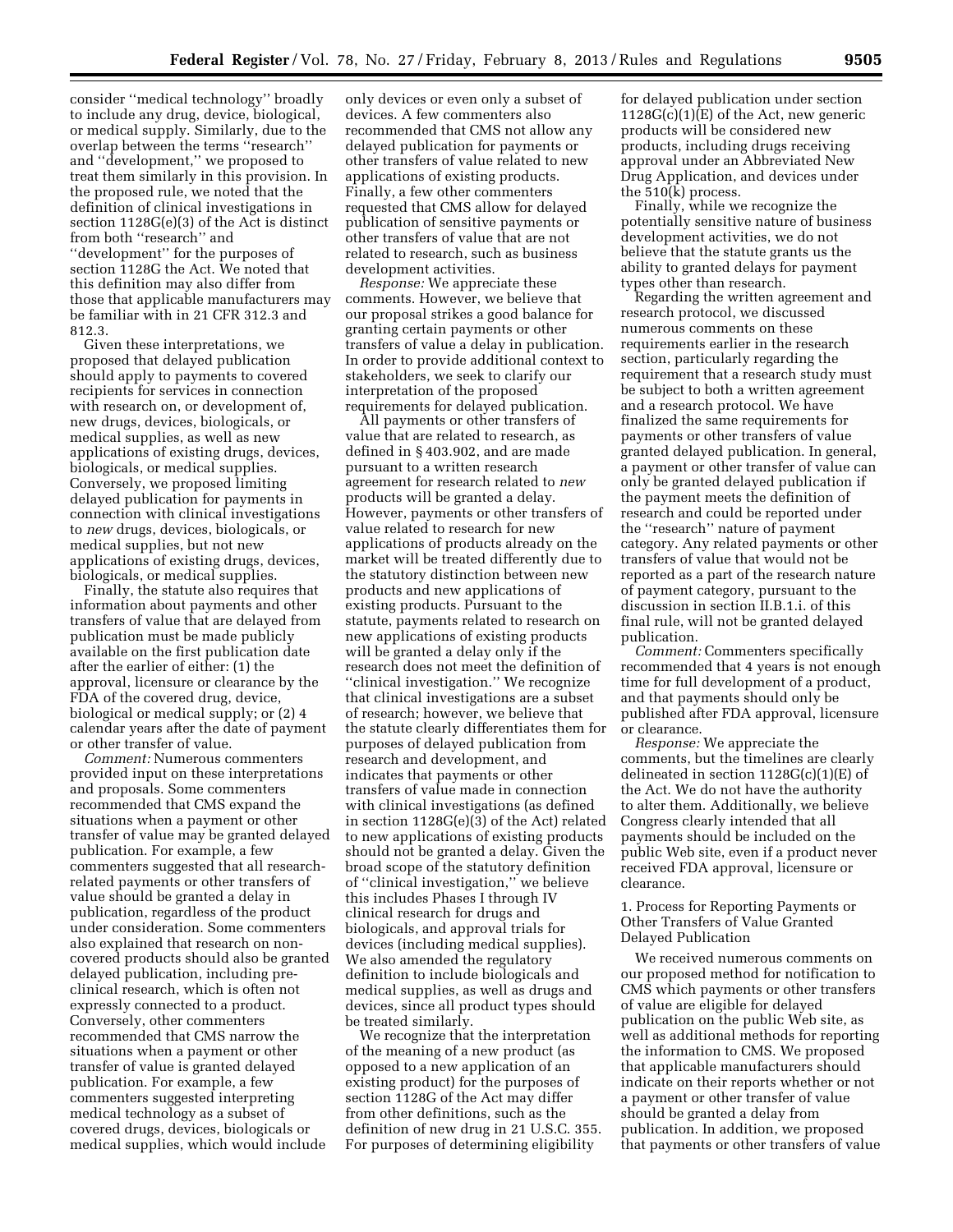subject to delayed reporting need to be reported each year with a continued indication that publication should remain delayed and any updated information on the payment or other transfer of value, as necessary. Further, we proposed that following FDA approval, licensure or clearance, applicable manufacturers must indicate in their next annual submission that the payment should no longer be granted a delay and should be published in the current reporting cycle. Finally, we proposed that if a report includes a date of payment 4 years prior to the current year, then the payment or other transfer of value would be automatically published, regardless of whether the applicable manufacturer indicates that the payment should be delayed.

*Comment:* A few commenters requested clarification on whether applicable manufacturers would be required to indicate that a payment or other transfer of value should be granted delayed publication. Other commenters provided alternative methods for reporting payments or other transfers of value eligible for delayed publication. For example, some commenters recommended that applicable manufacturers should only report the payment or other transfer of value to CMS in the year it was made and then again in the year it is to be published. Similarly, other commenters recommended that applicable manufacturers should only report payments or other transfers of value in the year they are to be published. In addition, a few commenters expressed concern about confidentiality and recommended that applicable manufacturers should not be required to report the identifying details of the payment or other transfer of value until the payment was scheduled to be published. Beyond identifying details, some commenters recommended that CMS allow applicable manufacturers to report ''research and development'' for the product name, rather than the product, in order to better protect proprietary interests. Similarly, commenters recommended that CMS never require the collection of research protocols in order to ensure a payment or other transfer of value should be granted delayed publication.

*Response:* We appreciate the comments and agree that applicable manufacturers are not *required* to indicate that payments or other transfers of value are eligible for delayed publication and may instead choose not to indicate eligibility for the delay. However, if a manufacturer does not indicate that a payment or other transfer of value is eligible for delayed

publication, it will be published immediately on the next publication date.

We also appreciate the comments regarding alternative methods for reporting payments or other transfers of value granted delayed publication; however, we believe that the proposed method is preferable. We believe that continual reporting is beneficial because it will allow us to ensure that payments or other transfers of value made more than four years earlier will be published appropriately. Otherwise, payments or other transfers of value from the same applicable manufacturer may be stored in various places. Additionally, we believe it will be difficult for us to enforce and audit payments or other transfers of value eligible for delayed publication if they are not reported until they are scheduled to be published. Nevertheless, we understand the confidentiality concerns, particularly for new products that have not yet been granted FDA approval, licensure, or clearance. However, after reviewing the comments, we believe that allowing applicable manufacturers to report in a different manner and allowing special considerations for certain research payments or other transfers of value makes the reporting requirements significantly more complicated. Additionally, section 1128G(c)(1)(E)(ii) of the Act requires CMS to keep the information submitted confidential prior to publication. We believe that creating separate requirements is too burdensome particularly when the statute and regulations already provide for confidentiality. We do not intend applicable manufacturers to provide research protocols or other such agreements to CMS for verification. Finally, pursuant to the statute, information reported by applicable manufacturers that is subject to delayed publication under section  $1128G(c)(1)(E)$  of the Act shall be considered confidential and shall not be subject to disclosure under 5 U.S.C. 552, or any other similar Federal, State or local law, until after the date on which the information is made available to the public via publication on the Web site.

#### *F. Penalties*

Section 1128G(b) of the Act authorizes the imposition of CMPs for failures to report required information on a timely basis in accordance with the regulations. If an applicable manufacturer or applicable GPO fails to submit the required information, then the applicable manufacturer or applicable GPO will be subject to a CMP of at least \$1,000, but no more than \$10,000, for each payment or other

transfer of value, or ownership or investment interest not reported as required. The maximum total CMP with respect to each annual submission for failure to report is \$150,000. For knowing failure to submit required information in a timely manner, an applicable manufacturer or applicable GPO will be subject to a CMP of at least \$10,000, but no more than \$100,000, for each payment or other transfer of value, or ownership or investment interest not reported as required. The maximum total CMP with respect to each annual submission for a knowing failure to report is \$1,000,000.

In the proposed rule, we outlined the penalty amounts as required by statute for failure to report and knowing failure to report. In addition, we proposed that all CMPs would be collected and imposed in the same manner as the CMPs collected and imposed under section 1128A of the Act. Additionally, we proposed that the procedures in 42 CFR part 402 subpart A would apply with regard to imposition and appeal of CMPs. Similarly, we defined the term ''knowingly'' based on the meaning in the False Claims Act, 31 U.S.C. 3729(b), as required by statute. Finally, we also proposed that a CMP may be imposed for failure to report information in a timely, accurate, or complete manner.

In the proposed rule, we outlined the factors that we would consider when determining the amount of a CMP, as well as when the maximum CMP would be imposed. We did not receive any comments on these factors, so we have decided to finalize these provisions as proposed. The factors to be considered include, but are not limited to, the following:

• The length of time the applicable manufacturer or applicable GPO failed to report, including the length of time the applicable manufacturer and applicable GPO knew of the payment or other transfer of value, or ownership or investment interest.

• Amount of the payment or other transfer of value or the value of the ownership or investment interest the applicable manufacturer or applicable GPO failed to report.

• Level of culpability.

• Nature and amount of information reported in error.

• Degree of diligence exercised in correcting information reported in error.

Finally, we proposed that in order to facilitate audits and enforcement, applicable manufacturers and applicable GPOs must maintain all books, records, documents, and other materials sufficient to enable an audit, evaluation or inspection of the applicable manufacturer's or applicable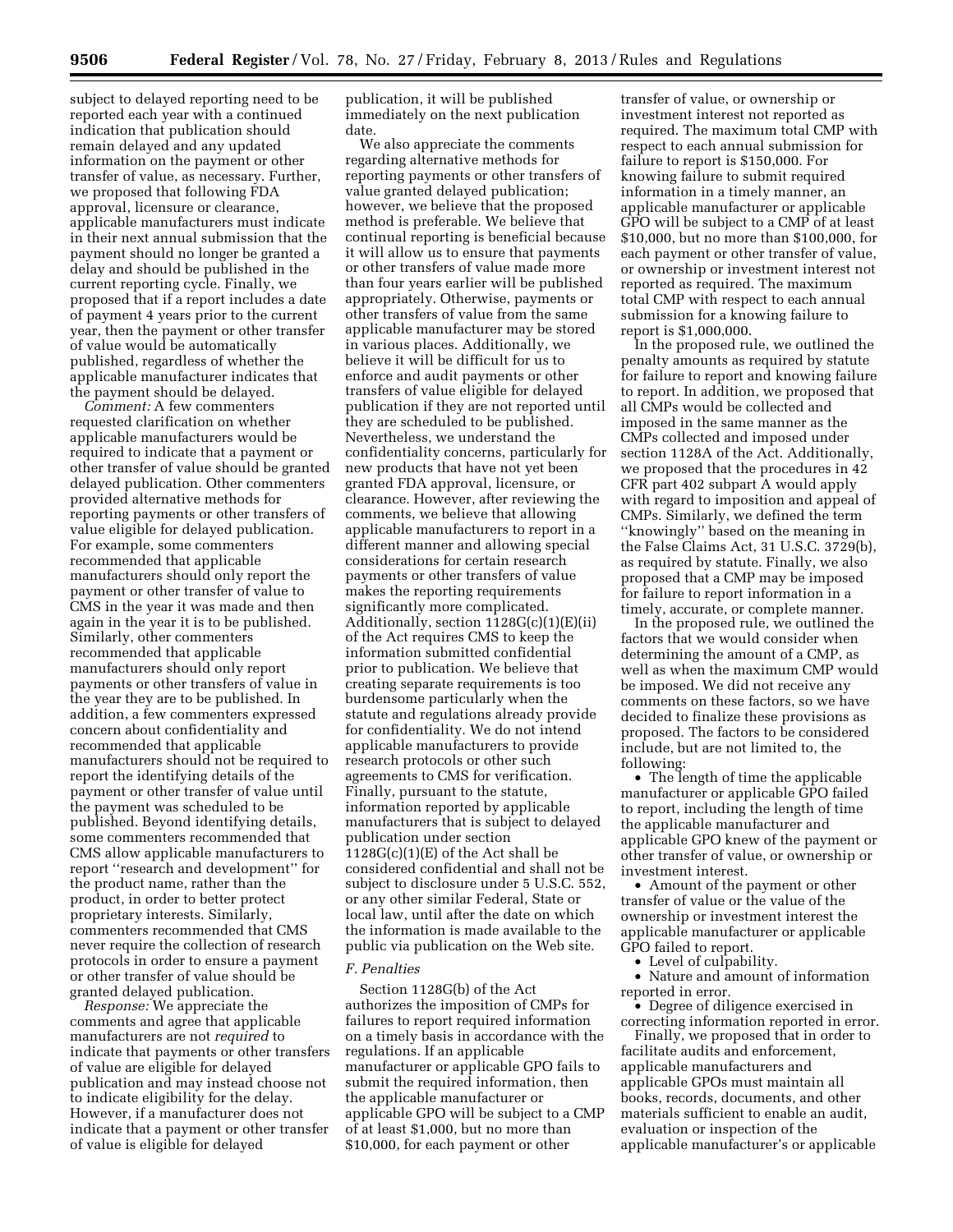GPO's compliance with the requirements in section 1128G of the Act and the implementing regulations. We proposed that applicable manufacturers and applicable GPOs must maintain these books, records, documents, and other materials for a period of at least 5 years from the date the payment or other transfer of value, or ownership or investment interest is published publicly on the Web site.

*Comment:* A few commenters discussed the proposed penalties for failure to report. These commenters generally supported higher CMP amounts for knowing failures to report. However, a few of these commenters suggested that the penalties were too low. The commenters also recommended that penalties should be imposed for inaccurate reporting, as well as omitted transactions.

Beyond the structure of the penalties, a few commenters also requested additional information on how CMS planned to enforce the program. They requested information on which agencies would be responsible for enforcement, as well as the enforcement mechanisms. Finally, a few commenters requested clarification on when the maximum penalty would be imposed and recommended that errors corrected during the review and correction period would not be subject to penalties.

*Response:* We appreciate the comments. However, we cannot change the amount or terms of the penalties, since they were authorized by statute. Section 1128G(b) of the Act outlines the CMP amounts and requires that they are imposed and collected in the same manner as those in section 1128A of the Act. Nevertheless, we do agree that the penalties should be imposed for inaccurate reporting. We have finalized our proposal that a CMP may be imposed for failure to report information in a timely, accurate, or complete manner. This includes failure to report timely or accurately an entire transaction, as well as failure to report timely or accurately certain fields related to a transaction. For example, this could entail reporting an erroneous payment amount or not reporting that an ownership or investment interest was held by an immediate family member of a physician. In order to clarify this, we have revised the regulation text in 42 CFR 402.105 to include the same text regarding reporting in a timely, accurate, or complete manner. In addition, we have revised the regulation text at § 402.105 and § 403.912 to clarify that the penalties imposed for failures to report and knowing failures to report will be aggregated separately and are subject to separate aggregate totals, with

a maximum combined annual total of \$1,150,000. Finally, we also realized that in the proposed rule we did not refer to the procedures for collection of CMPs in 42 CFR part 402 subpart B, so we are clarifying in this final rule that the procedures in 42 CFR part 402 subpart A and subpart B will apply with regard to imposition, appeal, and collection of CMPs.

Regarding corrections made during the review and correction, and dispute resolution periods, we want applicable manufacturers and applicable GPOs to correct any errors they have submitted without fear of alerting CMS to errors that will be subject to penalties; however, we do not want to allow applicable manufacturers to submit grossly inaccurate or incomplete data by the original submission date without risk of sanction. Therefore, we are requiring applicable manufacturers and applicable GPOs to attest the timeliness, accuracy, and completeness of their original submission to CMS prior to the review and correction period. Applicable manufacturers and applicable GPOs should make a good faith effort to ensure that the original data submitted to CMS is correct. We do not intend that errors corrected during the review and correction, and dispute resolution periods will be subject to penalties for failure to report in instances when the original submission was made in good faith. As noted earlier, applicable manufacturers and applicable GPOs will be required to reattest after the submission of updated or new data. Outside this period, any errors or omissions will be considered failures to report timely, accurately, or completely, and will be subject to penalties. Additionally, both CMS and the HHS OIG are authorized to impose CMPs and both agencies will have the ability to investigate failures to report timely, accurately or completely.

Finally, in light of the increased flexibility for consolidated reports, we have clarified how penalties will be enforced for applicable manufacturers submitting consolidated reports. As explained previously, for consolidated reports, the applicable manufacturer that submitted the consolidated report will be required to attest on behalf of all the entities included in the consolidated report. Therefore, the applicable manufacturer actually submitting the consolidated report and signing the attestation will be subject to the maximum penalties (based on unknowing and knowing failures to report) for each individual applicable manufacturer included in the consolidated report. For example, an applicable manufacturer submitted a

consolidated report for itself (Company A) and two other applicable manufacturers (Subsidiary B and C). We discover six instances of a failure to report a payment or other transfer of value in Company A's submission (each penalized at \$10,000), seven instances of a knowing failure to report in Subsidiary B's submission (each penalized at \$100,000) and finally nine knowing instances of failure to report (each penalized at \$100,000) in Subsidiary C's submission. Company A, as the submitter and attester of the data, would be subject to a penalty of \$60,000 for Company A's failure to report, \$700,000 for Subsidiary B and \$900,000 for Subsidiary C. To be clear, Company A would be subject to the penalties for knowing failure to report from both Subsidiary B's and Subsidiary C's submissions even though the penalties together exceed \$1,000,000, because we interpret the maximum to apply individually to each applicable manufacturer's submission, even if the submission is contained within a consolidated report. We believe this appropriately handles the penalty requirements for applicable manufacturers submitting consolidated reports, since each applicable manufacturer should be subject to the same maximum penalties regardless of whether it submits individually, or as a part of a consolidated report. Two applicable manufacturers submitting a consolidated report should not be subject to lower penalties than two applicable manufacturers not submitting a consolidated report. Additionally, because the applicable manufacturer submitting the consolidated report is the entity attesting to the data, we believe it is fair that it be subject to the CMPs for each applicable manufacturer included in the consolidated report. Therefore, as noted previously we encourage applicable manufacturers considering consolidated reports to fully assess the requirements and potential penalties.

*Comment:* A few commenters discussed the retention period; in particular, many of them stated that the 5-year retention period was too long. A few other commenters recommended that the 5 years should begin on the date of first submission, rather than the date of publication. These commenters explained that retention based on date of publication would require applicable manufacturers and applicable GPOs to retain some records for longer than 5 years. Finally, a few commenters questioned whether the 5-year retention requirement was considered absolute in terms of liability.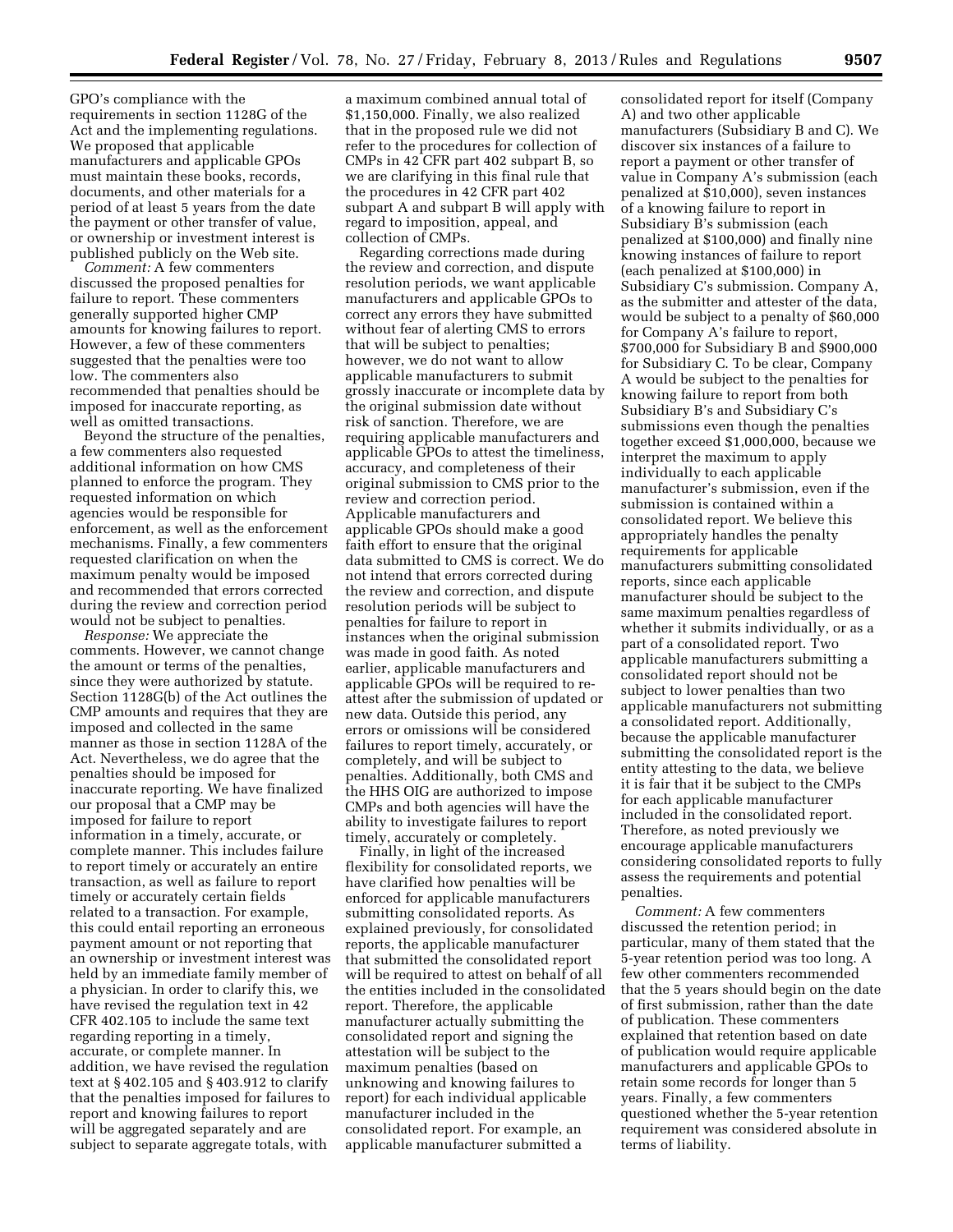*Response:* We appreciate the comments, but do not agree that 5 years is too long. We believe that 5 years is sufficient, since it is less than other retention requirements with which applicable manufacturers and applicable GPOs may be familiar. In addition, we believe that the retention period should begin at the date of publication. While we understand this policy may require the records to be retained for up to 9 years, we believe this information is essential for audits, and given the confidentiality requirements for data granted delayed publication, these activities may not be possible until after the data is published. If the date of retention began when the data was reported, in some cases there may be less than a year between when the data was published and the end of the retention period, which we do not believe is sufficient time to allow for audits, penalties, and appeals. Given these decisions, we have finalized the retention requirements as proposed. Finally, the requirements set forth in this final rule are in addition to, and do not limit, any other applicable requirements that may obligate applicable manufacturers or applicable GPOs to retain and allow access to records.

#### *G. Annual Reports*

We are required to submit annual reports to the Congress and the States. The Report to Congress is due annually on April 1st, beginning April 1, 2013, and shall include aggregated information on each applicable manufacturer and applicable GPO submitted during the preceding calendar year, as well as any enforcement action taken and any penalties paid. Similarly, we must report information submitted during the previous year to States annually by September 30, 2013 and June 30 for each year thereafter. In the preamble to the proposed rule, we explained that since we will not receive data for the prior year until the 90th day of each year, the data submitted that year will not be ready for the April 1st report. Instead, we proposed that we report to the Congress information submitted by applicable manufacturers and applicable GPOs during the preceding year.

Finally, we proposed that the State reports would be State-specific and include summary information on the data submitted regarding covered recipients and physician owners or investors in that State. Since these reports are due later in the year than the Report to Congress, we proposed that the reports would include data collected during the previous calendar year which was submitted in the current year. We also proposed that neither the Congressional nor State reports will include any payments or other transfers of value that were not published under the delayed publication requirements in section 1128G(c)(1)(E) of the Act. We did not receive any comments on these provisions and have finalized them as proposed.

*Comment:* A few commenters did not support the proposed timing for the Congressional report and instead recommended that CMS publish the Congressional report along with the publication of the data. Additionally, a few commenters recommended that CMS provide more information on the content of the Congressional reports. Particularly, they recommended that the report provides aggregate spending across applicable manufacturers and applicable GPOs, including aggregate spending for payments or other transfers of value granted delayed publication. Finally, a few commenters also recommended that CMS establish a process for sharing information across government agencies, such as OIG and the Department of Justice (DOJ).

*Response:* We appreciate the comments. We agree that the annual Congressional report should include summary statistics on the annual aggregate totals across applicable manufacturers and applicable GPOs. We also agree that inclusion of the aggregate total of payments or other transfers of value would be useful for oversight of the program. We plan to include this information in our annual Congressional report; however, in general we believe that we should not include specific details in the final rule to allow us flexibility to include and present information as appropriate. We also plan to work closely with other Federal agencies, since we recognize that other agencies are involved in similar activities. However, the purpose of this program is not to prosecute reporting entities, but to promote transparency.

Regarding the timing of the Congressional report, we recognize the awkwardness of the timing, but note that the report could be submitted early since it is only required *by* April 1st. We do not believe we have the authority to change the statutory deadline in regulation, but will try to publish the report as soon as possible.

Based on the timing of the publication of the final rule we have finalized that the Report to Congress will be submitted annually on April 1st, beginning April 1, 2015, and will include aggregated information submitted by each applicable manufacturer and applicable

GPO submitted during the preceding calendar year (that is, data collected in CY 2013 and submitted in March of 2014), as well as any enforcement actions taken and any penalties paid.

# *H. Relation to State Laws*

Section 1128G(d)(3) of the Act preempts any State or local laws requiring reporting, in any format, of the same type of information concerning payments or other transfers of value made by applicable manufacturers to covered recipients. No State or local government may require the separate reporting of any information regarding a payment or other transfer of value that is required to be reported under section 1128G(a) of the Act, unless such information is being collected by a Federal, State or local governmental agency for public health surveillance, investigation, or other public health purposes or health oversight.

*Comment:* A few commenters discussed the relation of section 1128G of the Act to relevant State laws. These commenters strongly supported preemption, but requested information on how CMS interpreted the timing, given the missed statutory deadline. Many commenters also requested that CMS identify what elements of current State laws will be preempted. Additionally, these commenters recommended clarifying the statutory language to prevent preemption from being applied too narrowly to successfully consolidate reporting. A few commenters explained that a broad interpretation of the exceptions to preemption, particularly ''other public health purposes or health oversight purposes'' could require applicable manufacturers and applicable GPOs to report the same information to States, as well as the Federal program. These commenters recommended that CMS clarify these terms to prevent them from being interpreted so broadly to not allow for any preemption.

*Response:* We appreciate the comments and acknowledge that the statute seems to provide that preemption of State or local transparency and disclosure laws is effective for payments or other transfers of value made on or after January 1, 2012. We understand that the delay in publication of the rule implementing section 1128G of the Act, which was to be published by October 1, 2011, has led to uncertainty regarding when preemption actually becomes effective. We urge manufacturers to continue to report under State or local disclosure laws until the requirements under the Federal rule take effect.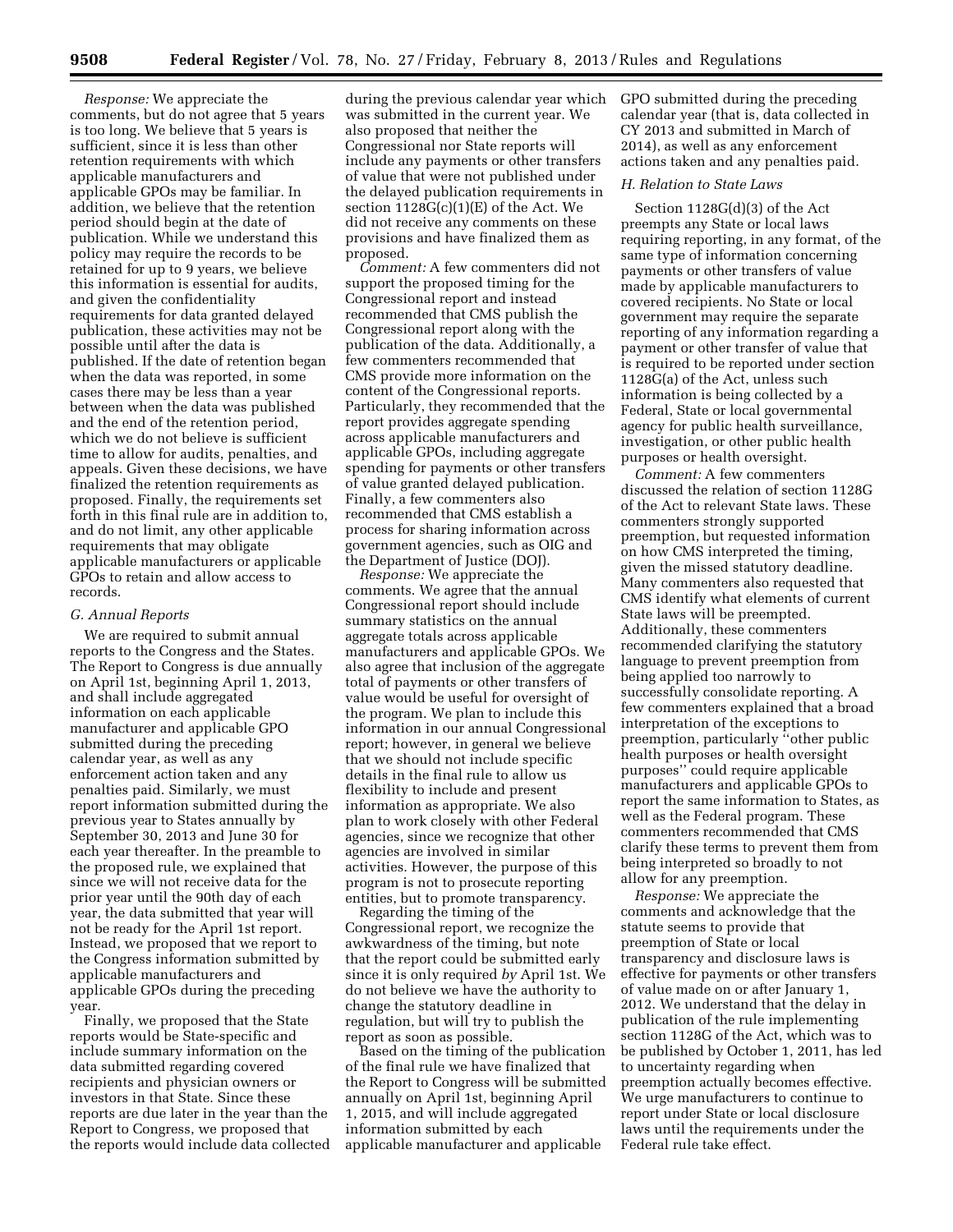We also seek to provide some additional guidelines to clarify the preemption requirements; however, we note that preemption determinations will need to be analyzed on a case-bycase basis.

We interpret ''type of information'' for purposes of the preemption clause at  $1128G(d)(3)(A)$  of the Act, to refer to the categories of information for each payments or other transfer of value required to be reported under the statute at  $1128G(a)(1)(A)(i)$  through (viii) of the Act and § 403.904(c) of the regulations. We believe this is consistent with the statutory exception from preemption in section 1128G(d)(3)(B)(i) of the Act pertaining to the reporting to States and localities of information not of the type required to be disclosed under Federal law. Thus, State and local entities may require reporting of nonrequired categories of information for payments or other transfers of value reported to CMS, which are not required under Federal law. This includes payment categories excluded by the Federal law (including those listed at section  $1128G(e)(10)(B)$  of the Act), with the exception of those that do not meet the minimum dollar threshold set forth in section  $1128G(e)(10)(B)(i)$  of the Act. In addition, States and localities may require reporting of payments or other transfers of value not required to be reported at all under the Federal law. For example, they may require the reporting of payments to non-covered recipients or by nonapplicable manufacturers. We believe this is consistent with the statutory exceptions from preemption in section  $1128G(d)(3)(B)(iii)$  of the Act.

Finally, we understand the concern over other public health and oversight activities; however, this language is required by statute, so we cannot expressly change it. However, these exceptions cannot be used to avoid preemption. If a Federal, State or local government agency seeks to collect information reportable under this regulation for public health and/or oversight purposes and specifically needs the information for a purpose other than transparency, then such collection will not be preempted. However, if the purpose of the collection does not meet this exception and in actuality seeks to achieve the same transparency goal as the collection required under section 1128G of the Act, we believe such a collection would be preempted, and the States or localities can obtain the information they want from the Federal program.

We have finalized the proposed discussion of public health agencies. We intend such agencies to include those

that are charged with preventing or controlling disease, injury or disability and/or with conducting oversight activities authorized by law, including audits, investigations, inspections, licensure or disciplinary actions, or other activities necessary for oversight of the health care system.

## **III. Collection of Information Requirements**

Under the Paperwork Reduction Act of 1995, we are required to provide notice in the **Federal Register** and solicit public comment before a collection of information requirement is submitted to the Office of Management and Budget (OMB) for review and approval. The information collections contained in this rulemaking are numerous and somewhat complex. We plan to obtain approval for the information collections in a step-wise fashion as we develop our system for receiving and displaying the required information and for allowing covered recipients and physician owners or investors to review the reported data prior to display on our Web site. Below, we provide an outline of the information collections and the current status of our requests for OMB approval.

*A. Recordkeeping and Reporting of Payments or Other Transfers of Value and Physician Ownership and Investment Interests (§ 403.904, § 403.906, § 403.908(a),(b),(d),(f) and (g), § 403.912(e))* 

Section 403.904 requires applicable manufacturers of covered drugs, devices, biologicals, and medical supplies to report annually to CMS all payments and other transfers of value to physicians and teaching hospitals (collectively, covered recipients). This includes special reporting rules for research-related payments. Section 403.906 requires applicable manufacturers and applicable GPOs to report ownership and investment interests held by physicians or the immediate family members of physicians in such entities. This information is to be aggregated and posted publicly by CMS on a searchable Web site. Annually, under § 403.908(g) applicable manufacturers and applicable GPOs will be able to review and correct the data provided in any reporting period during the 45 day period to review and correction period. Under § 403.912(e), applicable manufacturers and applicable GPOs must retain records to support their reports for 5 years from the date when the information is publicly posted on the CMS Web site. This is, in some cases, a recordkeeping requirement of at most about 9 years for payments or other transfers of value eligible for delayed publication. In our proposed rule, we requested comment on the information required in the proposed regulation, but did not include all the data elements we expected applicable manufacturers and applicable GPO's to report, nor did we include detailed information about the mechanism for submission, amendment, or correction. For this reason, we are publishing a 60 day notice elsewhere in today's **Federal Register** seeking public comment on the information collection. As part of the process, we will be seeking public comment on templates that contain the data specifications for the system we will be building.

## *B. Registration for Applicable Manufacturers and Applicable GPOs (§ 403.908(c))*

As required by § 403.908(c), any applicable manufacturer or applicable GPO that is required to report under this subpart must register with CMS within 90 days of the end of the calendar year for which a report is required. During registration, two points of contact must be provided, as well as other information. Registration is required once, but upon filing the annual reports the system will prompt applicable manufacturers and applicable GPOs to confirm that the registration information (for example, points of contact) is still accurate. If it is not accurate, the applicable manufacturers and applicable GPOs will be prompted to provide updated information. We have yet to seek OMB approval for the information collections associated with these provisions. We plan to seek public comment consistent with the requirement of the Paperwork Reduction Act and request OMB approval at a later date. Consistent with 5 CFR part 1320, these provisions will not be effective until OMB approves the collection of information.

## *C. Attestation (§ 403.908(e))*

As required by § 403.908(e), each report, including corrections, must include a certification that the information reported is timely, accurate, and complete. We have yet to seek OMB approval for the information collections associated with these provisions. We plan to seek public comment consistent with the requirement of the Paperwork Reduction Act and request OMB approval at a later date. Consistent with 5 CFR part 1320, these provisions will not be effective until OMB approves the collection of information.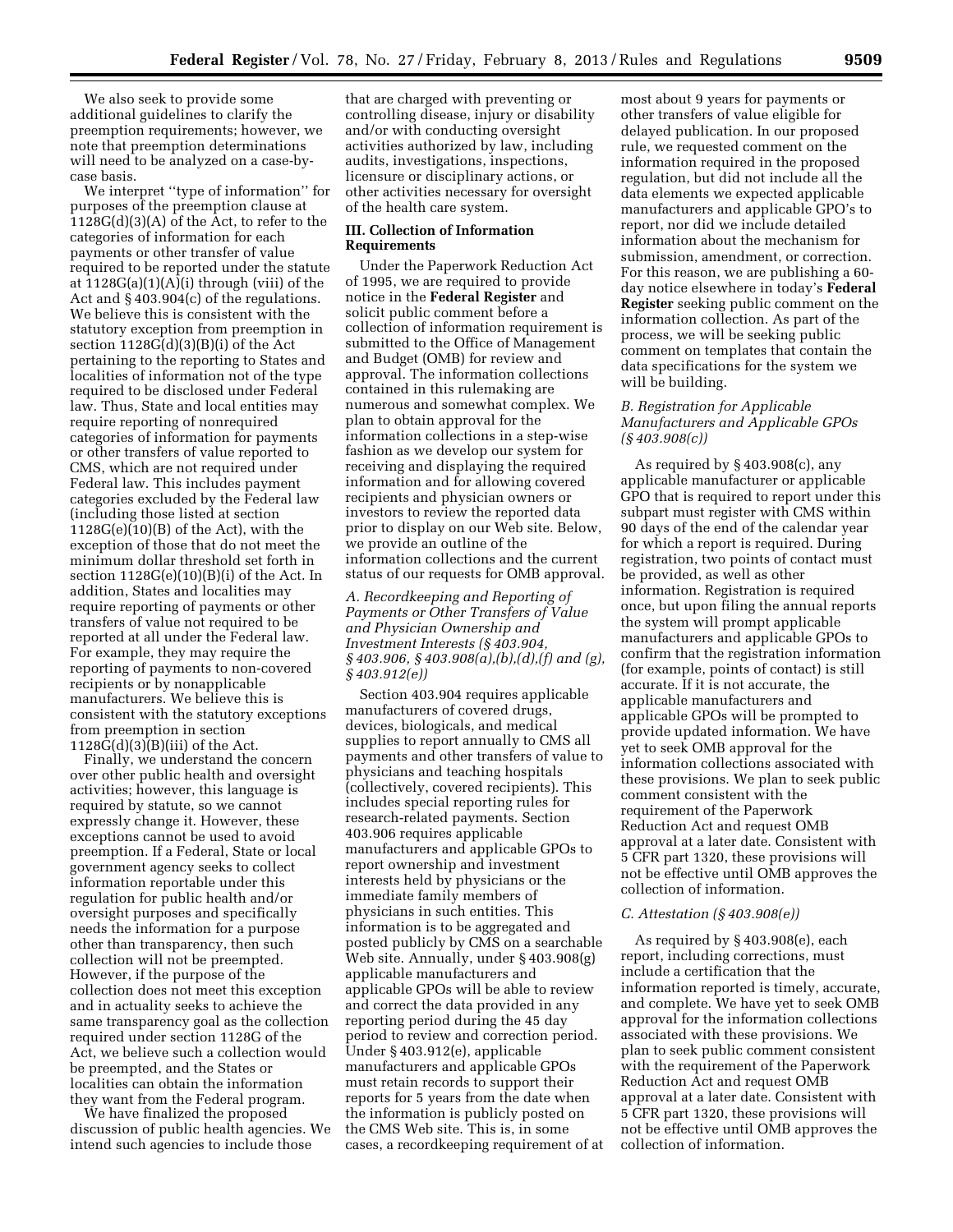## *D. Assumptions Document (§ 403.908(f))*

Under (§ 403.908(f)), applicable manufacturers and applicable GPOs may submit an assumptions document with their reports. This document can set out the assumptions and methodologies used to produce the reports. It will not be made available to the public, covered recipients or physician owners or investors, but it will provide CMS with information to help identify areas where additional guidance and clarity is needed. This is a voluntary collection and CMS does not plan to request that it be submitted in any particular way. We have yet to seek OMB approval for the information collections associated with these provisions. We plan to seek public comment consistent with the requirement of the Paperwork Reduction Act and request OMB approval at a later date. Consistent with 5 CFR part 1320, these provisions will not be effective until OMB approves the collection of information.

## *E. Information Collections Regarding Review and Correction by Physicians and Teaching Hospitals (§ 403.908(g))*

As required by section 1128G of the Act, applicable manufacturers, applicable GPOs, covered recipients, and physician owners or investors must have an opportunity to review and submit corrections to the information submitted for a period of not less than 45-days before CMS makes the information available to the public. To accomplish this review, we plan to ask covered recipients and physician owners and investors that would like to review the information to register with CMS using the CMS Enterprise Portal and associated identity and access management system. Once registered, they will be able to access a secure Web site that allows them to submit or review data securely. We have yet to seek OMB approval for the information collections associated with these provisions. We plan to seek public comment consistent with the requirement of the Paperwork Reduction Act and request OMB approval at a later date. Consistent with 5 CFR part 1320, these provisions will not be effective until OMB approves the collection of information.

## *F. Notice of Resolved Disputes by Applicable Manufacturers and Applicable GPOs (§ 403.908(g)(4))*

Under § 403.908(g)(4), applicable manufacturers and applicable GPOs must notify CMS of resolved disputes. We have not yet established the content or form of this notice, and therefore we

have yet to seek OMB approval for the information collections associated with these provisions. We plan to seek public comment consistent with the requirement of the Paperwork Reduction Act and request OMB approval at a later date. Consistent with 5 CFR part 1320, these provisions will not be effective until OMB approves the collection of information.

## *G. Notice of Errors or Omissions (§ 403.908(h))*

Under § 403.908(h), applicable manufacturers and applicable GPOs must notify CMS immediately upon discovering errors or omissions in their reports. We have not yet established the content or form of this notice, and therefore we have yet to seek OMB approval for the information collections associated with these provisions. We plan to seek public comment consistent with the requirement of the Paperwork Reduction Act and request OMB approval at a later date. Consistent with 5 CFR part 1320, these provisions will not be effective until OMB approves the collection of information.

### **IV. Regulatory Impact Analysis**

#### *A. Statement of Need*

This final rule is necessary to implement the requirements in section 1128G of the Act (as added by section 6002 of the Affordable Care Act), which requires applicable manufacturers of covered drugs, devices, biologicals, and medical supplies to report annually to the Secretary all payments and other transfers of value to physicians and teaching hospitals (collectively, covered recipients). Section 1128G of the Act also requires applicable manufacturers and applicable GPOs to report ownership and investment interests held by physicians or the immediate family members of physicians in such entities.

These provisions of the Act were modeled largely on the recommendations of the MedPAC, which voted in 2009 to recommend Congressional enactment of a new regulatory program. The problem addressed, as stated by MedPAC, is that ''at least some'' drug and device manufacturer interactions with physicians ''are associated with rapid prescribing of new, more expensive drugs and with physician requests that such drugs be added to hospital formularies,'' as well as ''concern that manufacturers' influence over physicians' education may skew the information physicians receive.'' MedPAC went on to say that ''there is no doubt that those relationships should be transparent,'' while pointing out that ''transparency does not imply that all or even most—of these financial ties undermine physician-patient relationships.'' 5 While a few comments discussed the reliability of the data used for the MedPAC report, we believe that the overall conclusions of the report are valid and continue to see the report's findings as a reason to promote transparency.

#### *B. Overall Impact*

We have examined the impacts of this rule as required by Executive Order 12866 on Regulatory Planning and Review (September 30, 1993), Executive Order 13563 on Improving Regulation and Regulatory Review (January 18, 2011), the Regulatory Flexibility Act (RFA) (September 19, 1980, Pub. L. 96– 354), section 1102(b) of the Social Security Act, section 202 of the Unfunded Mandates Reform Act of 1995 (March 22, 1995; Pub. L. 104–4), Executive Order 13132 on Federalism (August 4, 1999) and the Congressional Review Act (5 U.S.C. 804(2)).

Executive Orders 12866 and 13563 direct agencies to assess all costs and benefits of available regulatory alternatives and, if regulation is necessary, to select regulatory approaches that maximize net benefits (including potential economic, environmental, public health and safety effects, distributive impacts, and equity). Executive Order 13563 emphasizes the importance of quantifying both costs and benefits, of reducing costs, of harmonizing rules, and promoting flexibility. Section 4 of Executive Order 13563 calls upon agencies to consider approaches that ''maintain flexibility and freedom of choice for the public,'' including the ''provision of information to the public in a form that is clear and intelligible.'' A regulatory impact analysis (RIA) must be prepared for major rules with economically significant effects (\$100 million or more in any 1 year). We estimate that this rulemaking is ''economically significant'' as measured by the \$100 million threshold. Accordingly, we have prepared a Regulatory Impact Analysis that presents estimated costs and benefits of the rulemaking. We solicited comments on all assumptions and estimates in this regulatory impact analysis, including some assumptions and estimates that were presented in the Collection of Information Requirements section of the proposed rule. As is standard practice in

<sup>5</sup>All quotes from pages 315–316 of ''Public reporting of physicians' financial relationships'' at *[http://www.medpac.gov/chapters/Mar09](http://www.medpac.gov/chapters/Mar09_Ch05.pdf)*\_*Ch05.pdf*.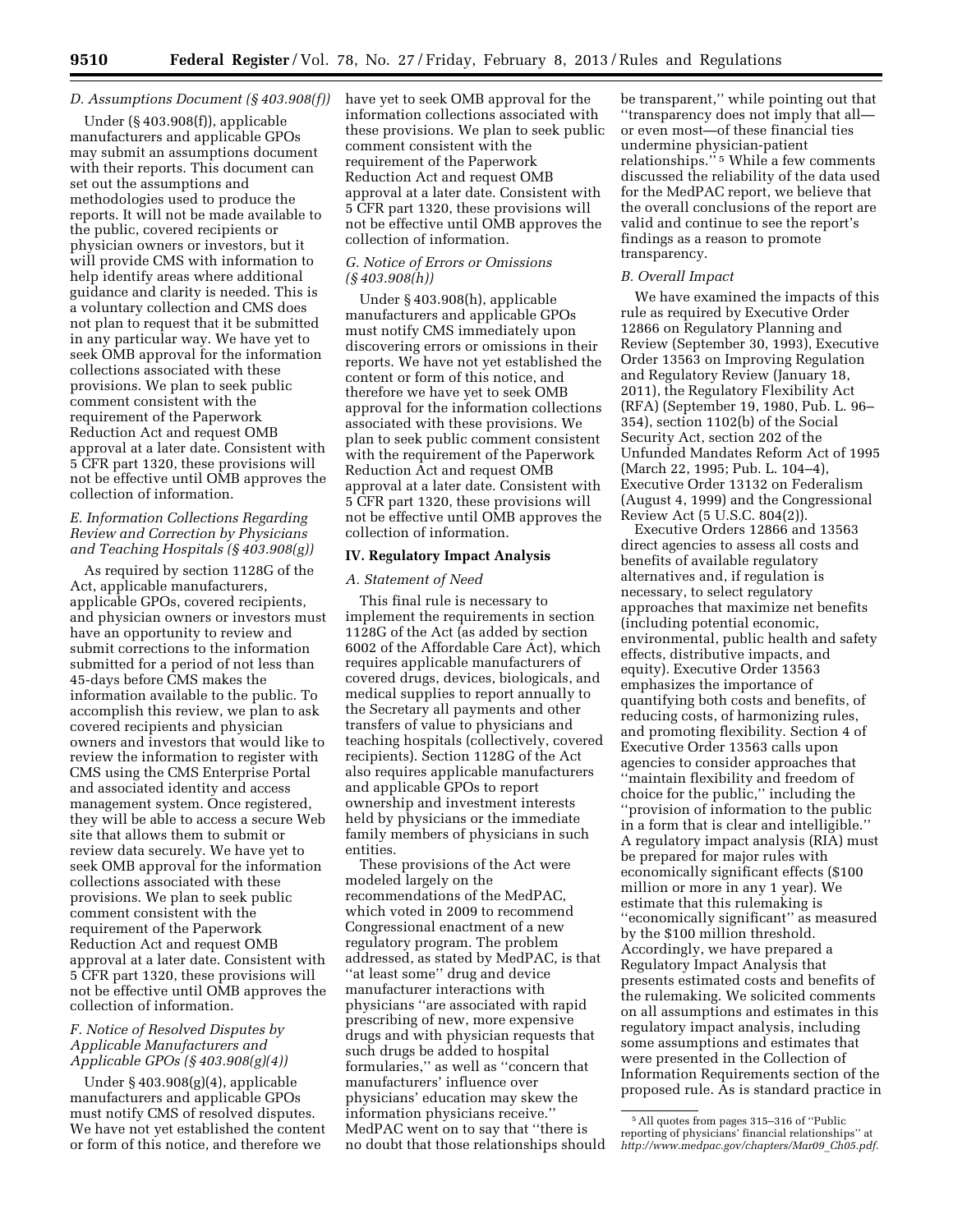meeting these various requirements for regulatory analysis, this section of the final rule addresses all of them together.

The RFA requires agencies to analyze options for regulatory relief of small entities, if a rule has a significant impact on a substantial number of small entities. Under the RFA, ''small entities'' are those that fall below size thresholds set by the Small Business Administration, or are not-for-profit organizations or governmental jurisdictions with a population of less than 50,000. We did not receive any comments on these aspects of the RFA, so have finalized it as proposed. For purposes of the RFA, we estimate that the majority of teaching hospitals and physicians, and most applicable manufacturers and applicable GPOs are small entities under either the size or not-for-profit standard. According to the Small Business Administration size standards<sup>6</sup> the threshold size standard for ''small'' pharmaceutical manufacturers is 750 employees, for biological products, and surgical equipment, surgical supplies, and electromedical/electrotherapeutic apparatus manufacturers is 500 employees and for drug and medical equipment wholesalers is 100 employees. We estimate that approximately 75 percent of applicable manufacturers and applicable GPOs are smaller than these size standards. In this final rule, we assume that applicable manufacturers that do not have payments or other transfers of value or physician ownership or investment interests to report do not need to submit a report. We believe that many small applicable manufacturers and applicable GPOs will have no relationships, thus will not have to report, so the burden on them will be negligible. For small entities with financial relationships to report, we believe that they will only have a small number to report, making the reporting process significantly less burdensome. We believe that the average burden of the reporting requirements will be about \$80,000 in the first year (the sum of 0.25 FTEs of compliance officer at \$48 hourly rate and 1 administrative support FTE at \$26 hourly rate times 40 hours and 52 weeks) for smaller manufacturers, and even less in subsequent years. This amount is far below the 3 percent of revenues that HHS uses as a threshold for ''significant impact'' under the RFA, so these regulations will not have a significant effect on these small entities. For example, if a firm with only 100

employees generates annual revenues of \$200,000 per employee, or \$20 million, a cost of \$80,000 would be less than 0.5 percent of the revenues. Firms this small would potentially face costs considerably less than \$80,000, and hence an even lower effect.

As previously noted, most teaching hospitals and physicians are small entities under the RFA, since most teaching hospitals are not-for-profit and some have revenues below \$34.5 million. We estimate that 95 percent of physician practices have revenues under \$10 million. We believe the regulatory effects of this provision on physicians and teaching hospitals are relatively minor. Physicians and teaching hospitals are provided with the opportunity to review and correct this information, but are not involved in the data collection or reporting processes. We estimated that this review would take 1 hour from the individual physicians and 5 hours for the supporting staff to perform the duty to maintain records and review the reports annually. For teaching hospitals, it is estimated that on average 40 hours of compliance officer and 80 hours of supporting staff would needed. Given that their review will take such a small amount of their time annually, the costs faced by physicians and teaching hospitals are not substantial. As a result, we believe that the cost burden of this review and correction period will be far below the 3 percent threshold for ''significant impact.'' Therefore, we have determined that this proposed rule will not have a significant economic impact on a substantial number of small entities in any category of entities it affects.

In addition, as stated in the proposed rule, section 1102(b) of the Act requires us to prepare a regulatory impact analysis if a rule may have a significant impact on the operations of a substantial number of small rural hospitals. This analysis must conform to the provisions of section 604 of the RFA. For purposes of section 1102(b) of the Act, we define a small rural hospital as a hospital that is located outside of a metropolitan statistical area and has fewer than 100 beds. In the proposed rule, we stated that we did not believe that any of the affected teaching hospitals are small rural hospitals, so did not believe that the rule had a significant impact on the operations of small rural hospitals. We did not receive any comments on this, so we have determined that this final rule will not have a significant impact on the operations of a substantial number of small rural hospitals.

Section 202 of the Unfunded Mandates Reform Act of 1995 (UMRA) also requires that agencies assess anticipated costs and benefits before issuing any rule whose mandates require spending in any single year of \$100 million in 1995 dollars, updated annually for inflation. In early 2013, that threshold is approximately \$139 million. The estimates presented in this section of this rule exceed this threshold and as a result, we have provided a detailed assessment of the anticipated costs and benefits in section V.C.4. of this final rule. Reporting under section 1128G of the Act is required by law, so we are limited as to policy options. Section IV.D. of this final rule, as well as other parts of the preamble, provide detailed additional information on the alternatives we considered.

Executive Order 13132 establishes certain requirements that an agency must meet when it promulgates a proposed rule (and subsequent final rule) that imposes substantial direct requirement costs on State and local governments, preempts State law, or otherwise has Federalism implications. While this final rule does preempt certain elements of State law, the regulatory standard simply follows the express preemption provision in the statute. Because of this and the fact that this regulation does not impose any costs on State or local governments, the requirements of Executive Order 13132 are not applicable. We offer a more detailed discussion of preemption in § 403.914 of this final rule.

#### *C. Anticipated Effects*

The regulatory impact of this provision includes applicable manufacturers and applicable GPOs collection and submitting this information to CMS, and physician and teaching hospital review and correction period. The costs of these requirements are outlined in section III. of this final rule. We estimate a total cost of about \$269 million for the first year of reporting, followed by about \$180 million in the second year and annually thereafter.

## 1. Effects on Applicable Manufacturers and Applicable GPOs

For applicable manufacturers, only those that made reportable payments or other transfers of value, or have physicians (or immediate family members of physicians) holding ownership and investment interests, will be required to submit reports. Similarly, only applicable GPOs that have ownership or investment interests held by physicians (or immediate family members of physicians) would be required to submit reports. We estimate that approximately 1,150 applicable

<sup>6</sup>*[http://www.sba.gov/sites/default/files/](http://www.sba.gov/sites/default/files/Size_Standards_Table.pdf)  Size*\_*[Standards](http://www.sba.gov/sites/default/files/Size_Standards_Table.pdf)*\_*Table.pdf.*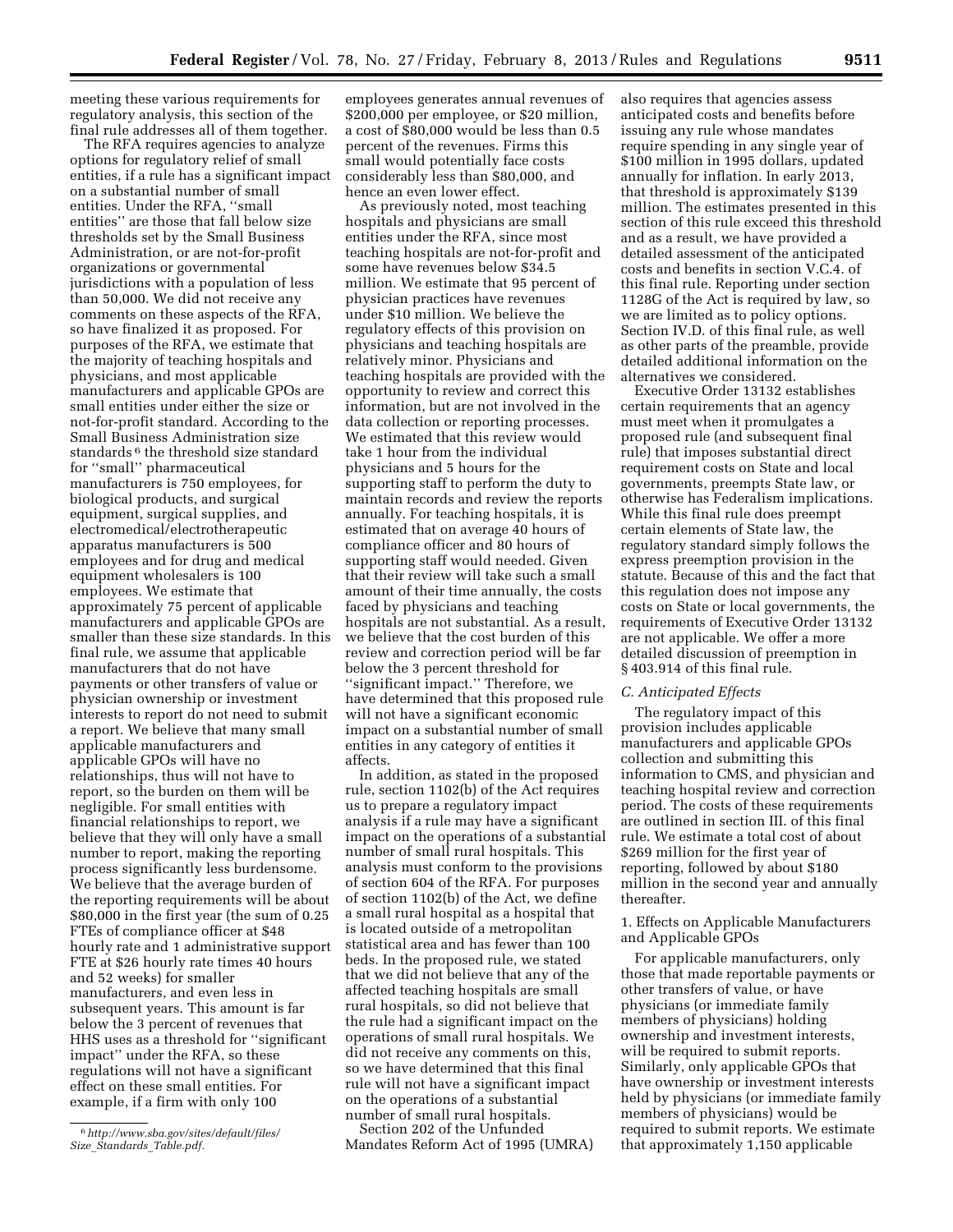manufacturers, (150 drug and biologic manufacturers, and 1,000 device and medical supply manufacturers), and approximately 420 applicable GPOs would submit reports. We based these estimates on the number of manufacturers reporting in States with similar transparency provisions, as well as the number of manufacturers registered with FDA. The number of drug manufacturers is based on reporting in Massachusetts, Minnesota, and Vermont, whereas the number of device manufacturers is based on reporting in Massachusetts and Vermont, since Minnesota does not require device manufacturers to report. Because the State laws have higher payment thresholds and are specific to the physicians in the State, we estimated that the number of manufacturers reporting would be greater under section 1128G of the Act, so we increased the State reporting numbers by 50 percent. For device manufacturers, we also used data from the FDA to identify the total number of manufacturers to use as a ceiling for our estimate, combining the two data sources we increased the State reporting numbers by 75 percent. We believe that device manufacturers are often smaller and more region specific, which is why we increased the State estimates by a greater percentage. We did not receive comments on the number of reporting entities, except for information on the number of device manufacturers reporting in Vermont, where the legislature amended the transparency scheme in 2009 to include reporting by device manufacturers, so have finalized these assumptions.

It is difficult to establish with precision the number of GPOs, as proposed, because the definition of GPO includes some physician owned distributorships (PODs). However, we did rely on a recent report by the Senate Finance Committee which identified 20 States with multiple PODs and more than 40 PODs in California.7. When we extrapolate these estimates to the national level, taking into account the disproportionately higher number in California, we estimate that there are approximately 260 PODs currently in the U.S. We further estimate that there are an additional 160 GPOs, which have some form of physician ownership or investment. This is based on a review of what little literature exists and discussions with knowledgeable persons. Our research found that there are approximately 800 GPOs and that approximately 20 percent of GPOs have at least one physician owner or investor. We did not receive comments on the

number of GPOs, so have finalized these assumptions.

In the public comments, we received comments on the estimated costs of the reporting requirements, but not the individual activities associated with them. Given these comments, we have revised the estimates, but have not revised the activities the FTEs will be required to perform, since we believe they accurately portray the requirements. Coordinating the data collection will require ensuring that all payments and other transfers of value are attributed to the correct covered recipient and reported in the manner required in this final rule. These estimates include our aggregate estimate of the overall time required to build and maintain the reporting systems (including the development of new information technology systems), train appropriate staff, obtain NPI and other information from the NPPES system (and if necessary supplement that information), establish whether any owners or investors have physicians as immediate family members (if necessary), organize the data for submission to CMS (within the organization and with any third party vendors), register with CMS and submit the required data, review the aggregated data that CMS produces, respond to any physician or teaching hospital queries during the review process, and resubmit and re-attest to certain disputed information (if necessary). Finally, it also includes any time required to maintain records, as required. However, we believe that much of this information will be collected and stored already for financial reasons, so we do not anticipate a significant burden. It allows for time applicable manufacturers and applicable GPOs may sometimes use for ''presubmission'' reviews but assumes that would be rarely used, and only for complex cases. It also includes the time that applicable manufacturers may elect to spend to submit with their data a document describing their assumptions and methodology for categorizing the nature of payments. The estimates also include a downward adjustment to reflect the potential time savings that would accrue to applicable manufacturers who register with the CMS system and thus have the ability to query CMS, receive informal guidance through a listserv or other methods of providing technical assistance, and ultimately obtain useful information on low cost methods of compliance.

*Comment:* Several commenters stated that the current cost estimation for applicable manufactures and applicable GPOs to comply with the reporting

requirements are too low, and CMS should increase the FTE estimates.

*Response:* We agree with the comment and have increased our estimates of the average FTE burden associated with the manufacturer and GPO reporting requirements. However, we believe that applicable manufacturers and applicable GPOs vary in their readiness to comply with the reporting requirements. Some companies have existing reporting systems in place, which can be used to comply with the government requirements. These systems track the wide range of financial interactions between the company, and physicians and teaching hospitals. Additionally, the efforts and workload varies with the size of the company as larger manufacturers will have more transactions, so may need more FTEs accordingly. As in the proposed rule, we estimated the impact based on all sizes of companies, recognizing that there are a few very large companies for which this would be a low estimate, but there are small companies which may need fewer FTEs. Additionally, we also took into account the finalized provisions that applicable manufacturers with less than 10 percent of gross revenues coming from covered products would only have to report payments or other transfers of value related to covered products, rather than all products. This will greatly reduce the reporting burden for these manufacturers, so we have considered them small companies for reporting purposes. Finally, we separated the FTE estimates to include a full time compliance officer, as well as multiple support staff for bookkeeping, accounting, and auditing; this change in approach yields a lower average cost per FTE than we estimated in the PRA.

We estimate that, for year 1, on average, smaller applicable manufacturers will have to dedicate 25 percent of an FTE employee (mainly in the range of zero to 50 percent), whereas larger applicable manufacturers may have to dedicate 1 to 10 FTE employees to comply with the reporting requirements (we assume 2 FTEs on average). Furthermore, we estimated that reporting activities will be conducted by the managerial staff and supporting staffs, the compliance or similar level of staffs will oversee the reporting activities, which will largely be supported by staff involved with bookkeeping, accounting and auditing. Since there are many more small companies, we estimate that on average, 0.5 FTEs of compliance officer and 2 FTEs of supporting staff would be needed for each applicable manufacturer in the first year (2 FTEs of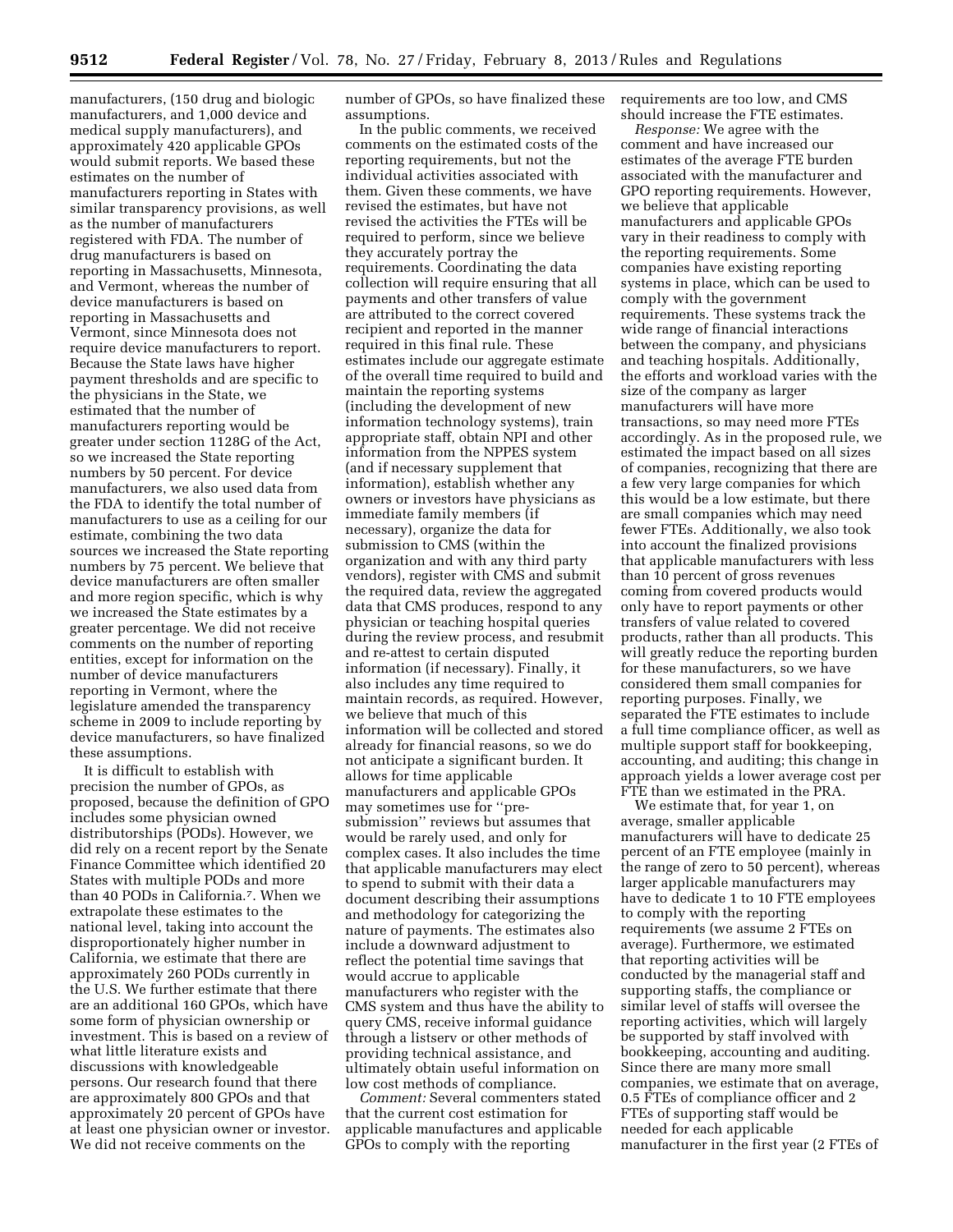compliance officer and 8 FTEs of supporting staffs in 150 larger firms and 0.25 FTEs of compliance officer and 1 FTE of supporting staffs in 1,000 smaller firms). We appreciate that this is considerable simplification of a far more complex distribution of firms, but we believe that it captures the distribution in manufacturing sectors where a relative handful of firms have sales in the billions of dollars annually over a wide range of products, and a far larger number have annual sales in low millions of dollars annually for just a few products, with practices regarding financial relationships with physicians varying widely within each group and, in many cases by product or product class.

Therefore, for applicable manufacturers, the revised cost estimation assumes a compliance officer (0.5 full-time equivalents (FTEs)) and 2 FTEs of bookkeeping, accounting and auditing staff support in the first year. In the second year and thereafter, we reduced the estimates, since we believe the system will be more automated. In year 2 and thereafter we assumed 0.375 FTEs (780 hours) of a compliance officer and 1.5 FTEs (3,120 hours) of bookkeeping, accounting, and auditing support. Compared with the estimates we provided in the proposed rule, the total first-year FTE increased from 1.74 to 2.5 FTEs for applicable manufacturers. It should be noted that this is an average cost while the large manufacturers may need more and the small manufacturers may need less FTEs.

The greater staff time for year 1 represents time for applicable manufacturers to alter their systems to collect and report this data. We estimate that once procedures and systems are modified, costs would be 25 percent lower, which reduces this value to an average of 0.375 FTEs of compliance officer and 1.5 FTEs of support staff in year 2 and annually thereafter. We emphasize that these are very rough estimates. The actual burdens could easily average 25 percent lower or higher, and would depend on manufacturers' changes in practices after the regulations are made final. Some may welcome the new transparency; others may decide to

change or eliminate their current practices. Our assumption that smaller firms could in some cases incur no new costs assumes that some do not now have any such financial relationships and that this proportion would grow as some firms decide that the benefits of such relationships are less than the costs of reporting. Other smaller firms with only a few products and only a few financial relationships might well already have systems in place that essentially meet the proposed requirements or that could do so with minimal effort.

We anticipate it would be less burdensome for an applicable GPO to comply with these proposed reporting requirements, since we believe companies will have fewer relationships with physician owners or investors (or immediate family members). This will make it much easier for applicable GPOs to match ownership and investment interests to the appropriate physicians (or family members). Based on discussions with officials of some GPOs and industry observers, we estimate that it would take from 5 to 25 percent of a FTE staff member, depending on the size of the applicable GPO. We assume that applicable GPOs already know the ownership and investment interests of its major investors, so the burden of these requirements include any changes to internal procedures to record and report the information. Also again, we have not found any empirical studies to better inform this estimate. Accordingly, we estimate that on average, an applicable GPO would dedicate 10 percent of an FTE (208 hours) of compliance officer and 0.25 FTEs (520 hours) of support staff to reporting under this section for year 1, followed by 25-percent reductions in both the compliance officer's time and support staff's time for year 2 and annually thereafter. Compared with the estimates we provided in the proposed rule, the total first-year FTE estimates increased from 0.1 FTE (208 hours) to 0.35 (728 hours) for GPOs.

While many individuals within the applicable manufacturer or applicable GPO may contribute to the data collection and reporting, we believe that majority of the work will be performed by the support staff and overseen by a

compliance officer. According to the Bureau of Labor Statistics Occupational Employment Statistics, in May 2011, the average hourly rates for a compliance officer and bookkeeping, accounting and auditing staff in the pharmaceutical and medicine manufacturing field was \$35.75 and \$19.84, respectively. We applied a 33 percent increase to this amount to account for fringe benefits, making the total hourly compensation \$47.55 and \$26.39, respectively. The total number of hours for applicable manufacturers (including the hours for compliance officers and support staff) during year 1 would be 5,980,000 (1,150 applicable manufacturers  $\times$  100 hours  $(2.5 \text{ FTEs}) \times 52 \text{ weeks}$ . For year 2 and subsequent years, we estimate a total of 4,485,000 hours (1,150 applicable manufacturers  $\times$  75 hours (1.875 FTEs) × 52 weeks). On average, this equals 4,983,333 hours annually for all applicable manufacturers for the first 3 years. The total number of hours for applicable GPOs (including the hours for compliance officers and support staff) for year 1 would be 305,760 (420 applicable GPOs  $\times$  14 hours (0.35 FTE) × 52 weeks) and for year 2 would be 229,320 hours (420 applicable GPOs  $\times$ 10.5 hours (0.2625 FTEs) 52 weeks). For the first 3 years in total, applicable GPOs will spend on average 254,800 hours annually.

The following tables provide our total cost estimates for applicable manufacturers and applicable GPOs to comply with the data collection requirements in section 1128G of the Act such as collecting information, responding to inquiries, developing reports, and submitting reports to CMS. In total, we estimate that for applicable manufacturers and applicable GPOs required to report, it will cost \$193,037,104 for year 1 and will cost \$144,777,828 for year 2 and annually thereafter. For the first 3 years, this averages to a cost of \$160,864,253 annually. All estimates are in 2011 dollars.

We note that Tables 1A and 1B contain revised estimated labor costs. The original cost estimates were included in the December 19, 2011 proposed rule (76 FR 78742).

# TABLE 1A—YEAR 1 ESTIMATED LABOR COSTS FOR APPLICABLE MANUFACTURERS AND APPLICABLE GPOS

|                                       | <b>Estimated report-</b><br>ing organizations | <b>Estimated hours</b><br>per reporting<br>organization | Hourly rate | Average total<br>cost per<br>organization | Total cost   |
|---------------------------------------|-----------------------------------------------|---------------------------------------------------------|-------------|-------------------------------------------|--------------|
|                                       | .150                                          | 1.040                                                   | \$48        | \$49.452                                  | \$56.869.800 |
|                                       | .150                                          | 4.160                                                   | 26          | 109.782                                   | 126.249.760  |
| Compliance officer in Applicable GPOs | 420                                           | 208                                                     | 48          | 9.890                                     | 4.153.968    |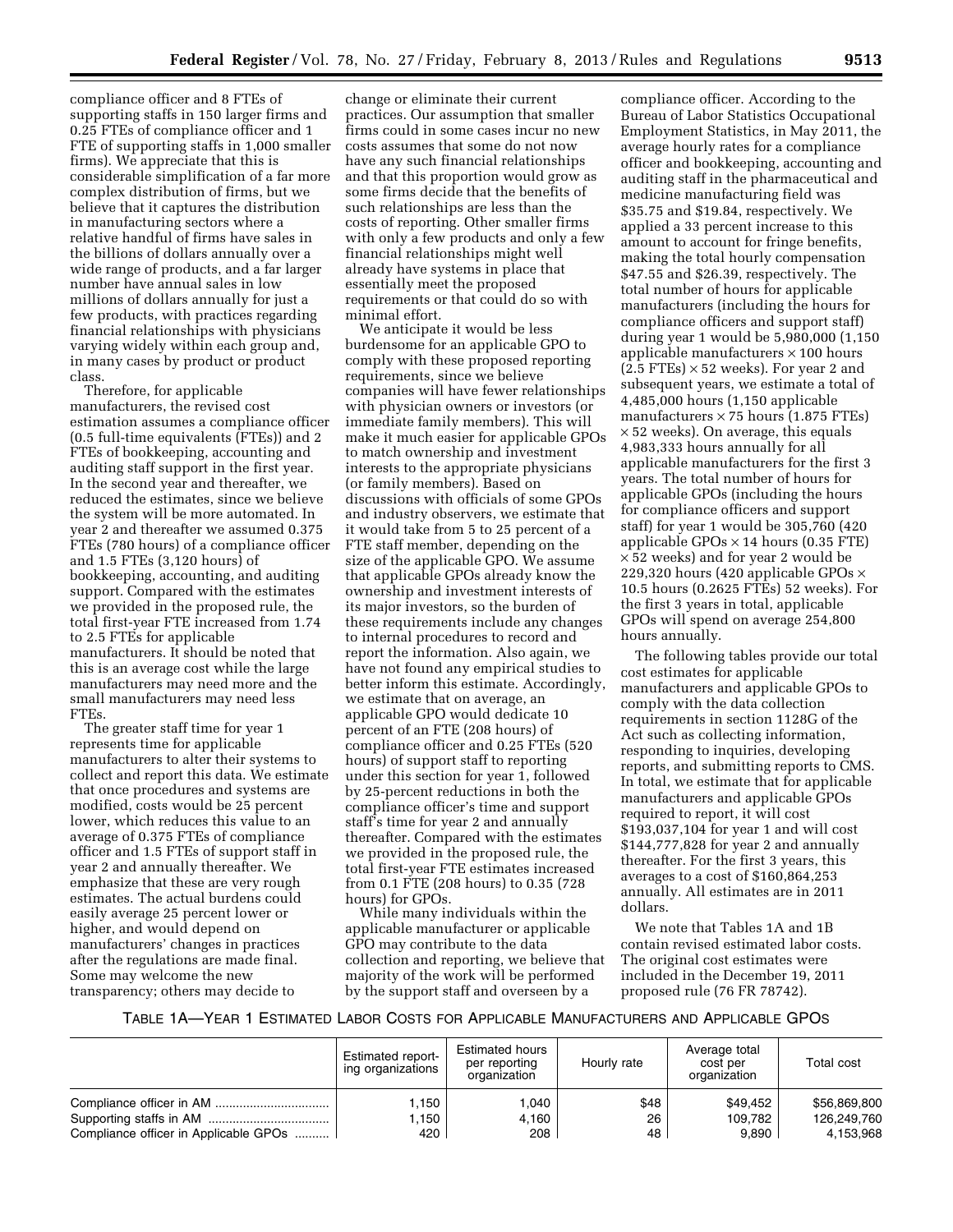# TABLE 1A—YEAR 1 ESTIMATED LABOR COSTS FOR APPLICABLE MANUFACTURERS AND APPLICABLE GPOS—Continued

|                                      | Estimated report-<br>ing organizations | <b>Estimated hours</b><br>per reporting<br>organization | Hourly rate | Average total<br>cost per<br>organization | Total cost  |
|--------------------------------------|----------------------------------------|---------------------------------------------------------|-------------|-------------------------------------------|-------------|
| Supporting staffs in Applicable GPOs | 420                                    | 520                                                     | 26          | 13.723                                    | 5,763,576   |
| Total                                |                                        |                                                         |             |                                           | 193,037,104 |

# TABLE 1B—YEAR 2 AND SUBSEQUENT YEAR ESTIMATED LABOR COSTS FOR APPLICABLE MANUFACTURERS AND APPLICABLE GPOS

[Annual]

|                                                                               | Estimated report-<br>ing organizations | <b>Estimated hours</b><br>per reporting<br>organization | Hourly rate            | Average total<br>cost per<br>organization | Total cost                                           |
|-------------------------------------------------------------------------------|----------------------------------------|---------------------------------------------------------|------------------------|-------------------------------------------|------------------------------------------------------|
| Compliance officer in Applicable GPOs<br>Supporting staffs in Applicable GPOs | .150<br>.150<br>420<br>420             | 780<br>3.120<br>156<br>390                              | \$48<br>26<br>48<br>26 | \$37.089<br>82.337<br>7.418<br>10.292     | \$42,652,350<br>94,687,320<br>3.115.476<br>4.322.682 |
| Total                                                                         |                                        |                                                         |                        |                                           | 144,777,828                                          |

In addition to FTE costs, we also assume that there would be some infrastructure costs associated with the reporting requirements under section 1128G of the Act. We acknowledge a substantial amount of uncertainty in these estimates. For example, we do not know how many companies will be using existing systems and technology to comply with the requirements and how many will be obtaining new equipment and technology; in both cases, there will be opportunity costs of using the systems for the reporting required by this rule, but with new systems, there might be higher-set-up costs. We also envision that companies of varying size will have different infrastructure needs, so have selected an average amount based on CMS infrastructure estimates of the requirements. We estimate that in year 1 the infrastructure costs for applicable manufacturers will be \$10,000. This represents an average of \$4,000 for small companies (estimated to be 1000 companies) and \$50,000 for large companies (estimated to be 150 companies). We assume that the majority of these costs will be infrastructure costs, such as purchasing equipment and initial training, but assume that some costs will be required to maintain the systems. Therefore, we estimate that in year 2 and annually thereafter, applicable manufacturers will spend about \$1,000 annually to maintain their systems. This represents 10 percent of the original infrastructure,

which we believe is reasonable given CMS's experience with system maintenance. We note that this only covers the system and equipment maintenance and not the staff time to comply with the reporting requirements.

For applicable GPOs, we assume the infrastructure costs associated with the reporting requirements will be lower than that for applicable manufacturers. We assume that the applicable GPO costs will be roughly 20 percent of those for applicable manufacturers. This is based on the fact that estimated FTE costs for applicable GPOs are roughly 20 percent of that of applicable manufacturers. Therefore, we estimate that in year 1 the infrastructure costs for applicable GPOs will be \$2,000. Similarly, we estimate that maintenance costs will be 10 percent of the initial cost, so in year 2 and beyond the maintenance costs for applicable GPOs will be \$200. Table 2A and 2B contain the estimated infrastructure costs for applicable manufacturers and applicable GOPs in year 1 and year 2 and thereafter, respectively. We further assume that the combined infrastructure and maintenance costs per burden hour will be the same for physicians and teaching hospitals as for GPOs.

We note, and discuss in the benefits section later in this section, that the costs of applicable manufacturers may be partially offset because many companies are already required to report to States with similar disclosure requirements, but would no longer be

required to report the same information to States after the final rule is issued. In addition, a few large companies are already reporting similar information on a national level in order to comply with Corporate Integrity Agreements (CIAs) with HHS OIG. These companies may not have to invest as much as we estimated earlier in this section to comply with the requirements in section 1128G of the Act. However, given the differing requirements for each State and CIA, and broad scope of section 1128G of the Act, we do not believe it is possible to approximate any lessened burden for entities already reporting.

Because applicable manufacturers have some influence in getting their products on a Part D plan formulary, obtaining billing codes, or getting Medicaid coverage, they have some control over whether Medicare, Medicaid and CHIP payments are available for their products. If applicable manufacturers were to stop accepting such payments so as to avoid reporting requirements, it would reduce the rule-induced cost that they bear themselves, but might negatively affect the well-being of Medicare, Medicaid and CHIP patients who no longer have coverage for a full range of medical products. However, because these public programs represent a very large patient population, we do not anticipate that applicable manufacturers will refrain from participating in the programs just to avoid reporting requirements.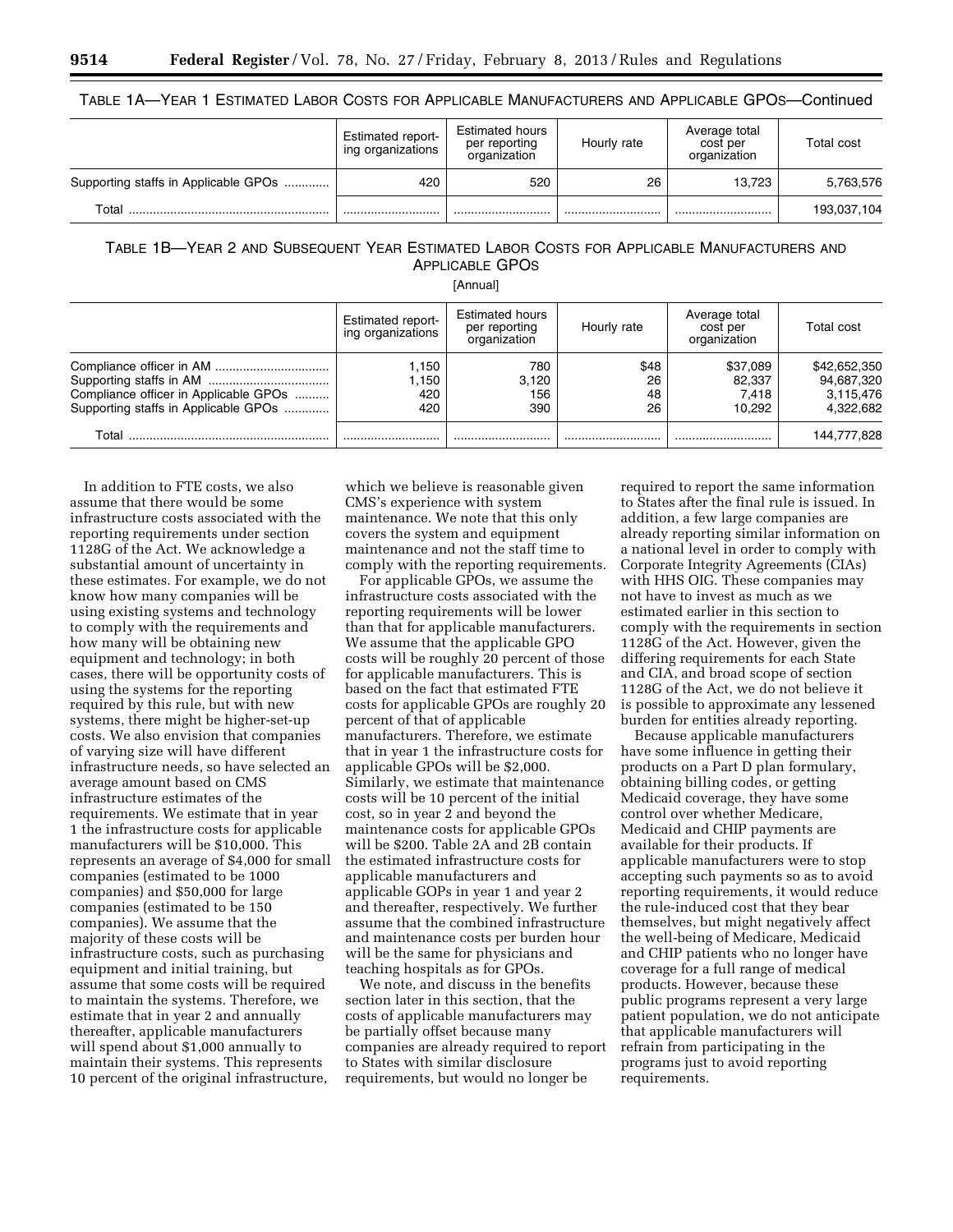## TABLE 2A—YEAR 1 ESTIMATED INFRASTRUCTURE COSTS FOR APPLICABLE MANUFACTURERS AND APPLICABLE GPOS

|       | Organizations      | Annual cost                | Total cost                          |
|-------|--------------------|----------------------------|-------------------------------------|
|       | 150<br>1000<br>420 | \$50.000<br>4.000<br>2.000 | \$7,500,000<br>4,000,000<br>840.000 |
| Total |                    |                            | 12,340,000                          |

# TABLE 2B—YEAR 2 AND SUBSEQUENT YEAR ESTIMATED INFRASTRUCTURE COSTS FOR APPLICABLE MANUFACTURERS AND APPLICABLE GPOS

[Annual]

|       | Organizations      | Annual cost           | Total cost                     |
|-------|--------------------|-----------------------|--------------------------------|
|       | 150<br>1000<br>420 | \$5,000<br>400<br>200 | \$750,000<br>400,000<br>84.000 |
| Total |                    |                       | .234.000                       |

## 2. Effects on Physicians and Teaching Hospitals

We also have estimated costs for physicians and teaching hospitals, since they would have an opportunity to review and correct the data submitted by applicable manufacturers. The statute uses the definition of physician in section 1861(r) of the Act, which includes doctors of medicine and osteopathy, dentists, dental surgeons, podiatrists, optometrists and licensed chiropractors. Using the Bureau of Labor Statistics Occupational Outlook Handbook, we estimate that information may be available for as many as 897,700 physicians. However, we believe that not all physicians will have relationships with applicable manufacturers or applicable GPOs. In the proposed rule, we assumed that roughly 75 percent of physicians would have relationships. However, based on feedback we received from stakeholders, including a private firm with data of roughly 50 companies currently reporting, we now estimate that less

than 50 percent of the physicians have transactions with industry. We assume that 50 percent of physicians have no relationships with applicable manufacturers or applicable GPOs, which reduces our universe of affected physicians to approximately 448,850. Further, stakeholders have expressed that many physicians maintain relationships with applicable manufacturers that are relatively insignificant from a financial point of view, so we estimate that many physicians will not devote any time to reviewing and correct the aggregated reports from CMS. We estimate that only 50 percent of the remaining 448,850 physicians will review the report, which reduces our universe of affected physicians to 224,425 for year 1. For year 2, we anticipate that there would be a further reduction in the number of physicians choosing to review the data because they would be familiar with the type of information on the database, so we reduced the number of physicians reviewing by another 25 percent, to 168,319 physicians. We also

reduced the amount of time it would take the physicians choosing to review the information, since we believe they will be familiar with the review, correction and dispute process. For teaching hospitals, we know that about 1,100 hospitals receive Medicare GME or IME payments, all of which are defined as teaching hospitals for this provision. We believe that the vast majority of teaching hospitals would have at least one financial relationship with an applicable manufacturer, so we did not apply any adjustments to this estimate. We also anticipate that there would not be a reduction in the number of teaching hospitals that review the information after the first year because teaching hospitals probably have more complex financial relationships.

See the Table 3 for a breakdown of this calculation. In the proposed rule, we mistakenly omitted dental surgeons from the table, so have added estimates for them in the final rule. The definition of physician at section 1861(r) of the Act explicitly includes them.

## TABLE 3—NUMBER OF PHYSICIANS BY TYPE

| Physician type | Number    |
|----------------|-----------|
|                | 660,000   |
|                | 155.700   |
|                | 12.000    |
|                | 35,000    |
|                | $*35.000$ |
|                | 897.700   |
|                | 448,850   |
|                | 224.425   |
|                | 168.319   |

\* Reduced from 50,000 in BLS to account for licensure.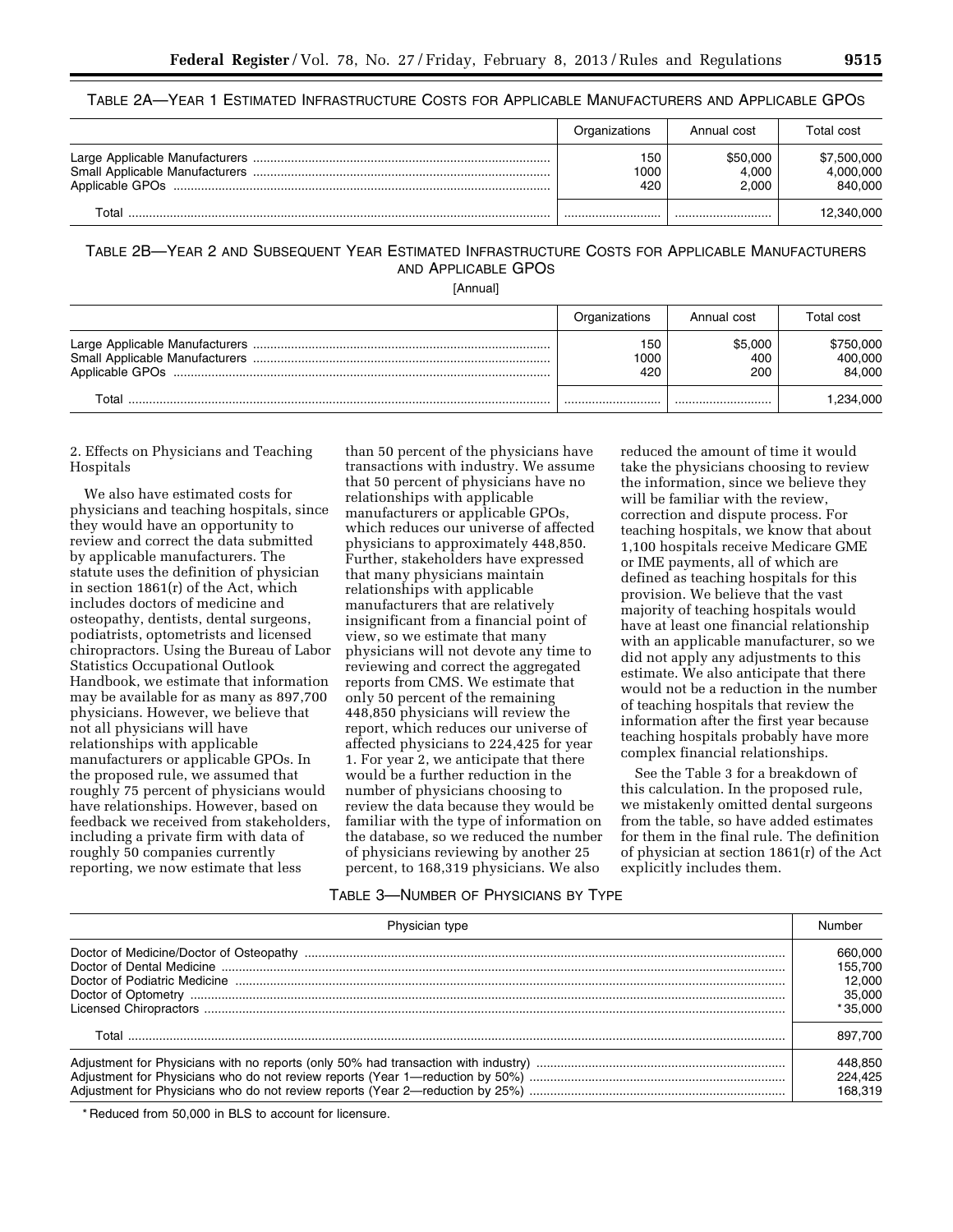We received numerous comments on the cost estimations for physicians and teaching hospitals, and have responded to them and revised our cost estimates accordingly.

*Comment:* Several commenters questioned the time and cost estimation for physicians. Specifically, the commenters stated that the time allotted for the physicians to review the data is too short, since physicians will need to maintain records in order to review the information submitted on their behalf accurately. Similarly, several commenters noted that the current hourly rate for the physician (\$75) is low.

*Response:* We agree with commenters that the physicians and teaching hospitals may need to maintain ongoing records of the activities for verification purposes, so have increased the time dedicated to the physician and teaching hospital review. However, we assume that most of these recordkeeping activities will fall on the duty of the office assistants, but the physician may need to review the records. The hours of bookkeeping are added in the revised cost estimation for physician and teaching hospital accordingly. Additionally, we agree that the physician hourly rate should be increased. The hourly rate for physicians in the final rule is updated to \$137 per hour, which is based on the most recent data from Bureau of Labor Statistics (BLS).

*Comment:* A few commenters questioned CMS's cost estimate of 10 hours of compliance officer in teaching hospitals, which state that teaching hospitals will need more time to review the transactions and maintain records to facilitate the review.

*Response:* We agree with commenters that teaching hospitals will likely need more time for their review. The hospital compliance officer's annual hours have been increased from 10 hours to 40 hours. In addition, we revised the cost estimation to include 80 hours of administrative supporting staff at teaching hospitals to maintain the records. The role of the compliance officer will be review and oversight, while the administrative supporting staff will conduct the recordkeeping.

In response to the comments, even though there is no requirement for physician and teaching hospitals to review the reports or maintain records of interaction, we estimated the covered recipients may maintain records to

facilitate reviews. In the final rule, we estimated the supporting staffs such as bookkeeping, accounting, and auditing would perform the tasks while the compliance officer would oversee the review process.

When reviewing the information reported, physicians and teaching hospitals are allowed to review the information attributed to them by applicable manufacturers and applicable GPOs that submitted data to CMS. A number of commenters suggested that physicians and teaching hospitals would spend some time during the year maintaining records to facilitate their review. In response to this feedback, we added estimates for recordkeeping for physicians and teaching hospitals and assumed that support staff would perform these functions. We estimate that on average, physicians would need 1 hour annually to review the information reported. For physicians that choose to review the information, this would range from a few minutes for physicians with few relationships with applicable manufacturers, to at most 10 or 20 hours for the small number of physicians who have lengthy disputes over a payment or other transfer of value, or ownership or investment interest. In addition, we also estimated 5 hours annually of supporting staff for each physician to help them to maintain records to facilitate the review. We believe that teaching hospitals will have to review more payments or other transfers of value and have more complex relationships, so we estimate that, on average, it would take a representative, such as a compliance officer, from a teaching hospital 40 hours annually to review the submitted data, ranging from 10 hours for small teaching hospitals that receive few payments or other transfer of value, to 200 hours for teaching hospitals that have lengthy disputes. In addition, we also estimated 80 hours annually of administrative support staff for each teaching hospital to help them maintain their records.

The Bureau of Labor Statistics Occupational Employment Statistics publishes data on hourly compensation for Healthcare Practitioners and Technical Occupations in physicians' offices. The average hourly rate for physicians and surgeons is \$103.32,8 which rises to \$137 with 33-percent fringe benefits. This average includes physicians, who account for about half of the employment in this category. In

the proposed rule, we used an estimate for the hourly wage that included other provider types, but having received numerous comments that the resulting wage was too low, we increased the estimate for this final RIA. The average hourly rate for the supporting staff is \$16.35 which rises to \$21.75 with 33 percent fringe benefits. The total number of hours for physicians (including supporting staffs in physician offices) would be 1,346,550  $(224, 425 \times 6 \text{ hours})$  for year 1 and 757,436 hours (168,319 × 4.5 hours) for year 2, which averages to 953,807 hours annually for the first 3 years. The total estimated cost for the review and correction period for physicians and the supporting staffs in year 1 is \$55,152,444. For year 2 and annually thereafter, the estimated cost for physician and supporting staffs to conduct review and correction is \$31,023,250. For the first 3 years, the average cost for all physicians review and correction will be \$39,066,314 annually.

For teaching hospitals, as explained, we expect a compliance officer to review the payments and other transfers of value with supporting staff to maintain any necessary records. Since this review could be done by employees with multiple titles, we used the Bureau of Labor Statistics Occupational Employment Statistics reported compensation for Management Occupations at General Medical and Surgical Hospitals in 2010. The hourly average rate for compliance officer in hospitals is \$32.94 or \$43.81 when fringe benefit costs are applied. The average hourly rate for the supporting staff in a teaching hospital is \$16.22 which rises to \$21.57 with 33 percent fringe benefits. For year 1, the total number of hours would be 132,000  $(1,100 \times 120 \text{ hours})$ . For year 2 this would decrease to 99,000 hours (1,100  $\times$  90 hours). For the first 3 years, the average number of hours for teaching hospitals will be 110,000 annually. The total estimated cost for the review and correction period for teaching hospitals is \$3,825,800 for year 1 and \$2,869,350 for year 2 and annually thereafter. On average, the cost for all teaching hospitals will be \$3,188,167 annually for the first 3 years.

We note that Tables 4A and 4B contain revised cost estimates. The original cost estimates were included in the proposed rule (76 FR 78742).

<sup>8</sup>*[http://www.bls.gov/oes/current/](http://www.bls.gov/oes/current/naics4_621100.htm)  naics4*\_*[621100.htm.](http://www.bls.gov/oes/current/naics4_621100.htm)*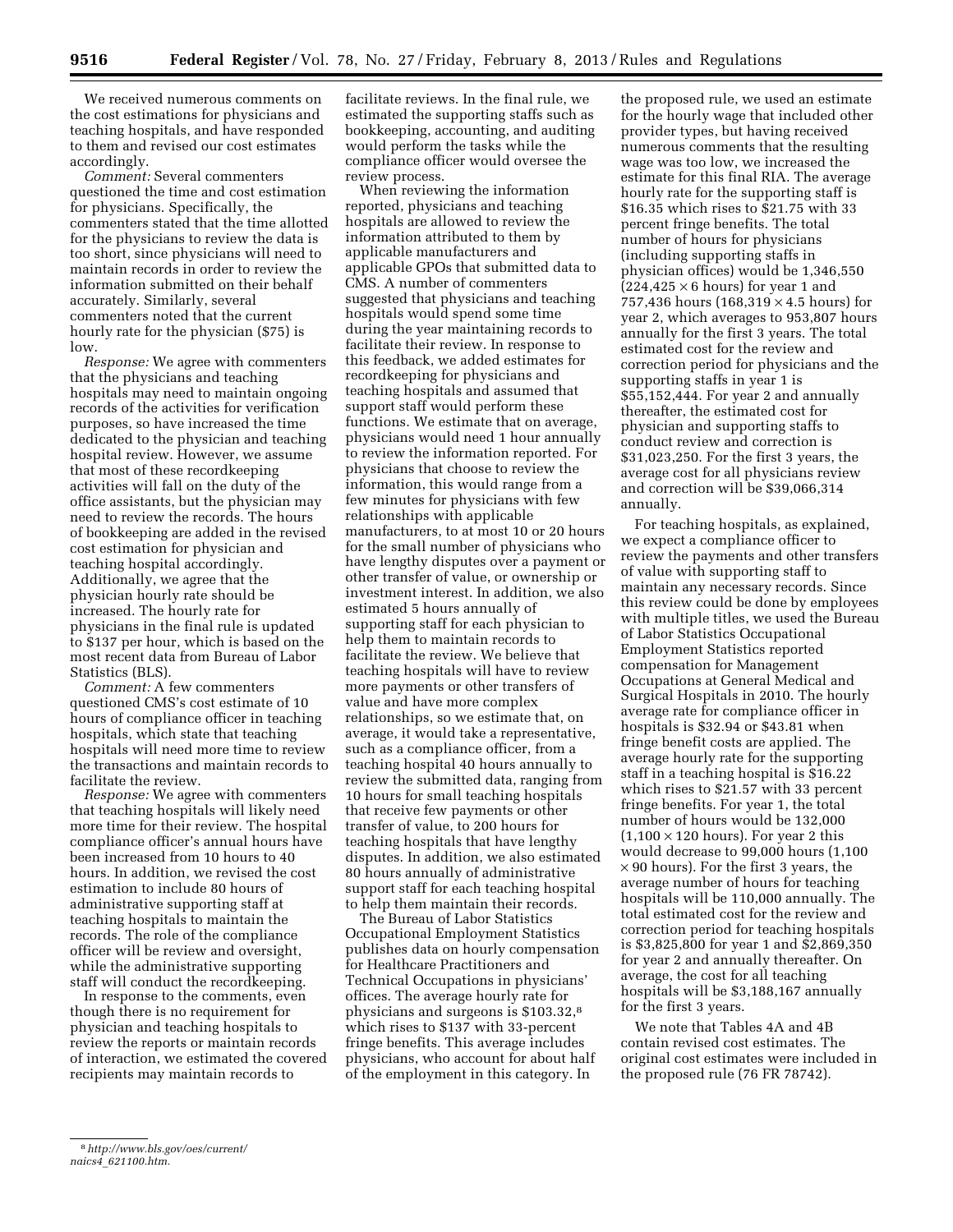|                                                                                        | Estimated num-<br>ber of entities<br>reviewing | <b>Estimated hours</b><br>for review | Hourly rate       | Average total<br>cost per entity | Total cost                              |
|----------------------------------------------------------------------------------------|------------------------------------------------|--------------------------------------|-------------------|----------------------------------|-----------------------------------------|
| Compliance officer, Teaching Hospitals<br>Administrative supporting staffs in teaching | 224,425<br>224.425<br>1.100                    | 1.00<br>5.00<br>40.00                | \$137<br>22<br>44 | \$137<br>109<br>1.752            | \$30,746,225<br>24,406,219<br>1.927.640 |
| Hospitals                                                                              | 1.100                                          | 80.00                                | 22                | 1.726                            | 1,898,160                               |
| Total                                                                                  |                                                |                                      |                   |                                  | 58,978,244                              |

# TABLE 4A—YEAR 1 ESTIMATED COSTS FOR PHYSICIANS AND TEACHING HOSPITALS

TABLE 4B—YEAR 2 AND SUBSEQUENT YEAR ESTIMATED COSTS FOR PHYSICIANS AND TEACHING HOSPITALS

[Annual]

|                                                                                        | Estimated num-<br>ber of entities<br>reviewing | <b>Estimated hours</b><br>for review | Hourly rate       | Average total<br>cost per entity | Total cost                              |
|----------------------------------------------------------------------------------------|------------------------------------------------|--------------------------------------|-------------------|----------------------------------|-----------------------------------------|
| Compliance officer, Teaching Hospitals<br>Administrative supporting staffs in teaching | 168,319<br>168.319<br>1.100                    | 0.75<br>3.75<br>30.00                | \$137<br>22<br>44 | \$103<br>82<br>1.314             | \$17,294,751<br>13,728,498<br>1,445,730 |
|                                                                                        | 1.100                                          | 60.00                                | 22                | 1.294                            | 1.423.620                               |
| Total                                                                                  |                                                |                                      |                   |                                  | 33,892,600                              |

For purposes of analysis, we also include estimates of the infrastructure costs for physicians and teaching hospitals, which may need to purchase and maintain equipment for internal tracking purposes. We assume that the combined infrastructure and maintenance costs for teaching hospitals

will be the same as those for GPOs. For physicians, we assume a total cost of \$2 million in the first year, and 10 percent thereafter.

TABLE 5A—YEAR 1 ESTIMATED INFRASTRUCTURE COSTS FOR PHYSICIANS AND TEACHING HOSPITALS

|                           | Number          | Annual cost | Total cost               |
|---------------------------|-----------------|-------------|--------------------------|
| <b>Teaching Hospitals</b> | 224.425<br>.100 | <br>2.000   | \$2,000,000<br>2,200,000 |
| Total                     |                 |             | 4,200,000                |

TABLE 5B—YEAR 2 AND SUBSEQUENT YEAR ESTIMATED INFRASTRUCTURE COSTS FOR PHYSICIANS AND TEACHING **HOSPITALS** 

|                                         | Number          | Annual cost | Total cost           |
|-----------------------------------------|-----------------|-------------|----------------------|
| Physicians<br><b>Teaching Hospitals</b> | 168,319<br>.100 | <br>\$200   | \$200,000<br>220,000 |
| ™otal                                   |                 |             | 420,000              |

## 3. Effects of Third Parties

We also received some comments on including estimates for entities that were not included in the proposed rule. We have provided the comment, as well as our response.

*Comment:* Many commenters suggested that the costs of recordkeeping for third parties, such as contract research organizations or professional associations that receive indirect payments or other transfers of value, should be included in the cost estimation.

*Response:* In the final rule, we have clarified the requirements for third parties which received payments at the request of, or on behalf of, covered recipients  $(\S 403.904(c)(10))$ , as well as the requirements for third parties which receive and make indirect payments to covered recipients (§ 403.904(i)(1)). We believe these revisions will help clarify and minimize any reporting requirements that third parties viewed as burdensome to them, but we maintain that the requirements in section 1128G of the Act do not impose significant burden on third parties,

since they are neither required to report nor review. However, we recognize that some business models may require third parties to report recipients of payments back to applicable manufacturers, so we have included in the final rule estimates on the burden for third parties. We estimate that 58 third parties will incur costs under this final rule. We assume that there will be significantly fewer third parties than applicable manufacturers affected by these provisions, so we reduced the number of applicable manufacturers by 95 percent to obtain the number of third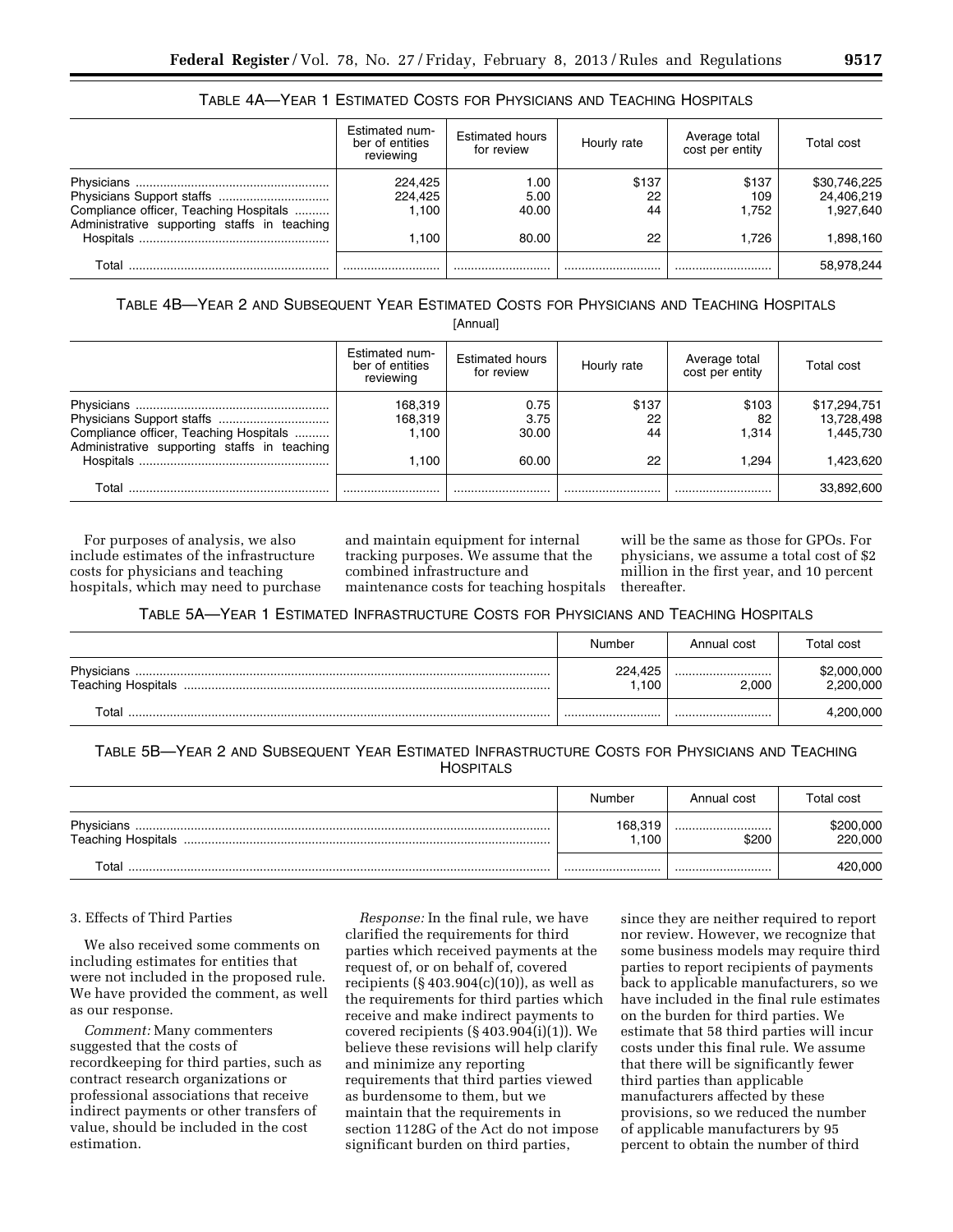parties as 5 percent the number of applicable manufacturers. Given the range of entities that could be third parties, we believe it is difficult to estimate the hourly rate for these entities. We assume that the role will be similar to that of compliance officers in applicable manufacturers and applicable GPOs, since it may require them to track similar relationships. Therefore, we estimate the hourly rate for third parties will be \$47.55 (\$35.75,

plus a 33 percent increase for fringe benefits), which is the same hourly rate described in section IV.C.1. the final rule for a compliance officer at an applicable manufacturer or applicable GPO. As described, we do not believe these requirements set significant burden on third parties, since they are neither required to report nor review. We estimate that third parties may need to spend 40 hours in year 1 on tasks that are associated with the reporting

requirements. Similarly to other estimates, we decreased this estimate by 25 percent in year 2 (for a total of 30 hours) to account for increased familiarity with the systems. In total, third parties will dedicate 2,320 hours in year 1 and 1,740 hours in year 2 with a total cost of \$110,316 in year 1 and \$82,737 in year 2.

In summary, the first year and subsequent year annual costs are presented in the following tables.

## TABLE 6A—TOTAL YEAR 1 ESTIMATED COSTS

|       | Labor costs                                                    | Infrastructure<br>costs<br>$($ \$)                  | Total cost<br>$($ \$)                                           |
|-------|----------------------------------------------------------------|-----------------------------------------------------|-----------------------------------------------------------------|
|       | 183,119,560<br>9,917,544<br>110,316<br>55,152,444<br>3.825.800 | 11.500.000<br>840.000<br><br>2.000.000<br>2.200.000 | 194,619,560<br>10.757.544<br>110.316<br>57.152.444<br>6.025.800 |
| Total | 252,125,664                                                    | 16.540.000                                          | 268.665.664                                                     |

## TABLE 6B—TOTAL COSTS, YEAR 2, AND SUBSEQUENT YEARS

[Annual]

|                                                        | Labor costs                                                   | Infrastructure<br>costs<br>(\$)               | Total cost<br>$($ \$)                                         |
|--------------------------------------------------------|---------------------------------------------------------------|-----------------------------------------------|---------------------------------------------------------------|
| Third-Party Recordkeeping<br><b>Teaching Hospitals</b> | 137,339,670<br>7,438,158<br>82.737<br>31,023,250<br>2.869.350 | 1,150,000<br>84.000<br><br>200.000<br>220,000 | 138,489,670<br>7,522,158<br>82.737<br>31,223,250<br>3,089,350 |
| Total                                                  | 178,753,165                                                   | .654.000                                      | 180,407,165                                                   |

4. Effects on the Medicare, Medicaid, and CHIP

Although the Department proposes to administer this program through the CMS, the final rule would have no direct effects on the Medicare, Medicaid, and CHIP. Reporting is required for physicians and teaching hospitals regardless of their association with Medicare, Medicaid, or CHIP. Manufacturers are identified by whether the company has a product eligible for payment by Medicare, Medicaid or CHIP, but this does not affect whether or not the product may be covered under titles XVIII, XIX, or XXI of the Act. We will incur some costs in administering the program. However, as required by statute, we will be able to use any funds collected from the CMPs assessed under this rule to support the program, decreasing the agency funding required.

### 5. Benefits

We outlined numerous benefits in the proposed rule and received numerous

comments supporting these benefits. We appreciate these comments. Collaboration among physicians, teaching hospitals, and industry manufacturers can contribute to the design and delivery of life-saving drugs and devices. While collaboration is beneficial to the continued innovation and improvement of our health care system, some payments from manufacturers to physicians and teaching hospitals can introduce conflicts of interests that may influence research, education, and clinical decision-making in ways that compromise clinical integrity and patient care, and lead to increased program costs. It is important to understand the extent and nature of relationships between physicians, teaching hospitals, and industry manufacturers through increased transparency, and to permit patients to make better informed decisions when choosing health care professionals and making treatment decisions. Additionally, it is important to develop

a system that encourages constructive collaboration, while also discouraging relationships that threaten the underlying integrity of the health care system.

Both the Institute of Medicine and other experts, such as MedPAC, have noted the recent increases in both the amount and scope of industry involvement in medical research, education, and clinical practice has led to considerable scrutiny and recommended enhanced disclosure and transparency to discourage the inappropriate use of financial incentives and lessen the risk of such incentives interfering with medical judgment and patient care. We recognize that disclosure is not sufficient to differentiate beneficial, legitimate financial relationships from those that create a conflict of interest or are otherwise improper. However, transparency can shed light on the nature and extent of relationships, and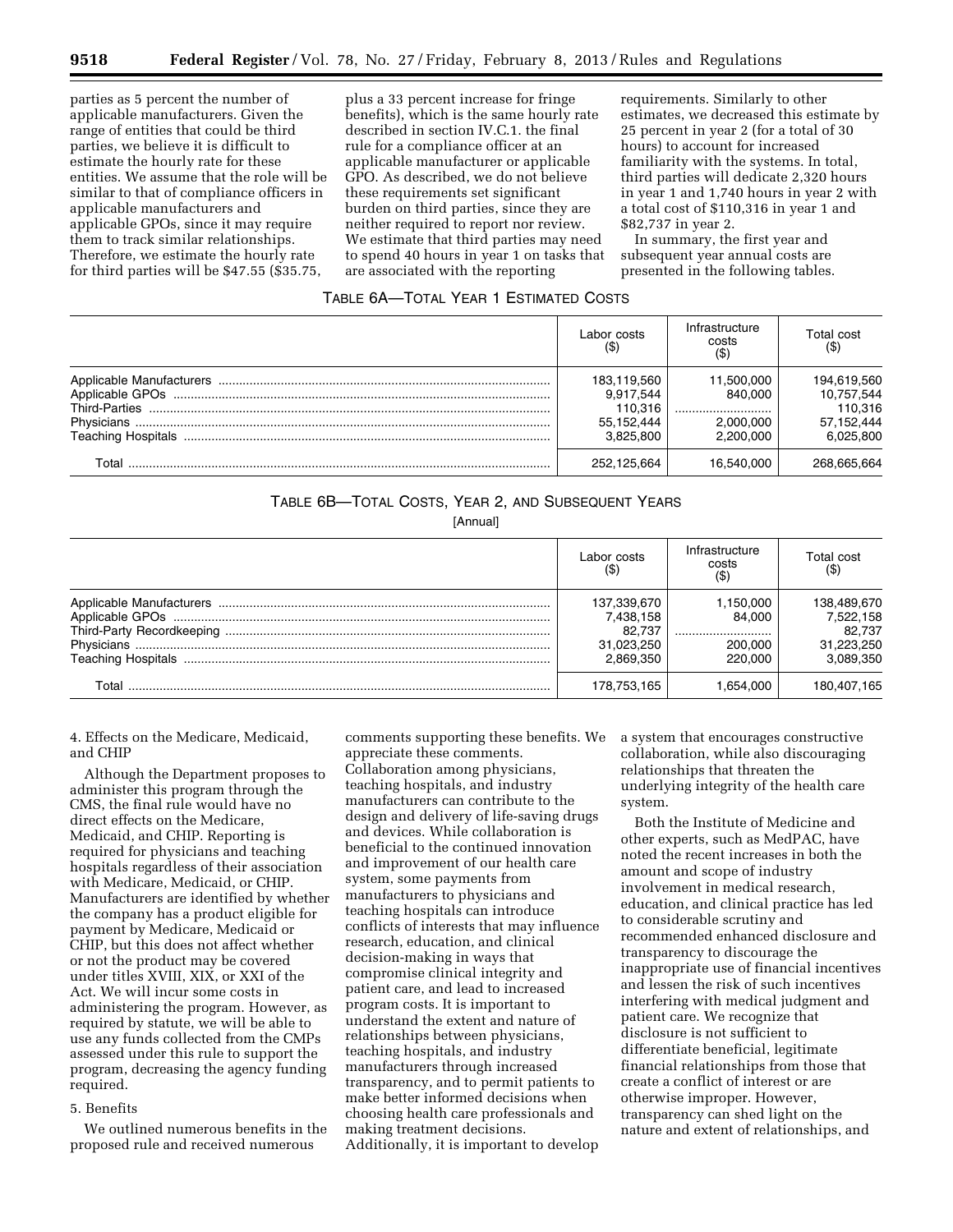discourage inappropriate conflicts of interest.9

We have no empirical basis for estimating the frequency of such problems, the likelihood that transparent reporting will reduce them, or the likely resulting effects on reducing the costs of medical care. Although a few States do have similar reporting requirements, determining the benefits based on their experiences is difficult. Transparency does not identify which relationships are conflicts of interests or whether public reporting dissuaded a relationship from forming, making it difficult to assess the benefits of public reporting. We plan to continue considering methods to use the data collected to identify any changes in these relationships as a result of public reporting. However, we observe, that the costs for preparing reports are small in relation to the size of the affected industry sectors.

Finally, section 1128G(d)(3) of the Act preempts State laws requiring the reporting of the same type of information as required by section 1128G(a) of the Act. Applicable manufacturers and applicable GPOs subject to State requirements would not have to comply with multiple State requirements, and instead would only have to comply with a single Federal requirement with regard to the types of information required to be reported under 1128G(a) of the Act. This benefits applicable manufacturers and applicable GPOs by allowing them to comply with a single set of reporting requirements for this information, lessening the potential for multiple, conflicting State requirements. This benefit may also lead to potential costsavings, since a single reporting system for reporting this information is less burdensome than multiple programs.

#### *D. Alternatives Considered*

Reporting under section 1128G of the Act is required by law, which limits the other policy options available. Section 1128G of the Act encourages transparency of financial relationships between physicians and teaching hospitals, and the pharmaceutical and device industry. Although, many of these relationships are beneficial, close relationships between manufacturers and prescribing providers can lead to conflicts of interests that may affect clinical decision-making. Increased transparency of these relationships tries to discourage inappropriate

relationships, while maintaining the beneficial relationships. Public reporting and publication is the only statutorily permissible option for obtaining this transparency and achieving the intentions of this provision. In developing this final rule, we tried to minimize the burden on reporting entities by trying to simplify the reporting requirements as much as possible within the statutory requirements and in response to public comment.

The statute is prescriptive as to the types of information required to be reported, and the ways in which it is required to be reported; however wherever possible we tried to allow flexibility in the reporting requirements. For example, we note the following:

We did not require the submission of an assumptions document for nature of payment categories, but allow applicable manufacturers and applicable GPOs to submit this voluntarily.

• The Secretary is allowed discretion to require the reporting of additional information, but we tried to use this discretion as sparingly as possible, in large part because of the strong desire expressed by stakeholders that we not expand reporting categories. For example, we considered asking applicable manufacturers and applicable GPOs to report the method of preferred communication and email address for physicians and teaching hospitals with which they have relationships, but based on the comments that this would be burdensome, we did not finalize it. In order to reduce the burden further, we could have not added any additional reporting categories (such as requiring State professional license number or NDC (if any)); however, we believe that all the additional reporting elements are necessary for the successful administration of the program and have tried to provide sufficient explanation of each decision.

• We limited the definition of covered drug, device, biological, and medical supply to reduce the number of entities meeting the definition of applicable manufacturer and applicable GPO. We proposed limiting covered drugs and biologicals to those that require a prescription to be dispensed and limiting covered devices (including medical supplies that are devices) to those that require premarket approval by or notification to the FDA. The comments strongly supported these limitations, so we have finalized them in the final rule.

• In the proposed rule, we defined ''common ownership'' as covering any

ownership portion of two or more entities, but are finalizing an alternate interpretation that would limit the common ownership definition to circumstances where the same individual, individuals, entity, or entities own 5 percent or more of total ownership in two or more entities. Additionally, we provided further guidance on the phrase ''assistance and support'' in order to limit the number of entities under common ownership reporting. We could have employed a higher threshold of common ownership to further lower the burden; however, as explained in section II.B.1.a.(3). of this final rule, we believe that 5 percent is a standard threshold.

• In the proposed rule, we considered whether we should require that applicable manufacturers report another unique identifier, such as State license number, for physicians who are identified but do not have an NPI. Such an approach would provide additional information by which to cross-reference physicians who do not have an NPI, but the approach could also cause confusion if the additional information is not captured in a consistent manner. We received numerous comments on this provision and finalized the reporting of State professional license number for all physician covered recipients. The comments and rationale for this decision is discussed in section II.B.1.d.(1) of the preamble to this final rule.

• The Congress gave the Secretary authority to define a GPO and also specified that such organizations would include organizations that purchase covered drugs, devices, biologicals, and medical supplies, as well as organizations that arrange for or negotiate the purchase of covered drugs, devices, biologicals, and medical supplies. Therefore, we interpret the statute to encompass entities that purchase covered drugs, devices, biological, and medical supplies for resale or distribution to groups of individuals or entities. This would include physician owned distributors (PODs) of covered drugs, devices, biological, and medical supplies. We received numerous comments on this proposal and finalized the definition as proposed (see section II.B.2.a.(2). of the preamble of this final rule).

• We also finalized limitations that will reduce the reporting requirements for applicable manufacturers that only manufacture a few covered products. Applicable manufacturers with less than 10 percent of revenues from covered products do not need to report all payments or other transfers of value as proposed. This will greatly reduce the

<sup>9</sup> Information on the IOM recommendations may be found here: *[http://www.iom.edu/Reports/2009/](http://www.iom.edu/Reports/2009/Conflict-of-Interest-in-Medical-Research-Education-and-Practice.aspx) [Conflict-of-Interest-in-Medical-Research-Education](http://www.iom.edu/Reports/2009/Conflict-of-Interest-in-Medical-Research-Education-and-Practice.aspx)[and-Practice.aspx.](http://www.iom.edu/Reports/2009/Conflict-of-Interest-in-Medical-Research-Education-and-Practice.aspx)*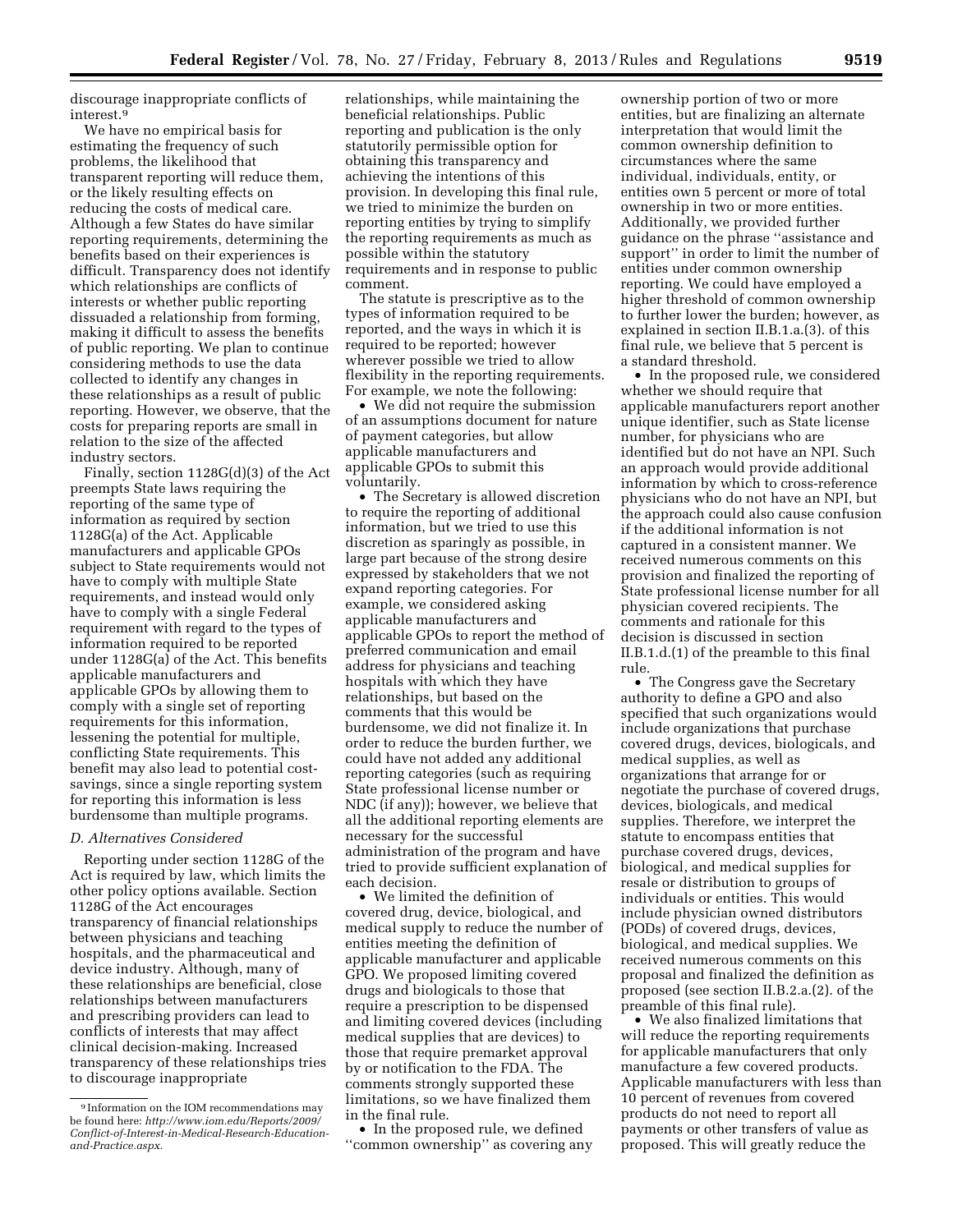burden of reporting for these entities, allowing them greater flexibility. We could have lowered the burden by including additional limitations to reporting by certain applicable manufacturers, but believe that the statute did not provide much flexibility to do so.

• We have finalized, as required by statute, a 45-day review period during which applicable manufacturers and GPOs, covered recipients, and physician owners or investors can review the data before it is made available to the public. In response to the comments, we have considered the best methods to administer this review, as well as any dispute resolution processes. We have

finalized a dispute resolution system which will allow covered recipients and physician owners or investors to more easily review the information submitted on their behalf and a more streamline process to initiate disputes, as necessary.

Finally, it is important to evaluate and monitor if the changes reflected in this rule achieve the goal of improving transparency and accountability between health care providers and drug manufacturers. We will evaluate over time, and encourage others to evaluate, the effects of this rule on Medicaid enrollment, on Federal, State, and enrollee costs, and on health outcomes.

# TABLE 7—ACCOUNTING STATEMENT

# *E. Accounting Statement*

The Office of Management and Budget, in Circular A–4, requires an accounting Statement for rules with significant economic impacts. The table that follows shows the estimated costs annualized over a 10-year period. The estimated costs are \$269 million in year 1 and \$180 million in year 2. We assume that future outlay costs may be similar to those costs experienced in year 2. We envision that the number of financial relationships required to be reported will remain similar, so the cost of reporting the information will not change significantly.

| Category        | Primary estimate                                                                                                                                                                                                                                                                                                                                         | Year dollars | Discount rate<br>(percent) | Period covered         |
|-----------------|----------------------------------------------------------------------------------------------------------------------------------------------------------------------------------------------------------------------------------------------------------------------------------------------------------------------------------------------------------|--------------|----------------------------|------------------------|
|                 | \$192<br>190                                                                                                                                                                                                                                                                                                                                             | 2011<br>2011 |                            | 2013-2022<br>2013-2022 |
| <b>Benefits</b> | Public reporting of the extent and nature of relationships between<br>physicians, teaching hospitals, and industry manufacturers through<br>increased transparency will permit patients to make better informed<br>decisions when choosing health care professionals and making treatment<br>decisions, and deter inappropriate financial relationships. |              |                            |                        |

## *F. Conclusions*

Section 1128G of the Act requires applicable manufacturers to report annually to CMS certain payments or transfers of value provided to physicians or teaching hospitals. In addition, applicable GPOs are required to report annually certain physician ownership interests. We estimate that the impact of these reporting requirements will be about \$269 million for the first year of reporting, and \$180 million for the second year and annually thereafter. As we have indicated throughout, these are rough estimates and subject to considerable uncertainty. Better estimates might well be 25 percent higher or lower. Nonetheless, we believe that the public comment period offers an excellent opportunity for all stakeholders to consider alternatives and to present quantitative or qualitative information that will enable us to both improve the effectiveness and lower the costs of the final rule. Therefore, we solicited comment on the analysis and assumptions provided throughout this preamble and in the alternatives section of the regulatory impact analysis in particular.

Many of the comments received discuss our assumptions for the costs of collecting this information. Because this rule involves the collection of data, the

vast majority of the financial impact is included in the collection of information requirements. Therefore earlier in the preamble of this final rule, we summarize and respond to the comments regarding our cost assumptions.

In accordance with the provisions of Executive Order 12866, this regulation was reviewed by the Office of Management and Budget.

## **List of Subjects**

## *42 CFR Part 402*

Administrative practice and procedure, Medicaid, Medicare, Penalties.

#### *42 CFR Part 403*

Grant programs-health, Health insurance, Hospitals, Intergovernmental relations, Medicare, Reporting and recordkeeping requirements.

For the reasons set forth in the preamble, the Centers for Medicare & Medicaid Services amends 42 CFR chapter IV as set forth below:

## **PART 402—CIVIL MONEY PENALTIES, ASSESSMENTS, AND EXCLUSIONS**

#### **Subpart A—General Provisions**

■ 1. The authority citation for part 402 continues to read as follows:

**Authority:** Secs. 1102 and 1871 of the Social Security Act (42 U.S.C. 1302 and 1395hh).

■ 2. Section 402.1 is amended as follows:

■ A. In paragraph (c) introductory text, by removing the reference ''(c)(33)'' and adding the reference "(c)(34)" in its place.

■ B. Adding a new paragraph (c)(34). The addition reads as follows:

#### **§ 402.1 Basis and scope.**

\* \* \* \* \*  $(c) * * * *$ 

(34) Section 1128G (b) (1) and (2)– Any applicable manufacturer or applicable group purchasing organization that fails to timely, accurately, or completely report a payment or other transfer of value or an ownership or investment interest to CMS, as required under part 403, subpart I, of this chapter.

\* \* \* \* \*

■ 3. Section 402.105 is amended as follows:

■ A. In paragraph (a), by removing the reference to ''paragraphs (b) through (g)'' and adding the reference ''paragraphs (b) through (h)'' in its place.

■ B. Adding paragraphs (d)(5) and (h). The additions read as follows:

#### **§ 402.105 Amount of penalty.**

\* \* \* \* \*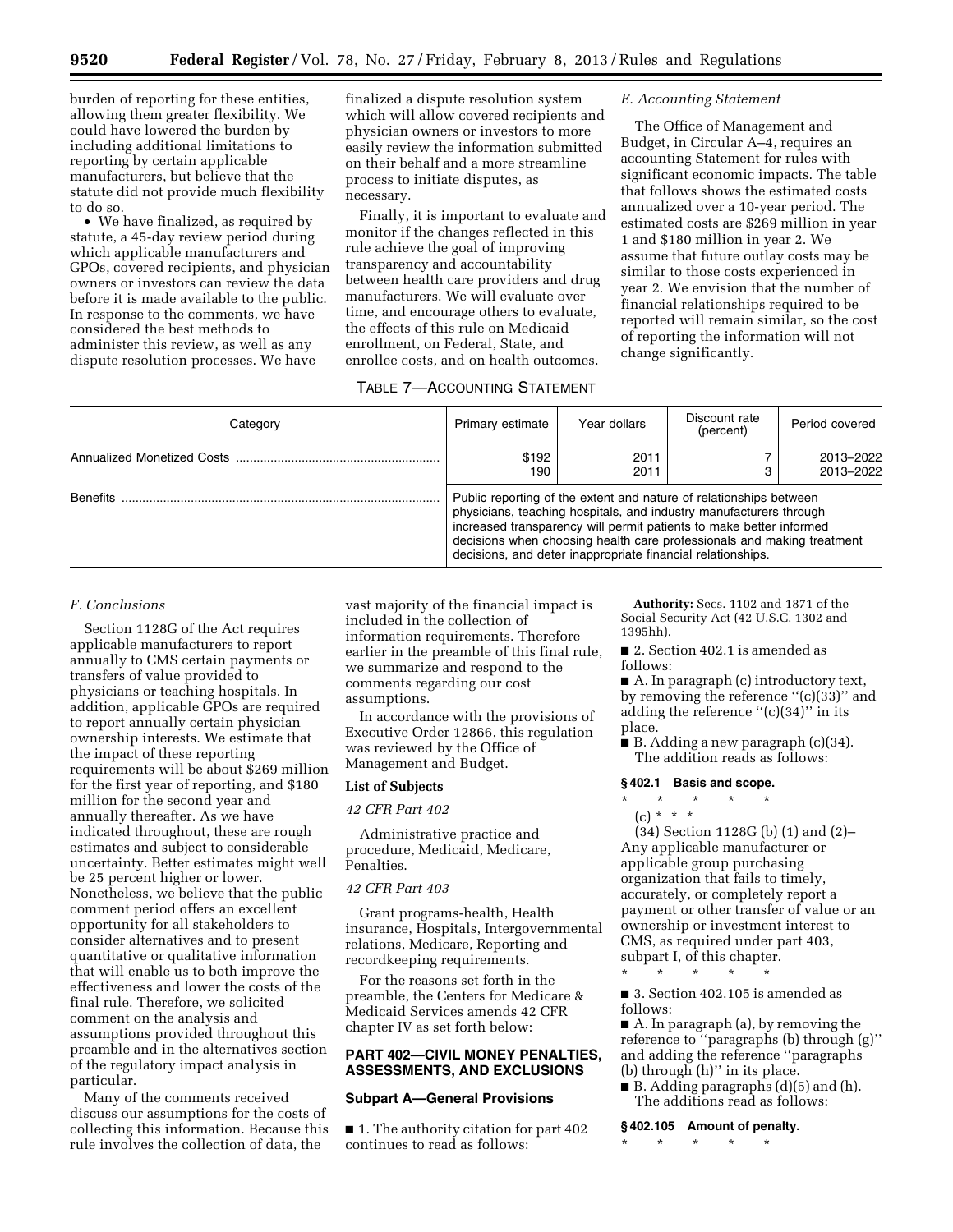$(d) * * * *$ 

(5) CMS or OIG may impose a penalty of not more than \$10,000 for each failure of an applicable manufacturer or an applicable group purchasing organization to report timely, accurately, or completely a payment or other transfer of value or an ownership or investment interest (§ 402.1(c)(34)). The total penalty imposed with respect to failures to report in an annual submission of information will not exceed \$150,000.

\* \* \* \* \*

(h) *\$100,000.* CMS or OIG may impose a penalty of not more than \$100,000 for each knowing failure of an applicable manufacturer or an applicable group purchasing organization to report timely, accurately or completely a payment or other transfer of value or an ownership or investment interest (§ 402.1(c)(34)). The total penalty imposed with respect to knowing failures to report in an annual submission of information will not exceed \$1,000,000.

# **PART 403—SPECIAL PROGRAMS AND PROJECTS**

■ 4. The authority citation for part 403 continues to read as follows:

**Authority:** Secs. 1102 and 1871 of the Social Security Act (42 U.S.C. 1302 and 1395hh).

■ 5. A new subpart I is added to part 403 to read as follows:

#### **Subpart I—Transparency Reports and Reporting of Physician Ownership or Investment Interests**

Sec.

# 403.900 Purpose and scope.<br>403.902 Definitions.

- Definitions.
- 403.904 Reports of payments or other transfers of value.
- 403.906 Reports of physician ownership and investment interests.
- 403.908 Procedures for electronic submission of reports.
- 403.910 Delayed publication for payments made under product research or development agreements and clinical investigations.
- 403.912 Penalties for failure to report.
- 403.914 Preemption of State laws.

## **Subpart I—Transparency Reports and Reporting of Physician Ownership or Investment Interests**

## **§ 403.900 Purpose and scope.**

The regulations in this subpart implement section 1128G of the Act. These regulations apply to applicable manufacturers and applicable group purchasing organizations and describe the requirements and procedures for applicable manufacturers to report payments or other transfers of value

provided to covered recipients, as well as for applicable manufacturers and applicable group purchasing organizations to report ownership or investment interests held by physicians or immediate family members of physicians in such entities.

### **§ 403.902 Definitions.**

For purposes of this subpart, the following definitions apply:

*Applicable group purchasing organization* means an entity that: (1) Operates in the United States; and

(2) Purchases, arranges for or negotiates the purchase of a covered drug, device, biological, or medical supply for a group of individuals or entities, but not solely for use by the entity itself.

*Applicable manufacturer* means an entity that is operating in the United States and that falls within one of the following categories:

(1) An entity that is engaged in the production, preparation, propagation, compounding, or conversion of a covered drug, device, biological, or medical supply, but not if such covered drug, device, biological or medical supply is solely for use by or within the entity itself or by the entity's own patients. This definition does not include distributors or wholesalers (including, but not limited to, repackagers, relabelers, and kit assemblers) that do not hold title to any covered drug, device, biological or medical supply.

(2) An entity under common ownership with an entity in paragraph (1) of this definition, which provides assistance or support to such entity with respect to the production, preparation, propagation, compounding, conversion, marketing, promotion, sale, or distribution of a covered drug, device, biological or medical supply.

*Assistance and support* means providing a service or services that are necessary or integral to the production, preparation, propagation, compounding, conversion, marketing, promotion, sale, or distribution of a covered drug, device, biological or medical supply.

*Charitable contribution* includes, but is not limited to, any payment or transfer of value made to an organization with tax-exempt status under the Internal Revenue Code of 1986, which is not provided in exchange for any goods, items or services.

*Charity care* means services provided by a covered recipient specifically for a patient who is unable to pay for such services or for whom payment would be a significant hardship, where the covered recipient neither receives, nor

expects to receive, payment because of the patient's inability to pay.

*Clinical investigation* means any experiment involving one or more human subjects, or materials derived from human subjects, in which a drug, device, biological or medical supply is administered, dispensed or used.

*Common ownership* refers to circumstances where the same individual, individuals, entity, or entities directly or indirectly own 5 percent or more total ownership of two entities. This includes, but is not limited to, parent corporations, direct and indirect subsidiaries, and brother or sister corporations.

*Covered device* means any device for which payment is available under Title XVIII of the Act or under a State plan under Title XIX or XXI of the Act (or a waiver of such plan), either separately (such as through a fee schedule) or as part of a bundled payment (for example, under the hospital inpatient prospective payment system or the hospital outpatient prospective payment system) and which is of the type that, by law, requires premarket approval by or premarket notification to the Food and Drug Administration (FDA).

*Covered drug, device, biological, or medical supply* means any drug, device, biological, or medical supply for which payment is available under Title XVIII of the Act or under a State plan under Title XIX or XXI of the Act (or a waiver of such plan), either separately (such as through a fee schedule or formulary) or as part of a bundled payment (for example, under the hospital inpatient prospective payment system or the hospital outpatient prospective payment system) and which is of the type that in the case of a—

(1) Drug or biological, by law, requires a prescription to be dispensed; or

(2) Device (including a medical supply that is a device), by law, requires premarket approval by or premarket notification to the FDA.

*Covered recipient* means— (1) Any physician, except for a physician who is a bona fide employee of the applicable manufacturer that is reporting the payment; or

(2) A teaching hospital, which is any institution that received a payment under 1886(d)(5)(B), 1886(h), or 1886(s) of the Act during the last calendar year for which such information is available.

*Employee* means an individual who is considered to be ''employed by'' or an ''employee'' of an entity if the individual would be considered to be an employee of the entity under the usual common law rules applicable in determining the employer-employee relationship (as applied for purposes of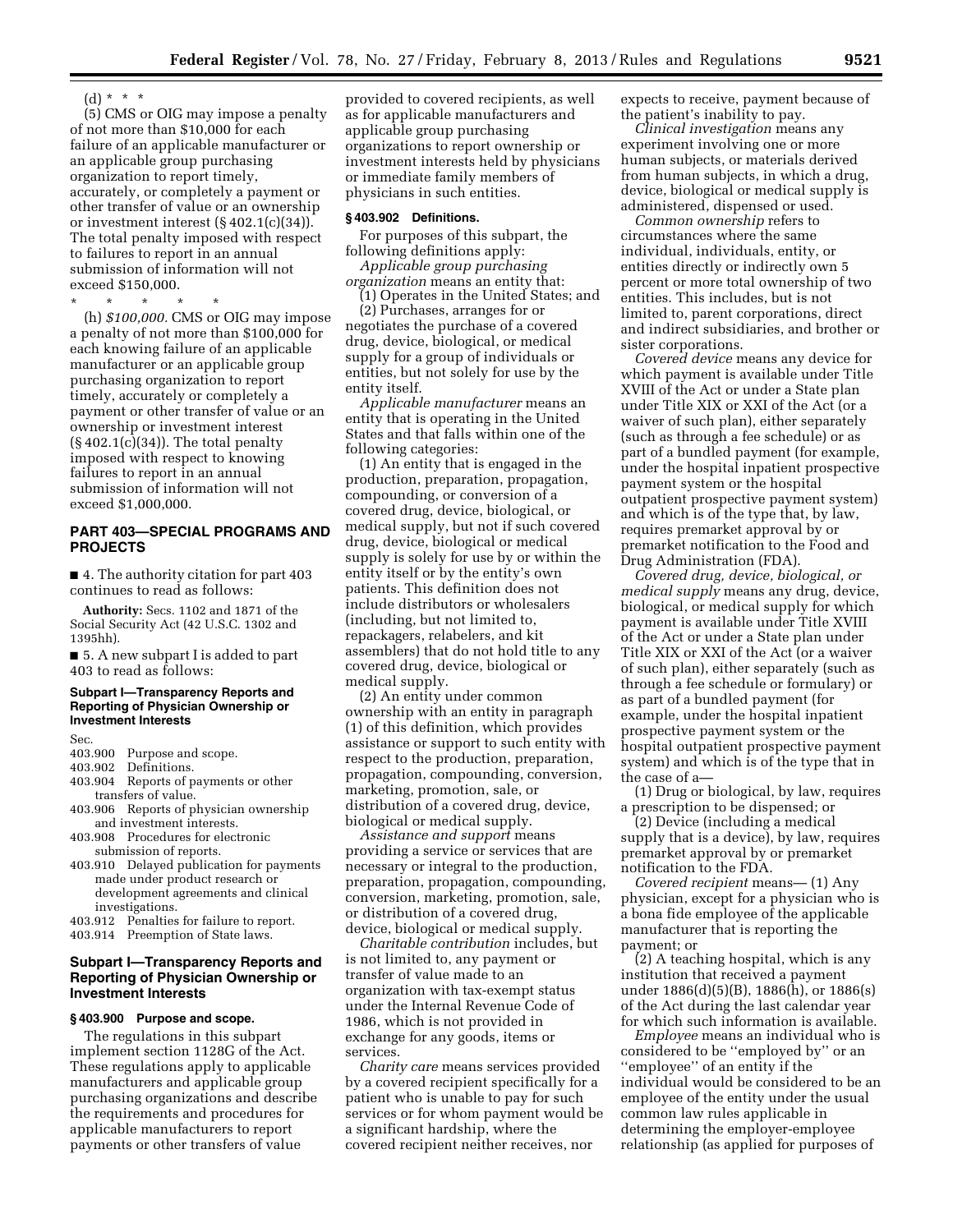section 3121(d)(2) of the Internal Revenue Code of 1986).

*Immediate family member* means any of the following:

(1) Spouse.

(2) Natural or adoptive parent, child, or sibling.

(3) Stepparent, stepchild, stepbrother, or stepsister.

(4) Father-, mother-, daughter-, son-, brother-, or sister-in-law.

(5) Grandparent or grandchild.

(6) Spouse of a grandparent or grandchild.

*Indirect payments or other transfers of value* refer to payments or other transfers of value made by an applicable manufacturer (or an applicable group purchasing organization) to a covered recipient (or a physician owner or investor) through a third party, where the applicable manufacturer (or applicable group purchasing organization) requires, instructs, directs, or otherwise causes the third party to provide the payment or transfer of value, in whole or in part, to a covered recipient(s) (or a physician owner or investor).

*Know, knowing, or knowingly*—(1) Means that a person, with respect to information—

(i) Has actual knowledge of the information;

(ii) Acts in deliberate ignorance of the truth or falsity of the information; or

(iii) Acts in reckless disregard of the truth or falsity of the information; and

(2) Requires no proof of a specific intent to defraud.

*NPPES* stands for the National Plan & Provider Enumeration System.

*Operating in the United States* means that an entity—

(1) Has a physical location within the United States or in a territory, possession, or commonwealth of the United States; or

(2) Otherwise conducts activities within the United States or in a territory, possession, or commonwealth of the United States, either directly or through a legally-authorized agent.

*Ownership or investment interest*—(1) Includes, but is not limited to the following:

(i) Stock, stock option(s) (other than those received as compensation, until they are exercised).

(ii) Partnership share(s);

(iii) Limited liability company membership(s).

(iv) Loans, bonds, or other financial instruments that are secured with an entity's property or revenue or a portion of that property or revenue.

(2) May be direct or indirect and through debt, equity or other means.

(3) *Exceptions.* The following are not ownership or investment interests for the purposes of this section:

(i) An ownership or investment interest in a publicly traded security or mutual fund, as described in section 1877(c) of the Act.

(ii) An interest in an applicable manufacturer or applicable group purchasing organization that arises from a retirement plan offered by the applicable manufacturer or applicable group purchasing organization to the physician (or a member of his or her immediate family) through the physician's (or immediate family member's) employment with that applicable manufacturer or applicable group purchasing organization.

(iii) Stock options and convertible securities received as compensation, until the stock options are exercised or the convertible securities are converted to equity.

(iv) An unsecured loan subordinated to a credit facility.

(v) An ownership or investment interest if an applicable manufacturer or applicable group purchasing organization did not know, as defined in this section, about such ownership or investment interest.

*Payment or other transfer of value*  means a transfer of anything of value.

*Physician* has the same meaning given that term in section 1861(r) of the Act.

*Related to a covered drug, device, biological, or medical supply* means that a payment or other transfer of value is made in reference to or in connection with one or more covered drugs, devices, biologicals, or medical supplies.

*Research* includes a systematic investigation designed to develop or contribute to generalizable knowledge relating broadly to public health, including behavioral and social-sciences research. This term encompasses basic and applied research and product development.

*Third party* means another individual or entity, regardless of whether such individual or entity is operating in the United States.

#### **§ 403.904 Reports of payments or other transfers of value to covered recipients.**

(a) *General rule.* (1) Direct and indirect payments or other transfers of value provided by an applicable manufacturer to a covered recipient during the preceding calendar year, and direct and indirect payments or other transfers of value provided to a third party at the request of or designated by the applicable manufacturer on behalf of a covered recipient during the preceding calendar year, must be reported by the

applicable manufacturer to CMS on an annual basis.

(2) For CY 2013, only payments or other transfers of value made on or after August 1, 2013 must be reported to CMS.

(b) *Limitations.* Certain limitations on reporting apply in the following circumstances:

(1) Applicable manufacturers for whom total (gross) revenues from covered drugs, devices, biologicals, or medical supplies constituted less than 10 percent of total (gross) revenue during the fiscal year preceding the reporting year are only required to report payments or other transfers of value that are related to one or more covered drugs, devices, biologicals or medical supplies.

(2) Applicable manufacturers under paragraph (2) of the definition in § 403.902 are only required to report payments or other transfers of value that are related to a covered drug, device, biological, or medical supply for which they provided assistance or support to an applicable manufacturer under paragraph (1) of the definition.

(3) Applicable manufacturers under either paragraph (1) or (2) of the definition in § 403.902 that have separate operating divisions that do not manufacture any covered drugs, devices, biologicals, or medical supplies (for example, animal health divisions) are only required to report payments to covered recipients related to the activities of these separate divisions if those payments or other transfers of value are related to a covered drug, device, biological, or medical supply. This includes reporting of payments or other transfers of value that are related to covered drugs, devices, biologicals, or medical supplies made by applicable manufacturers to covered recipients through these operating divisions.

(4) Applicable manufacturers that do not manufacture a covered drug, device, biological, or medical supply except when under a written agreement to manufacture the covered drug, device, biological, or medical supply for another entity, do not hold the FDA approval, licensure, or clearance for the covered drug, device, biological, or medical supply, and are not involved in the sale, marketing, or distribution of the product, are only required to report payments or other transfers of value that are related to one or more covered drugs, devices, biologicals, or medical supplies.

(c) *Required information to report.* A report must contain all of the following information for each payment or other transfer of value: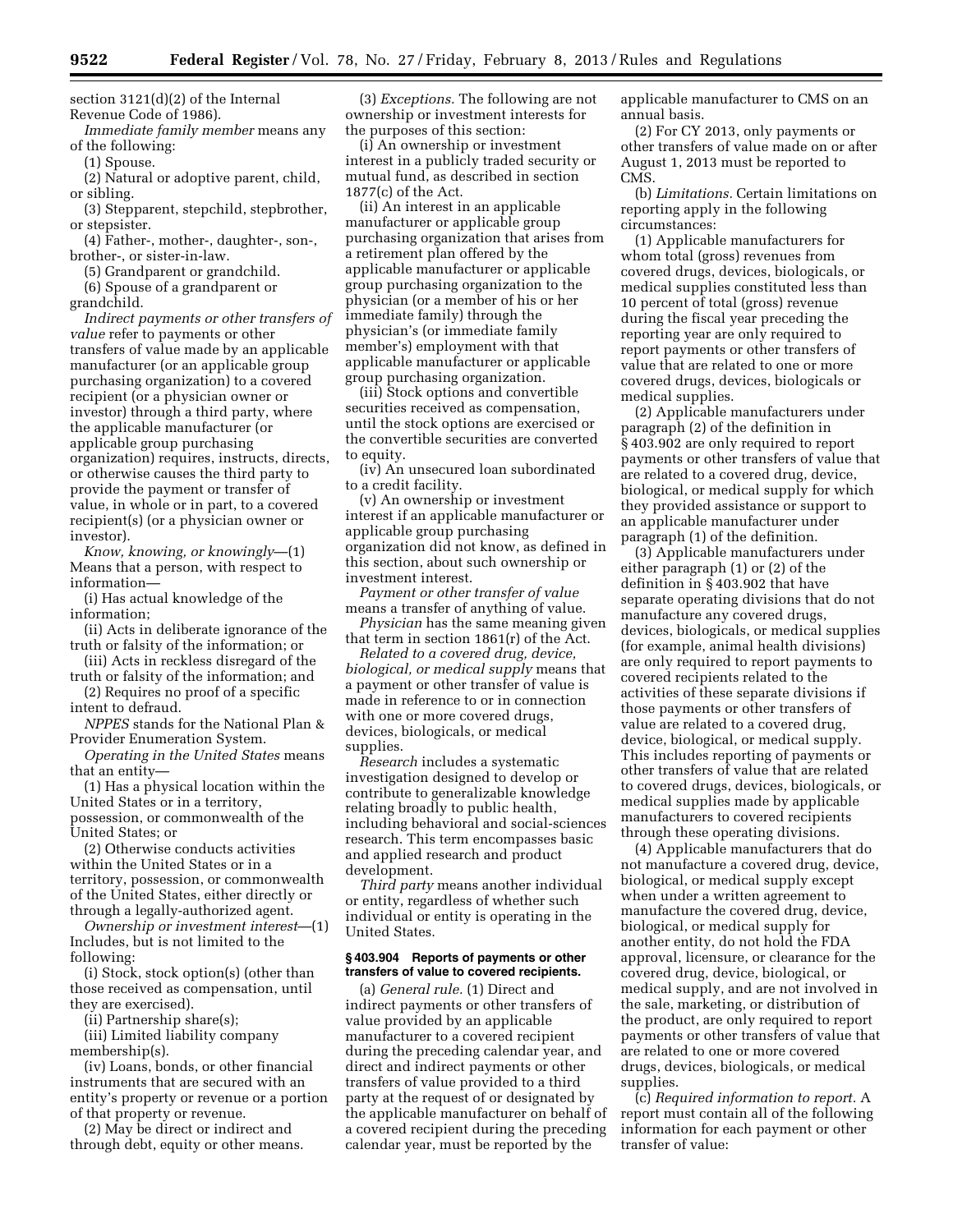(1) *Name of the covered recipient.* For physician covered recipients, the name must be as listed in the National Plan & Provider Enumeration System (if applicable) and include first and last name, middle initial, and suffix (for all that apply).

(2) *Address of the covered recipient.*  Primary business address of the covered recipient, including all the following: (i) Street address.

(ii) Suite or office number (if

applicable).

(iii) City.

(iv) State.

(v) ZIP code.

(3) *Identifiers for physician covered recipients.* In the case of a covered recipient who is a physician, the following identifiers:

(i) The specialty.

(ii) National Provider Identifier (if applicable and as listed in the NPPES). If a National Provider Identifier cannot be identified for a physician, the field may be left blank, indicating that the applicable manufacturer could not find one.

(iii) State professional license number(s) (for at least one State where the physician maintains a license), and the State(s) in which the license is held.

(4) *Amount of payment or other transfer of value.* A payment or other transfer of value made to a group of covered recipients should be distributed appropriately among the individual covered recipients who requested the payment, on whose behalf the payment was made, or who are intended to benefit from the payment or other transfer of value.

(5) *Date of payment or transfer of value.* The date of each payment or other transfer of value.

(i) For payments or other transfers of value made over multiple dates (rather than as a lump sum), applicable manufacturers may choose whether to report each payment or other transfer of value as separate line item using the dates the payments or other transfers of value were each made, or as a single line item for the total payment or other transfer of value using the first payment date as the reported date.

(ii) For small payments or other transfers of value reported as a single line item, applicable manufacturers must report the date that the first bundled small payment or other transfer of value was provided to the covered recipient.

(6) *Form of payment or transfer of value.* The form of each payment or other transfer of value, as described in paragraph (d) of this section.

(7) *Nature of payment or transfer of value.* The nature of each payment or

other transfer of value, as described in paragraph (e) of this section.

(8) *Related covered drug, device, biological or medical supply.* The name(s) of the related covered drugs, devices, biologicals, or medical supplies, unless the payment or other transfer of value is not related to a particular covered drug, device, biological or medical supply. Applicable manufacturers may report up to five covered drugs, devices, biologicals or medical supplies related to each payment or other transfer of value. If the payment or other transfer of value was related to more than five covered drugs, devices, biologicals, or medical supplies, the applicable manufacturer should report the five covered drugs, devices, biologicals, or medical supplies that were most closely related to the payment or other transfer of value.

(i) For drugs and biologicals, applicable manufacturers must report the name under which the drug or biological is or was marketed and the relevant National Drug Code(s), if any. If the marketed name has not yet been selected, the applicable manufacturer must indicate the name registered on clinicaltrials.gov.

(ii) For devices and medical supplies, applicable manufacturers must report at least one of the following:

(A) The name under which the device or medical supply is or was marketed.

(B) The therapeutic area or product category for the device or medical supply.

(iii) If the payment or other transfer of value is not related to a covered drug, device, biological or medical supply, but is related to a specific non-covered product, applicable manufacturers must indicate ''non-covered product.''

(iv) If the payment or other transfer of value is not related to any drug, device, biological, or medical supply (covered or not), applicable manufacturers must indicate ''none.''

(v) If the payment or other transfer of value is related to at least one covered drug, device, biological, and medical supply and at least one non-covered drug, device, biological, or medical supply, applicable manufacturers must report the name(s) of the covered drug, device, biological or medical supply (as required by paragraphs (c)(8)(i) and (ii) of this section) and may indicate ''noncovered products'' in addition.

(9) *Eligibility for delayed publication.*  Applicable manufacturers must indicate whether a payment or other transfer of value is eligible for delayed publication, as described in § 403.910.

(10) *Payments to third parties.* (i) If the payment or other transfer of value

was provided to a third party at the request of or designated on behalf of a covered recipient, the payment or transfer of value must be reported in the name of that covered recipient.

(ii) If the payment or other transfer of value was provided to a third party at the request of or designated on behalf of a covered recipient, the name of the entity that received the payment or other transfer of value (if made to an entity) or indicate ''individual'' (if made to an individual). If a covered recipient performed a service, but neither accepted the offered payment or other transfer of value nor requested that it be made to a third party, the applicable manufacturer is not required to report the offered payment or other transfer of value unless the applicable manufacturer nonetheless provided it to a third party and designated such payment or other transfer of value as having been provided on behalf of the covered recipient.

(11) *Payments or transfers of value to physician owners or investors.* Must indicate whether the payment or other transfer of value was provided to a physician or the immediate family of the physician who holds an ownership or investment interest (as defined § 403.902) in the applicable manufacturer.

(12) *Additional information or context for payment or transfer of value.* May provide a statement with additional context for the payment or other transfer of value.

(d) *Reporting the form of payment or other transfer of value.* An applicable manufacturer must report each payment or transfer of value, or separable part of that payment or transfer of value, as taking one of the following forms of payment that best describes the form of the payment or other transfer of value, or separable part of that payment or other transfer of value.

(1) Cash or cash equivalent.

(2) In-kind items or services.

(3) Stock, stock option, or any other ownership interest.

(4) Dividend, profit or other return on investment.

(e) *Reporting the nature of the payment or other transfer of value.* (1)

*General rule.* The categories describing the nature of a payment or other transfer of value are mutually exclusive for the purposes of reporting under subpart I of this part.

(2) *Rules for categorizing natures of payment.* An applicable manufacturer must categorize each payment or other transfer of value, or separable part of that payment or transfer of value, with one of the categories listed in paragraphs (e)(2)(i) through (xvii) of this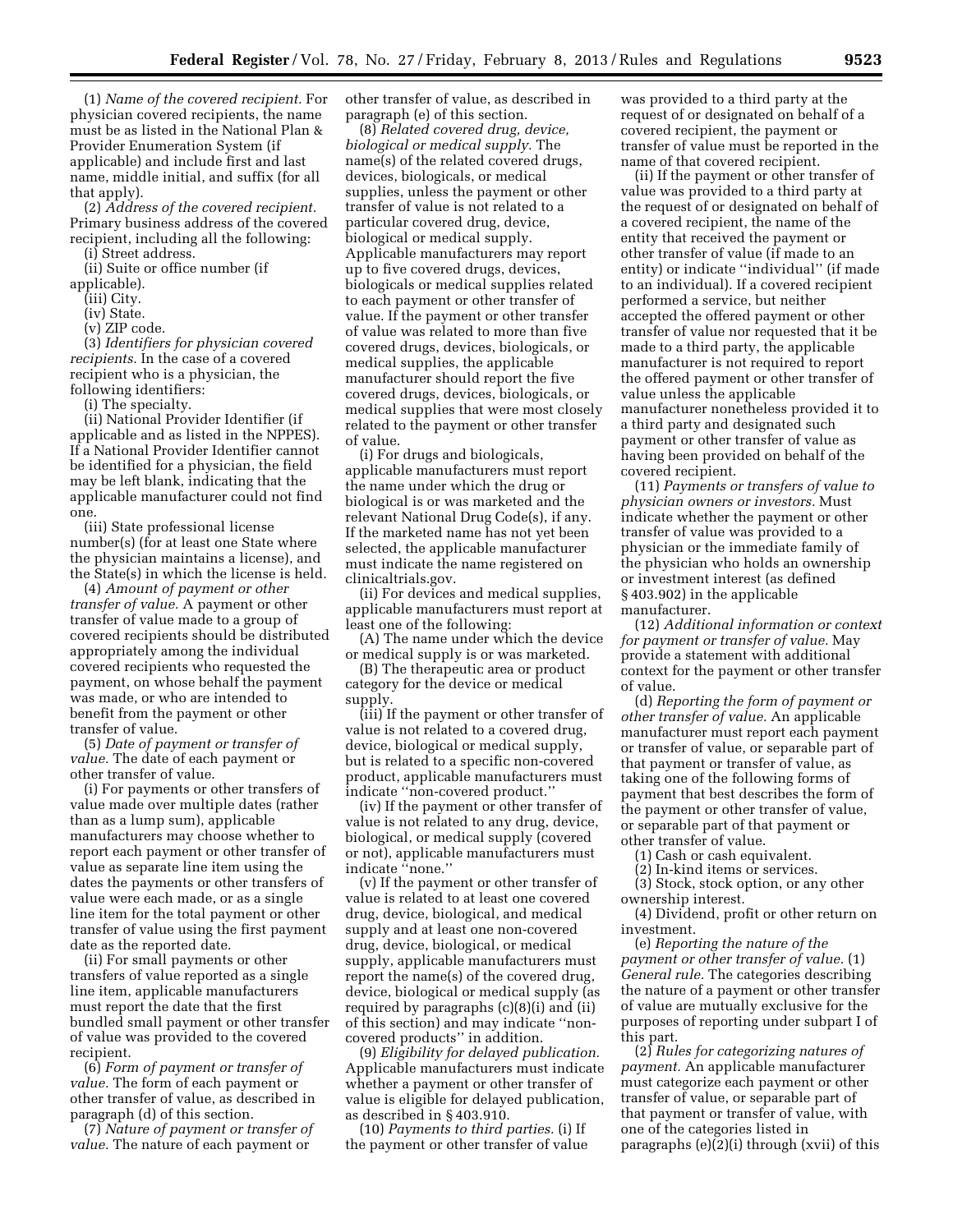section, using the designation that best describes the nature of the payment or other transfer of value, or separable part of that payment or other transfer of value. If a payment or other transfer of value could reasonably be considered as falling within more than one category, the applicable manufacturer should select one category that it deems to most accurately describe the nature of the payment or transfer of value.

(i) Consulting fee.

(ii) Compensation for services other than consulting, including serving as faculty or as a speaker at an event other than a continuing education program.

(iii) Honoraria.

(iv) Gift.

(v) Entertainment.

(vi) Food and beverage.

(vii) Travel and lodging (including the specified destinations).

(viii) Education.

(ix) Research.

(x) Charitable contribution.

(xii) Royalty or license.

(xiii) Current or prospective

ownership or investment interest. (xiv) Compensation for serving as faculty or as a speaker for an unaccredited and non-certified continuing education program.

(xv) Compensation for serving as faculty or as a speaker for an accredited or certified continuing education program.

(xvi) Grant.

(xvii) Space rental or facility fees (teaching hospital only).

(f) *Special rules for research payments.* All payments or other transfers of value made in connection with an activity that meets the definition of research in this section and that are subject to a written agreement, a research protocol, or both, must be reported under these special rules.

(1) Research-related payments or other transfers of value to covered recipients (either physicians or teaching hospitals), including research-related payments or other transfers of value made indirectly to a covered recipient through a third party, must be reported to CMS separately from other payments or transfers of value, and must include the following information (in lieu of the information required by § 403.904(c)):

(i) Name of the research institution, individual or entity receiving the payment or other transfer of value.

(A) If paid to a physician covered recipient, all of the following must be provided:

(*1*) The physician's name as listed in the NPPES (if applicable).

(*2*) National Provider Identifier.

(*3*) State professional license

number(s) (for at least one State where

the physician maintains a license) and State(s) in which the license is held. (*4*) Specialty.

(*5*) Primary business address of the physician(s).

(B) If paid to a teaching hospital covered recipient, list the name and primary business address of teaching hospital.

(C) If paid to a non-covered recipient (such as a non-teaching hospital or clinic), list the name and primary business address of the entity.

(ii) Total amount of the research payment, including all research-related costs for activities outlined in a written agreement, research protocol, or both.

(iii) Name of the research study.

(iv) Name(s) of any related covered drugs, devices, biologicals, or medical supplies (subject to the requirements specified in paragraph (c)(8) of this section) and for drugs and biologicals, the relevant National Drug Code(s), if any.

(v) Information about each physician covered recipient principal investigator (if applicable) set forth in paragraph  $(f)(1)(i)(A)$  of this section.

(vi) Contextual information for research (optional).

(vii) ClinicalTrials.gov identifier (optional).

(2) For pre-clinical studies (before any human studies have begun), only report the following information:

(i) Research entity name (as required in paragraph (f)(1)(i) of this section).

(ii) Total amount of payment (as required in paragraph (f)(1)(ii) of this section).

(ii) Principal investigator(s) (as required in paragraph (f)(1)(v) of this section).

(g) *Special rules for payments or other transfers of value related to continuing education programs.* (1) Payments or other transfers of value provided as compensation for speaking at a continuing education program are not required to be reported, if all of the following conditions are met:

(i) The event at which the covered recipient is speaking meets the accreditation or certification requirements and standards for continuing education of one of the following:

(A) The Accreditation Council for Continuing Medical Education.

(B) The American Academy of Family Physicians.

(C) The American Dental Association's Continuing Education Recognition Program.

(D) The American Medical Association.

(E) The American Osteopathic Association.

(ii) The applicable manufacturer does not pay the covered recipient speaker directly.

(iii) The applicable manufacturer does not select the covered recipient speaker or provide the third party (such as a continuing education vendor) with a distinct, identifiable set of individuals to be considered as speakers for the continuing education program.

(2) Payments or other transfers of value that do not meet all of the requirements in paragraph (g)(1) must be reported as required by this section.

(i) Payments or other transfers of value that meet the requirements in paragraph (g)(1)(i) of this section, but not also  $(g)(1)(ii)$  or  $(g)(1)(iii)$  of this section or both, must be reported under the nature of payment category ''Compensation for serving as faculty or as a speaker for an accredited or certified continuing education program.''

(ii) Payments or other transfers of value that do not meet the requirements in paragraph (g)(1)(i) of this section should be reported under the nature of payment category ''Compensation for serving as a faculty or as a speaker for a unaccredited and non-certified continuing education program.''

(iii) Payments or other transfers of value for speaking engagements not related to medical education should be reported under the nature of payment category ''Compensation for services other than consulting, including serving as a speaker at an event other than a continuing education program.''

(h) *Special rules for reporting food and beverage.* (1) When allocating the cost of food and beverage among covered recipients in a group setting where the cost of each individual covered recipient's meal is not separately identifiable, such as a platter provided to physicians in a group practice setting, applicable manufacturers must calculate the value per person by dividing the entire cost of the food or beverage by the total number of individuals who partook in the meal (including both covered recipients and non-covered recipients, such as office staff). The per person value of the meal must be reported as a payment or other transfer of value only for covered recipients who actually partook in the food or beverage.

(2) Applicable manufacturers are not required to report or track buffet meals, snacks, soft drinks, or coffee made generally available to all participants of a large-scale conference or similar largescale event.

(i) *Exclusions from reporting.* The following are excluded from the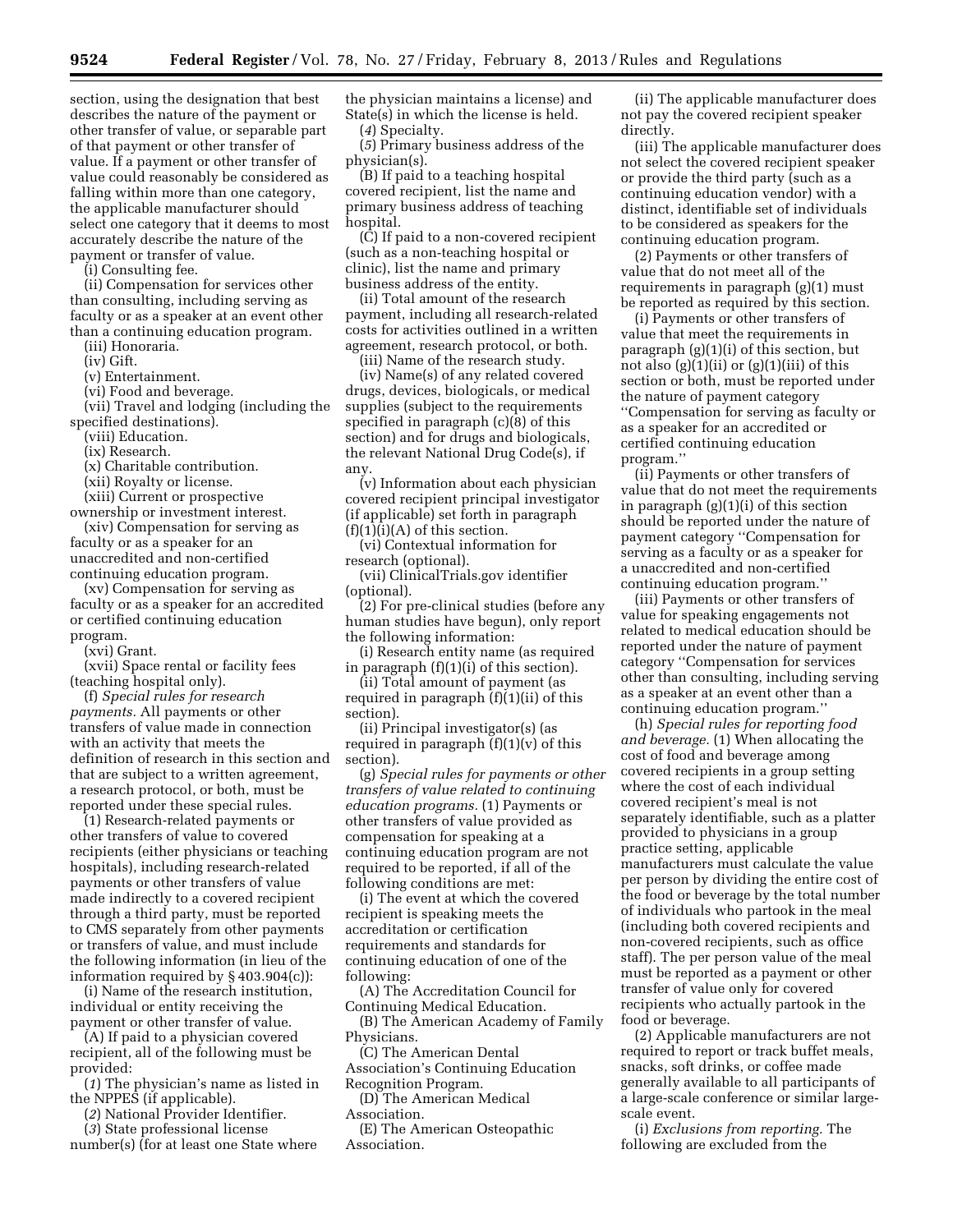reporting requirements specified in this section:

(1) Indirect payments or other transfers of value (as defined in § 403.902), where the applicable manufacturer is unaware of the identity of the covered recipient. An applicable manufacturer is unaware of the identity of a covered recipient if the applicable manufacturer does not know (as defined in § 403.902) the identity of the covered recipient during the reporting year or by the end of the second quarter of the following reporting year.

(2)(i) For CY 2013, payments or other transfers of value less than \$10, unless the aggregate amount transferred to, requested by, or designated on behalf of the covered recipient exceeds \$100 in a calendar year.

(ii) For CY 2014 and subsequent calendar years, to determine if transfers of value are excluded under this section, the dollar amounts specified in paragraph (i)(2)(i) of this section must be increased by the same percentage as the percentage increase in the consumer price index for all urban consumers (all items; U.S. city average) for the 12 month period ending with June of the previous year. CMS will publish the values for the next reporting year 90 days before the beginning of the reporting year.

(iii) Payments or other transfers of value of less than \$10 in CY 2013 (or less than the amount described in paragraph (i)(2)(ii) of this section for CY 2014 and subsequent calendar years) provided at large-scale conferences and similar large-scale events, as well as events open to the public, do not need to be reported nor included for purposes of the \$100 aggregate threshold in CY 2013 (or the aggregate threshold calculated in accordance paragraph (i)(2)(ii) of this section for CY 2014 and subsequent calendar years), even if the aggregate total for a covered recipient exceeds the aggregate threshold for the calendar year.

(iv) When reporting payments or other transfers of value under the \$10 threshold for CY 2013 (or under the amount described in paragraph (i)(2)(ii) of this section for CY 2014 and subsequent calendar years) for covered recipients that exceed the aggregate threshold for the reporting year, applicable manufacturers may (but are not required to) report all small payments to a particular covered recipient that fall within the same nature of payment category as a single payment or other transfer of value.

(3) Product samples, including coupons and vouchers that can be used by a patient to obtain samples, which

are not intended to be sold and are intended for patient use.

(4) Educational materials and items that directly benefit patients or are intended to be used by or with patients, including the value of an applicable manufacturer's services to educate patients regarding a covered drug, device, biological, or medical supply.

(5) The loan of a covered device or a device under development, or the provision of a limited quantity of medical supplies for a short-term trial period, not to exceed a loan period of 90 days or a quantity of 90 days of average daily use, to permit evaluation of the device or medical supply by the covered recipient.

(6) Items or services provided under a contractual warranty (including service or maintenance agreements), whether or not the warranty period has expired, including the replacement of a covered device, where the terms of the warranty are set forth in the purchase or lease agreement for the covered device.

(7) A transfer of anything of value to a physician covered recipient when the covered recipient is a patient, research subject or participant in data collection for research, and not acting in the professional capacity of a covered recipient.

(8) Discounts, including rebates. (9) In-kind items used for the provision of charity care.

(10) A dividend or other profit distribution from, or ownership or investment interest in, a publicly traded security or mutual fund.

(11) In the case of an applicable manufacturer who offers a self-insured plan or directly reimburses for healthcare expenses, payments for the provision of health care to employees and their families.

(12) In the case of a covered recipient who is a licensed non-medical professional, a transfer of anything of value to the covered recipient if the transfer is payment solely for the nonmedical professional services of the licensed non-medical professional.

(13) In the case of a covered recipient who is a physician, a transfer of anything of value to the covered recipient if the transfer is payment solely for the services of the covered recipient with respect to an administrative proceeding, legal defense, prosecution, or settlement or judgment of a civil or criminal action and arbitration.

(14) A payment or transfer of value to a covered recipient if the payment or transfer of value is made solely in the context of a personal, non-businessrelated relationship.

#### **§ 403.906 Reports of physician ownership and investment interests.**

(a) *General rule.* (1) Each applicable manufacturer and applicable group purchasing organization must report to CMS on an annual basis all ownership and investment interests in the applicable manufacturer or applicable group purchasing organization that were held by a physician or an immediate family member of a physician during the preceding calendar year.

(2) For CY 2013, only ownership or investment interests held on or after August 1, 2013 must be reported to CMS.

(b) *Identifying information.* Reports on physician ownership and investment interests must include the following identifying information:

(1) Name of the physician (as listed in the National Plan & Provider Enumeration System (if applicable), including first and last name, middle initial, and suffix (for all that apply), and an indication of whether the ownership or investment interest was held by the physician or an immediate family member of the physician.

(2) Primary business address of the physician, including the following:

- (i) Street address. (ii) Suite or office number (if
- applicable).
	- (iii) City. (iv) State.
	-
	- (v) ZIP code.

(3) The following information for the physician (regardless of whether the ownership or investment interest is held by an immediate family member of the physician):

(i) The specialty.

(ii) National Provider Identifier (if applicable and as listed in NPPES).

(iii) State professional license number(s) (for at least one State where the physician maintains a license), and the State(s) in which the license is held.

(4) Dollar amount invested by each physician or immediate family member of the physician.

(5) Value and terms of each ownership or investment interest.

(6) Direct and indirect payments or other transfers of value provided to a physician holding an ownership or investment interest, and direct and indirect payments or other transfers of value provided to a third party at the request of or designated by the applicable manufacturer or applicable group purchasing organization on behalf of a physician owner or investor, must be reported by the applicable manufacturer or applicable group purchasing organization in accordance with the requirements for reporting payments or other transfers of value in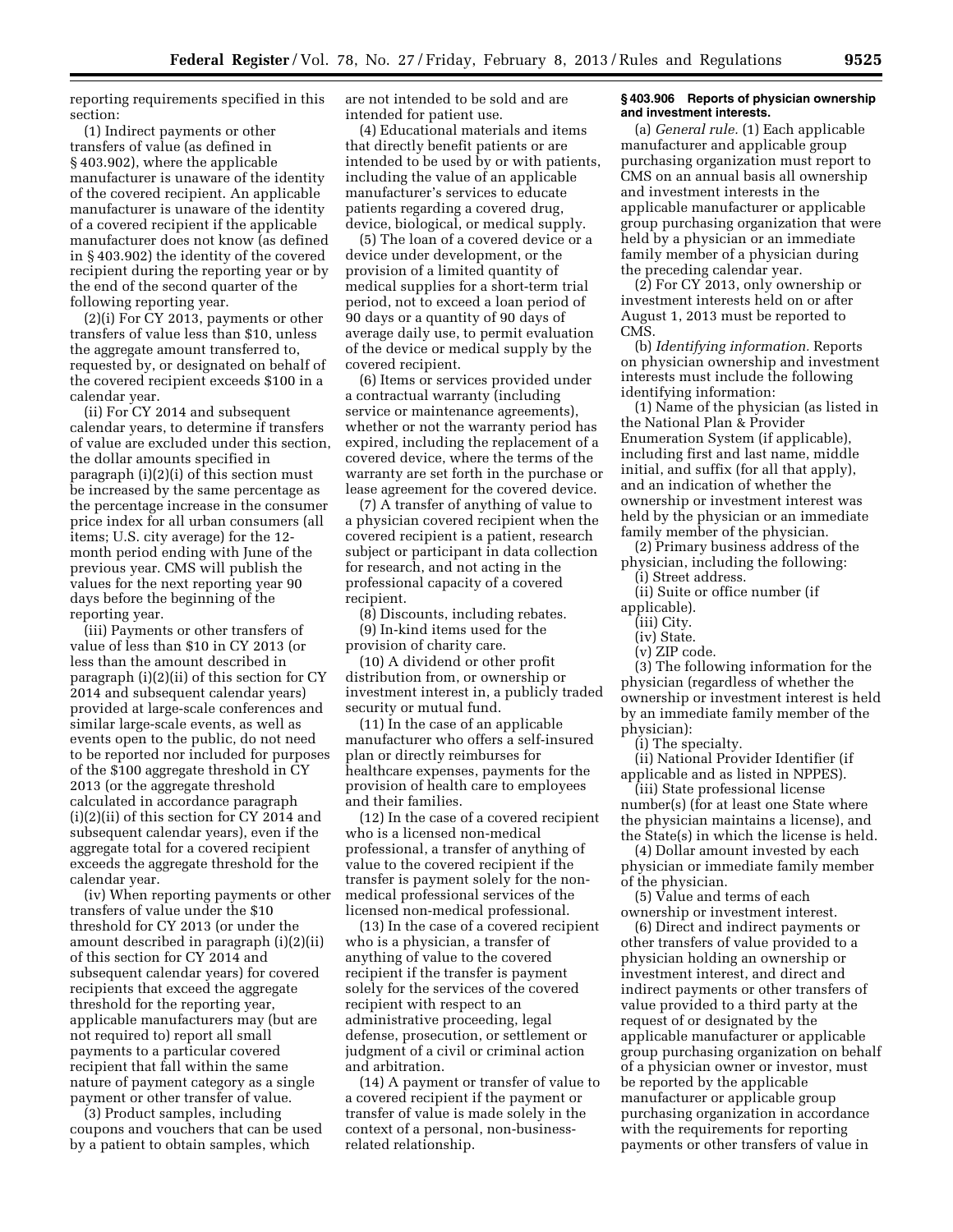§ 403.904(c) through (i). The terms ''applicable manufacturer and applicable group purchasing organization'' must be substituted for ''applicable manufacturer,'' and ''physician owner or investor'' must be substituted for ''covered recipient'' in each place they appear.

#### **§ 403.908 Procedures for electronic submission of reports.**

(a) *File format.* Reports required under this subpart must be electronically submitted to CMS by March 31, 2014, and by the 90th day of each subsequent calendar year.

(b) *General rules.* (1) If an applicable manufacturer made no reportable payments or transfers of value in the previous calendar year, nor had any reportable ownership or investment interests held by a physician or a physician's immediate family member (as defined in § 403.902) during the previous calendar year, the applicable manufacturer is not required to file a report.

(2) If an applicable group purchasing organization had no reportable ownership or investment interests held by a physician or physician's immediate family member during the previous calendar year, the applicable group purchasing organization is not required to file a report.

(c) *Registration.* (1) Applicable manufacturers that have reportable payments or other transfers of value, ownership or investment interests, or both, are required to report under this subpart and must register with CMS within 90 days of the end of the calendar year for which a report is required.

(2) Applicable group purchasing organizations that have reportable ownership or investment interests are required to report under this subpart and must register with CMS within 90 days of the end of the calendar year for which a report is required.

(3) During registration, applicable manufacturers and applicable group purchasing organizations must name two points of contact with appropriate contact information.

(d) *Other rules.* (1) *Consolidated reports.* (i) An applicable manufacturer under paragraph (1) of the definition that is under common ownership with separate entities that are also applicable manufacturers under paragraph (1) of the definition may, but is not required to, file a consolidated report of all the payments or other transfers of value to covered recipients, and physician ownership or investment interests, for all of the entities.

(ii) An applicable manufacturer under paragraph  $(1)$  of the definition of applicable manufacturer and an entity (or entities) under common ownership with the applicable manufacturer under paragraph (2) of the definition of applicable manufacturer may, but are not required to, file a consolidated report of all the payments or other transfers of value to covered recipients, and physician ownership or investment interests.

(iii) If multiple applicable manufacturers (under paragraph (1) or (2) of the definition or both paragraphs of the definition) submit a consolidated report, the report must provide the names of each applicable manufacturer and entity (or entities) under common ownership that the report covers, and the report must identify the specific entity that provided each payment.

(iv) A single payment or other transfer of value reported in a consolidated report must only be reported once by one applicable manufacturer.

(v) The applicable manufacturer submitting a consolidated report on behalf of itself and other applicable manufacturers under common ownership, as permitted under this paragraph, is liable for civil monetary penalties imposed on each of the applicable manufacturers whose reportable payments or other transfers of value were included in the consolidated report, up to the annual maximum amount specified in § 403.912(c) for each individual applicable manufacturer included in the report.

(2) *Joint ventures.* If a payment or other transfer of value is provided in accordance with a joint venture or other cooperative agreement between two or more applicable manufacturers, the payment or other transfer of value must be reported—

(i) In the name of the applicable manufacturer that actually furnished the payment or other transfer of value to the covered recipient, unless the terms of a written agreement between the applicable manufacturers specifically require otherwise, so long as the agreement requires that all payments or other transfers of value in accordance with the arrangement are reported by one of the applicable manufacturers; and

(ii) Only once by one applicable manufacturer.

(e) *Attestation.* Each report, including any subsequent corrections to a filed report, must include an attestation by the Chief Executive Officer, Chief Financial Officer, Chief Compliance Officer, or other Officer of the applicable manufacturer or applicable group purchasing organization that the

information reported is timely, accurate, and complete to the best of his or her knowledge and belief. For applicable manufacturers choosing to submit a consolidated report in accordance with paragraph (d)(1) of this section, the applicable manufacturer submitting the consolidated report must attest on behalf of itself, in addition to each of the other applicable manufacturers included in the consolidated report.

(f) *Assumptions document.*  Applicable manufacturers and applicable group purchasing organizations may submit an assumptions document, explaining the reasonable assumptions made and methodologies used when reporting payments or other transfers of value, or ownership or investment interests. The assumptions documents will not be made available to covered recipients, physician owners or investors, or the public.

(g) *45-day review period for review and error correction.* (1) *General rule.*  Applicable manufacturers, applicable group purchasing organizations, covered recipients, and physician owners or investors must have an opportunity to review and submit corrections to the information submitted for a period of not less than 45-days before CMS makes the information available to the public. In no case may this 45-day period for review and submission of corrections prevent the information from being made available to the public.

(2) *Notification.* CMS notifies the applicable manufacturers, applicable group purchasing organizations, covered recipients, and physician owners or investors when the reported information is ready for review.

(i) Applicable manufacturers and applicable group purchasing organizations are notified through the points of contact they identified during registration.

(ii) Physicians and teaching hospitals—

(A) Are notified using an online posting and notifications on CMS's listserves.

(B) May also register with CMS to receive notification about the review processes.

(iii) The 45-day review period begins on the date specified in the online notification.

(3) *Process.* (i) An applicable manufacturer, applicable group purchasing organization, covered recipient or a physician owner or investor may log into a secure Web site to view only the information reported specifically about itself.

(ii) Covered recipients and physician owners or investors are able to review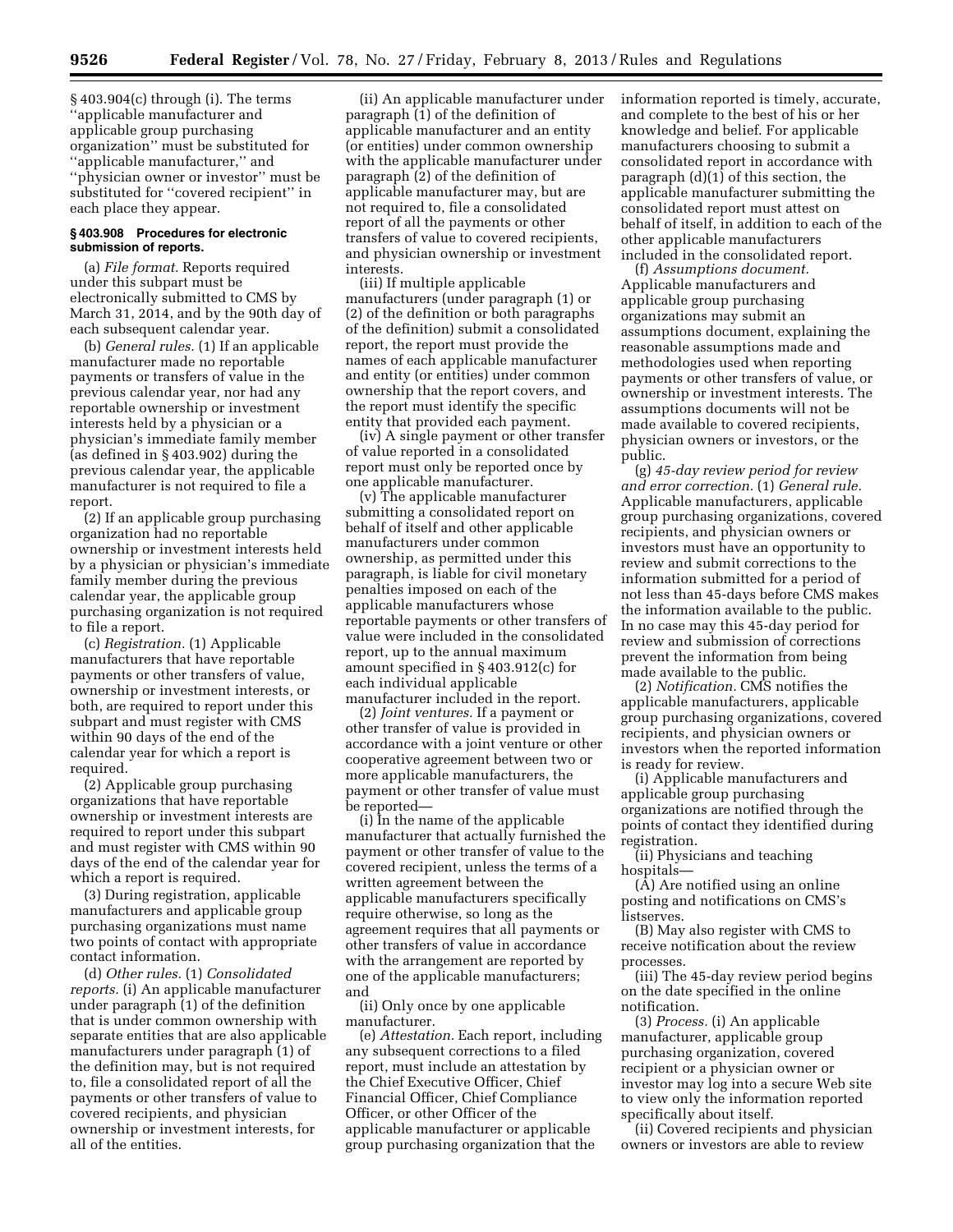data submitted about them for the previous reporting year.

(iii) If the applicable manufacturer, applicable group purchasing organization, covered recipient, or physician owner or investor agrees with the information reported, the applicable manufacturer, applicable group purchasing organization, covered recipient, or physician owner or investor may electronically certify that the information reported is accurate.

(iv) If a covered recipient or physician owner or investor disagrees with the information reported, the covered recipient or physician owner or investor can initiate a dispute, which is sent to the appropriate applicable manufacturer or applicable group purchasing organization to be resolved between the parties.

(v) Covered recipients and physician owners or investors may initiate disputes at any time after the 45-day period begins, but before the end of the calendar year, but any changes resulting from disputes initiated outside the 45 day period, may not be made until the next time the data is refreshed.

(4) *Data disputes.* (i) In order to be corrected prior to the publication of the data, applicable manufacturers and applicable group purchasing organizations must notify CMS of resolved disputes and changes to the information submitted by no later than 15 days after the end of the 45-day period (that is, 60 days after the 45-day review period begins).

(ii) Disputes which are not resolved by 15 days after the end of the review and correction period, may still be resolved, but any changes resulting from the disputes may be made until the next time the data is refreshed.

(iii) If the dispute is not resolved by 15 days after the end of the 45-day review and correction period, CMS publicly reports and aggregates the applicable manufacturer's or applicable group purchasing organization's version of the payment or other transfer of value, or ownership or investment interest data, but marks the payment or other transfer of value or ownership or investment interest as disputed.

(h) *Errors or omissions.* (1) If an applicable manufacturer or applicable group purchasing organization discovers an error or omission in its annual report, it must submit corrected information to CMS immediately upon confirmation of the error or omission.

(2) Upon receipt, CMS notifies the affected covered recipient or physician owner or investor that the additional information has been submitted and is available for review. CMS updates the

Web site at least once annually with corrected information.

#### **§ 403.910 Delayed publication for payments made under product research or development agreements and clinical investigations.**

(a) *General rule.* Certain research payments or other transfers of value made to a covered recipient by an applicable manufacturer under a product research or development agreement may be delayed from publication on the Web site. Publication of a payment or other transfer of value is delayed when made in connection with the following instances:

(1) Research on or development of a new drug, device, biological, or medical supply, or a new application of an existing drug, device, biological, or medical supply.

(2) Clinical investigations regarding a new drug, device, biological, or medical supply.

(b) *Research or development agreement.* The research or development agreement must include a written agreement, a research protocol, or both between the applicable manufacturer and covered recipient.

(c) *Date of publication.* Payments or other transfers of value eligible for delayed publication must be reported to CMS (in the manner required in § 403.904(f)) on the first reporting date following the year in which they occur, but CMS does not publicly post the payment until the first annual publication date after the earlier of the following:

(1) The date of the approval, licensure or clearance of the covered drug, device, biological, or medical supply by FDA.

(2) Four calendar years after the date the payment or other transfer of value was made.

(d) *Notification of delayed publication.* (1) An applicable manufacturer must indicate on its research report to CMS whether a payment or other transfer of value is eligible for a delay in publication. The absence of this indication in the report will result in CMS posting all payments publicly in the first year of public reporting.

(2) An applicable manufacturer must continue to indicate annually in its report that FDA approval, licensure, or clearance of the new drug, device, biological or medical supply to which the payment or other transfer of value is related, is pending.

(3) An applicable manufacturer must notify CMS during subsequent annual submissions, if the new drug, device, biological or medical supply, to which the payment is related (or the new

application of the existing drug, device, biological, or medical supply), is approved by the FDA.

(4) Failure to notify CMS when FDA approval occurs may be considered failure to report, and the applicable manufacturer may be subject to civil monetary penalties.

(5) If, after 4 years from the date of a payment first appearing in a report to CMS, there is an indication in a report that the payment is subject to delayed reporting, it is reported regardless of the indication.

(e) *Confidentiality.* Information submitted and eligible for delayed publication is considered confidential and will not be subject to disclosure under 5 U.S.C. 552, or any similar Federal, State, or local law, until on or after the date on which the information made available to the public as required in this section.

#### **§ 403.912 Penalties for failure to report.**

(a) *Failure to report.* (1) Any applicable manufacturer or applicable group purchasing organization that fails to timely, accurately or completely report the information required in accordance with the rules established under this subpart is subject to a civil monetary penalty of not less than \$1,000, but not more than \$10,000, for each payment or other transfer of value or ownership or investment interest not reported timely, accurately, or completely.

(2) The total amount of civil monetary penalties imposed on each applicable manufacturer or applicable group purchasing organization (regardless of whether the applicable manufacturer was a part of a consolidated report) with respect to failures to report in an annual submission of information will not exceed \$150,000.

(b) *Knowing failure to report.* (1) Any applicable manufacturer or applicable group purchasing organization that knowingly fails to timely, accurately or completely report the information required in accordance with the rules established under this subpart is subject to a civil monetary penalty of not less than \$10,000, but not more than \$100,000, for each payment or other transfer of value or ownership or investment interest not reported timely, accurately, or completely.

(2) The total amount of civil monetary penalties imposed on each applicable manufacturer or group purchasing organization (regardless of whether the applicable manufacturer was a part of a consolidated report) with respect to knowing failures to report in an annual submission of information will not exceed \$1,000,000.